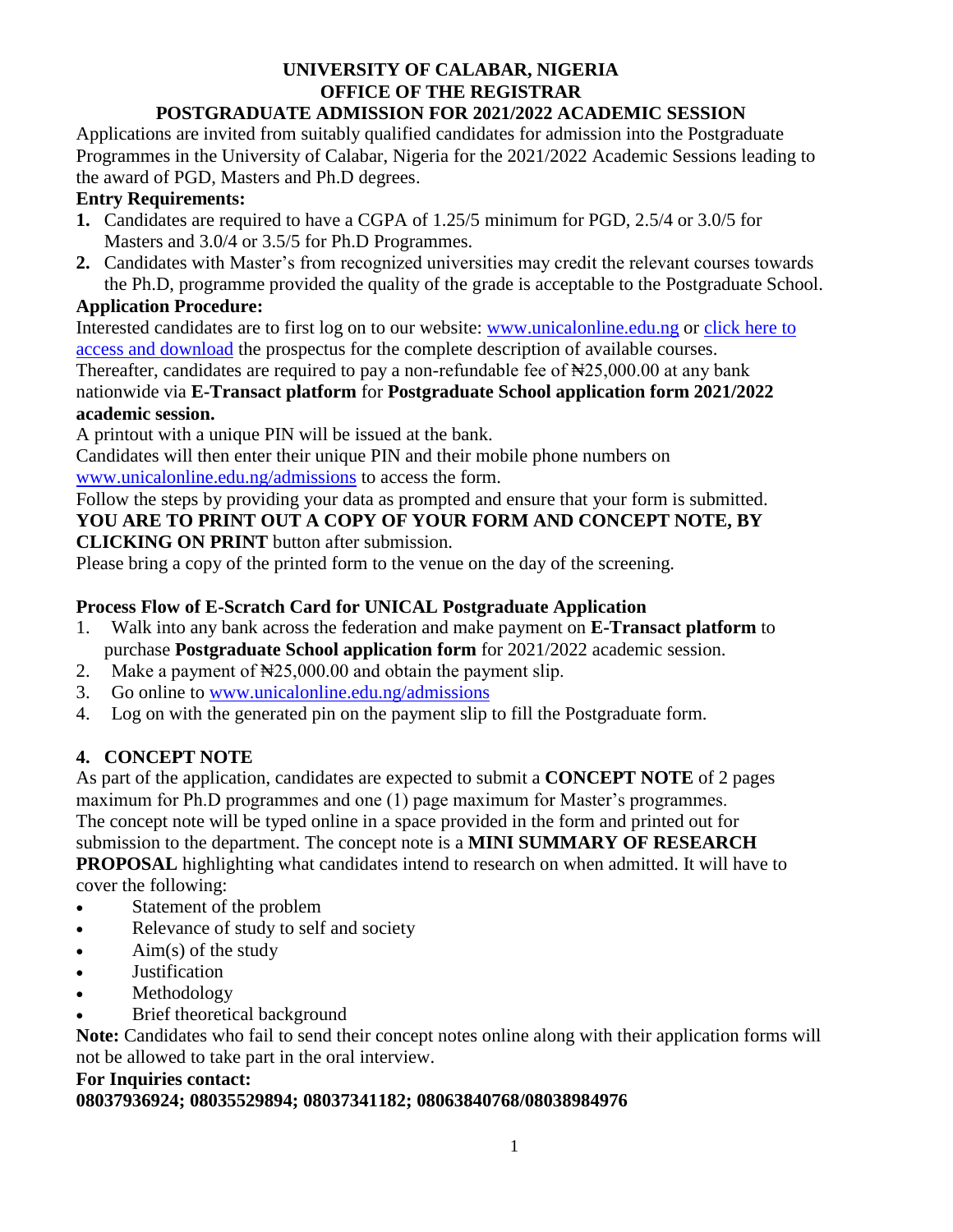#### **AVAILABLE PROGRAMMES:**

#### **FACULTY OF AGRICULTURE, FORESTRY & WILDLIFE RESOURCES MANAGEMENT For Inquiries Contact: 08035529894 and 08035068991**

### **DEPARTMENT OF AGRICULTURAL ECONOMICS 2021/2022 POST GRADUATE ADMISSIONS PROGRAMMES AND ENTRY REQUIREMENTS**

The Department of Agricultural Economics offers courses leading to the award of Master of Science (M. Sc.) and Doctoral (Ph. D.) Degrees in the following areas of specialization:

- a) Agricultural Development and Policy
- b) Farm Management/Production Economics
- c) Agricultural Marketing and Co-operatives
- d) Agricultural Finance
- e) Resource and Environmental Economics
- f) Agribusiness Management
- g) Agribusiness Management

There is also a Post Graduate Diploma in Agricultural Economics (PGD Agricultural Economics) programme in the Department.

### **A. Post Graduate Diploma (PGD) in Agricultural Economics**

#### **Entry Requirements:**

Candidates for admission into PGD Agricultural Economics must meet any of the following minimum entry requirements;

- a. Lower credit for holders of Higher National Diploma (HND) in Agriculture and related disciplines.
- b. A Bachelor's Degree (at least a CGPA of 1.25) in Agriculture or related disciplines.

#### **B. Master of Science (M.Sc) Degree Programme with Specialization in the following areas:**

- a) Agricultural Development and Policy
- b) Farm Management/Production Economics
- c) Agricultural Marketing and Co-operatives
- d) Agricultural Finance
- e) Resource and Environmental Economics
- f) Agribusiness Management

#### **Entry Requirements**

Candidates for admission into M.Sc. Degree programme in Agricultural Economics must hold a first Degree in Agricultural Economics or a related discipline with a good Second Class Honors Degree (with a CGPA of not less than 3.00 on a five point scale or 2.50 on a four point scale) from the University of Calabar or any other University recognized by the University of Calabar Senate.

#### **C. Doctor of Philosophy (Ph.D) degree with Specialization in the following areas:**

- a) Agricultural Development and Policy
- b) Farm Management/Production Economics
- c) Agricultural Marketing and Co-operatives
- d) Agricultural Finance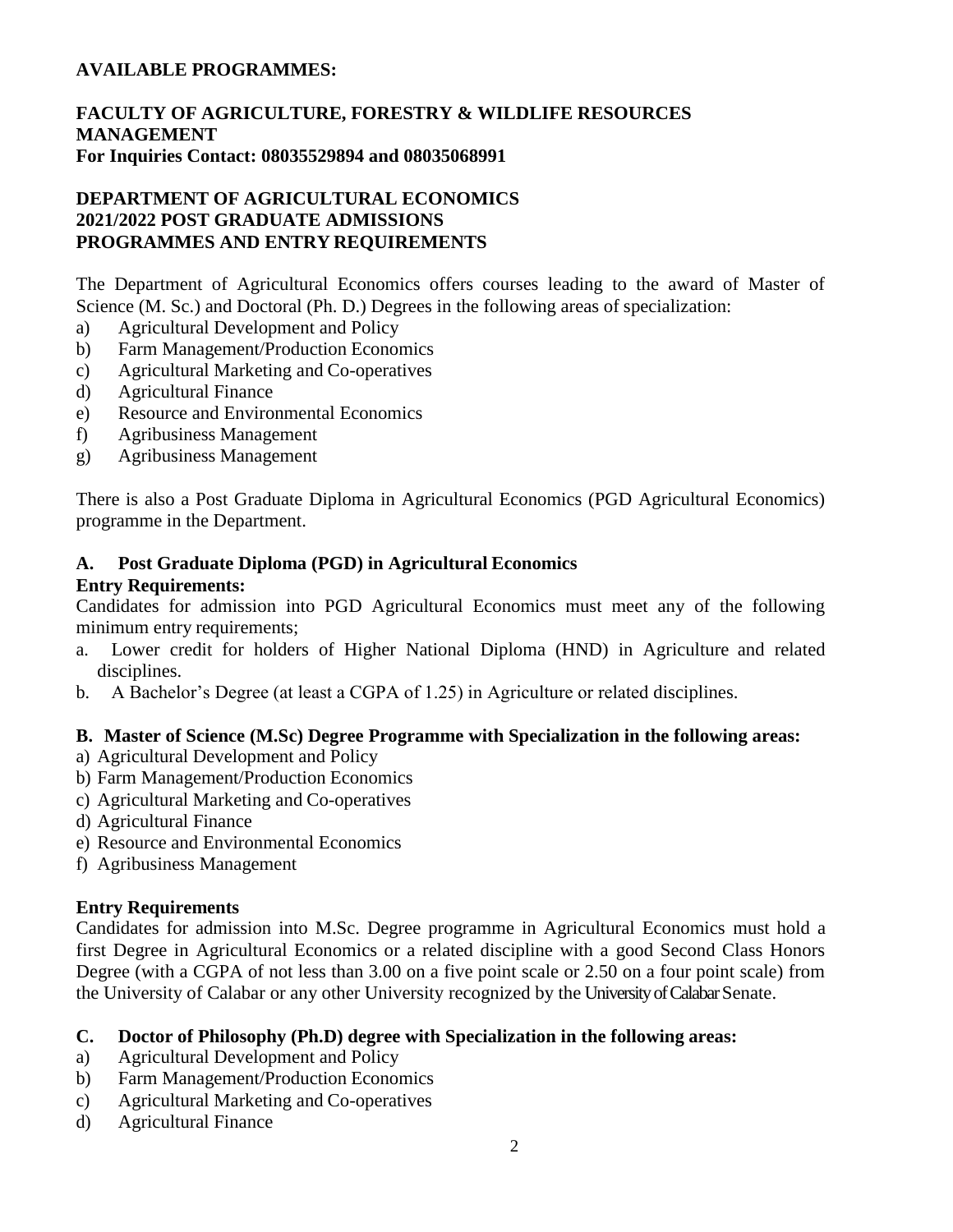- e) Resource and Environmental Economics
- f) Agribusiness Management

### **Entry Requirements**

Candidate for admission into the Ph.D. Degree Programme in Agricultural Economics must hold a Master of Science Degree in Agricultural Economics or a related discipline (with a CGPA of not less than 3.00/4 or 3.50 on a five point scale).

### **D. M.Sc/Ph.D Programme Entry Requirements:**

Applicants for Ph.D who do not meet the required CGPA as stipulated above ('B'average), may apply for the bridge programme of MSc/Ph.D. Such candidates must have a CGPA of not less than 3.30 on a five point scale or 2.50 on a four point scale.

### **Duration of M. Sc./Ph. D. Programme**

The M.Sc./Ph.D. programme in Agricultural Economics shall run for a minimum of four (4) academic sessions. The first session shall be spent on the M. Sc. programme. The candidate can transit to the Ph. D. programme (which runs for the remaining three (3) sessions) only upon successful completion of the first year of course work. The programme entails a maximum of 26 credit units.

The candidate when admitted will be required to:

- Take courses offered at the M. Sc. Level with less than B grade.
- Offer courses recommended by the Departmental Graduate Committee to complete the 26 credit load.

No waiver shall be granted to candidates at the M. Sc./Ph. D. programme until the candidate is advanced to Ph. D.

#### **Transition to Ph. D. programme:**

To transit to the Ph. D. programme from M. Sc./Ph. D., a candidate **must:**

- Complete the 26 credits course work for the M. Sc./Ph. D. programme within one academic session.
- Achieve a minimum of 60% (B grade) or 4/5 in the M. Sc./Ph. D. course work.

**Where a candidate scores below 60% or 4/5, the candidate will be advised to withdraw from the programme.** 

### **DEPARTMENT OF AGRICULTURAL EXTENSION AND RURAL SOCIOLOGY**

### **PROGRAMMES AND ENTRY REQUIREMENTS**

The Department of Agricultural Extension and Rural Sociology offers courses leading to the award of Master of Science (M. Sc.) and Doctoral (Ph. D.) Degrees in the following areas of specialization:

- a) Agricultural Extension Education
- b) Agricultural Extension Administration and Management
- c) Extension Communication and Information Technology
- d) Rural and Community Development
- e) Rural Sociology
- f) Environmental Extension Management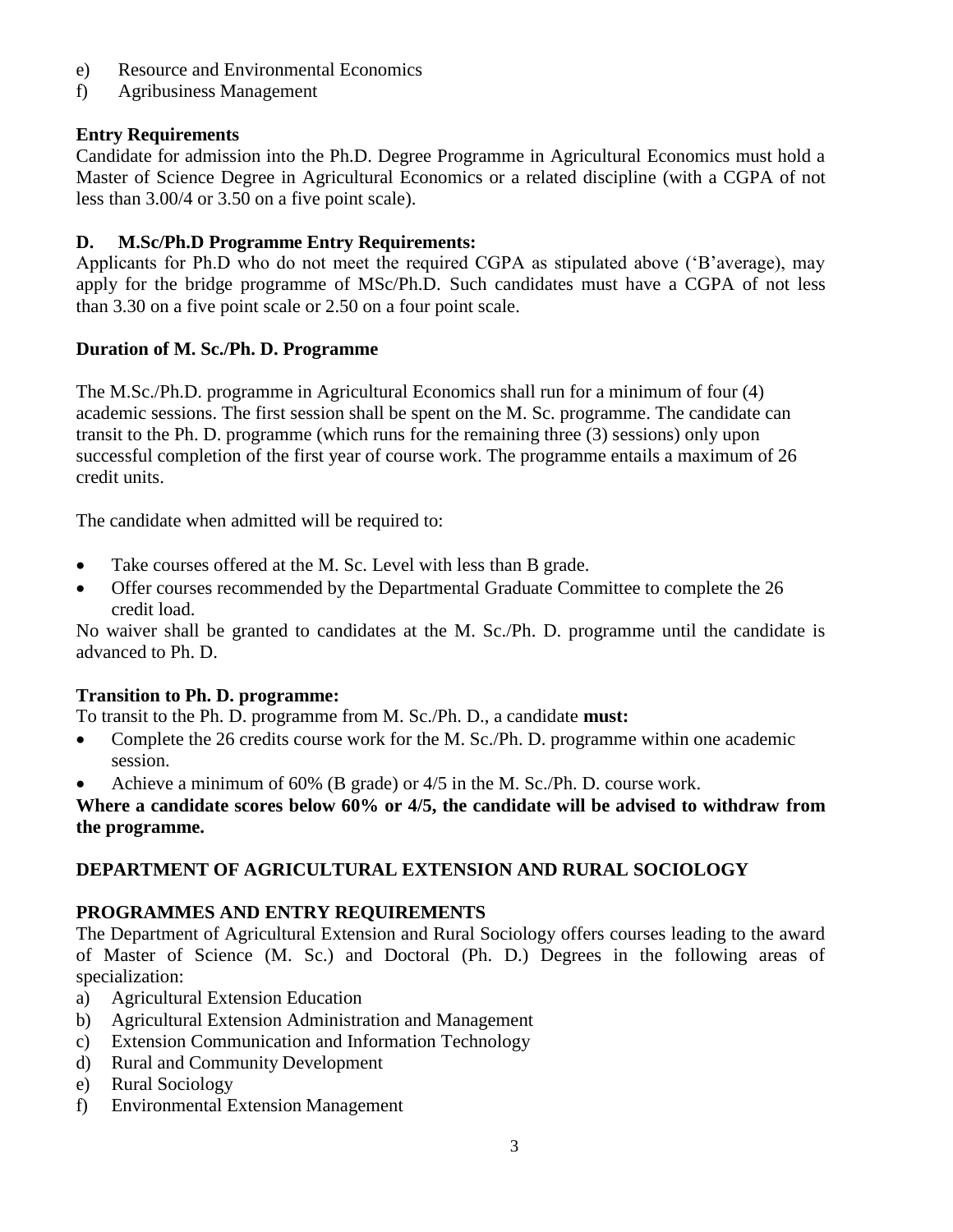There is also a Post Graduate Diploma (PGD) in Agricultural Extension and Rural Sociology programme in the Department.

#### **Minimum Admission Requirement**

Candidates seeking admission into any of the programmes in the Department of Agricultural Extension and Rural Sociology must have five credits in 'O' level, SSCE or NECO at not more than two sittings (subjects include: English, Mathematics/Physics, Chemistry, Agriculture/Biology, either Economics or Geography).

#### **A. Postgraduate Diploma Programme in Agricultural Extension and Rural Sociology Entry Requirements:**

In addition to the general requirement, candidates must have a first degree with a CGPA of 1.25 and above in Agriculture and related disciplines from any University recognized by the Senate of the University of Calabar. Also, graduates of Mono- and Poly- techniques with Higher National Diploma (**HND)** in Agriculture and related disciplines (Upper Credit, Merit and Distinction level) are eligible to apply.

### **Duration of Programme**

The PGD Programme in Agricultural Extension and Rural Sociology is a full- time programme and shall run for one (1) academic session. The programme entails course work ( $1<sup>st</sup>$  and  $2<sup>nd</sup>$  semesters), seminar and project presentations.

### **B. Master of Science (M. Sc) Degree Programme with Specialization in the following areas:**

- g) Agricultural Extension Education
- h) Agricultural Extension Administration and Management
- i) Extension Communication and Information Technology
- j) Rural and Community Development
- k) Rural Sociology
- l) Environmental Extension Management

### **Entry Requirements:**

In addition to the general requirement, candidates must have a good first degree with a second class (Hons) cumulative grade point (CGPA) of 3.00/5 or 2.0/4 in an approved field of study from the University of Calabar or any other University recognized by the Senate of the University of Calabar.

### **Duration of M. Sc. Programme**

The full time M.Sc. programme in Agricultural Extension and Rural Sociology shall run for a minimum of two (2) academic sessions, while the part-time programme shall run for a minimum of three (3) academic sessions and a maximum of four (4) academic sessions. The programme entails course work, seminar and project presentations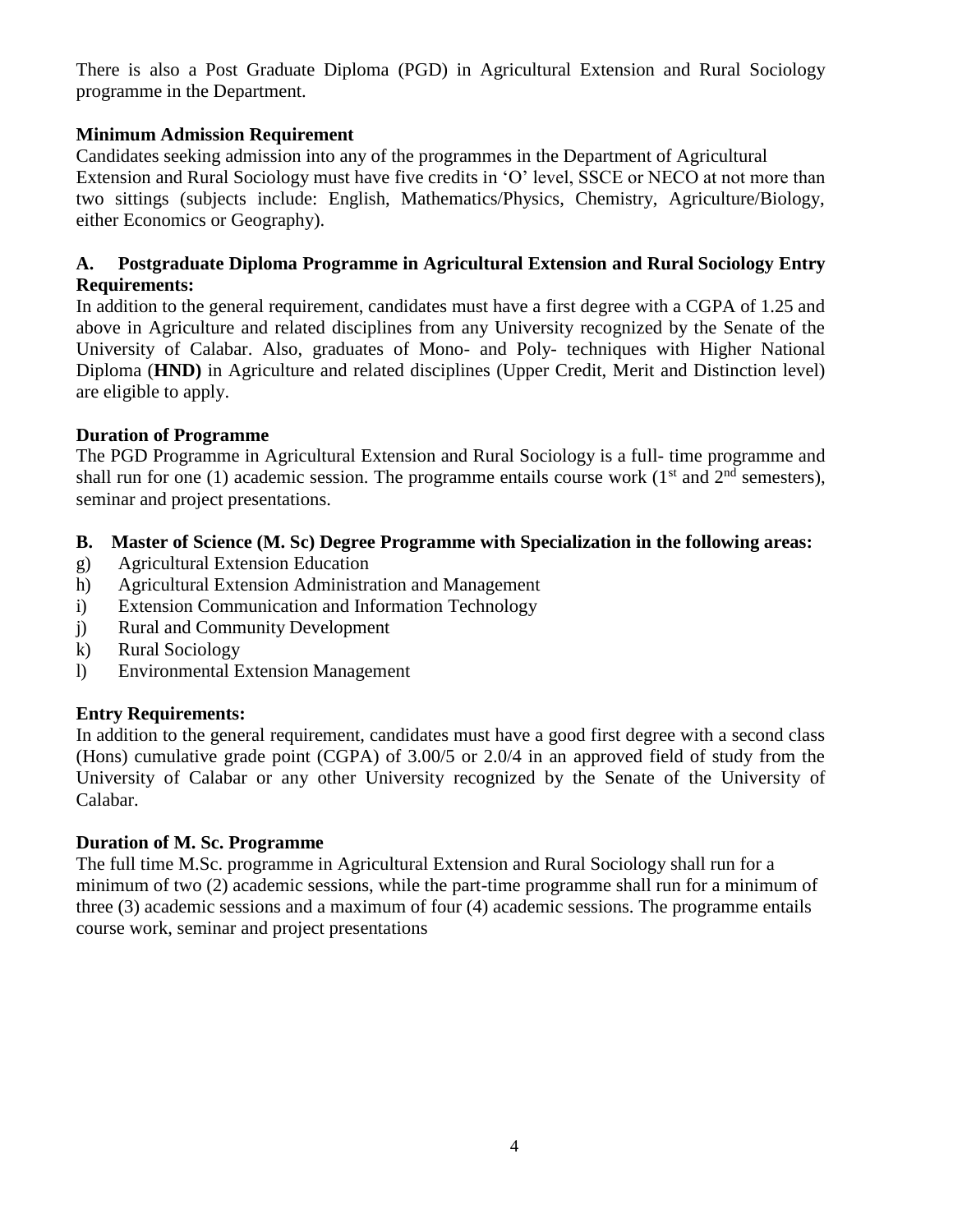#### **Doctor of Philosophy (Ph.D) degree with Specialization in the following areas:**

- a) Agricultural Extension Education
- b) Agricultural Extension Administration and Management
- c) Extension Communication and Information Technology
- d) Rural and Community Development
- e) Rural Sociology
- f) Environmental Extension Management

### **Entry Requirements:**

In addition to the general requirement, candidates for admission into the Ph.D. degree programme must have a Master of Science (M. Sc.) degree in Agricultural Extension and Rural Sociology with cumulative grade point average (CGPA) of 3.50/5 or 3.00/4 or 60% from the University of Calabar or from any University recognized by the Senate of the University of Calabar.

### **Duration of Ph. D. Programme**

The full time Ph. D programme in Agricultural Extension and Rural Sociology shall run for a minimum of three (3) or a maximum of five academic sessions, while the part time programme shall run for a minimum of five (5) or a maximum of ten (10) academic sessions. The programme entails course work of 32 credit units maximum and research project of 6 units, and seminar presentations. Applicants for Ph.D who obtained their M.Sc qualification from the University of Calabar may be granted a maximum of 24 credit units offered at the M. Sc. level provided they remain in the same area of specialization while those that obtained theirs from other institutions may enjoy a waiver of 18 credit units maximum in the same area of specialization.

### **C. M. Sc./Ph. D**

Candidates for the Ph.D programme whose CGPA is below the requirement as stipulated above ('B'average), may apply for the bridge programme of MSc/Ph.D. Such candidates must have scored 55% to 59%,, that is, have a CGPA of not less than 3.30 on a five point scale or 2.50 on a four point scale at the Master of Science (M. Sc.) degree programme in Agricultural Extension and Rural Sociology discipline from the University of Calabar or from any University recognized by the Senate of the University of Calabar.

### **Duration of M. Sc./Ph. D. Programme**

The M.Sc./Ph.D. programme in Agricultural Extension and Rural Sociology shall run for a minimum of four (4) academic sessions. The first session shall be spent on the M. Sc. programme. The candidate can transit to the Ph. D. programme (which runs for the remaining three (3) sessions) only upon successful completion of the first year of course work.

The programme entails a maximum of 26 credit load.

The candidate when admitted will be required to:

- Take courses offered at the M. Sc. with less than B grade.
- Offer courses recommended by the Departmental Graduate Committee to complete the 26 credit load.

No waiver shall be granted to candidates at the M. Sc./Ph. D. programme until the candidate is advanced to Ph. D.

### **Transition to Ph. D. programme:**

To transit to the Ph. D. programme from M. Sc. /Ph. D., a candidate **must:**

• Complete the 26 credits course work for the M. Sc./Ph. D. programme within one academic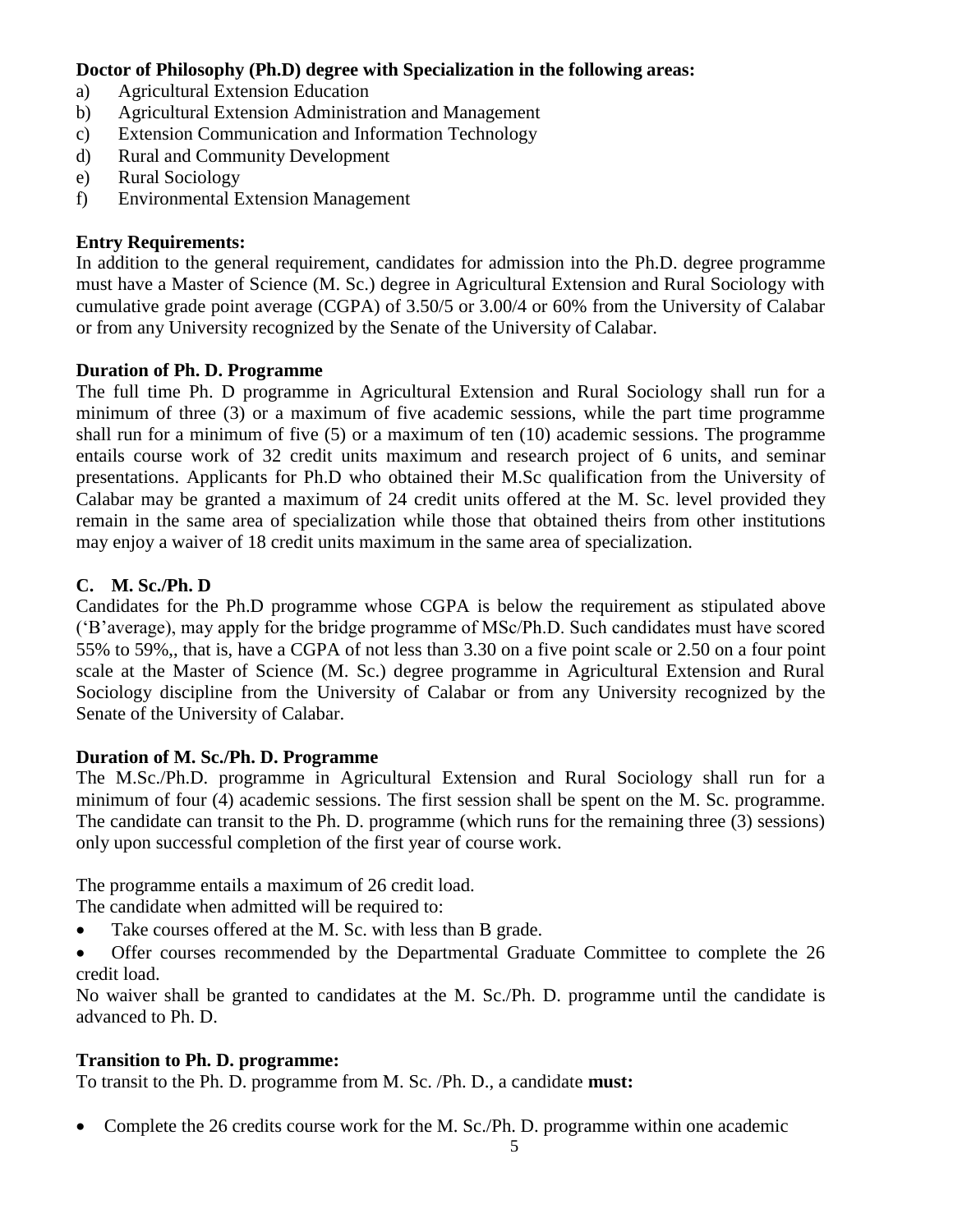session.

Achieve a minimum of 60% (B grade) or 4/5 in the M. Sc./Ph. D. course work.

**Where a candidate scores below 60% or 4/5, the candidate will be advised to withdraw from the programme.**

### **DEPARTMENT OF ANIMAL SCIENCE**

### **PROGRAMMES AND ENTRY REQUIREMENTS**

The Department of Animal Science offers courses leading to the award of Master of Science (M. Sc.) and Doctoral (Ph. D) Degrees in the following areas of specialization:

- a) Animal Breeding and Genetics
- b) Animal Nutrition and Biochemistry
- c) Animal Physiology
- d) Animal Production and Management

There is also a Post Graduate Diploma in Animal Science (PGD Animal Science) programme in the Department.

### **Minimum Admission Requirement**

Candidates seeking admission into any of the programmes in the Department of Animal Science must have five credits in O'level, SSCE or NECO at not more than two sittings (subjects include: English, Mathematics/Physics, Chemistry, Agriculture/Biology, either of Animal Husbandry, Economics or Geography).

#### **A. Postgraduate Diploma Programme in Animal Science Entry Requirements:**

In addition to the general requirement, candidates must have a first degree with a CGPA of 1.25 and above in an approved field of study by the Nigerian Institute of Animal Science (NIAS) from any University recognized by the Senate of the University of Calabar. Graduates of Mono- and Polytechnics with **HND** in Animal Production (Upper Credit, Merit and Distinction level) and those from the following disciplines: Biological Sciences, Marine Science, Biochemistry and Zoology, are also eligible to apply:

### **Duration of PGD Programme**

The PGD Programme in Animal Science is a full- time programme and shall run for one (1) academic session. The programme entails course work  $(1<sup>st</sup>$  and  $2<sup>nd</sup>$  semesters), seminar and project presentations.

### **B. Master of Science (M.Sc) Degree Programme with Specialization in the following areas:**

- a) Animal Nutrition & Biochemistry
- b) Animal Breeding & Genetics
- **c)** Animal Production & Management (sub-specialization in **Cattle Production, Small Ruminant Production, Pig production, Poultry Production, Micro-livestock Production)**
- d) M.Sc. in Animal Physiology

### **Entry Requirements:**

In addition to the general requirement, candidates must have a good first degree with a second class (Hons) cumulative grade point (CGPA) of 3.00/5 or 2.50/4 in an approved field of study by the Nigerian Institute of Animal Science (NIAS) from any University recognized by the Senate of the University of Calabar.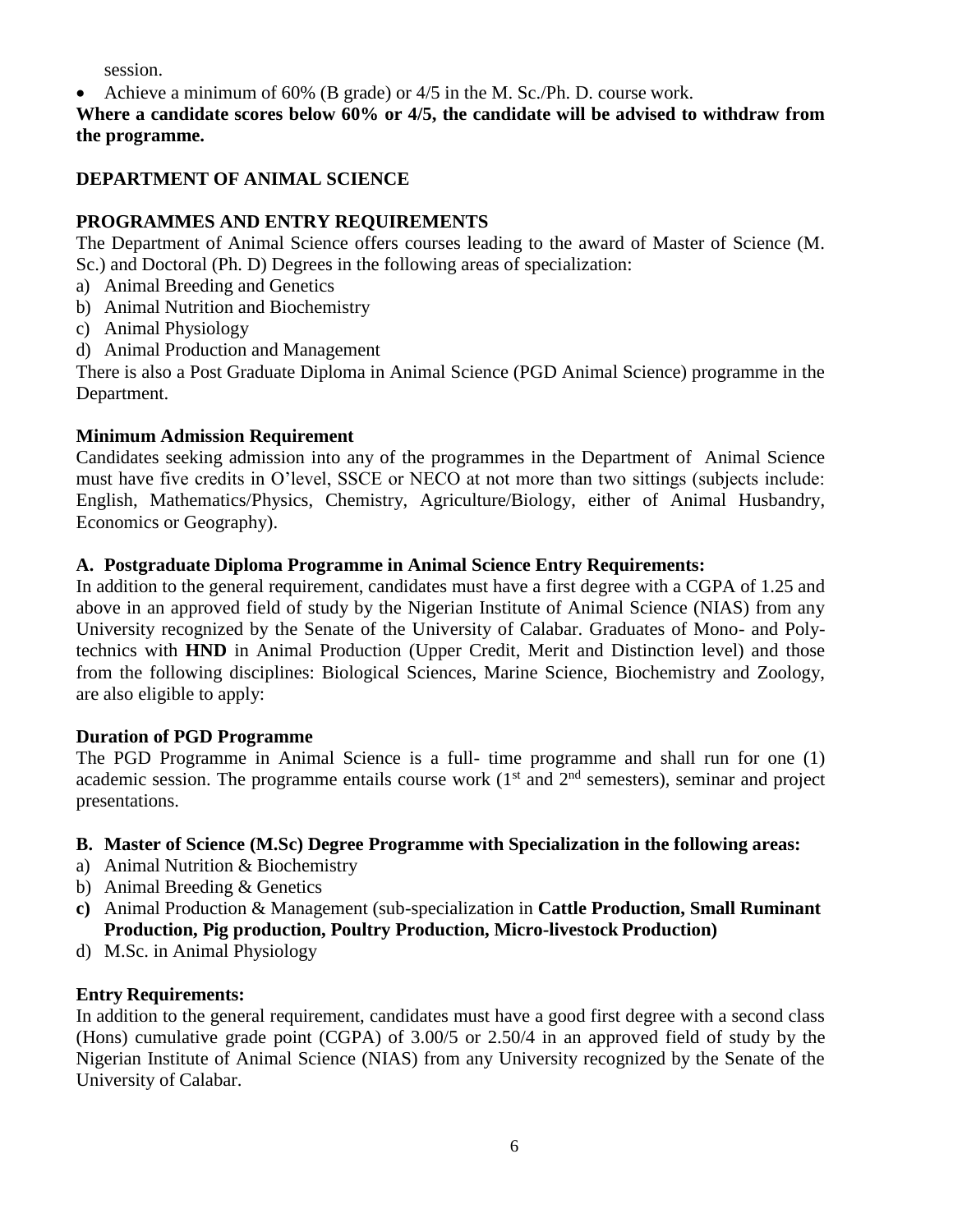### **Duration of M. Sc. Programme**

The full time M. Sc. programme in Animal Science shall run for a minimum of two (2) and a maximum of three (3) academic sessions, while the part time programme shall run for a minimum of three (3) and a maximum of six (6) academic sessions. The programme entails course work  $(1<sup>st</sup>$ and 2nd semesters), seminar and project presentations.

#### **C. Doctor of Philosophy (Ph.D.) Degree Programme with Specialization in the following areas:**

- a) Animal Nutrition & Biochemistry
- b) Animal Breeding & Genetics
- **c)** Animal Production & Management (sub-specialization in **Cattle Production, Small Ruminant Production, Pig production, Poultry Production, Micro-livestock Production)**
- d) M.Sc. in Animal Physiology

### **Entry Requirements:**

In addition to the general requirement, candidates must have a good Master of Science (M. Sc.) degree in Animal Science with cumulative grade point (CGPA) of 3.50/5 or 3.00/4 or 60% in an approved field of study by the Nigerian Institute of Animal Science (NIAS), and from any University recognized by the Senate of the University of Calabar.

### **Duration of Ph. D. Programme**

The full time Ph. D. programme in Animal Science shall run for a minimum of three (3) and a maximum of five (5) academic sessions, while the part time programme shall run for a minimum of five (5) and a maximum of six (6) academic sessions.

The programme entails a total credit load of 38 credit load made up of 32 credit units of course work and 6 credit units for Dissertation. Applicants for Ph.D who obtained their M.Sc qualification from the University of Calabar may be granted a maximum of 24 credit units offered at the M. Sc. level provided they remain in the same area of specialization while those that obtained theirs from other institutions may enjoy a waiver of 18 credit units maximum in the same area of specialization. In addition to course work, seminar and project presentations, are prerequisite requirements for completion of the Ph. D. programme.

### **D. M. Sc./Ph. D. Programme Entry Requirements:**

Applicants for Ph.D who do not meet the required CGPA as stipulated above ('B'average), may apply for the bridge programme of MSc/Ph.D. Such candidates must have scored 55% to 59%,, that is, have a CGPA of not less than 3.30 on a five point scale or 2.50 on a five point scale at the Master of Science (M. Sc.) degree programme in Animal Science discipline approved by the Nigerian Institute of Animal Science (NIAS) and from a University recognized by the Senate of the University of Calabar.

### **Duration of M. Sc./Ph. D. Programme**

The M. Sc./Ph. D. programme in Animal Science shall run for a minimum of four (4) academic sessions. The first session shall be spent on the M. Sc. programme. The candidate can transit to the Ph. D. programme (which runs for the remaining three (3) sessions) only upon completion of the first year course work. The programme entails a maximum of 26 credit load. The candidate when admitted will be required to:

- Take courses offered at the M. Sc. with less than B grade.
- Offer courses recommended by the Departmental Graduate Committee to complete the 26 credit load.

No waiver shall be granted to candidates at the M. Sc./Ph. D. programme until the candidate is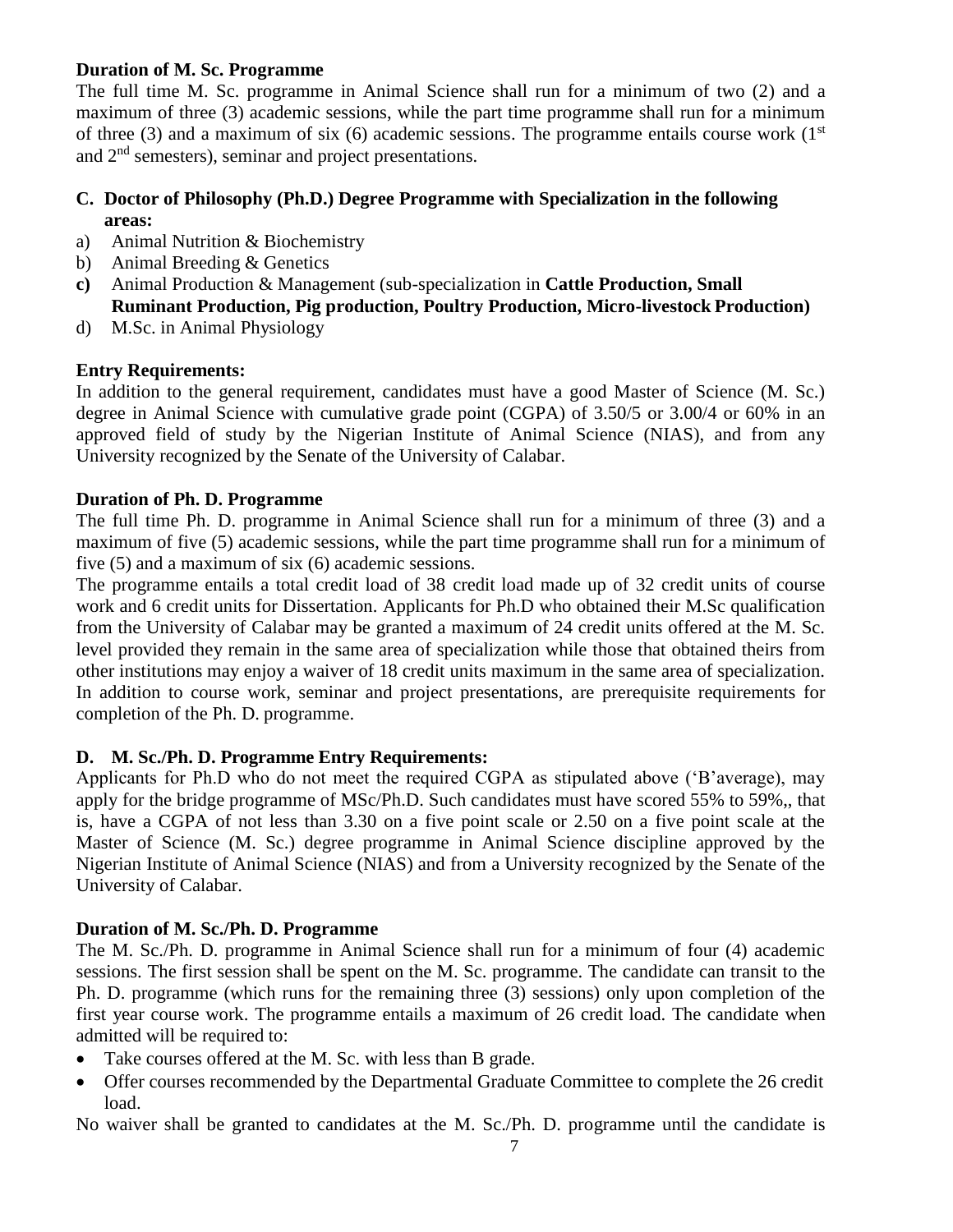advanced to Ph. D.

### **Transition to Ph. D. programme:**

To transit to the Ph. D. programme from M. Sc./Ph. D., a candidate **must:**

- Complete the 26 credits course work for the M. Sc./Ph. D. programme within one academic session.
- Achieve a minimum of 60% (B grade) or 4/5 in the M. Sc./Ph. D. course work.

#### **Where a candidate scores below 60% average or 4/5, the candidate will be advised to withdraw from the programme.**

### **DEPARTMENT OF CROP SCIENCE**

### **PROGRAMMES AND ENTRY REQUIREMENTS**

The Department of Crop Science offers courses leading to the award of Master of Science (M. Sc.) and Doctoral (Ph. D.) Degrees in the following areas of specialization:

- a) Crop Genetics and Breeding
- b) Crop Production and,
- c) Crop Protection

There is also a Post Graduate Diploma in Crop Science (PGD Crop Science) programme in the Department.

#### **Basic Entry Requirements (O'Levels )**

- (i) West African School Certificate with passes at Credit level in at least five subjects including: English Language, Mathematics, Agricultural Science or Biology, Chemistry and at least a pass in Physics.
- (ii) General Certificate of Education (GCE) with credit level passes at ordinary ('O') level in at least five subjects including; English Language, Mathematics, Agricultural Science or Biology, Chemistry and at least a pass in Physics.
- (iii) Senior Secondary School Certificate with credits in at least five subjects including: English Language, Mathematics, Agricultural Science or Biology, Chemistry and at least a pass in Physics.

#### **A. Postgraduate Diploma in Crop Science**

- (i) Applicants who possess at least a CGPA of 1.25 in any field of Agriculture or related Science courses.
- (ii) Applicants who hold Higher National Diploma (Upper credit) in any field ofAgriculture or related field of Science

**Entry Requirements:** In addition to the general requirement, candidates must have a first degree with at Third Class (CGPA of 1.25 and above) in any field of Agriculture or related science courses.

Applicants who hold Higher National Diploma (Upper Credit) in any field of Agriculture or related field of sciences are also qualified to apply provided they possess the basic O' level entry requirement.

### **B. Master of Science (M.Sc) Degree Programme with Specialization in the following areas:**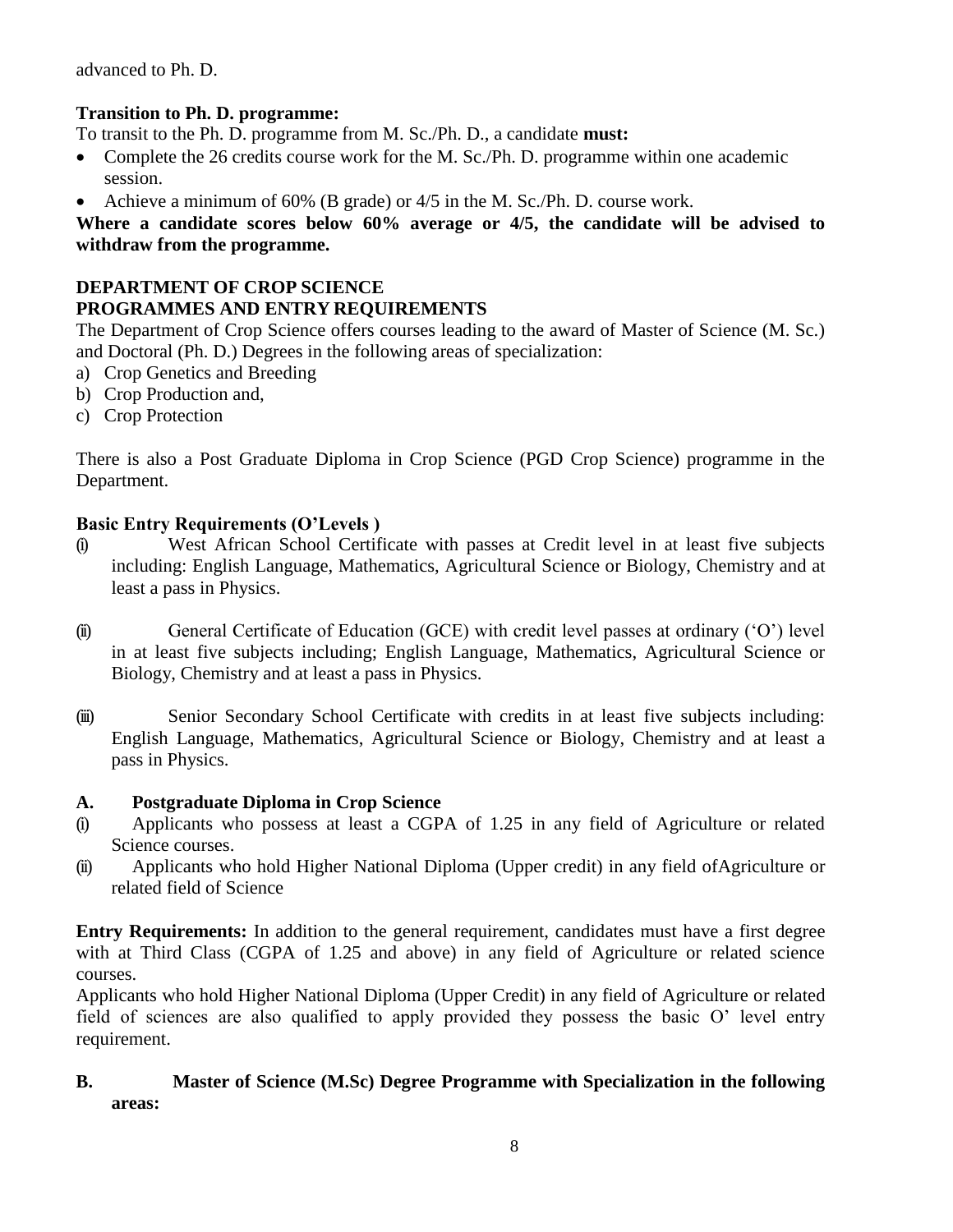- a) Crop Genetics and Breeding
- b) Crop Production and,
- c) Crop Protection

### **Entry Requirements**

- (i) Applicants for their M.Sc programme must have a good first degree in Agriculture or related science course. A minimum of second class lower with CGPA of 3.00 is required on a 5 point scale or 2.50 on a 4 point scale.
- (ii) Applicants with less than 2.50 on a 4- point scale or 3.00 on a 5 point scale, but with a Post Graduate Diploma in a Crop Science or related discipline with an average score of 60 % or 3.00 cumulative average.
- **C. Doctor of Philosophy (Ph.D.) Degree Programme with Specialization in the following areas:**
- **a) Crop Genetics and Breeding**
- **b) Crop Production**
- **c) Crop Protection**

## **Entry Requirements:**

Students for Ph.D programme must have a good Master of Science Degree (M.Sc) with an average score of at least 60% in Agriculture or related discipline is required, that is, CGPA of 3.50 on a 5 point scale or 3.00 on a 4 point scale,.

### **Duration of Ph.D Programme**

The full time Ph. D. programme in Crop Science shall run for a minimum of three (3) and a maximum of five (5) academic sessions, while the part time programme shall run for a minimum of five (5) and a maximum of six (6) academic sessions. The programme entails a total credit load of 38 credit load made up of 32 credit units of course work and 6 credit units for Dissertation. Applicants for Ph.D who obtained their M.Sc qualification from the University of Calabar may be granted a maximum of 24 credit units offered at the M. Sc. level provided they remain in the same area of specialization while those that obtained theirs from other institutions may enjoy a waiver of 18 credit units maximum in the same area of specialization.

### **D. M.Sc./Ph.D programme**

Applicants for Ph.D who do not meet the required CGPA as stipulated above ('B'average), may apply for the bridge programme of MSc/Ph.D. They must have a good Master of Science degree (Crop Science or related discipline) with a cumulative grade point average (CGPA) of below 60 % (B grade) but not below 55 % (that is 3.30 on a 5-point grading system or 2.50 on a 4-point grading system) in the Master's Degree.

## **(i) Duration of the M. Sc./Ph.D Programme**

This duration of the programme shall be 4 academic sessions. The first session shall be spent on the M.Sc., programme. The candidate can transit to the Ph.D programme (which will last for the remaining 3 sessions) only upon successful completion of the first year of M.Sc./Ph.D etc. programme.

### **(ii) Course Load/Content**

The credit load for the Master's Programme preparatory to the Ph.D programme is a maximum of 26 credit units. The candidate when admitted will: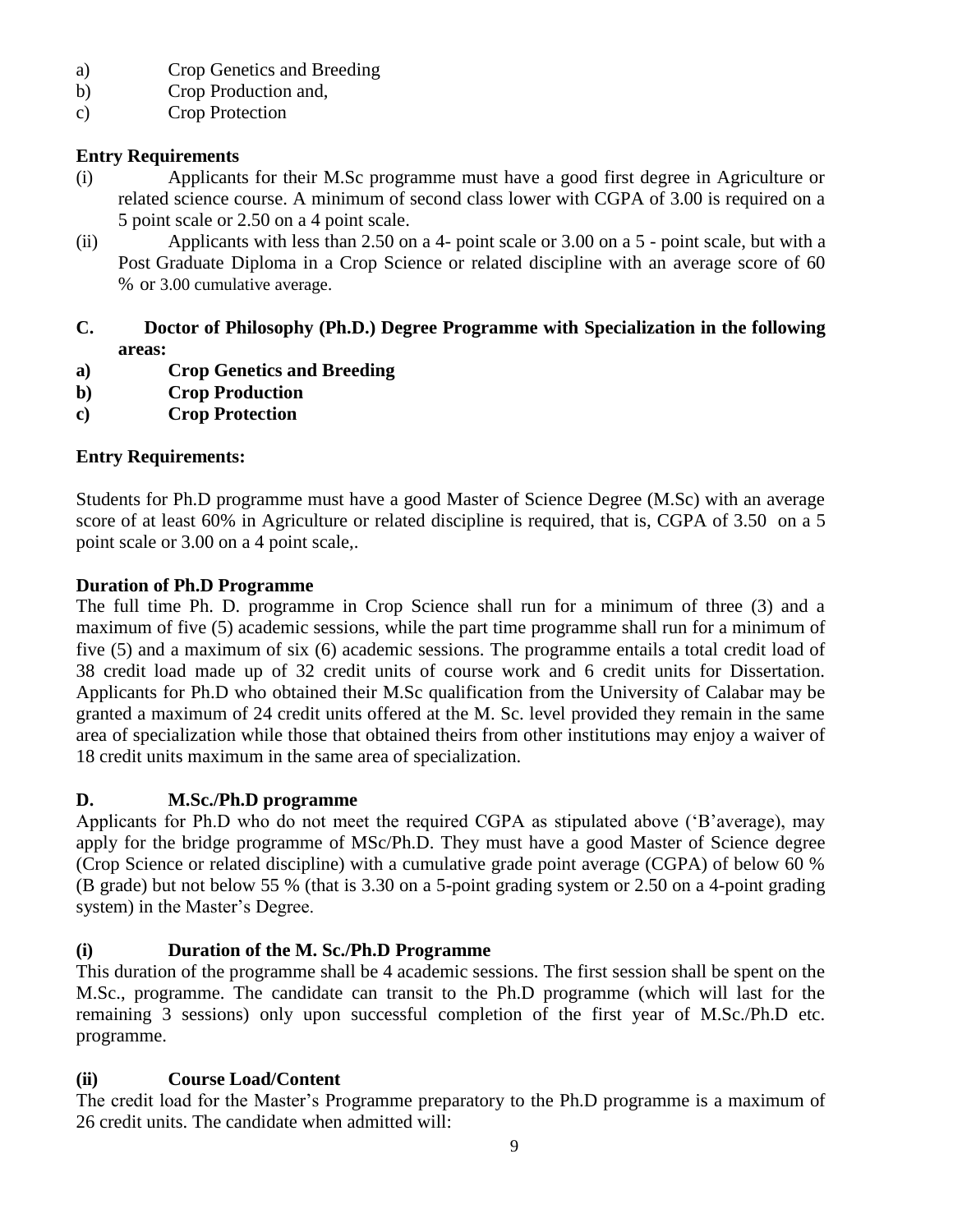- a) Take courses that he/she did in the earlier Master's programme but scored less than a `B' grade.
- b) Take other courses recommended to him/her by the Department to complete 24credit units.
- c) There shall not be any waivers for a candidate for Masters/Ph.D until he/she is advanced to Ph.D.

### **(iii) Transition to Ph.D Programme**

To transit to Ph.D Programme from M.Sc/Ph.D.

- a) A candidate must complete course work for the Master's Programme within 2 semesters or one academic session;
- b) A candidate must achieve a minimum of 60% (B grade) on the average or 4.00/5.00 in Master's course work. Where a candidate scores below 60% average or 4.00/5.00, he/she will be advised to withdraw from the programme.
- c) A candidate who obtains up to 4.00 on a 5-point scale or average of 60% (b) shall also present a proposal and score up to 60% (B) in the proposal presentation.

### **DEPARTMENT OF SOIL SCIENCE**

## **2021/2022 POST GRADUATE ADMISSIONS PROGRAMMES AND ENTRY REQUIREMENTS**

The Department of Soil Science offers courses leading to the award of Master of Science (M.Sc.) and Doctoral (Ph. D) Degrees in the following areas of specialization:

- a) Pedology & Soil Survey
- b) Soil Chemistry & Mineralogy
- c) Soil Fertility and Plant Nutrition
- d) Soil Biology & Biochemistry
- e) Soil Physics and Hydrology
- f) Soil Conservation and Land Use Management

There is also a Post Graduate Diploma in Soil Science (PGD Soil) programme in the Department.

### **Basic Entry Requirements**

- i) West African School Certificate with passes at Credit level in at least five subjects including; English Language, Mathematics, Agricultural Science or Biology, Chemistry and Physics.
- ii) General Certificate of Education (GCE) with credit level passes at ordinary 'O' level in at least five subjects including; English Language, Mathematics, Agricultural Science or Biology, Chemistry and Physics.
- ii) Senior Secondary School Certificate with credits in at least five subjects including; English Language, Mathematics, Agricultural Science or Biology, Chemistry and Physics.

### **A. Postgraduate Diploma in Soil Science**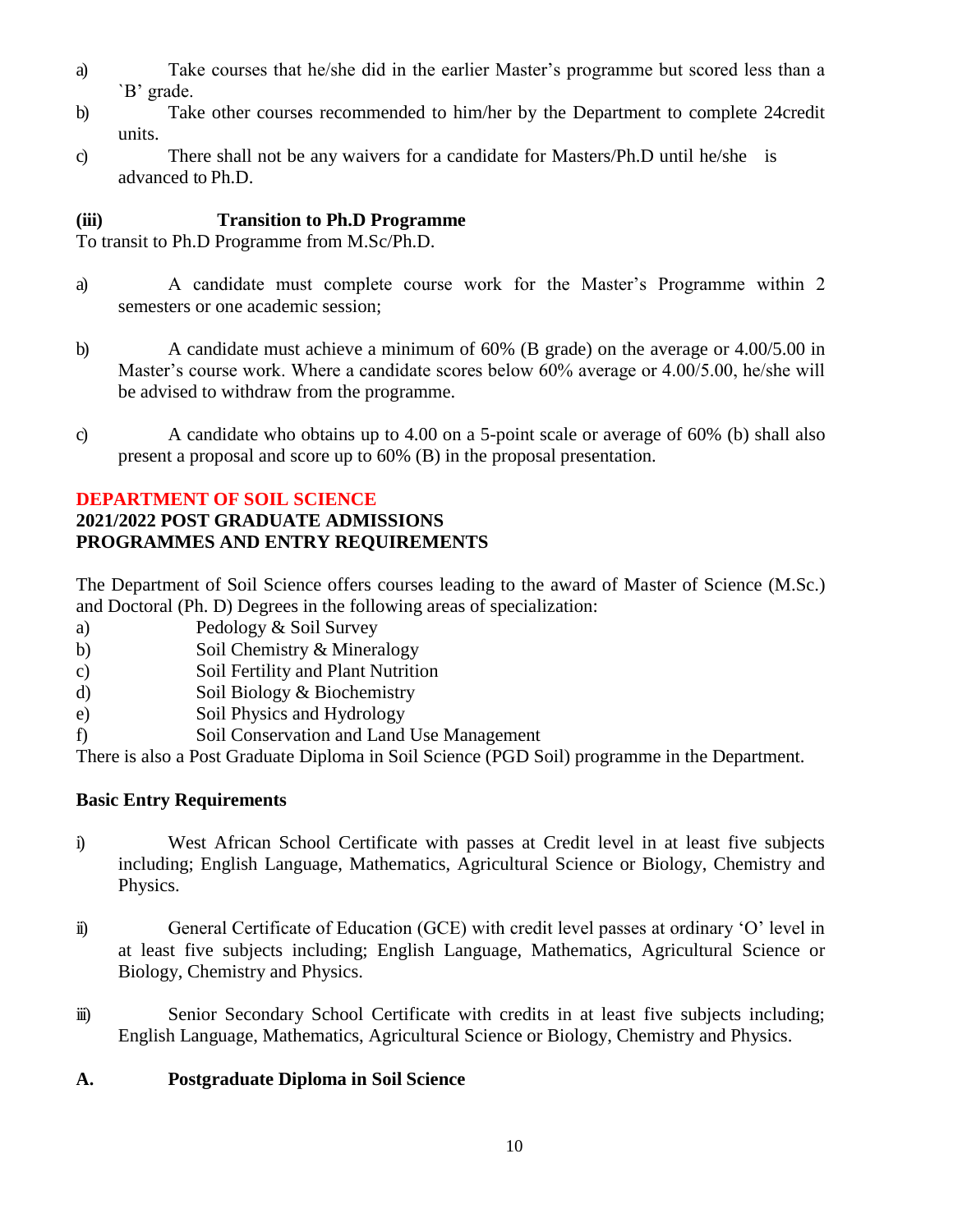### **Entry Requirements:**

In addition to the general requirement, candidates must have a first degree with at Third Class (CGPA of 1.25 and above) in any field of Agriculture or related science courses. Applicants who hold Higher National Diploma (Upper Credit) in any field of Agriculture or related field of sciences are also qualified to apply provided they possess the basic O' level entry requirement.

### **B. Master of Science (M.Sc) Degree Programme with Specialization in the following areas:**

- a) Pedology & Soil Survey
- b) Soil Chemistry & Mineralogy
- c) Soil Fertility and Plant Nutrition
- d) Soil Biology & Biochemistry
- e) Soil Physics and Hydrology
- f) Soil Conservation and Land Use Management

### **Entry Requirements:**

Applicants for the M.Sc. programme must have a good first degree in Agriculture or related science course. A minimum of second class lower with CGPA of 3.00 is required on a 5-point scale or 2.50 on a 4-point scale.

Applicants with less than CGPA of 2.50/4 or 3.00/5 but with a Post Graduate Diploma in a Soil Science related discipline with an average score of 60% or 3.00 cumulative average.

### **C. Doctor of Philosophy (Ph.D.) Degree Programme with Specialization in the following areas:**

- a) Pedology & Soil Survey
- b) Soil Chemistry & Mineralogy
- c) Soil Fertility and Plant Nutrition
- d) Soil Biology & Biochemistry
- e) Soil Physics and Hydrology
- f) Soil Conservation and Land Use Management

### **Entry Requirements:**

Applicants for Ph.D. programme must have a good Master of Science Degree (M.Sc.) with an average score of at least 60 % (or CGPA of 3.50/5 or 3.00/4) in Agriculture or related discipline. The full time Ph. D. programme in Soil Science shall run for a minimum of three (3) and a maximum of five (5) academic sessions, while the part time programme shall run for a minimum of five (5) and a maximum of six (6) academic sessions.

The programme entails a total credit load of 38 credit load made up of 32 credit units of course work and 6 credit units for Dissertation

## **D. M.Sc./Ph.D programme**

Applicants for Ph.D who do not meet the required CGPA as stipulated above ('B'average), may apply for the bridge programme of MSc/Ph.D.

(i) Applicants must have a good Master of Science degree (Soil Science or related discipline) with CGPA of 3.30/5 or 2.50/4).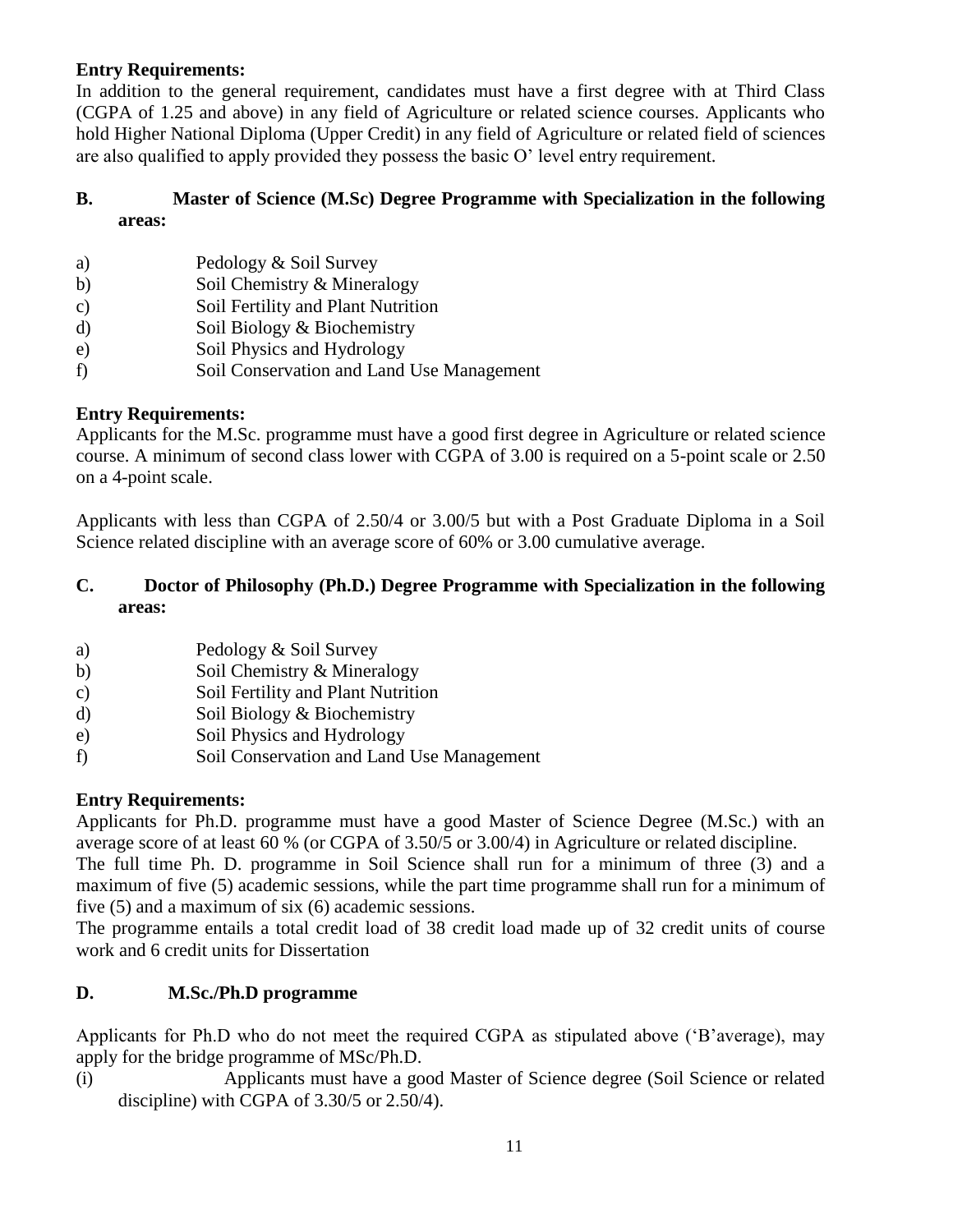- (ii) A candidate must complete course work for the Master's Programme within 2 semesters or one academic session;
- (iii) A candidate must achieve a minimum of 60% (B grade) on the average or 4.00/5.00 in Master's course work. Where a candidate scores below 60% average or 4.00/5.00, he/she will be advised to withdraw from the programme.
- (iv) A candidate who obtains up to 4.00 on a 5-point scale or average of 60 % (B) shall also present a proposal and score up to 60 % (B) in the proposal (concept note) presentation to be advanced to the Ph.D programme.

## **DEPARTMENT OF FISHERIES AND AQUACULTURE**

### **2021/2022 POST GRADUATE ADMISSIONS**

## **PROGRAMMES AND ENTRY REQUIREMENTS**

The Department of Fisheries and Aquaculture offers courses leading to the award of Master of Science (M. Sc.) and Doctoral (Ph.D) Degrees in Fisheries and Aquaculture.

### **A. Masters of Science (M.Sc.) in Fisheries and Aquaculture Entry Requirements:**

B.Sc. holders in Fisheries & Aquaculture, Biological Sciences or related disciplines from University of Calabar and other Universities recognized by the Senate of the University of Calabar, with a CGPA of 3.0 on a 5-point grading system or 2.50 on a 4-point grading system. Holders of Post Graduate Diploma (PGD) in Fisheries & Aquaculture, Marine Biology, Marine Ecology and Toxicology/Pollution or related disciplines, with a CGPA not less than 3.0 on a 5-point grading system or 2.50 on a 4 point grading system are also eligible.

## **B. Doctor of Philosophy (Ph.D) in Fisheries and Aquaculture Entry Requirements**

Holders of M.Sc degree in Fisheries & Aquaculture, Biological Sciences or related disciplines, with a CGPA of 3.50/5 3.00 and above on a 4-point and 4-point grading system

## **C. M.Sc./Ph.D Programme**

Applicants for Ph.D who do not meet the required CGPA as stipulated above ('B'average), may apply for the bridge programme of M.Sc/Ph.D. Such candidates must have at least a CGPA of 3.30/5 or 2.50/4.

### **Duration:**

**M.Sc**.: 18 to 24 months (2 academic sessions) **Ph.D.:** 36 months (3 academic sessions)

### **Criteria for Graduation**

26 credit hours of course work and 6 credit hours of research project which must be successfully defended for the award of M.Sc. degree.

32 credit hours of course work and 6 credit hours of research project which must be successfully defended for the award of Ph.D. degree.

### **DEPARTMENT OF FORESTRY AND WILDLIFE RESOURCES MANAGEMENT 2021/2022 POSTGRADUATE ADMISSION PROGRAMMES AND ENTRY REQUIREMENTS**

- **A. Postgraduate Diploma Programme with specialization in the following areas** a) PGD in Forest Resources Management
- b) PGD in Wildlife Resources Management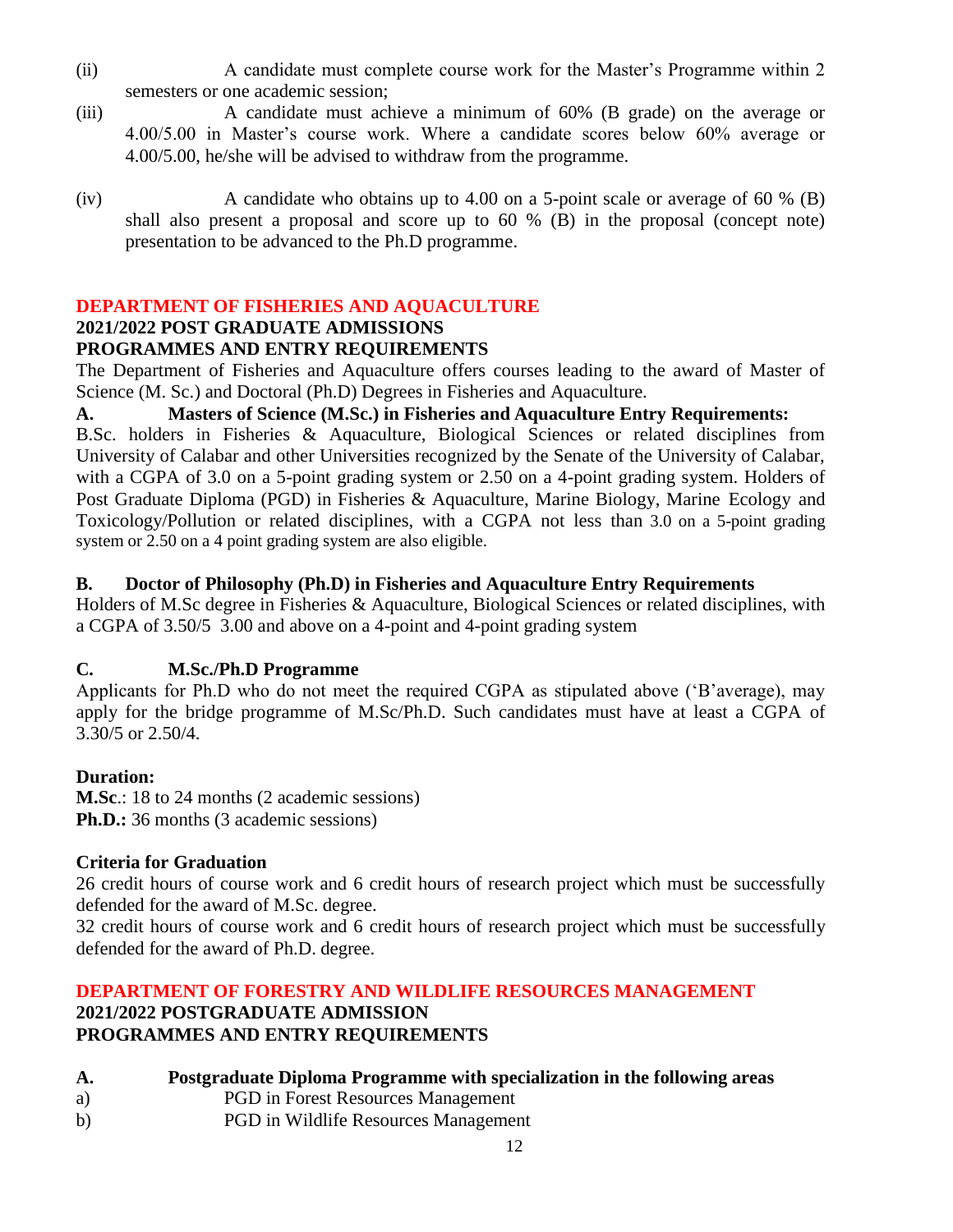#### **Entry Requirements:**

- i) Five 'O' Level Credit Passes to include English Language, Mathematics, Chemistry, Biology/Agric Science and any other Science Subject
- ii) B.Sc./B. Forestry and Wildlife degree of the University of Calabar in Relevant areas with no less than pass grade (CGPA) of 1.25 and above
- iii) HND with not less than a lower credit in Forestry and Wildlife, Agriculture, Fishery, Environmental Science, Botany, Zoology or related field of study from University of Calabar or any institutions recognized by the Senate of the University of Calabar.

### **B. Master of Science (M.Sc) Degree Programme with Specialization in the following areas:**

- a) Siliviculture and Forest Biology
- b) Forest Biometrics
- c) Forest Economics and Management
- d) Wood Science
- e) Agro-Forestry
- f) Environmental Forestry
- g) Forest Protection (Pathology/Entomology)
- h) Wildlife and Range Management
- i) Wildlife Management and Ecology
- j) Wildlife Pathology
- k) Wildlife Management and Ecotourism

#### **Entry Requirements:**

- i) 'O' Level Requirements, same as in A (i) above
- ii) Graduate of University of Calabar or any institution recognized by the University of Calabar Senate; with CGPA of not less than 3.0/5 or 2.50/4 point scale. Candidates with Bachelor's Degree, with Third Class Honours from recognized Institutions and Upper Credit (60% average) at the PGD in a relevant field or candidates with HND at the Upper Credit, distinction level plus at least 60% at the PGD in a relevant field from a recognized Institution.

#### **C. Doctor of Philosophy (Ph.D) with Specialization in the following areas:**

- a) Forest Biology and Siliviculture
- b) Forest Biometrics
- c) Forest Economics and Management
- d) Wood Science
- e) Agro-Forestry
- f) Wildlife Management
- g) Urban and Environment Forestry
- h) Ecotourism Management Forestry
- i) Forestry Protection (Entomology & Pathology)

### **Entry Requirements:**

- i) 'O' Level Entry Requirements as in A (i) above
- ii) Candidate for the Ph.D, programme in Forestry and Wildlife must have a good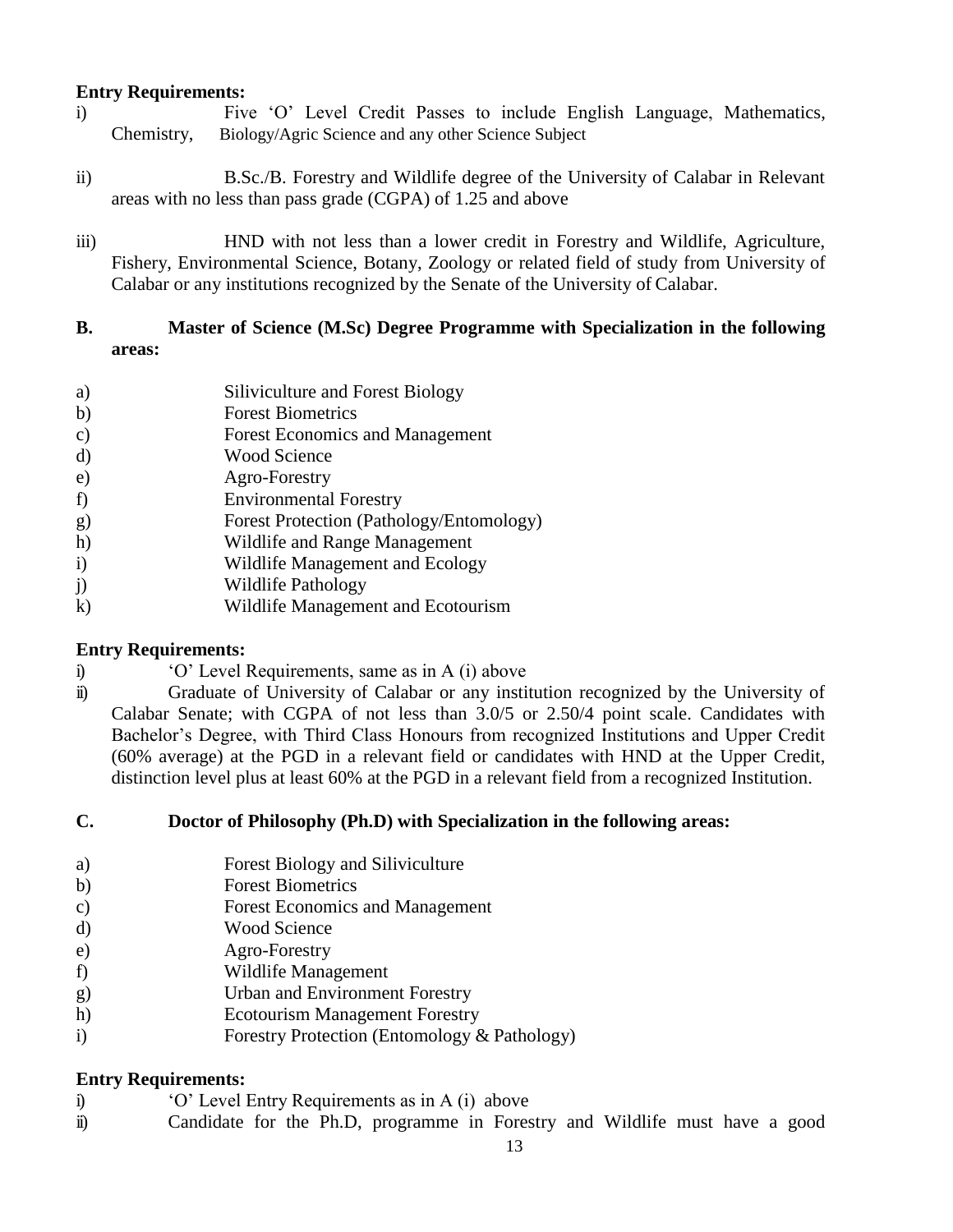Master's Degree in Forestry and Wildlife with a cumulative grade point average of at least 3.00/4 or 3.50/5 in the M.Sc degree from the University of Calabar or any other University recognized by the Senate of University of Calabar. Candidate with Master's Degree in relevant areas shall also be admitted into the Ph.D Forestry and Wildlife Programme.

## **D. M.Sc/Ph.D Programme Entry Requirements:**

Applicants for Ph.D who do not meet the required CGPA as stipulated above ('B'average), may apply for the bridge programme of M.Sc/Ph.D. Such candidates must have scored 55% to 59%,, that is, have a CGPA of not less than 3.30 on a five point scale or 2.50 on a four point scale at the Master of Science (M.Sc) degree programme in Forestry and Wildlife discipline from a University recognized by the Senate of the University of Calabar.

### **Duration of M.Sc./Ph. D. Programme**

**The M.Sc/Ph.D programme in Forestry and Wildlife shall run for a minimum of four (4) academic sessions. The first session shall be spent on the M.Sc. programme. The candidate can transit to the Ph. D. programme (which runs for the remaining three (3) sessions) only upon completion of the first year course work.**

The programme entails a maximum of 26 credit load.

The candidate when admitted will be required to:

- Take courses offered at the M. Sc. with less than B grade.
- Offer courses recommended by the Departmental Graduate Committee to complete the 26 credit load.

No waiver shall be granted to candidates at the M. Sc./Ph. D. programme until the candidate is advanced to Ph. D.

#### **Transition to Ph. D. programme:**

To transit to the Ph. D. programme from M. Sc./Ph. D., a candidate **must:**

- Complete the 26 credits course work for the M. Sc./Ph. D. programme within one academic session.
- Achieve a minimum of 60% (B grade) or 4/5 in the M. Sc./Ph. D. course work.

**Where a candidate scores below 60% average or 4/5, the candidate will be advised to withdraw from the programme. Please contact 08035828223**

# **FACULTY OF BASIC MEDICAL SCIENCES**

**DEPARTMENT OF BIOCHEMISTRY 2021/2022 POST GRADUATE ADMISSIONS PROGRAMMES AND ENTRY Inquiry: 08037270462 REQUIREMENTS**

The postgraduate programmes available in the Department of Biochemistry include:

- 1. Postgraduate Diploma (PGD) in Applied Biochemistry
- 2. Postgraduate Diploma (PGD) in Nutrition and Food Science
- 3. Masters of Science (M.Sc.) in Biochemistry
- 4. Masters of Science (M.Sc.) in Nutrition and Food Science
- 5. Doctor of Philosophy (Ph. D.) in Biochemistry
- 6. Doctor of Philosophy (Ph. D.) in Nutrition and Food Science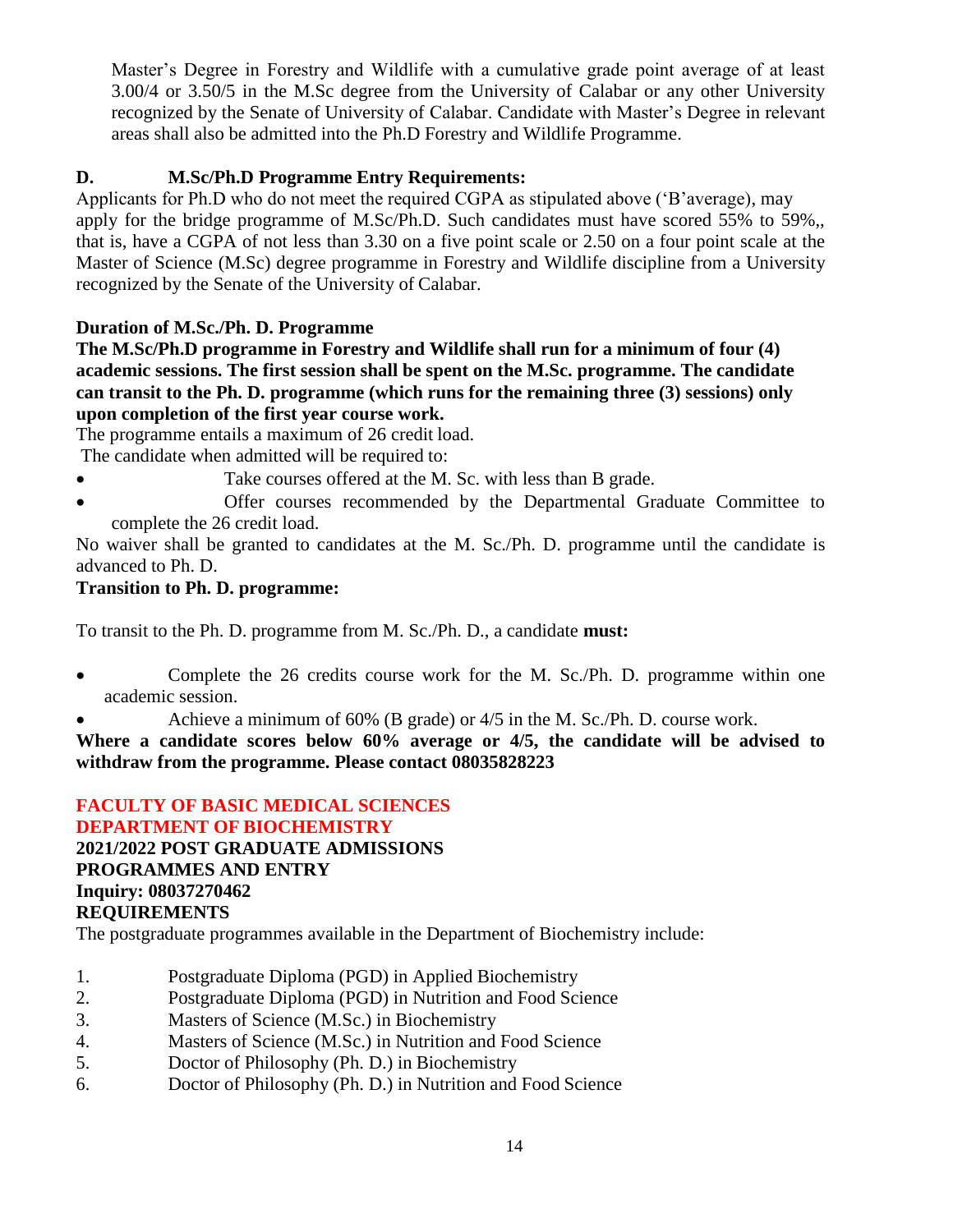### **ADMISSION REQUIREMENTS**

### **1. Postgraduate Diploma (PGD) in Applied Biochemistry**

Minimum requirements for admission into PGD programme in Biochemistry are as follows:

- i. O' Level credits in English Language, Mathematics, Biology, Chemistry and Physics
- ii. B. Sc. (with at least third class with CGPA of 1.25) in Biochemistry
- iii. B. Sc. (at least second class with CGPA of 1.25) in Agricultural and Biological Science disciplines, Chemistry, Pharmacology and Physiology.
- iv. HND (with at least Credit) in Biochemistry and Chemistry/Biochemistry with.
- v. Holders of MBBS degree from approved University may also be considered for admission.

### **2. Postgraduate Diploma (PGD) in Nutrition and Food Science**

- Minimum requirements for admission into PGD programme in Nutrition and Food Science are as follows:
- i. O' Level credits in English Language, Mathematics, Biology, Chemistry and Physics
- ii. B. Sc. (with at least third class with CGPA of 1.25) d in Biochemistry, Human Nutrition and Dietetics, Nutrition and Food Science, Nutrition and Food Technology, and other Nutrition related disciplines from approved University
- iii. B. Sc. (with at least second class with CGPA of 1.25) in Agricultural and Biological Science disciplines, Nursing Science, Community and Public Health, Pharmacology and Physiology from approved University.
- iv. HND (with at least Credit) in Biochemistry, Nutrition related disciplines from approved Tertiary Institution.
- v. Holders of MBBS degree from approved University may also be considered for admission.

### **3. Masters of Science (M. Sc.) in Biochemistry**

Minimum requirements for admission into Masters of Science (M. Sc.) programme in Biochemistry are as follows:

- i. O' Level credits in English Language, Mathematics, Biology, Chemistry and Physics
- ii. B. Sc. Degree (with CGPA of at least 3.00 / 5.00 points or 2.50/4) degree in Biochemistry from approved University.
- iii. PGD in Biochemistry and Applied Biochemistry with CGPA of at least 4.00 / 5.00 points from approved University.

### **4. Masters of Science (M. Sc.) in Nutrition and Food Science**

Minimum requirements for admission into Masters of Science (M. Sc.) programme in Nutrition and Food Science are as follows

- i. O' Level credits in English Language, Mathematics, Biology, Chemistry and Physics
- ii. B. Sc. Degree (with CGPA of at least 3.00 / 5.00 points 2.50/4) degree in Biochemistry, Human Nutrition and Dietetics, Nutrition and Food Science, Nutrition and Food Technology, and other Nutrition related disciplines from approved University.
- iii. PGD in Biochemistry, Nutrition and Food Science, Nutrition and Food Technology, and other Nutrition related disciplines with CGPA of at least 4.00 / 5.00 points from approved University.
- **5. Doctor of Philosophy (Ph. D.) in Biochemistry**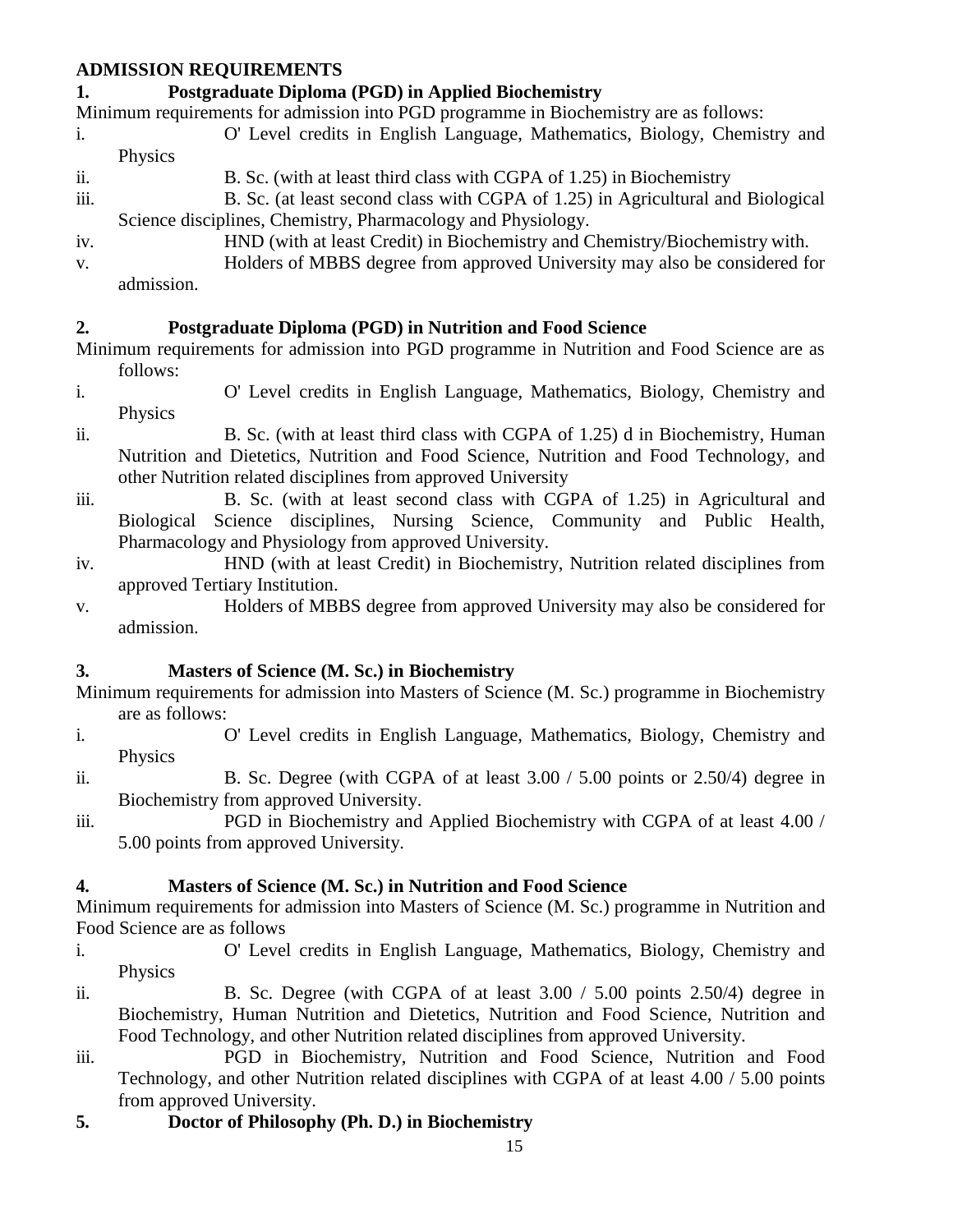Minimum requirements for admission into Ph. D. programme in Biochemistry are as follows

- i. O' Level credits in English Language, Mathematics, Biology, Chemistry and Physics
- ii. M.Sc. Degree (with CGPA of at least  $3.50 / 5.00$  points or  $3.0/4.00$ ) in Biochemistry from approved University.
- iii. Holders of M. Sc. With CGPA below 4.00, but not less than 3.00/5.00 in Biochemistry from approved University may apply for M.Sc./Ph.D programme.

## **6. Doctor of Philosophy (Ph. D.) in Nutrition and Food Science**

Minimum requirements for admission into Ph. D. programme in Nutrition and Food Science are as follows

i. O' Level credits in English Language, Mathematics, Biology, Chemistry and Physics

ii. M.Sc. Degree (with CGPA of at least 3.50 / 5.00 points 3.00/4.00)

in Human Nutrition and Dietetics, Nutrition and Food Science, Nutrition and Food Technology, and other Nutrition related disciplines from approved University.

## **7. M.Sc/Ph.D Programme**

Applicants for Ph.D who do not meet the required CGPA as stipulated above (CGPA of 2.50 / 4.00 or 3.30/5.00), in Human Nutrition and Dietetics, Nutrition and Food Science, Nutrition and Food Technology, and other Nutrition related disciplines from approved University may apply for M.Sc. /Ph. D programme.

## **DEPARTMENT OF PHARMACOLOGY**

### **2021/2022 POST-GRADUATE ADMISSIONS PROGRAMMES AND ENTRY REQUIREMENTS**

The Department of Pharmacology offers courses leading to the award of Master of Science (M.Sc.) and Doctoral (Ph. D) Degrees in the following areas of specializations:

- (a) Pharmacology of Medicinal Plants (Ethno-pharmacology)
- (b) Biochemical Pharmacology
- (c) Clinical Pharmacology
- (d) Experimental *Diabetes Mellitus* and Endocrine Regulation of Metabolism
- (e) Toxicology and Teratology
- (f) Cardiovascular Pharmacology
- (g) Pharmacokinetics
- (h) Renal Pharmacology
- (i) Psychopharrnacology

## **A. Master of Science (M.Sc) Degree Programme Entry Requirement:**

- (a) The programme is open to holders of degrees in Anatomy, Biochemistry, Chemistry. Physiology, Biology, Microbiology, Nursing, Medical Laboratory Sciences with an Accumulative Grade Point Average (CGPA) of not less than 3.00/5 or 2.50/4
- (b) Those with professional qualifications in B. Pharm or Medicine MBBCH/MBBS or Veterinary Medicine (BVM & DVM)
- (c) Applicants are required to submit a one-page Concept Note and to attend personal interview in the Department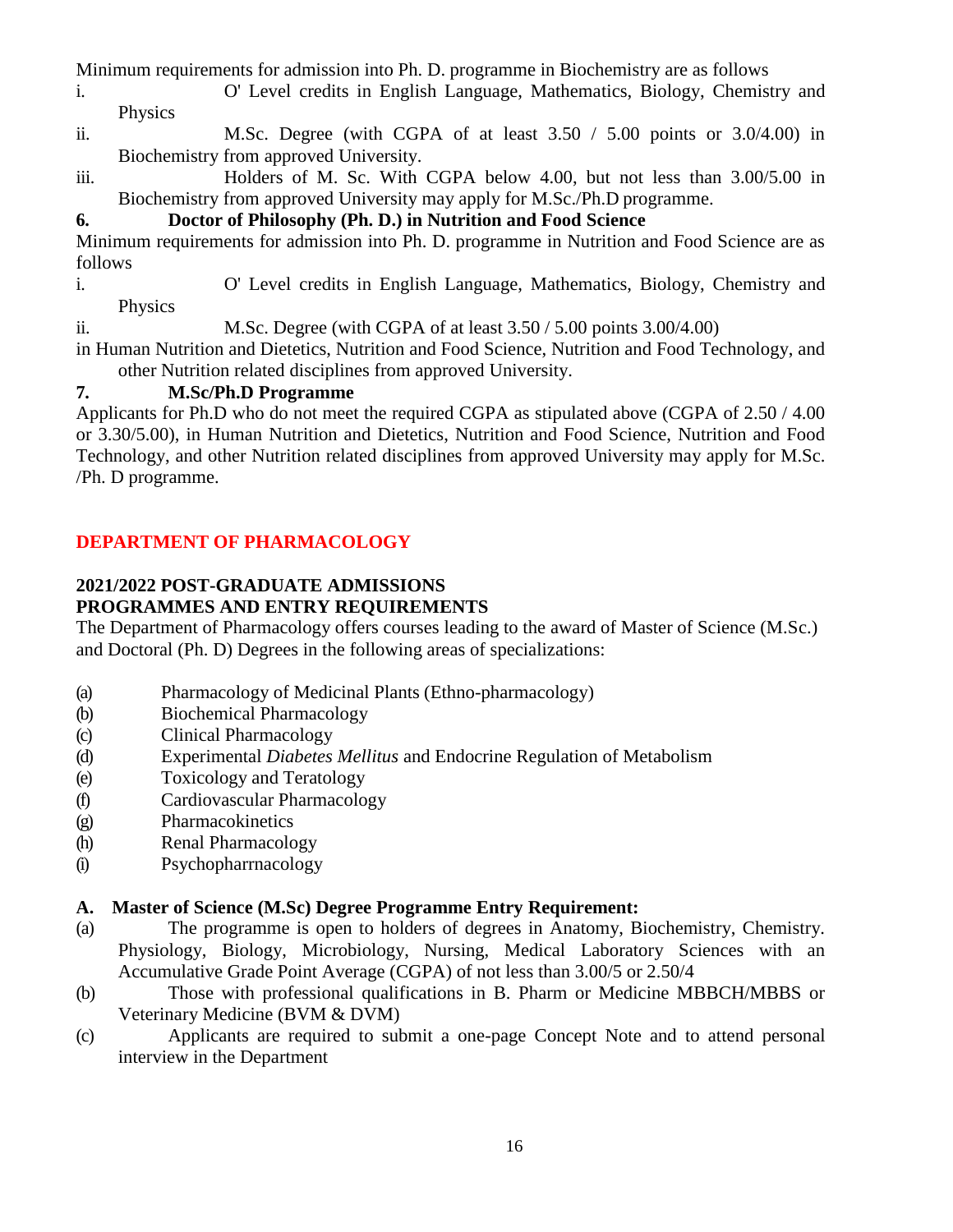### **B. Ph.D in Pharmacology**

### **Entry Requirement**

- (a) Holders of Masters degree in Pharmacology with an Accumulative Grade Point Average (CGPA) of not less than 3.0/4 or 3.50/5 or 60% from the University of Calabar or any recognized University or holders of Bachelor degree in medicine, Dentistry, MD (Doctor of Medicine) or VMD (Doctor of Veterinary Medicine) with Masters degree in Pharmacology may apply.
- (b) Applicants are required to submit a one-page Concept Note and to attend personal interview in the Department

#### **DEPARTMENT OF PHYSIOLOGY**

#### **2021/2022 POST-GRADUATE ADMISSIONS**

#### **PROGRAMMES AND ENTRY REQUIREMENTS**

#### **Please contact: 08034638115**

### **A. Postgraduate Diploma in Physiology (PGD) Entry Requirements:**

In addition to O-Level requirement for admission into University of Calabar, the candidates for Postgraduate Diploma in Physiology MUST have any of the following:

- (a) NIST Final Certificate or equivalent in Physiology, Pharmacoloqy (at credit level and above)
- (b) B.Sc. (Hons) Degree in any related science discipline (e.g. Biology) with not less than  $2<sup>2</sup>$  Class (Hons) Lower Division.
- (c) Final Diploma in Health Sciences
- (d) Third Class (Hons) Degree or 2nd Class (Hons) Lower Division in Physiology with CGPA 1.25
- (e) Holders of MBBCh, DVM or BVM or other related degrees.

### **B. Master of Science (M.Sc) Degree Programme in Physiology Entry Requirements:**

Admission into M.Sc. programme is open to graduates of the University of Calabar or other universities recognized by the Senate who hold at least a Second (Hons) Degree in Physiology or related discipline in the Basic Medical Sciences with minimum grade point average of 3.0/5 (or 2.50/4) or pass at credit level in Postgraduate Diploma in Physiology.

#### **C. Doctor of Philosophy (Ph.D.) Degree Programme in Physiology Entry Requirements:**

The programme is open to any candidate who has the following qualifications:

- (a) Master Degree in Physiology with minimum of grade point average of 3.50/5 or 3.00/4.
- (b) Outstanding performance in B.Sc.

#### **DEPARTMENT OF ANATOMICAL SCIENCES**

#### **2021/2022 POST GRADUATE ADMISSIONS**

#### **PROGRAMMES AND ENTRY REQUIREMENTS**

### **A. Post-Graduate Diploma Program in Anatomical Sciences Entry Requirements:**

In addition to "O level" requirement for admission into the University of Calabar, the candidates for admission into the post-graduate diploma programme in Anatomical sciences must have the following qualifications.

**i)** B.Sc (Hons) degree with a CGPA between 1.25 in Anatomy of the University of Calabar or any other University approved by the senate of the University of Calabar.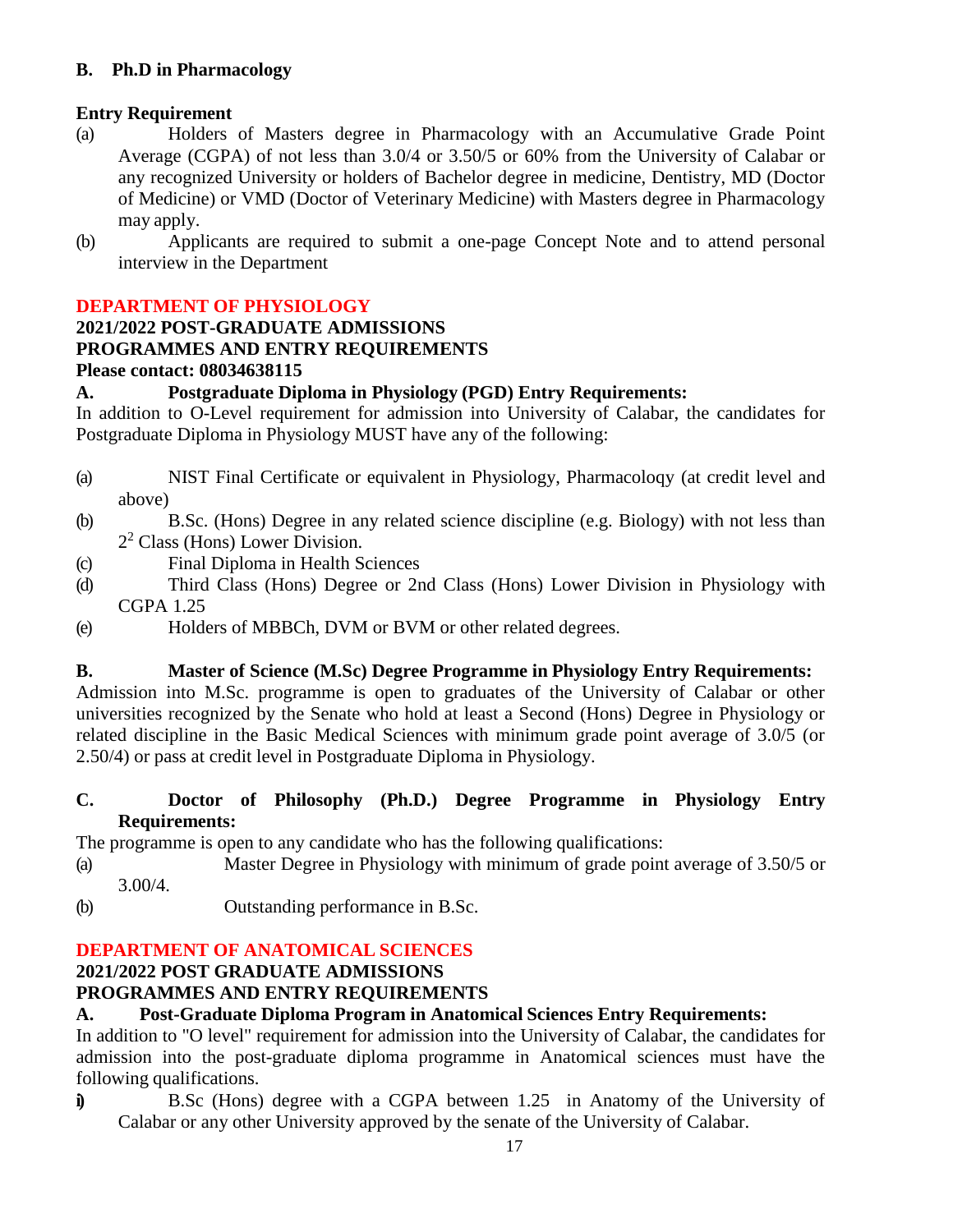**ii**) B.Sc second class (Hons) degree with CGPA of 1.25 in any rerated science discipline such as Physiology, Biochemistry and Radiography from the University of Calabar or any other University approved by the Senate of University of Calabar.

**B. Master of Science (M.Sc) Degree Programme with Specialization in the following areas:** Teratology, Histological Techniques/Histochemistry, Mortuary/Museum Science, Neurobiology, Developmental Biology, Comparative Anatomy, Clinical Anatomy, Radiographic Anatomy, Physical Anthropology and Forensic Anthropology, and Reproductive Biology.

**Entry Requirements:**The admission into the programme is open to candidates with. first class honours or second class (Hons) with cumulative grade point average not less than 3.00/5 Or 2.50/4 in Anatomy of the university of Calabar or any other University offering B.Sc Anatomy as approved by the Senate of University of Calabar. Candidates with qualification in Medicine and Surgery (MBBCh), Radiography and Dentistry (B.DS) are also eligible provided their final result is equivalent of cumulative grade point average (CGPA) of 3.00/5 Or 2.50/4

**C. Doctor of Philosophy (Ph.D.) Degree Programme with Specialization in the following areas:** Histochemistry, Cellular and Molecular Biology, Radiographic Anatomy, Clinical Anatomy, Neurobiology, Teratology, Human Genetics and Cytogenetics, Endocrinology, Forensic Anthropology, Physical Anthropology and Reproductive Biology.

### **Entry Requirements:**

The programme is open to any candidate who has the following qualifications;

- (a) Master of Science Degree in Anatomy with a minimum of 3.00/5 Or 2.50/4.
- (b) Master of Physiology Degree in Anatomy with a minimum of 3.50/5 or 2.50/4 cumulative grade point average (CGPA)

#### **FACULTY OF ALLIED MEDICAL SCIENCES DEPARTMENT OF PUBLIC HEALTH**

### **2021/2022 POST GRADUATE ADMISSIONS**

### **PROGRAMMES AND ENTRY REQUIREMENTS**

The Department of Public Health has the following programmes and areas of specialization;

- **1. Master of Public Health (MPH)**
- a. Environmental Health
- b. Epidemiology
- c. Health Education and Health Promotion
- d. Health Services Management
- e. Public Health Nutrition
- f. Public Health Sociology

### **2. Doctor of Philosophy (PhD) in Public Health**

- a. Environmental Health
- b. Epidemiology
- c. Health Education and Health Promotion
- d. Public Health Nutrition
- e. Public Health Sociology

### **Entry requirements for the MPH Programme include;**

- a. Five credits at the O/Level in the following subjects: Biology, Chemistry, Physics, Mathematics and English Language.
- b. Bachelor's degree with at least Second Class honours with a minimum CGPA of 3.0/5 or 2.5/4 in any of the following areas of Public Health, Biology, Medical Microbiology/Parasitology, Nursing Science, Pharmacy, Sociology, Veterinary Medicine, Optometry, Botany, Chemistry, Microbiology, Medical Laboratory Science, Anatomy, Biochemistry, Physiology and Nutrition.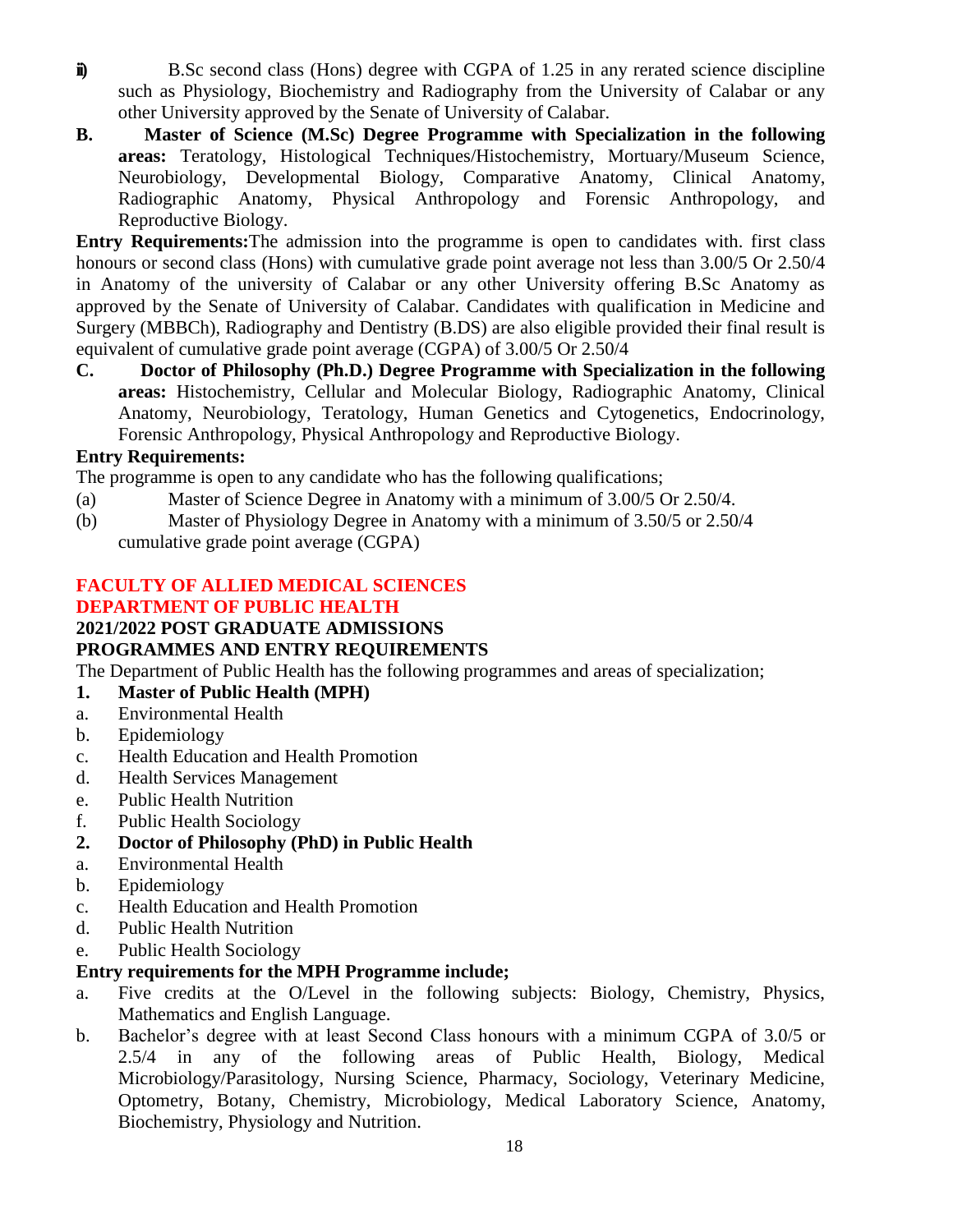#### **Entry requirements for the PhD (Public Health) Programme include;**

a. MPH or its equivalent with a minimum CGPA 3.50/5 or 3.0/4.

**Dr. Bernadine Ekpenyong (**08033475138)/email **bekpenyong@unical.edu.ng or benyta2002@gmail.com**

#### **DEPARTMENT OF NURSING SCIENCE 2021/2022 POST GRADUATE ADMISSIONS PROGRAMMES AND ENTRY REQUIREMENTS**

The Department of Nursing Science offers courses leading to the award of Master of Science (M.Sc.) Degree in the following areas of specialization**:**

- a) Community Health Nursing
- b) Maternal and Child Health Nursing and Women's Health
- c) Medical-Surgical Nursing
- d) Nursing Administration and Management
- e) Nursing Education

### **Admission Requirements**

To be considered for admission into the Masters Degree programme, the candidate must possess:

- i) Bachelor of Science degree in Nursing: First or Second class Honors Degree from an accredited and recognized University with a CGPA not lower than 3.0 on a 5 point scale; 2.50 on a 4 point scale in the Bachelors' programme.
- ii) A current, valid license of registration for practice from the Nursing and Midwifery Council of Nigeria
- iii) The candidate must present and defend a concept note submitted to the Department.
- iv) The candidate must write and pass a qualifying examination and must attend an interview.
- v) Also the candidate must have submitted at least one (1) reference letter from his/her former Head of Department or Lecturer
- vi) A holder of Postgraduate Diploma in Nursing may be admitted into the Masters' programme.
- vii) Holders of Higher National Diploma (HND) with a minimum of Upper Credit or equivalent professional qualification may be admitted to the Master's Degree programme provided the candidate has Post Graduate Diploma in Nursing.

### **BASIC PhD ADMISSION REQUIREMENTS:**

- 1. Candidates for admission into Ph.D. Nursing and Midwifery programme shall possess the following:
	- (a) Master's Degree in any of the Nursing specialties from the University of Calabar or any other University recognized by the University of Calabar Senate with a weighted average not less than 60% or CGPA of 3.5 on a 5 scale grading or 3.0 on a 4-point grading scale.
	- (b) Candidates who hold the Masters of Philosophy Degree (M.Phil.) in Nursing with a weighted average of not less than 60% or CGPA of 3.5 on a 5 scale grading **or**3.0 on a 4-point grading scale.
	- (c) A candidate with CGPA of 2.5 on a 4-point scale or 3.3 on a 5-point scale may be admitted into the M.Sc./PhD programme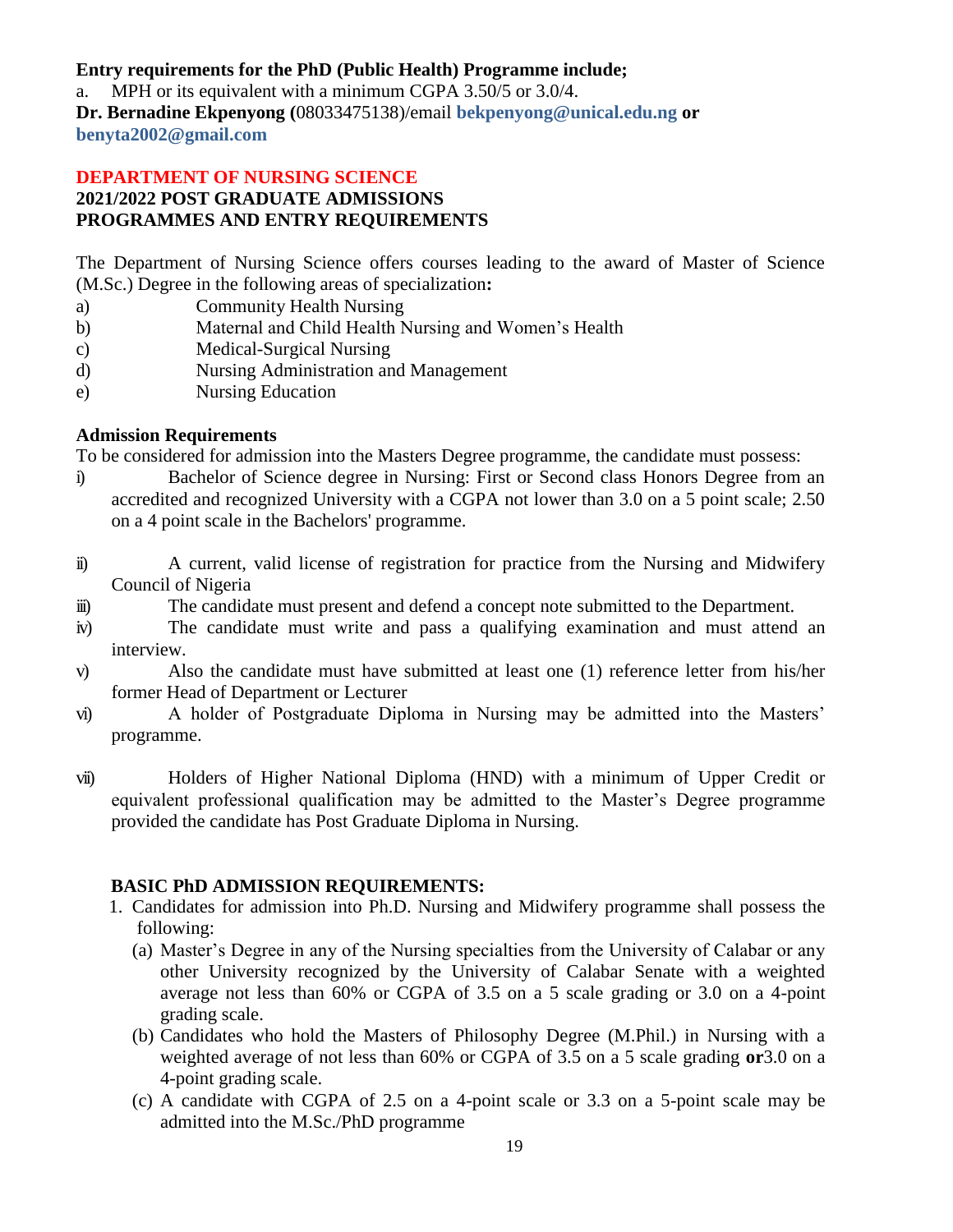(d) In addition to the above, candidates should possess O'Level Credits in five subjects in WASC/SSCE/NECO including Mathematics, English Language, Biology, Chemistry and Physics at not more than two sittings.

### **2. AREAS OF SPECIALIZATION**

The Ph.D. programme allows each candidate to specialize in any of the following specialty areas, which should correspond with that obtained at the M.Sc. Nursing degree:

- i. Community Health Nursing
- ii. Midwifery, Maternal and Child Health Nursing
- iii. Medical-Surgical Nursing
- iv. Mental Health and Psychiatric Nursing
- v. Nursing Administration and Management
- vi. Nursing Education

### **3. DURATION OF STUDY:**

- a) A full-time Doctoral programme shall run for a minimum of 6 semesters and maximum of 10 semesters. Course work shall last for the first two semesters.
- b) A Part-time Doctoral programme shall run for a minimum of 10 semesters and maximum of 14 semesters. Course work shall last for the first four semesters.

c) A fulltime MSc/PhD programme shall run for a minimum of 8 semesters and maximum of 12 semesters. Course work shall be for the first four semesters. There shall be no Credit waivers for the first two semesters.

d) A Part-time MSc/PhD programme shall run for a minimum of 12 semesters and maximum of 20 semesters. Course work shall last for the first six semesters. There shall be no Credit waivers for the first four semesters.

**Note: M.Sc. /Ph.D. candidates can only transit to Ph.D. programme on completion of MSc courses with a minimum of B grade in all the courses. This is applicable to both full time and part-time candidates.**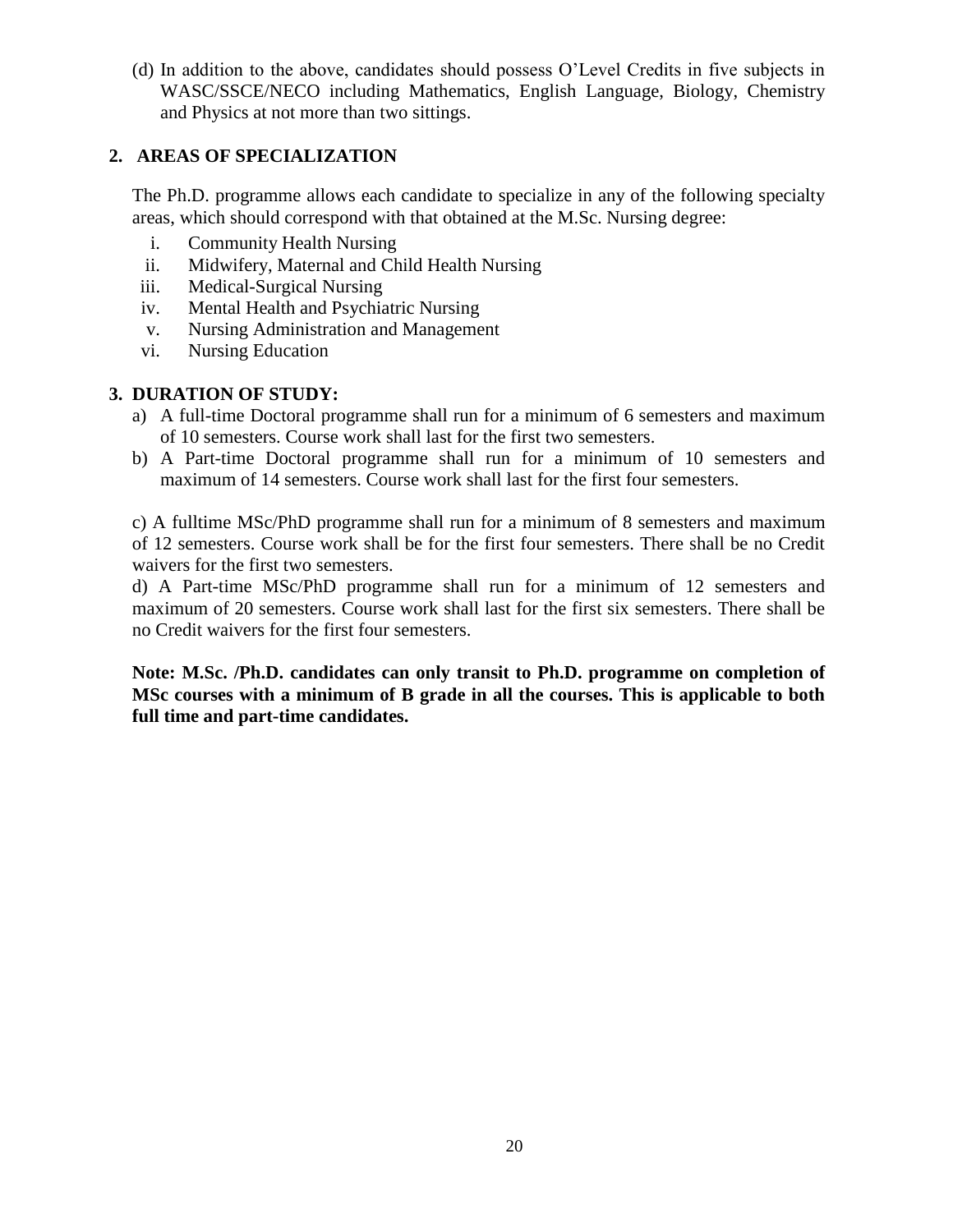#### **DEPARTMENT OF RADIOGRAPHY 2021/2022 POST GRADUATE ADMISSIONS PROGRAMMES AND ENTRY REQUIREMENTS**

The Department of Nursing Science offers courses leading to the award of **Master of Science (M.Sc.)** Degree in the following areas of specializations:

- a) Medical Imaging
- b) Radiation Protection and Safety
- c) Radiography Education
- d) Radiographic Health Management, and
- e) Medical Imaging Physics

There is also a Post Graduate Diploma in Radiography (PGD Radiography) programme in the Department.

### **Admission Requirements**

### **A. Postgraduate Diploma in Radiography**

- A B.Sc degree with honours in Radiography with a CGPA of 1.25 or pass at credit level in Postgraduate Diploma in Physiology (as obtained in the University of Calabar Graduate School Guidelines).
- Candidates with other relevant degrees/certificates e.g Diploma of the College of Radiographers (DCR) or Diploma of the Institute of Radiography (DIR) are acceptable for the PGRAD in the first instance.
- Applicants must possess in the first instance, the requisite O'level requirements of 5 credits in Physics, Chemistry, Mathematics, Biology and English Language to be considered eligible.
- Candidates must also possess evidence of completion of or exemption from the mandatory national Youth Service Corps (NYSC).

### **B. Master of Science (M.Sc) Degree Programme**

 A Bachelor's degree in Diagnostic Radiography or Medical imaging from the University of Calabar, or any institution recognized by the University of Calabar, with a minimum CGPA of

2.50 (in the 4-point system) and 3.00 (in the 5 – point system).

- Applicants must possess in the first instance, the requisite O'level requirements of 5 credits in Physics, Chemistry, Mathematics, Biology and English Language to be considered eligible.
- Candidates must also possess evidence of completion of or exemption from the mandatory national Youth Service Corps (NYSC).
- Submission of an acceptable research synopsis is requisite condition. **Contact- Prof. Nneoyi Egbe 07065920955**

**FACULTY OF MEDICAL LABORATORY SCIENCE 2021/2022 POST GRADUATE ADMISSIONS PROGRAMMES AND ENTRY REQUIREMENTS DEPARTMENT OF MEDICAL PARASITOLOGY & ENTOMOLOGY Acting Head : Dr. Samuel S. Akpan (08038036490)**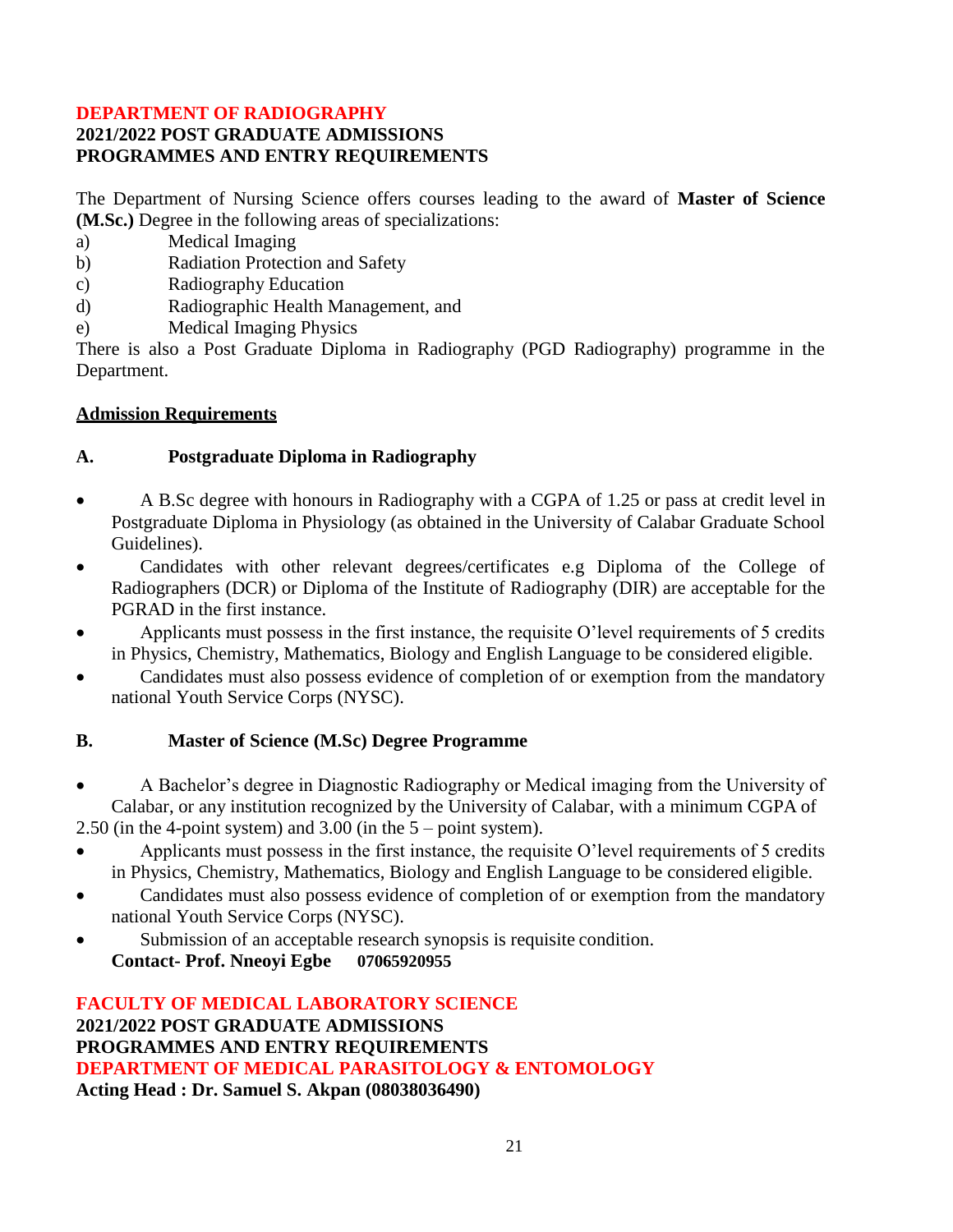Available Post Graduate Programmes in the Department of Medical Parasitology and Entomology include:

### **(A) Post Graduate Diploma in Medical Parasitology and Entomology (PGDMPE)**

This Programme has been structured to involve course work and a Research review in topical areas in Medical Parasitology and Entomology. It is a remedial pathway for candidates with deficits in minimum admission requirements for the Master of Science (M.Sc.) Programme in the specialty. Candidates admitted shall complete Course work of 24 Credit units and 3 Credit units Research Project which shall be in the form of a literature review, and presented during a seminar session. The duration of the Programme is two semesters.

### **Eligibility for admission**

The prospective Candidate must be a University graduate with the following minimum admission qualifications:

- (i) B.Sc. (Hons.) degree in Medical Microbiology, Medical Parasitology or Medical Entomology, with a CGPA from 1.25 and above or HND with lower credit.
- (ii) M.B.B.Ch degree or its equivalent.

## **(B) Masters' Degree in Medical Parasitology and Entomology (M.Sc.)**

This Programme has been structured to involve Course work and Research in related topics in Medical Parasitology and Entomology. The duration of the programme shall be a minimum of 4 Semesters for full-time and 6 semesters for part-time candidates. Candidates shall be required to register for and pass a minimum of 26 credit units of courses at this level. But in order to graduate, Candidates must complete 32 credit units 6 of which shall be for Research Project.

### **Eligibility**

To be admitted, prospective candidates must:

- (i) Possess at least a second class (Hons.) degree with a CGPA or 3.0/5 or 2.50/4 in Medical Microbiology, Parasitology, Entomology or other related disciplines from the University of Calabar or similar academic institutions recognized by the Senate of the University of Calabar.
- (ii) Other qualifications considered by the Faculty Postgraduate Committee and Senate, to be acceptable and equivalent to the above.

### **(C) Doctor of Philosophy (Ph.D.) degree in Medical Parasitology and Entomology**

This Programme is open to Candidates with M.Sc. degree in Medical Microbiology, Parasitology or Entomology. Successful Candidates shall possess a minimum CGPA of 3.50/5 or 3.0/4. Holders of suitable B.Sc. (Hons.) degree may be admitted, first, into the M.Sc. Programme with a CGPA between 3.0/5 and 2.5/4.

The duration of this Programme is a minimum of six (6) or a maximum of ten (10) Semesters for full-time Candidates and a minimum of ten (10) or a maximum of 12 Semesters for part-time Candidates.

To graduate, the Candidate shall:

- (a) Complete 32 credit units of course work
- (b) Submit and defend a thesis of 6 Credit units
- (c) Fulfil all other requirements stipulated by the Department and/or Faculty

## **(D) M.Sc/Ph.D Programme:**

Candidates with M.Sc qualifications in related disciplines (e.g Biochemistry, Haematology, etc) whose CGPA falls between 3.0/4 or 3.30/5 may be accepted into the M.Sc/Ph.D programme. Such candidates however, will be required to take the M.Sc courses and obtain a minimum GPA of 4.0. Advancement from M.Sc. to Ph.D programme will be allowed on recommendation of the Departmental Postgraduate Committees to the Postgraduate School Board for approval. The minimum duration for this programme is four (4) academic sessions.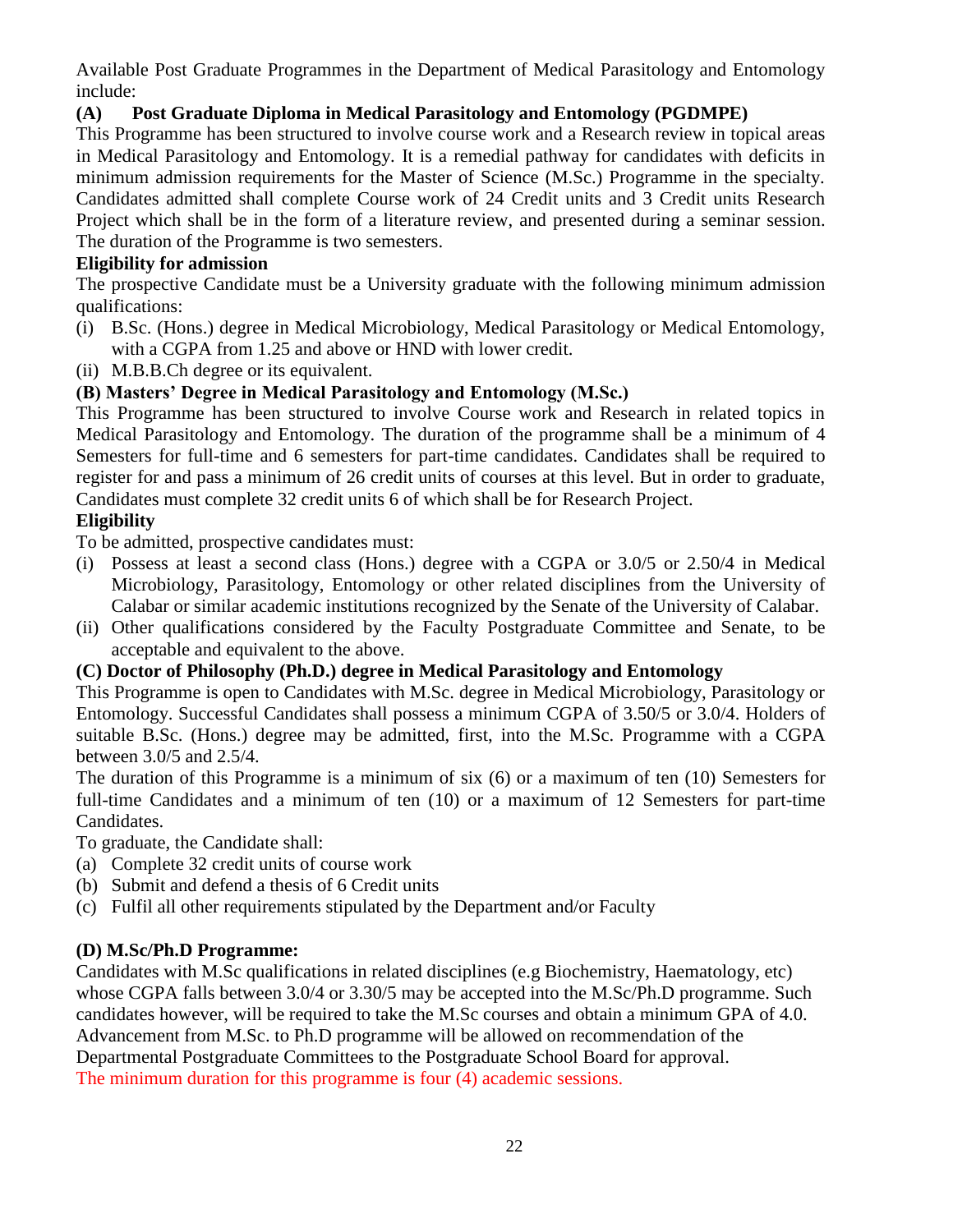### **DEPARTMENT OF CHEMICAL PATHOLOGY 2021/2022 POST GRADUATE ADMISSIONS PROGRAMMES AND ENTRY REQUIREMENTS**

### **1. POSTGRADUATE DIPLOMA (PGD) IN CHEMICAL PATHOLOGY ADMISSION REQUIREMENTS**

- i) Graduates of Medical Lab. Science, biochemistry, physiology, Microbiology and Haematology with a CGPA of 1.25 and above.
- ii) Holders of MBB.CH degree or equivalent qualification
- iii) Holders of AMLSCN diploma

## **2. MASTERS OF SCIENCE (M.SC.) IN CHEMICAL PATHOLOGY**

### **Eligibility:**

- i) Holders of MBBCh degree or equivalent qualification
- ii) Graduates of Biochemistry, Physiology, Microbiology and Haematology with at least second class lower classification (3.00/5 or 2.50/4).
- iii) Holders of FMLSCN diploma in Chemical pathology
- iv) Holders of AMLSCN diploma in chemical pathology with at least B grade performance.
- v) Those who do not meet the above qualification but have been actively involved in research may be considered for admission on their own merit.
- vi) Only candidates who obtained CGPA of 3.00/5 or 2.50/4 and above in the PGD programme shall be eligible for admission to the M.Sc programme

### **3. Doctor of Philosophy (Ph.D.) in Chemical Pathology**

The programme is open to candidates with M.Sc. in Chemical Pathology or Medical Laboratory Sciences with a minimum CGPA of 3.50 and above (on a 5-point scale) or 3.00 and above (on a 4 point Scale).

Candidates for the M.Sc or Ph.D programmes may specialize in any of the following under listed subspecialties in the Department viz:

- i. Critical and Point of Care Testing
- ii. Tumor markers and Cancer Diagnostics
- iii. Nutrition/Trace Elements
- iv. Biomarkers
- v. Clinical and Diagnostic Immunology
- vi. Pediatrics and Fetal Clinical chemistry
- vii. Endocrinology
- viii. Toxicology/therapeutic Drug Monitoring
- ix. Quality Control
- x. Laboratory Informatics/Automation/Computer
- xi. Hepatology
- xii. Laboratory Management Sciences and Patient Safety
- xiii. Geriatrics Chemical Pathology

**4. M.Sc/Ph.D Programme:** Candidates with qualifications in related disciplines (e.g Biochemistry, Haematology, etc), may be accepted into M.Sc/Ph.D programme. Such candidates however, will be required to take the M.Sc courses and obtain a minimum GPA of 4.0. Advancement from M.Sc/Ph.D to Ph.D programme will be allowed on recommendation of the Departmental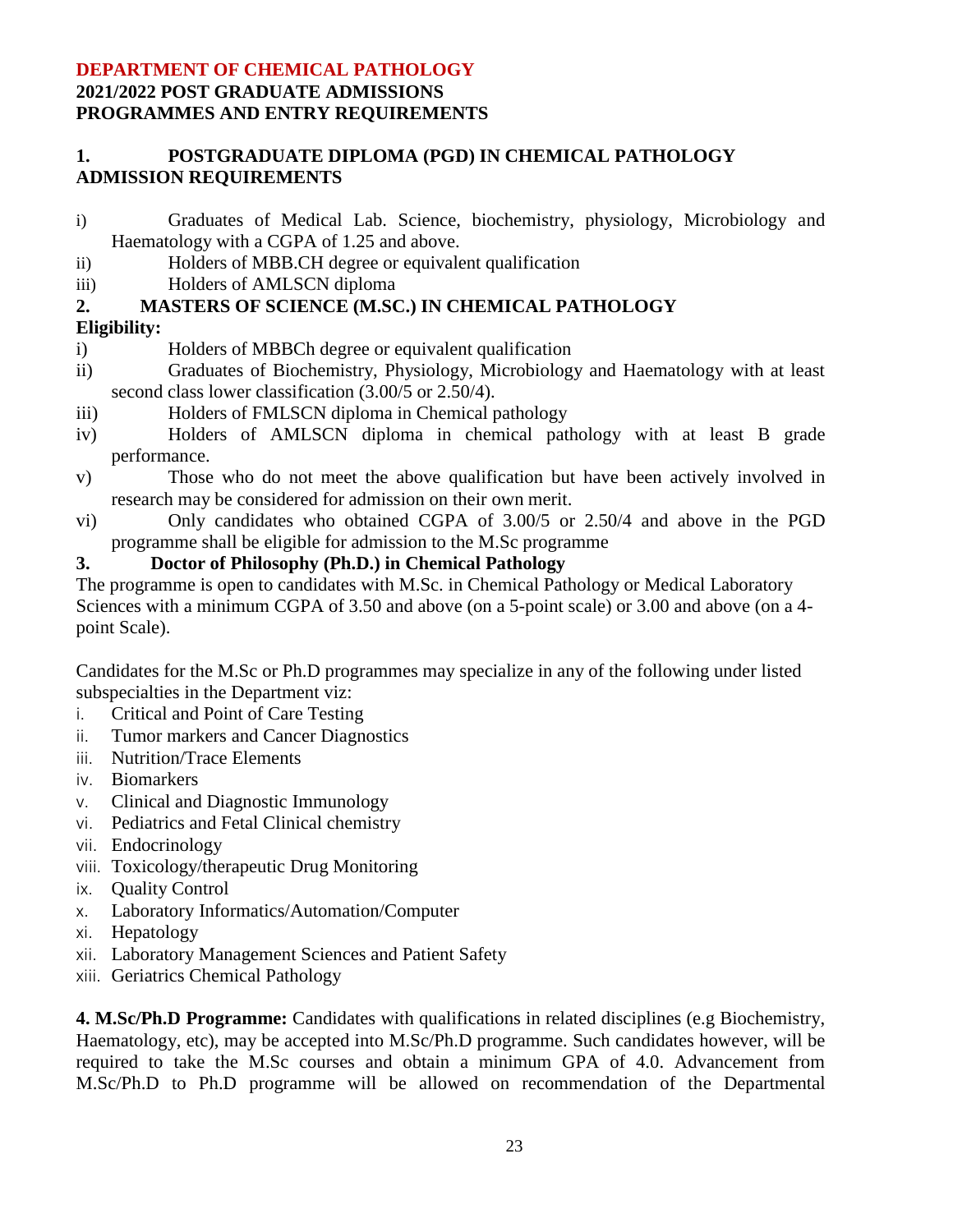Postgraduate Committees to the Postgraduate School Board for approval. The minimum duration for the M.Sc/Ph.D proframme is Four (4) semesters.

#### **DEPARTMENT OF HAEMATOLOGY AND BLOOD TRANSFUSION SCIENCE 2021/2022 POST GRADUATE ADMISSIONS PROGRAMMES AND ENTRY REQUIREMENTS**

**The Department offers post graduate programmes leading to the award PGD, M.Sc and Ph.D degrees in Haematology:**

#### **ADMISSION REQUIREMENTS:**

#### **1. Ph.D Programme**

Candidates with good Master's degrees in Haematology and Blood Transfusion Science from the University of Calabar or any institution recognised by University of Calabar with a minimum CGPA of 3.00 on a 4-point scale or 3.50 on a 5-point scale will be admitted. Persons with qualifications in related disciplines (eg immunology) may be accepted into the PhD programme. Such persons, however, will be required to take the MSc courses and obtain a minimum GPA of 3.50

#### **Duration of Study:**

Full-time: 6 -10 semesters; Part-time: 10 -14semesters

#### 2. **M.Sc**:

Candidates for admission into the M.Sc programme shall be:

- (a) Holders of BMLS or its equivalent
- (b) Holders of MBBCh or its equivalent
- (c) Holders of FMLSCN diploma with dissertation in Haematology
- (d) Holders of PGD with a CGPA of 2.5 and above on a 4-point scale or 3.0 on a 5-point scale

#### **Duration of Study:**

MSc: Full-time: 4 - 6 semesters; Part-time: 6 - 10 semesters.

#### 3. **Post Graduate Diploma (PGD) in Haematology**:

The post graduate diploma is designed for graduates whose degrees do not meet the entry requirements for the MSc degree work in the first instance or candidates who may not wish to do the required in-depth work. The programme would also provide good training for private practitioners wishing to upgrade their knowledge in haematology and blood transfusion science. The candidates for admission into the PGD programme shall be:

- (a) Graduates of Medical Laboratory Science
- (b) Holders of MBBCh or its equivalent

Only candidates who obtain a CGPA of 1.25 and above shall be admitted into the PGD programme **Duration of Study:** Full-time only: 2 Semesters

4. **M.Sc/Ph.D Programme:** Candidates who applied for the Ph.D programme whose CGPA is below 3.0/4 or 3.50/5 but between 2.5/4 or 3.30/5.0 may be accepted into M.Sc/Ph.D programme. Such candidates however, will be required to take the M.Sc courses and obtain a minimum GPA of 4.0. Advancement from M.Sc/Ph.D to Ph.D programme will be allowed on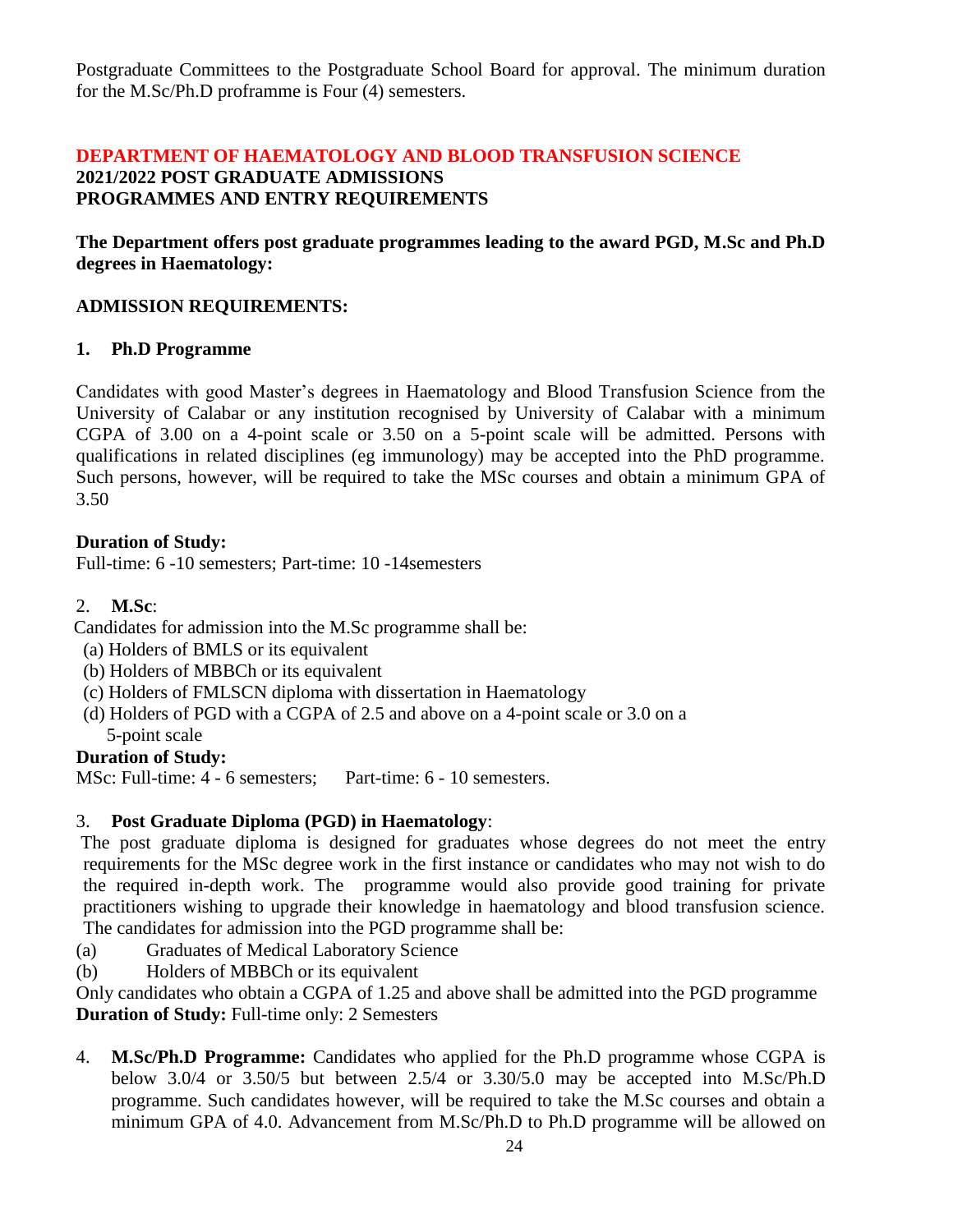recommendation of the Departmental Postgraduate Committees to the Postgraduate School Board for approval. The minimum duration for the M.Sc/Ph.D proframme is Four (4) Academic Sessions to graduate.

### **DEPARTMENT OF HISTOPATHOLOGY AND CYTOLOGY**

### **2021/2022 POST GRADUATE ADMISSIONS**

#### **PROGRAMMES AND ENTRY REQUIREMENTS**

The Department offers two programmes at the post graduate level and there are PGD and M.Sc Programmes in Histopathology.

### **1. PGD PROGRAMME IN HISTOPATHOLOGY AND CYTOLOGY**

#### **Admission Requirements for PGD Programme.**

- i. Prospective candidates are expected to have WAEC/GCE, Senior Secondary School Certificate with credit level passes in Physics, Mathematics, Chemistry, Biology and English Language at not more than 2 sittings in addition to one of the following:
- ii. Graduate of Medical Laboratory Science and Anatomy with at least a second class lower division.
- iii. Holders of the MBBCh degree or its equivalent
- iv. Holders of AMLSCN diploma
- v. Graduates of Medical Laboratory Science with 3<sup>rd</sup> Class honours degrees with a minimum CGPA of 1.25/5.

#### **Programme Duration:**

The duration of the programme shall be two semesters for full time registration only.

### **2. M.Sc. PROGRAMME IN HISTOPATHOLOGY AND CYTOLOGY**

#### **ADMISSION REQUIREMENTS:**

Prospective candidates are expected to have WASCE/GCE with credit level passes in Physics, Mathematics, Chemistry, Biology and English Language at not more than 2 sittings, in addition to one of the following:

- i. Holders of BMLS (Histopathology Sub-Major) or its equivalent with a CGPA of 2.0/4 or  $2.5/5$
- ii. Holder of MBBCh or its equivalent in Histopathology.
- iii. Holder of FMLSCN diploma by special examination or by dissertation in Histopathology.
- iv. Holders of PGD with a CGPA of not less than 2.75/4 or 3.00/5.

#### **Programme Duration:**

The duration of the programme shall be four semesters minimum and six semesters maximum for full time registration. Part time programme shall be for the duration of six semesters minimum and eight semesters, maximum.

#### **3. M.Sc/Ph.D Programme:**

Candidates with M.Sc qualifications in related disciplines (e.g Biochemistry, Haematology, etc) whose CGPA falls between 3.0/4 or 3.30/5 may be accepted into the M.Sc/Ph.D programme. Such candidates however, will be required to take the M.Sc courses and obtain a minimum GPA of 4.0. Advancement from M.Sc. to Ph.D programme will be allowed on recommendation of the Departmental Postgraduate Committees to the Postgraduate School Board for approval. The minimum duration for this programme is four (4) academic sessions.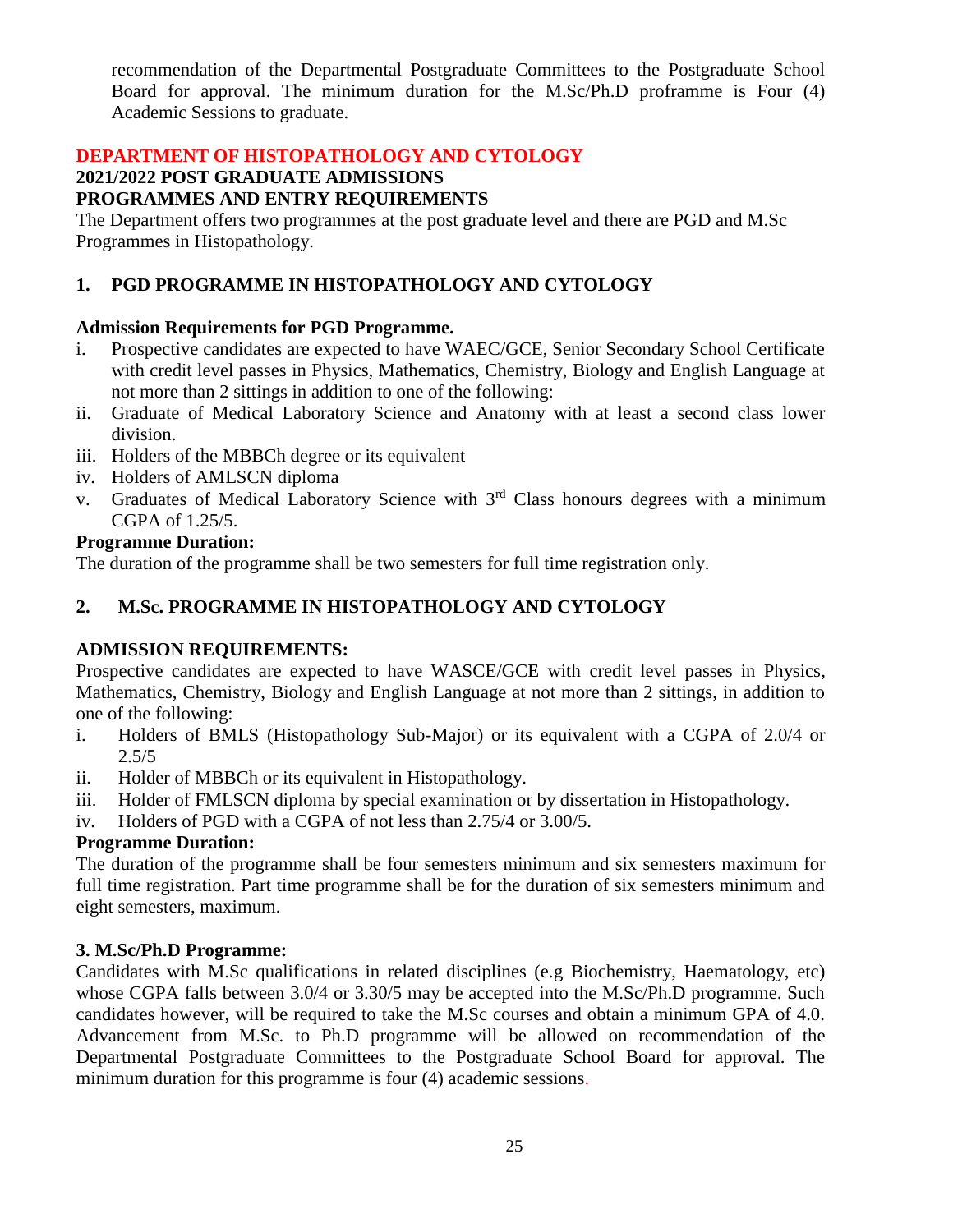#### **DEPARTMENT OF BACTERIOLOGY, VIROLOGY AND MYCOLOGY**

# **2021/2022 POST GRADUATE ADMISSIONS**

## **PROGRAMMES AND ENTRY REQUIREMENTS**

The Department offers three programmes at the post graduate level. These include: Doctorate Degree Programme (Ph.D) in Medical Microbiology, Master of Science (M.Sc) in Medical Microbiology and Post graduate Diploma (PGD) in Medical Microbiology.

## **1. PGD PROGRAMME IN MEDICAL MICROBIOLOGY**

## **Eligibility criteria:**

The prospective candidate must be a University graduate with the following minimum admission requirements:

- i) Prospective candidates are expected to have WAEC/GCE, Senior Secondary School Certificate with credit level passes in Physics, Mathematics, Chemistry, Biology and English Language at not more than 2 sittings in addition to one of the following.
- ii) BMLS Degree in Medical Laboratory Science with 3<sup>rd</sup> Class honours degrees with a minimum CGPA of 1.25/5.
- iii) B.Sc (Hons) Degree in any Biology, Microbiology and related disciplines (a Third Class Degree shall be the minimum requirement for admission).

## **Programme Duration**

The duration of the programme shall be two semesters for full time registration only.

## **2. M.Sc. PROGRAMME IN MEDICAL MICROBIOLOGY**

#### **Eligibility:**

The prospective candidate must be a University graduate, from the University of Calabar or other Institutions recognized by the Senate, with the following minimum admission requirements:

- i) Prospective candidates are expected to have WASCE/GCE with credit level passes in Physics, Mathematics, Chemistry, Biology and English Language at not more than 2 sittings, in addition to one of the following.
- ii) BMLS Degree in Medical Laboratory Science, with a First Class or Second Class upper Honours, or a Second Class lower (CGPA not less than 2.50 on a 5-point scale or 2.0 on a 4 point scale)
- iii) B.Sc (Hons) Degree in any Biology, Microbiology and related disciplines, with a First Class or Second Class upper Honours, or a Second Class lower (CGPA not less than 2.50 on a 5-point scale or 2.0 on a 4-point scale).
- iv) Post-Graduate Diploma in any Biology, Microbiology and related disciplines, with a CGPA of not less than 2.75/4 or 3.00/5.
- v) Candidates who hold other qualifications considered by the Faculty Postgraduate Committee and Senate to be acceptable and equivalent to the above.

#### **Programme Duration**

The duration of the programme shall be four semesters minimum and six semesters maximum for full time registration. Part time programme shall be for the duration of six semesters minimum and eight semesters, maximum.

#### **Areas of research**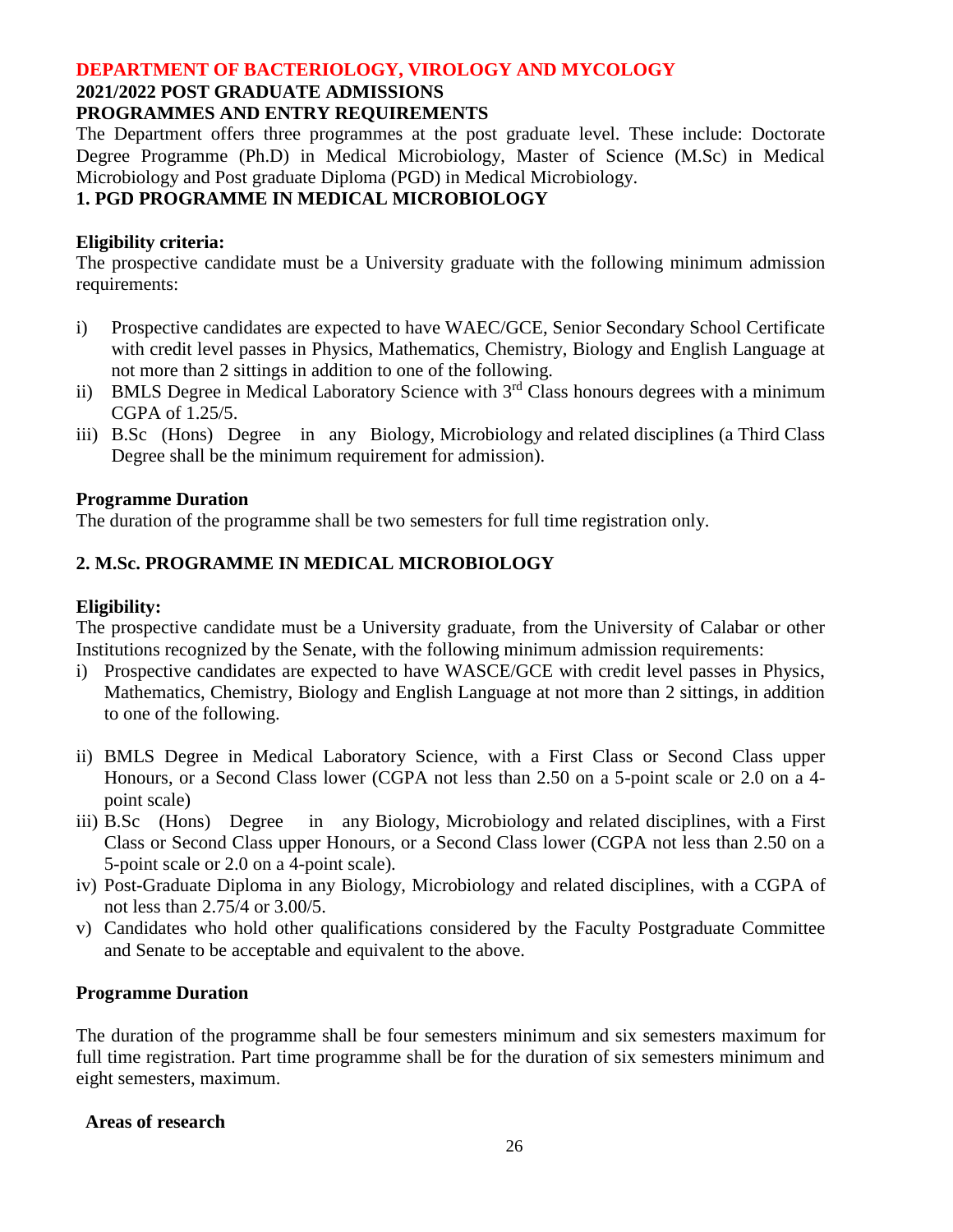- i. Medical Bacteriology
- ii. Medical Parasitology
- iii. Medical Mycology
- iv. Virology

### **3. Doctorate Degree Programme (Ph.D) in Medical Microbiology**

### **Eligibility criteria:**

The programme is open to candidates with M.Sc degree in Microbiology, Parasitology or equivalent discipline, with an overall CGPA of 3.00 on a 4-point grading system or 3.50 on a 5 point grading system or better and adjudged to have demonstrated good research ability in their M.Sc thesis with a minimum of a "B" grade or "Very Good" in the assessment of the External Examiner. Holders of suitable B.Sc Honours degree will be admitted to the M.Sc in the first instance.

### **AREAS OF SPECIALIZATION**

Each candidate will be admitted into a particular area of specialization chosen from the list below:

- (a) Medical Bacteriology
- (b) Public Health Microbiology
- (c) Medical Mycology
- (d) Virology

## **Graduation Requirements**

- i. Satisfy a minimum of 32 credit units at 700, 800 and 900 levels courses, including seminars I and II.
- ii. Carry out Research project of 6 Credit units
- iii. Submit an acceptable Ph.D Thesis.
- iv. Satisfy all other requirements as stipulated in the regulations for post-graduate studies.

Note: All candidates, irrespective of areas of specialization, will be required to take and pass BCM 701/Advanced Biometry (Biostatistics) and MIC 721 (Laboratory Medicine).

### **4. M.Sc/Ph.D Programme:**

Candidates with M.Sc qualifications in related disciplines (e.g Biochemistry, Haematology, etc) whose CGPA falls between 3.0/4 or 3.30/5 may be accepted into the M.Sc/Ph.D programme. Such candidates however, will be required to take the M.Sc courses and obtain a minimum GPA of 4.0. Advancement from M.Sc. to Ph.D programme will be allowed on recommendation of the Departmental Postgraduate Committees to the Postgraduate School Board for approval. The minimum duration for this programme is four (4) academic sessions

#### **FACULTY OF ENVIRONMENTAL SCIENCE DEPARTMENT OF ENVIRONMENTAL RESOURCE MANAGEMENT 2021/2022 POST GRADUATE ADMISSIONS PROGRAMMES AND ENTRY REQUIREMENTS**

The Department of Environmental Resource Management offers courses leading to the award of Post Graduate Diploma (PGD) in Environmental Resource Management, Master of Science (M.Sc.) and Doctoral (Ph.D) Degrees in Environmental Resource Management, with the following areas of specializations:

1. **PGD** in Environmental Resource Management.

### **2. M.Sc in Environmental Resource Management with the following areas of specialization**

a) Renewal Energy Resources Management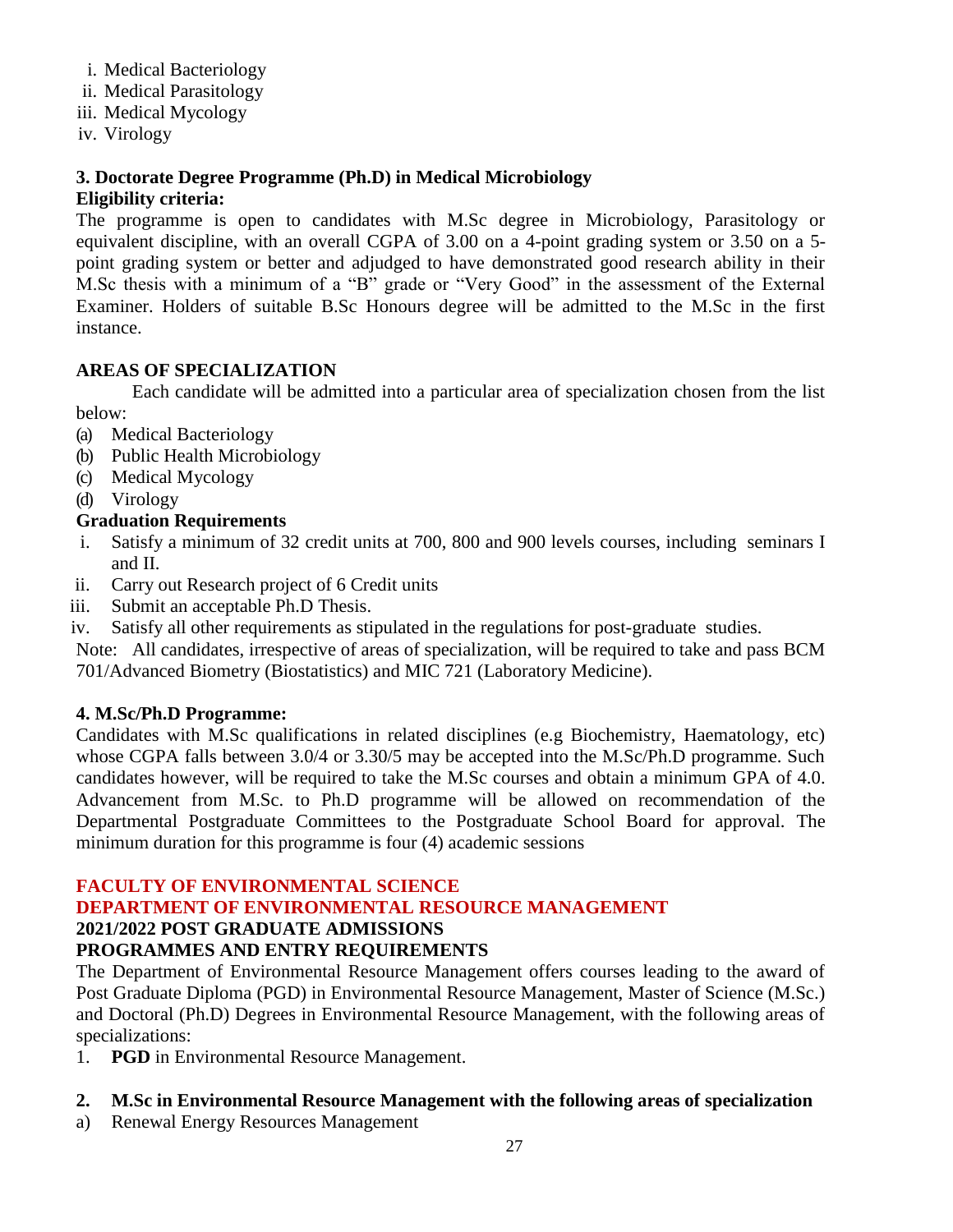- b) Disaster and Hazard Management
- c) Environmental Pollution and Control
- d) Sustainable Natural Resource Management
- e) Health, Safety and Environment
- f) Climate Change Science and Policy
- g) Water, Sanitation and Hygiene

#### **3. Ph.D in Environmental Resource Management with the following areas of specialization.**

- a) Renewal Energy Resources Management
- b) Disaster and Hazard Management
- c) Environmental Pollution and Control
- d) Sustainable Natural Resource Management
- e) Health, Safety and Environment
- f) Climate Change Science and Policy
- g) Water, Sanitation and Hygiene

### **1. MASTER OF SCIENCE (M.Sc) PROGRAMME IN ENVIRONMENTAL RESOURCE MANAGEMENT**

#### **Basic Entry Requirements**

Admission to the programme is open to candidates with B.Sc. in Environmental Resource Management, Geography and Environmental Science, Environmental related discipline from the University of Calabar or other Universities recognized by Senate with a minimum of 3.00/5 or 2.50/4 CGPA. Graduates with the above qualifications in related disciplines in the Environmental Sciences and Design (e.g. Land Surveying, Architecture, Urban and Regional Planning, Cartography), Social Sciences (e.g. Economics, Social Anthropology, Tourism), Sciences (Biology, Zoology, Botany, Ecology, Geology, Microbiology, Chemistry, Physics), Education (e.g. Education Geography, Environmental Education), may be accepted for direct admission into the

M.Sc. Programme with the approval of the University of Calabar Senate. Other fields outside the foregoing are expected to undergo a Post-graduate Diploma (PGD) related fields before proceeding to the M.Sc programme. HND holders can undertake PGD before M.Sc. admission. Candidate must also possess a minimum of 5 credit passes in the relevant O' Level subjects of WAEC/NECO including English language and Mathematics in not more than 2 sitting. Other subjects acceptable include Physics, Chemistry, Biology, Agricultural Science, Government, Civic Education, Economics, and Geography.

#### **Graduation Requirements**

Student are expected to complete a minimum of 26 credit unit courses and a Master's Thesis of 6 credit units making a total of 32 credit units.

#### **2. DOCTOR OF PHILOSOPHY PROGRAMME IN ENVIRONMENTAL RESOURCE MANAGEMENT**

#### **Basic Entry Requirements**

.

i. Admission to the Ph.D programme in Environmental Resource Management is in accordance with the General University Regulations for Higher Degrees. Admission is open to candidates with M.Sc. in Environmental Resource Management, Geography and Environmental Science, Environmental related discipline from the University of Calabar or other Universities recognized by Senate with a minimum of 3.00/4.00 or 3.50/5.00 CGPA.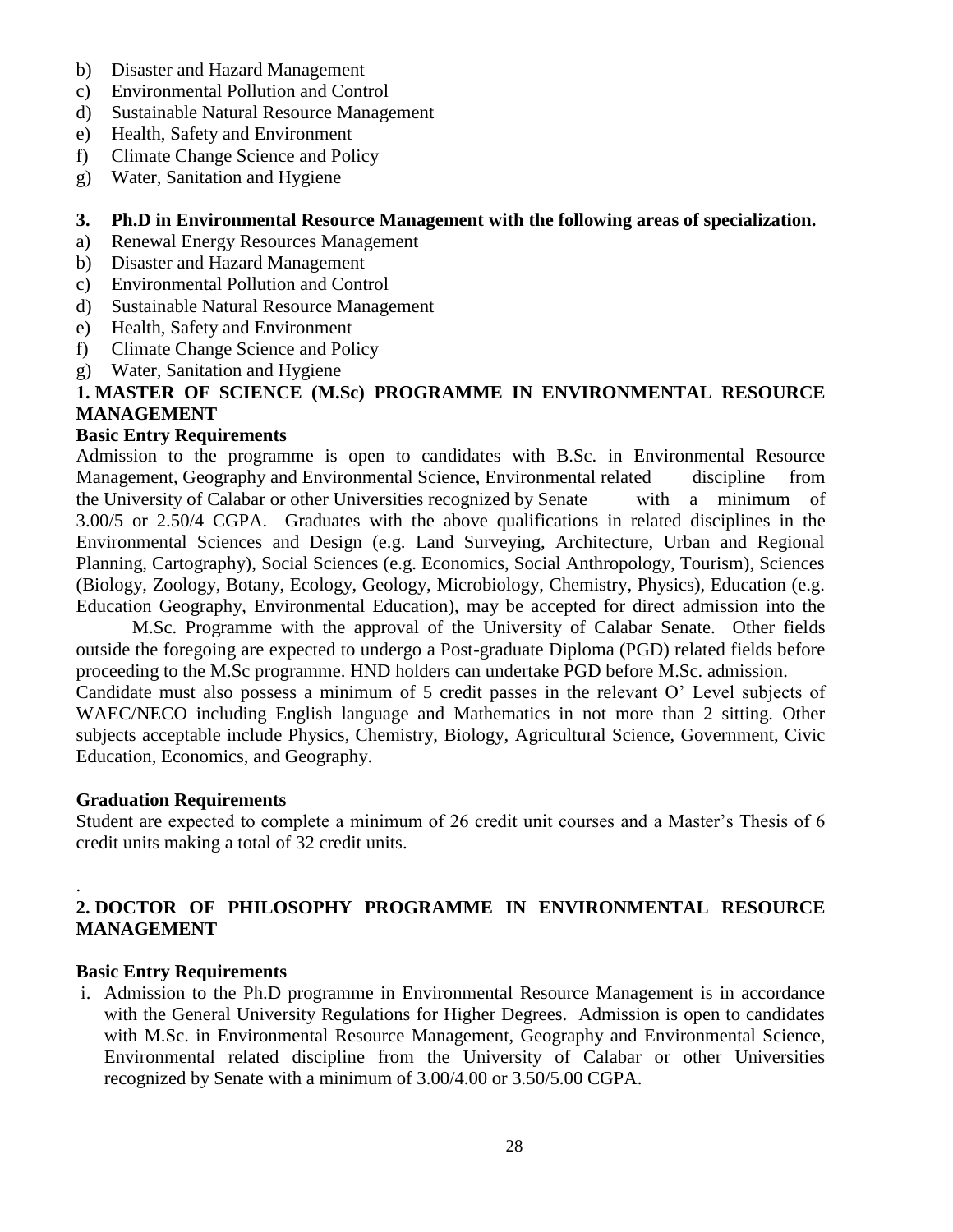- ii. Candidates must have CGPA of 3.00/4 or 3.50/5 to be qualified for admission into the Ph.D programme. Those with CGPA of 2.50/4 or 3.30/5 may be admitted into the M.Sc/Ph.D programme. When offered admission into the programme, the candidate is expected to offer courses worth 26 credit units (at the Masters level), obtain a minimum grade of B and pass the thesis proposal defense with a minimum grade of B within the first year of the study to be able to proceed to the full Ph.D programme. Where this condition is not fulfil, the student is asked to withdraw from the programme and no certificate is awarded.
- iii. Also, candidate must also possess a minimum of 5 credit passes in the relevant O' Level subjects of WAEC/NECO including English language and Mathematics in not more than 2 sitting. Other subjects acceptable include Physics, Chemistry, Biology, Agricultural Science, Government, Civic Education, Economics, and Geography.

#### **Graduation Requirements**

- i. An M.Sc/PhD candidate is expected to register for 26 credit units approved 800 level courses and take the prescribed examinations in those courses during the first year's coursework. At the end, a 60% and above score would qualify the candidate for a Ph.D registration subject to a successful thesis proposal defence with at least 60% score. When the conditions are satisfied, the departmental graduate committee will write to the graduate school for the candidate's conversion to Ph.D programme.
- ii. The Ph.D programme is for a minimum of six semesters (3 years) and not more than ten semesters (5 academic Sessions) duration for full time. The part time option is for a minimum of ten semesters (5 Academic Sessions) and not more than fourteen semesters (7 Academic Sessions).
- iii.Ph.D candidates must successfully complete at least 32 credit hours at 800 and 900 levels and obtain at least an average of 'B' grade in all the courses taken towards the degree. The 32 credit units MUST include ERM 801, ERM 811, ERM 802 and ERM 812 which are offered at the Masters level.
- iv.Where appropriate, credits earned at the master's level could be transferred to the Ph.D programme subject, however to a maximum of 24 credit hours for those with M.Sc from of the University of Calabar and 18 credit units from those other than the University of Calabar, provided that they were earned not more than five (5) years from the commencement of the Ph.D programme.
- v. The first two semesters of the programme will be devoted to coursework and the development of a dissertation proposal. A student who is advanced from the M.Sc/PhD programme into the Ph.D programme will be expected to complete extra courses worth 12 credit hours to attain a total of 32 credits.
- vi.To qualify for Ph.D degree, the student must satisfactorily complete all required course units, be successful at the compulsory seminars, and be successful at the mock Ph.D defense. The minimum pass grade for PhD examination is B.

### **3. POST GRADUATE DIPLOMA (PGD) IN ENVIRONMENTAL RESOURCE MANAGEMENT**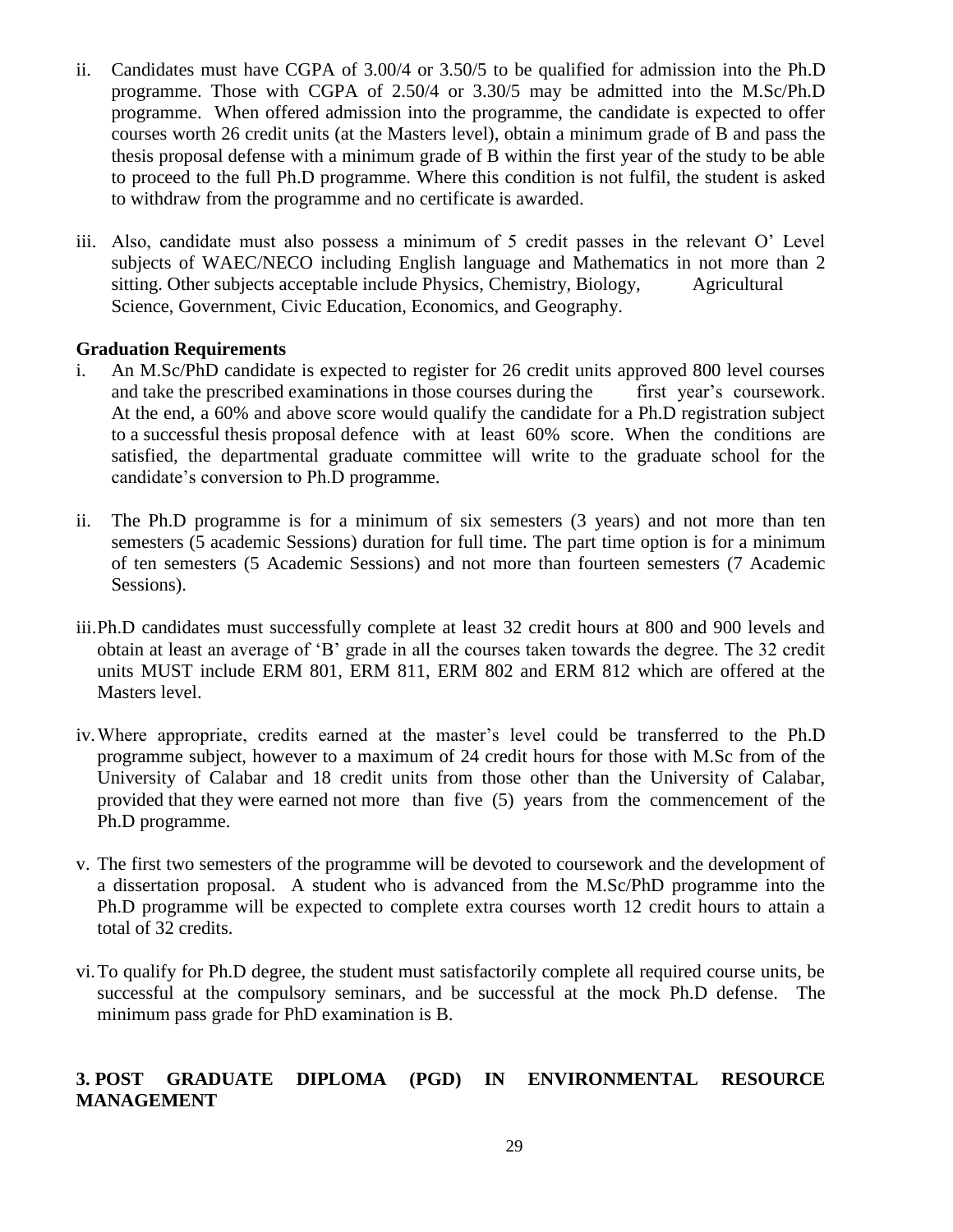### **Basic Entry Requirements**

Those eligible to apply for this programme include;

- a) Graduates with B.A/B.Sc. degrees in the Humanities, Social Sciences, Environmental Sciences, Agriculture, Management Sciences, Physical Sciences, Biological Sciences and Health Sciences.
- b) H.N.D holders in any relevant discipline with a minimum of Upper Credit pass.
- c) Graduates of Environmental Resource Management with CGPA not less than 1.25
- d) Also, candidate must also possess a minimum of 5 credit passes in the relevant O' Level subjects of WAEC/NECO including English language and Mathematics in not more than 2 sitting. Other subjects acceptable include Physics, Chemistry, Biology, Agricultural Science, Government, Civic Education, Economics, and Geography

#### **Graduation Requirements**

A PGD student is expected to complete a minimum of 23 credit unit courses and obtained a minimum of a 'C' grade with two semesters (One Academic session). It is compulsory for every student at the PGD level to register and participate in the general fieldwork exercise aimed at practical demonstration of what is learnt in the classroom. The fieldwork exercise is usually conducted before the second semester examinations. The PGD research project which is done within the second semester of the programme carries 3 credit units and must be defended before an internal examiner, and passed with at least a 'C' grade. Total credit units for PGD is 26.

### **4. M.Sc/Ph.Programme**

### **Entry Requirements:**

Applicants for Ph.D who do not meet the required CGPA as stipulated above ('B'average), may apply for the bridge programme of MSc/Ph.D. Such candidates must have a CGPA of not less than

2.50/4 or 3.30/5.

#### **Duration of M. Sc./Ph. D. Programme**

The M.Sc./Ph.D. programme in Geography and Environmental Planning and Management shall run for a minimum of four academic sessions. The first session shall be spent on the M. Sc. programme. The candidate can transit to the Ph. D. programme (which runs for the remaining three (3) sessions) only upon completion of the first year of course work.

The programme entails a maximum of 26 credit load. The candidate when admitted will be required to:

- Take courses offered at the M. Sc. with less than B grade.
- Offer courses recommended by the Departmental Graduate Committee to complete the 26 credit load.

No waiver shall be granted to candidates at the M. Sc./Ph. D. programme until the candidate is advanced to Ph. D programme

#### **Transition to Ph. D. programme:**

To transit to the Ph. D. programme from M. Sc./Ph. D., a candidate **must:**

- Complete the 26 credits course work for the M. Sc./Ph. D. programme within one academic session.
	- Achieve a minimum of 60% (B grade) or 4/5 in the M. Sc./Ph. D. course work.

**Where a candidate scores below 60% or 4/5, the candidate will be advised to withdraw from the programme.**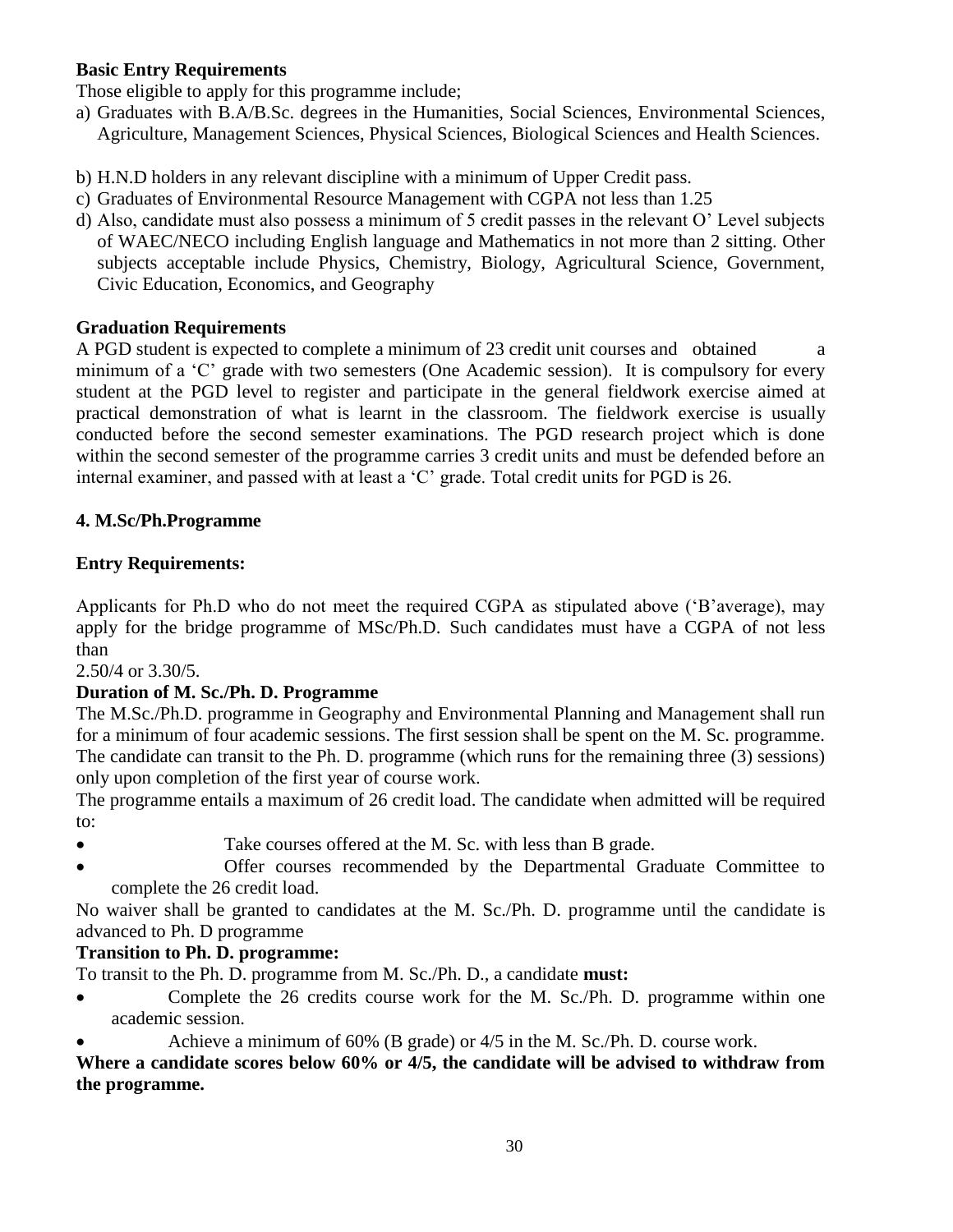### **FACULTY OF SOCIAL SCIENCES**

### **Contact Dr Ebi Bassey (HOD) For Enquiries: 07038116912**

**DEPARTMENT OF ECONOMICS**

### **2021/2022 POST GRADUATE ADMISSIONS**

#### **PROGRAMMES AND ENTRY REQUIREMENTS**

The Department of Economics offers courses leading to the award of Master of Science (M. Sc.) and Doctoral (Ph. D.) Degrees in the following areas of specializations:

- A. Economic Theory
- B. Economic Development & Planning
- C. Monetary Economics
- D. Public Sector Economics
- E. International Economics
- F. Industrial Economics
- G. Econometrics
- H. Managerial Economics
- I. Natural Resources Economics
- J. Demography and Human Resources Economics
- K. Mathematical Economics

There is also a Post Graduate Diploma in Economics (PGD Applied Economics) programme in the Department.

- **A. Post Graduate Diploma (PGD) in Applied Economics Admission Requirements:**
- a. Holders of first degree with a minimum of 1.25 CGPA in Economics, in any related field from University of Calabar, or any other recognized universities is acceptable for admission into the PGD programme.
- b. Holders of Higher National Diploma (HND) or its equivalent from recognized institutions with at least Merit pass.

### **B. Master of Science (M.Sc) Degree Programme Admission Requirements:**

- a. Without prejudice to the requirements stipulated in the General University Regulations, admission to the M.ScProgramme is open to graduates in economics with a COPA of 3.00/5 or 2.50/4.
- b. Holders of PGD in applied Economics with a CGPA of 3.50/5 (credit pass)

### **C. Doctor of Philosophy Ph.D) Degree Programme Admission Requirements**

In addition to the requirements spelt out in the General University Regulations governing admission to the PhD programme (Holders of M.Sc in Economics with CGPA of 3.50/5 or 3.00/4), candidates are expected to be highly proficient in economic theory and Quantitative Techniques,

### **D. M.Sc./Ph.D PROGRAMME**

- a. This is for candidates whose CGPA is less than that required for direct Ph.D admission. The CGPA for this programme is 2.50/4 or 3.30/5.
- b. An M.Sc/Ph.D candidate would be expected to register for an approved combination of M.Sc level courses. A 60% and above average would qualify the candidate for conversation to Ph.D.

#### **NOTE: For admission into any post graduate programme in economics, candidates are required to have a minimum of credit pass in O' Level Economics, English and Mathematics**

### **DEPARTMENT OF GEOGRAPHY AND ENVIRONMENTAL SCIENCE**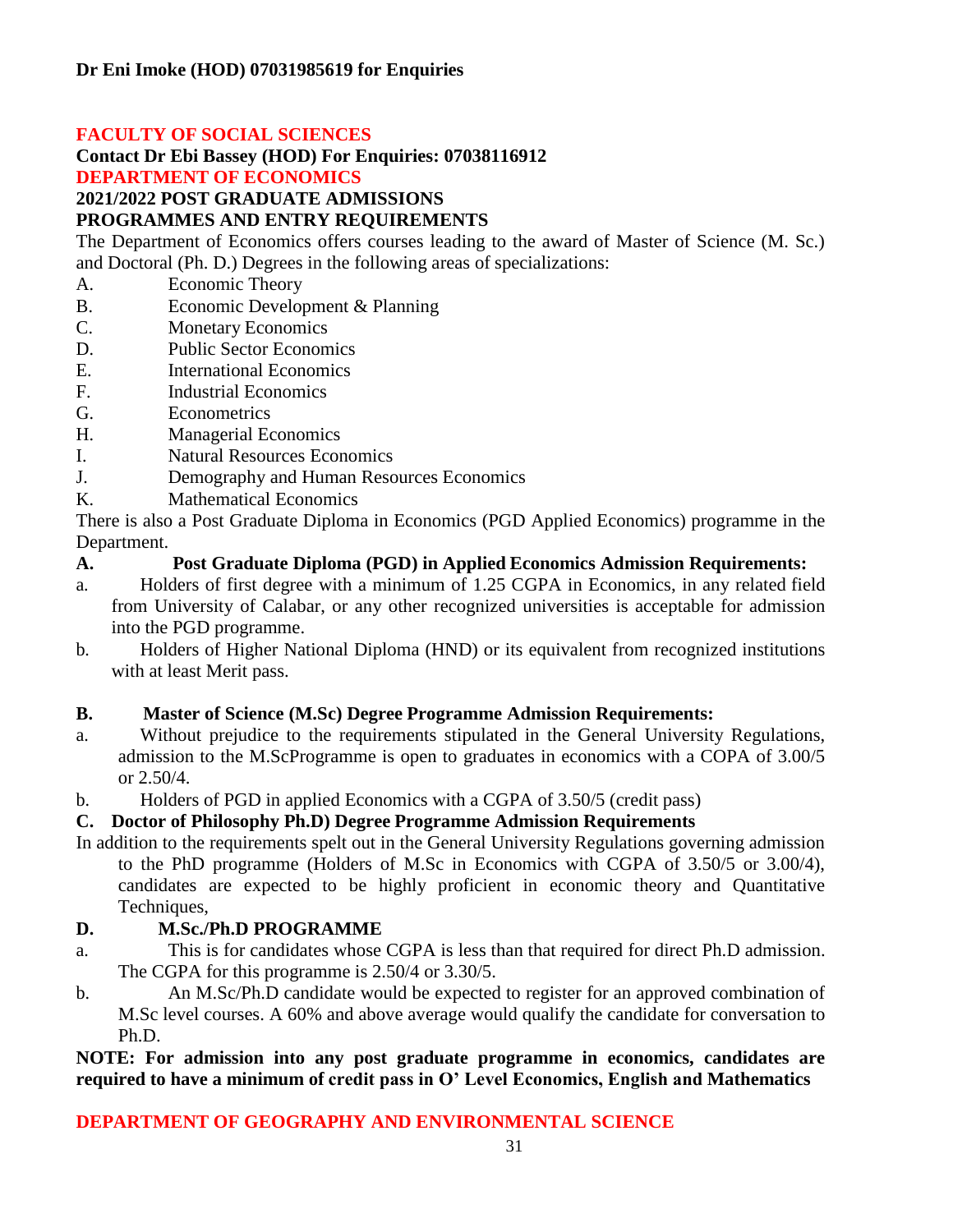#### **2021/2022 POST GRADUATE ADMISSIONS PROGRAMMES AND ENTRY REQUIREMENTS**

The Department of Geography offers courses leading to the award of Master of Science (M.Sc.) and Doctoral (Ph.D) Degrees in Geography and Environmental Science, with the following areas of specializations:

- a) Urban Development Planning
- b) Regional/Rural Development Planning
- c) Land Resource Evaluation and Planning
- d) Population, Environment and Development
- e) Climate and society
- f) Hydrology and Water Resources
- g) Geomorphology
- h) Transportation and Industrial Studies
- i) Biogeography and Biodiversity Conservation
- j) Agricultural Geography
- k) Geography of Forest Ecology and Management
- l) Ecotourism and Recreation Planning.

There is also a Post Graduate Diploma in Geography and Environmental Science (PGD Geography and Environmental Science) programme in the Department.

- **A. Post Graduate Diploma (PGD) in Geography and Environmental Science. Admission Requirements:**
- c. Holders of first degree with a minimum of Third Class Degree (CGPA 1.25 and above) in Geography, or in any related field from University of Calabar, or any other recognized universities is acceptable for admission into the PGD programme.
- d. Holders of Higher National Diploma (HND) or its equivalent from recognized institutions with at least a credit pass.
- **B. Masters of Science (M.Sc.) Degree Programme in Geography and Environmental Science**

## **Entry Requirements**

Admission to the programme is open to candidates with B.Sc. or B.A degree in geography and Environmental Science with CGPA of 2.50/4 or 3.00/5 from the University of Calabar or other Universities recognized by Senate. Graduates with the above qualifications in related disapties in the Faculty of Social Sciences (e.g. Economics, Social Anthropology, environmental Science), Faculty of Environmental Design (e.g. Land Surveying, Architecture, Urban and Regional Planning, Cartography), the Faculty of Science (Biology, Zoology, Botany, Ecology, Geology, Microbiology), the Faculty of Education (e.g. Education Geography, Environmental Education), may be accepted for direct admission into the M.Sc. Programme with the approval of senate. **Other fields outside the foregoing are expected to undergo a Post-graduate Diploma (PGD) in Geography and Environmental Science before proceeding to the M.Sc programme.**

### **C. Doctor of Philosophy (Ph.D) Degree Programme in Geography and Environmental Science Entry Requirements**

Applicants for admission to the Ph.D programme in Geography and Environmental Planning and Management must have CGPA of 2.50/4 or 3.50/5. Admission is open to holders of the Master's Degree (M.A, M.Sc.) in Geography and Environmental Planning and Management or a related subject from the University of Calabar or any other recognized University.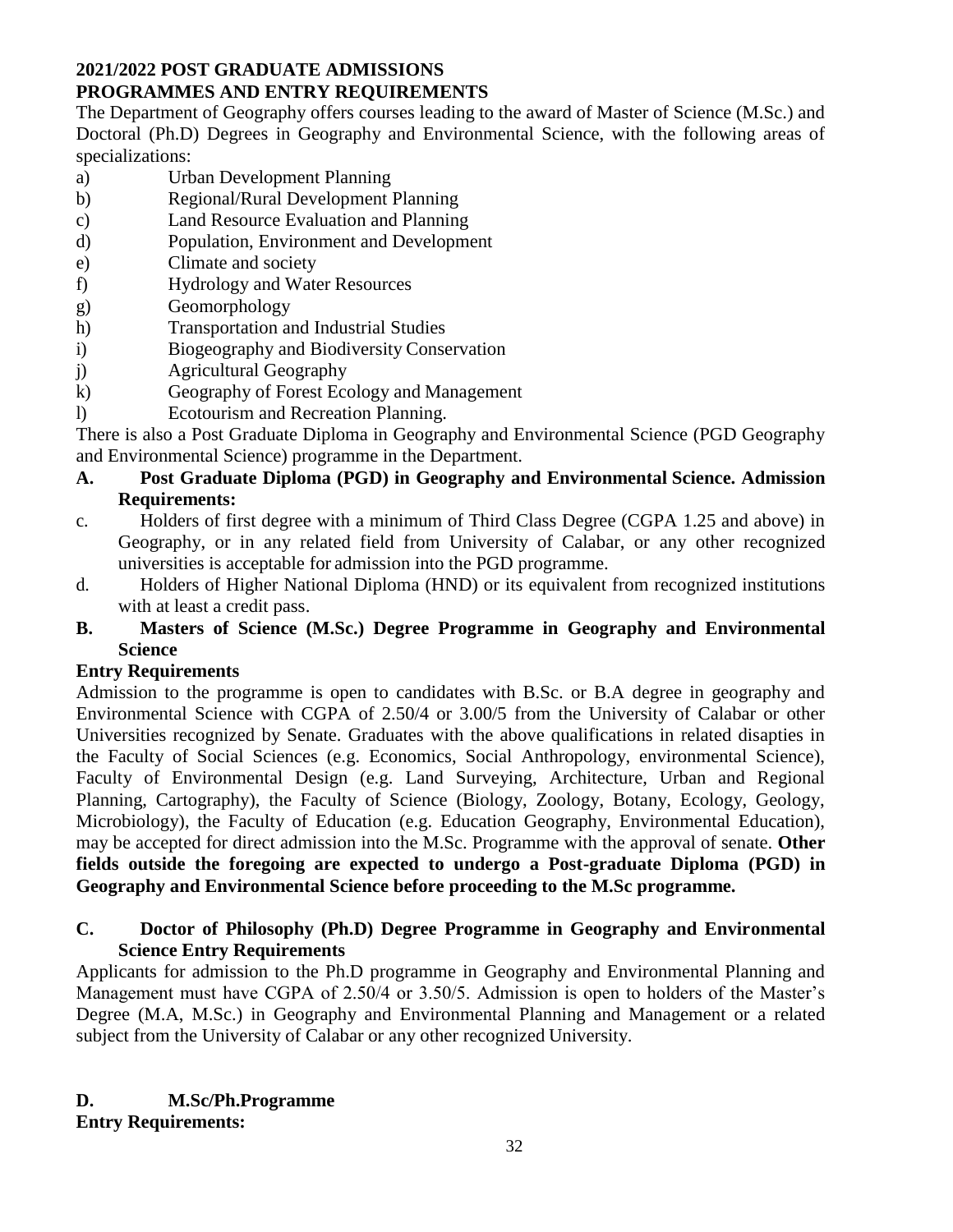Applicants for Ph.D who do not meet the required CGPA as stipulated above ('B'average), may apply for the bridge programme of MSc/Ph.D. Such candidates must have a CGPA of not less than

2.50/4 or 3.30/5.

### **Duration of M. Sc./Ph. D. Programme**

The M.Sc./Ph.D. programme in Geography and Environmental Planning and Management shall run for a minimum of four academic sessions. The first session shall be spent on the M. Sc. programme. The candidate can transit to the Ph. D. programme (which runs for the remaining three (3) sessions) only upon completion of the first year of course work.

The programme entails a maximum of 26 credit load. The candidate when admitted will be required to:

- Take courses offered at the M. Sc. with less than B grade.
- Offer courses recommended by the Departmental Graduate Committee to complete the 26 credit load.

No waiver shall be granted to candidates at the M. Sc./Ph. D. programme until the candidate is advanced to Ph. D programme

### **Transition to Ph. D. programme:**

To transit to the Ph. D. programme from M. Sc./Ph. D., a candidate **must:**

- Complete the 26 credits course work for the M. Sc./Ph. D. programme within one academic session.
- Achieve a minimum of 60% (B grade) or 4/5 in the M. Sc./Ph. D. course work.

**Where a candidate scores below 60% or 4/5, the candidate will be advised to withdraw from the programme.**

**Contact For Enquiries: 08036687667 or 080327380**

### **DEPARTMENT OF POLITICAL SCIENCE**

### **2021/2022 POST GRADUATE ADMISSIONS**

### **PROGRAMMES AND ENTRY REQUIREMENTS**

### **A. Master of Science (M.Sc) Degree Programme**

The Department of Political Science offers courses leading to the award of Master of Science (M.Sc.) degree programme in the following areas of specializations:

- (a) M.Sc International Relations
- (b) M.Sc International Relations and Strategic Studies
- (c) M.Sc Political Economy
- (d) M.Sc Political Economy and Development Studies
- (e) M.Sc Comparative Politics
- (f) M.Sc Peace Studies and Conflict Resolution

### **B. Doctor of Philosophy (Ph.D) Degree Programme**

The Department of Political Science offers courses leading to the award of Doctor of Philosophy (Ph.D) degree programme in the following areas of specializations:

- (a) Ph.D International Relations
- (b) Ph.D International Relations and Strategic Studies
- (c) Ph.D Political Economy
- (d) Ph.D Political Economy and Development Studies

### **Entry Requirement:**

**M.Sc:** CGPA of 2.50/4 or 3.00/5 **Ph.D:** CGPA of 3.00/4 or 3.50/5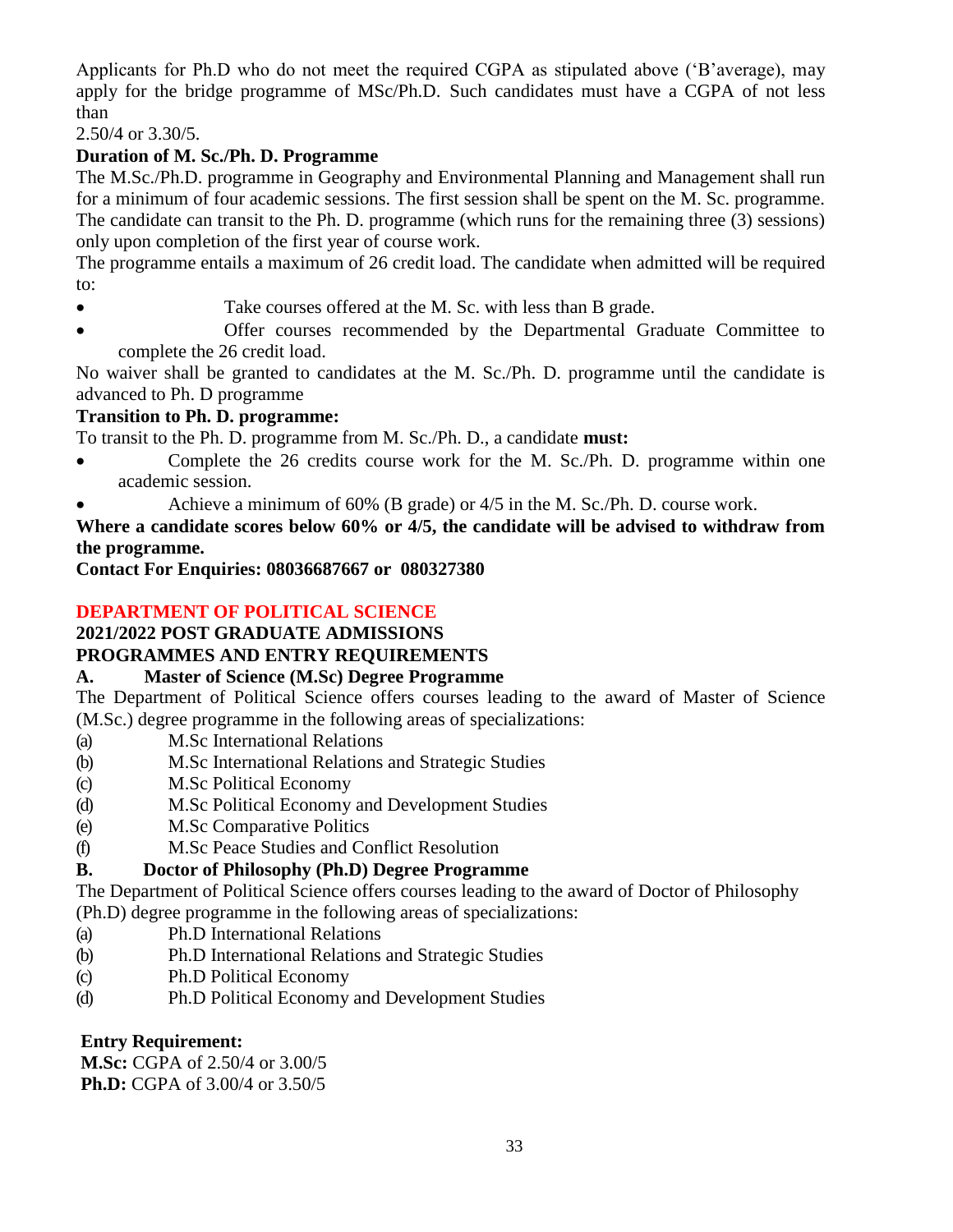### **C. M.Sc/P.h.D Programme**

The M.Sc/Ph.D programme is for candidates who do not qualify for direct Ph.D admission but have a CGPA of 2.50/4 or 3.30/5. An M.Sc/Ph.D candidate would be expected to register for an approved combination of M.Sc level courses. A 60% and above average would qualify the candidate for conversation to Ph.D programme.

### **Please contact Dr. Joseph Ebegbulem (HOD) 08033470606, For Enquiries**

### **DEPARTMENT OF SOCIOLOGY**

## **2021/2022 POST GRADUATE ADMISSIONS PROGRAMMES AND ENTRY REQUIREMENTS**

### **A. Master of Science (M.Sc) Degree Programme**

The Department of Sociology offers courses leading to the award of Master of Science (M. Sc.) degree programme in the following areas of specializations:

- (a) MSc in Sociology of Development
- (b) MSc in Demography
- (c) MSc in Political Sociology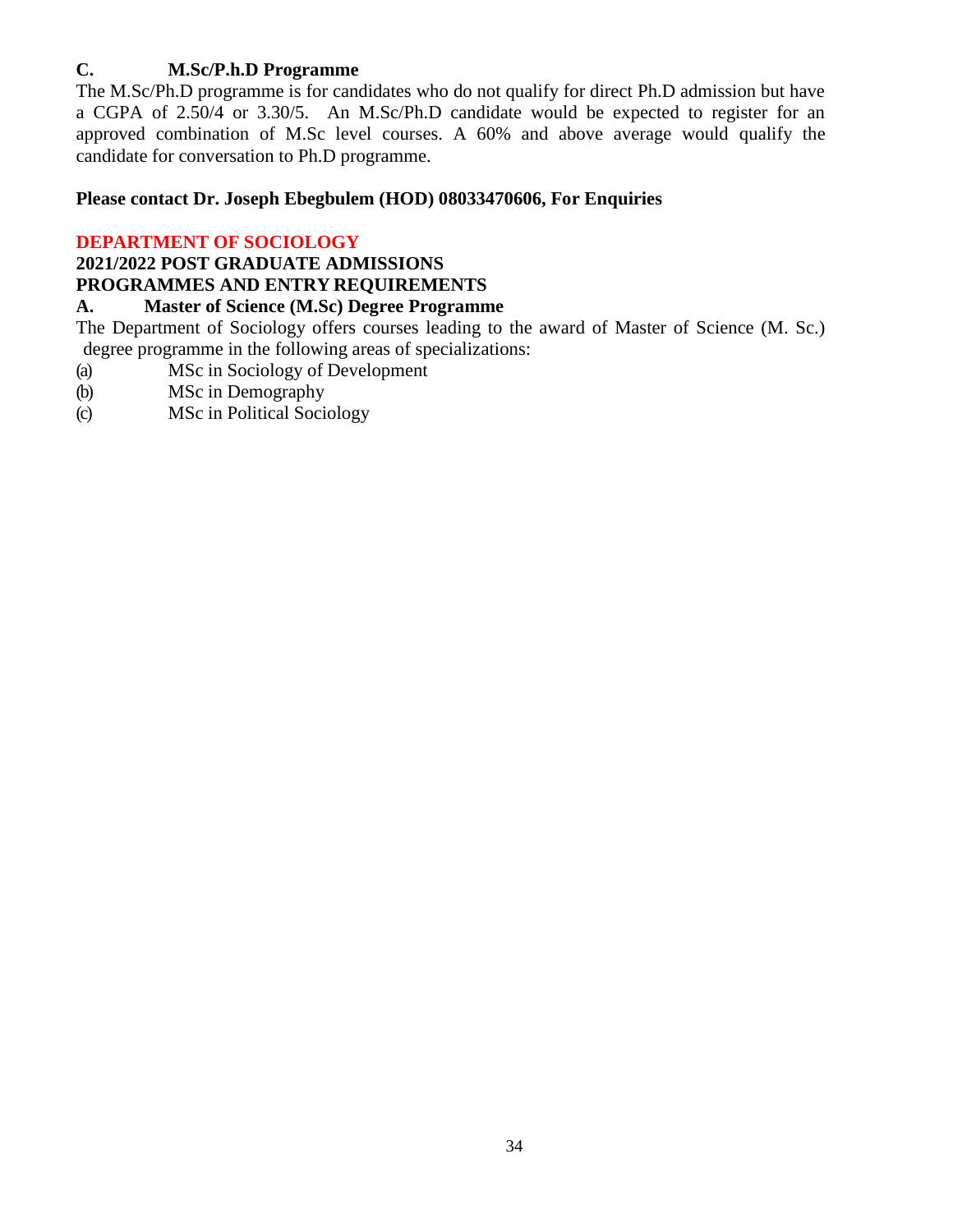- (d) MSc in Industrial Sociology
- (e) MSc in Anthropology
- (f) MSc in Medical Sociology
- (g) MSc in Criminology
- (h) MSc in Rural Sociology

#### **Entry Requirement**

Same as general requirements, except candidates must obtain O' Level in three social sciences subjects and not less than a pass in Mathematics. Bachelor Degree should be in Sociology or closely related discipline with CGPA of 2.50/4 or 3.00/5.

#### **B. M.Sc/Ph.D Programmes**

#### **Entry Requirement**:

Bachelor Degree should be in Sociology or closely related discipline with CGPA of 2.50/4 or 3.30/5.

The M.Sc/Ph.D programme is for candidates who do not qualify for direct Ph.D admission but have a CGPA of 2.50/4 or 3.30/5. An M.Sc/Ph.D candidate would be expected to register for an approved combination of M.Sc level courses. A 60% and above average would qualify the candidate for conversation to Ph.D programme.

#### **C. Doctor of Philosophy (Ph.D) Degree Programme**

The Department of Sociology offers courses leading to the award of Doctor of Philosophy (Ph.D) degree programme in the following areas of specializations:

- i) PhD in Sociology of Development
- ii) PhD in Demography
- iii) PhD in Political Sociology
- iv) PhD in Industrial Sociology
- v) PhD in Anthropology
- vi) PhD in Medical Sociology
- vii) PhD in Criminology
- viii) PhD in Rural Sociology

#### **Entry Requirement**

General requirements and additional requirement for M.Sc above with CGPA of 3.00/4 or 3.50/5.

#### **Please contact (HOD) 08072727272, For Enquiries**

#### **DEPARTMENT OF SOCIAL WORKS**

#### **2021/2022 POST GRADUATE ADMISSIONS PROGRAMMES AND ENTRY REQUIREMENTS**

The following are the existing courses, areas of specialization, duration and admission requirements for existing in the Department:

- $\triangleright$  Doctor of Philosophy (Ph.D)
- $\triangleright$  Master of Science (M.Sc)
- Master of Social Work (MSW)
- Post Graduate Diploma in Social Work (PGDSW)
- Post Graduate Diploma in Social Policy and Administration (PGDSPA)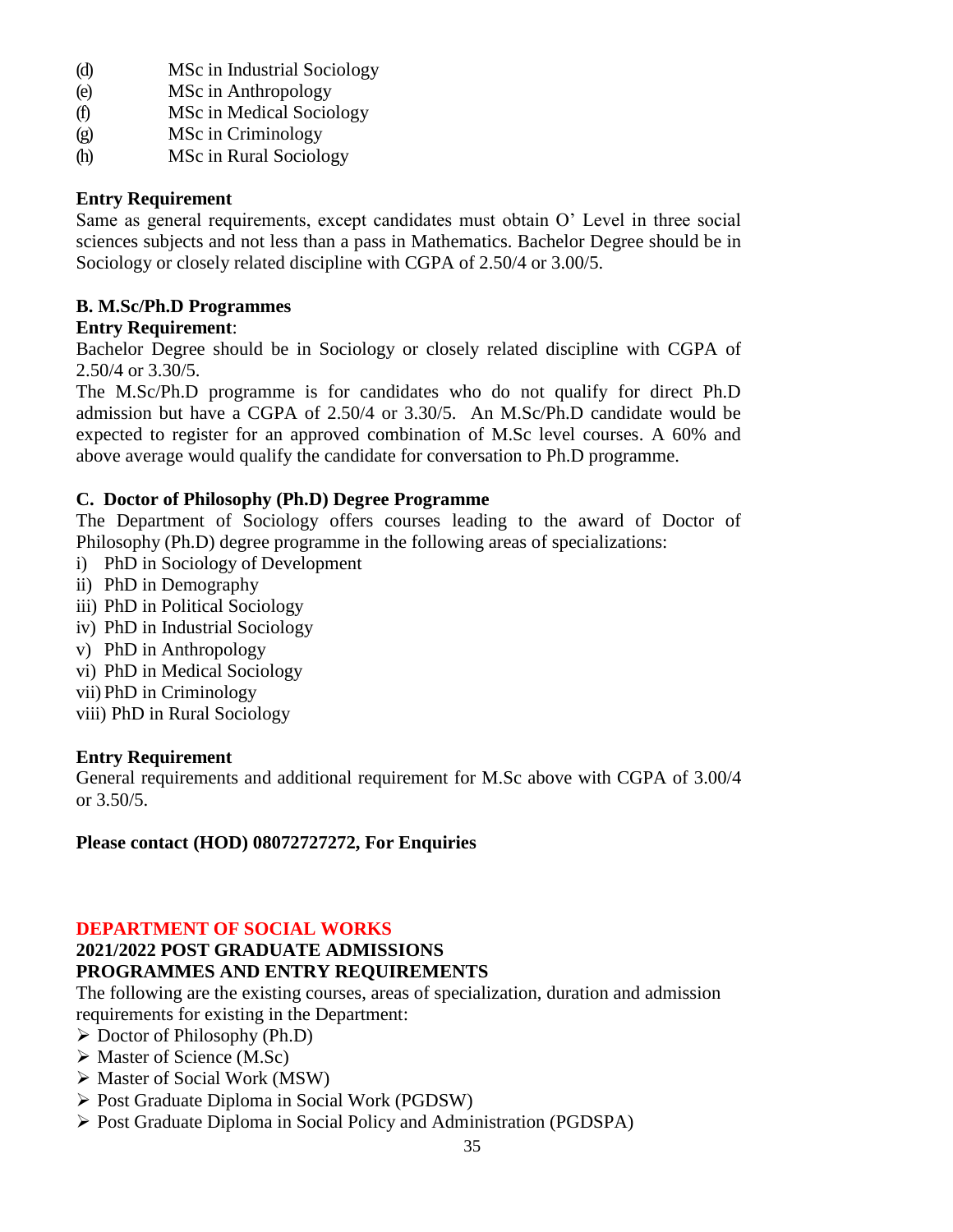# **1. Doctor of Philosophy (Ph.D)**

### **Areas of Specialization:**

- 1. Child and School Social Work
- 2. Community Development & Project Management Service
- 3. Medical and Health Social Work
- 4. Health Management, Planning and Social Development
- 5. Industrial and Institutional Social Work
- 6. Correctional Services and Rehabilitation
- 7. Gerontology and Cultural Services
- 8. Social Policy & Social Welfare Administration
- 9. Family Social Work
- 10. Disaster & Crisis Management

### **Admission Requirements**

- 1. Applicants seeking admission must have 5 O' Level Credit passes which includes English Language, Mathematics and any three (3) of the following: Government, Economics, Christian Religious Knowledge, History, Literature in English, Civic Education, Tourism, Geography, Biology or Agricultural Science.
- 2. Applicant must have obtained a Masters degree in the relevant area of proposed study.
- 3. Applicant must have obtained CGPA of 3.50 points on a 5 point scale or 3.00 on 4 points scale in their M.Sc Degree to qualify for admission into Ph.D programme in Social Work.
- 4. Applicants with CGPA of not less than 2.50/4 or 3.30/5 may be considered for M.Sc/Ph.D programme.

### **Duration:**

The Ph.D programme: 6 -10 Semester (FULL-TIME)

10 - 16 Semesters (PART-TIME)

### **2. Master of Science (M.Sc) Programme**

**Areas of Specialization:** M.Sc students will specialize in any of the under listed subspecialties of social work:

- 1. Child and School Social Work
- 2. Community Development & Project Management Service
- 3. Medical and Health Social Work
- 4. Health Management, Planning and Social Development
- 5. Industrial and Institutional Social Work
- 6. Correctional Services and Rehabilitation
- 7. Gerontology and Cultural Services
- 8. Social Policy & Social Welfare Administration
- 9. Family Social Work
- 10. Disaster & Crisis Management

### **Admission Requirements**

- 1. Applicant seeking admission into M.Sc must possess a bachelor degree in Social Work, Social Development or related discipline
- 2. Applicants with Bachelor degree must have CGPA of 3.00/5 or 2.50/4
- 3. Applicants with Post Graduate Diploma in Social Work with merit Pass will also be considered for admission into the M.Sc degree programme in Social Work.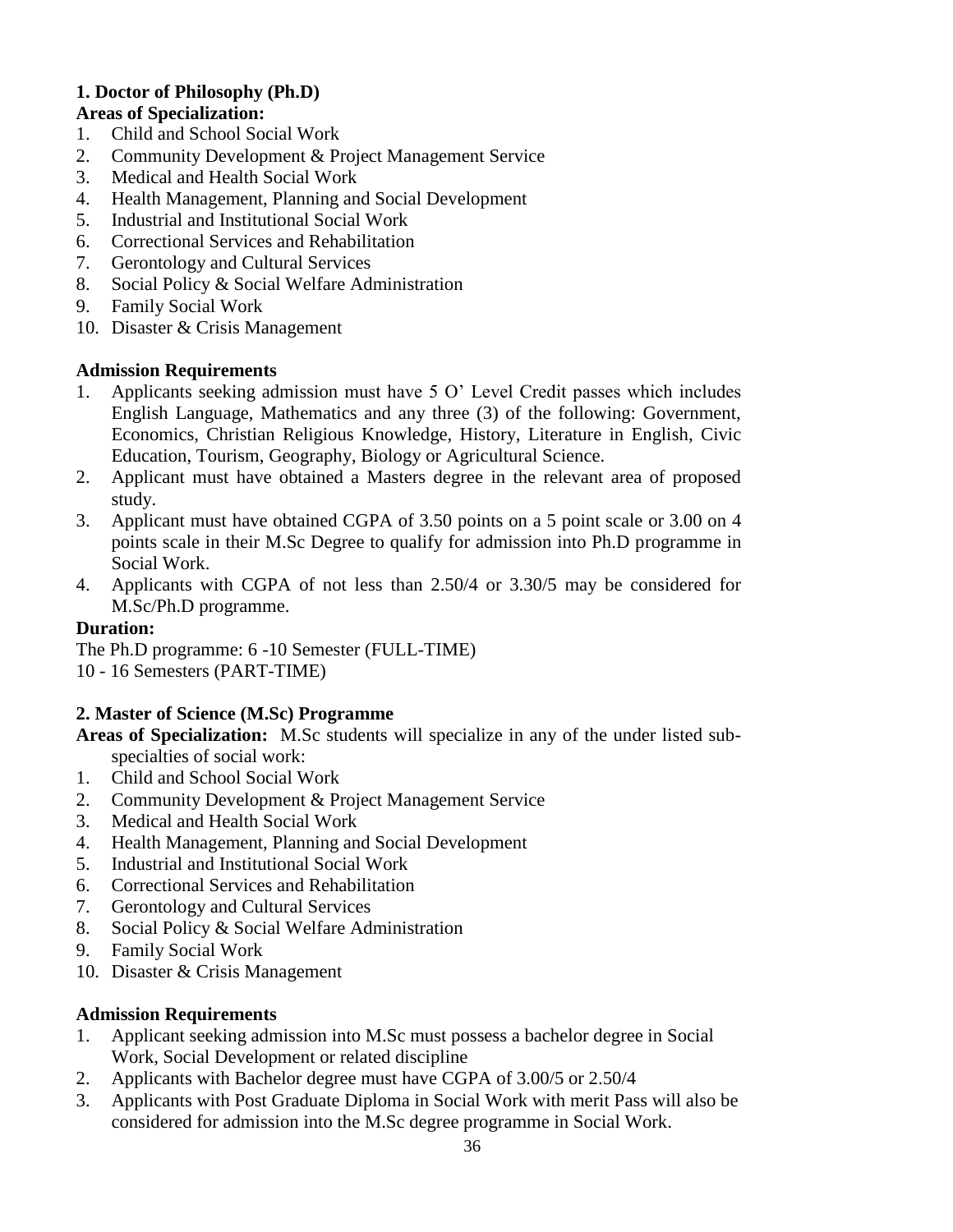- 4. All candidates for admission into M.Sc programme of the Department must satisfy current requirements for admission into Bachelor's degree, as at the time of their application.
- 5. They must have 5 O' Level Credit pass which includes English Language, Mathematics and any three (3) of the following: Government, Economics, Christian Religious Knowledge, History, Literature in English, Civic Education, Tourism, Geography, Biology or Agricultural Science.

### **Duration:**

- 4 -6 Semesters (FULL-TIME
- 6 8 Semesters (PART-TIME).

# **3. Master of Social Work (MSW) NONTHESIS**

- **Admission Requirements**
- i) Applicants seeking admission must possess a bachelor degree in social work, social development or related discipline.
- ii) Applicants with degree from other disciplines and Higher National Diploma (HND) must possess Post Graduate Diploma in Social Work (PGDSW).
- iii) Applicants with degree must have CGPA of 3.00 and above on 5 points scale or 2.50/4. All applicants must satisfy university entry requirement for Bachelor of Social Work programme. They must have 5 O' Level Credit pass which includes English Language, Mathematics and any three (3) of the following: Government, Economics, Christian Religious Knowledge, History, Literature in English, Civic Education, Tourism, Geography, Biology or Agricultural Science.

### **Duration:**

- 4 6 Semesters (FULL-TIME
- 6 8 Semesters (PART-TIME)

# 4. **Post Graduate Diploma in Social Work (PGDSW)**

### **Admission Requirements**

- i) Candidates seeking admission must possess a bachelor degree in any discipline from University of Calabar or any other institution recognized by University of Calabar senate.
- ii) Candidates with HND from recognized institutions will also qualify for admission into the programme.
- iii) Candidates with degree must possess a minimum of Third Class degree (CGPA of 1.25) and HND must possess a minimum of Credit Pass. All candidates must satisfy university minimum entry requirements for undergraduate programme. They must have 5 O' Level Credit pass which includes English Language, Mathematics and any three (3) of the following: Government, Economics, Christian Religious Knowledge, History, Literature in English, Civic Education, Tourism, Geography, Biology or Agricultural Science.

### **Duration: 2 Semesters**

# **5. Post Graduate Diploma in Social Policy and Administration (PGDSPA) Admission Requirements**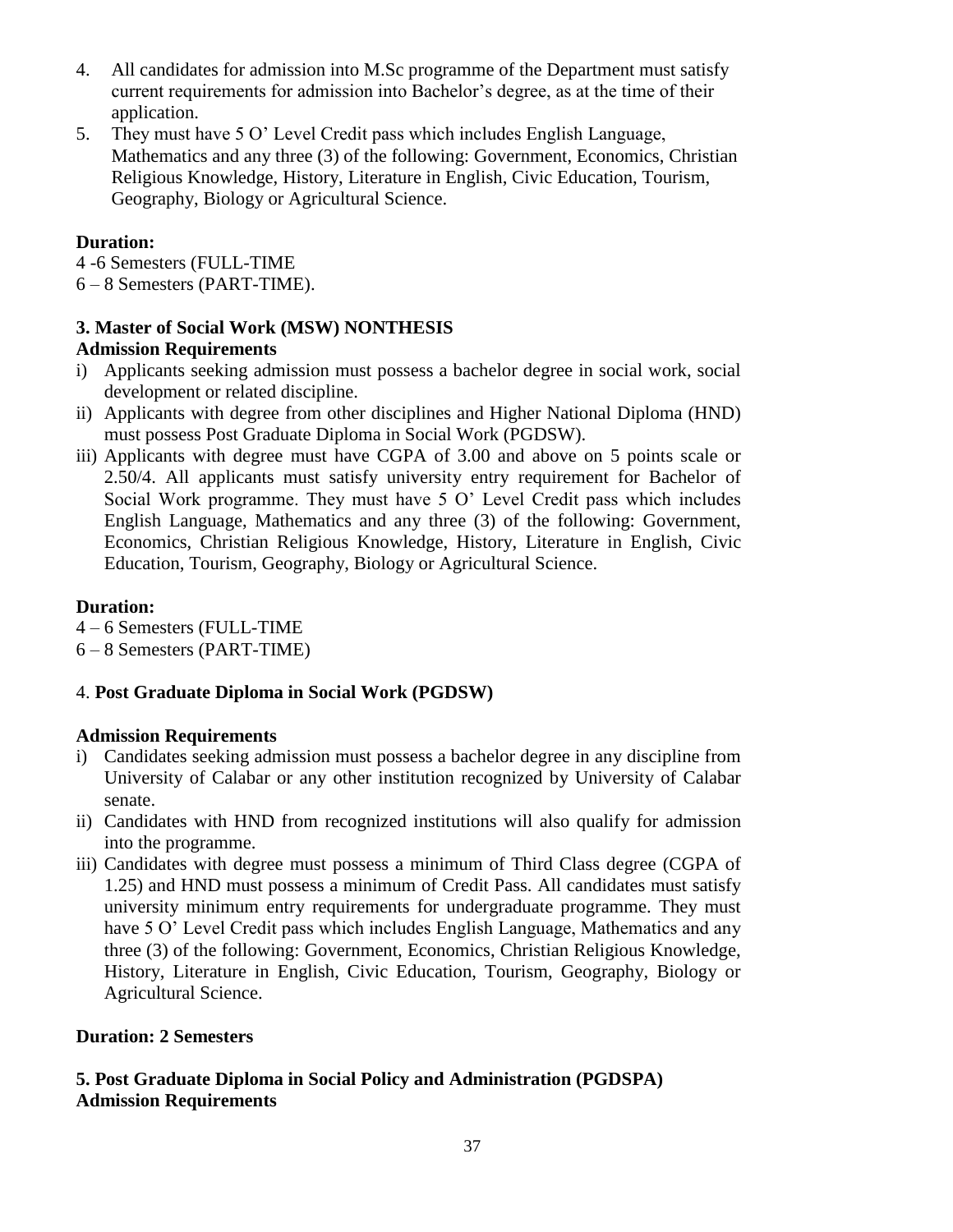1. Candidates seeking admission must possess a bachelor degree in any discipline from University of Calabar or any other institution recognized by University of Calabar senate.

2. Candidates with HND from recognized institutions will also qualify for admission into the programme.

3. Candidates with degree must possess a minimum of Third Class degree (CGPA of 1.25) and HND must possess a minimum of Credit Pass. All candidates must satisfy university minimum entry requirements for undergraduate programme. They must have 5 O' Level Credit pass which includes English Language, Mathematics and any three (3) of the following: Government, Economics, Christian Religious Knowledge, History, Literature in English, Civic Education, Tourism, Geography, Biology or Agricultural Science.

#### **Duration: 2 Semesters**

### **6. M.Sc/Ph.D Programme**

Candidates with CGPA of 2.50/4 or 3.30/5 may be admitted into the M.Sc/Ph.D programme. When offered admission into the programme, the candidate is expected to offer courses worth 26 credit units (at the Masters level), obtain a minimum grade of B and pass the thesis proposal defense with a minimum grade of B within the first year of the study to be able to proceed to the full Ph.D programme. Where this condition is not fulfil, the student is asked to withdraw from the programme and no certificate is awarded.

# **DEPARTMENT OF TOURISM STUDIES**

**2021/2022 POST GRADUATE ADMISSIONS PROGRAMMES AND ENTRY REQUIREMENTS For Enquiries call Dr Demitrus Okim 08032708866**

### **THE POST GRADUATE DIPLOMA (PGD), MASTER OF SCIENCE (M.Sc.) AND DOCTOR OF PHILOSOPHY (Ph.D) PROGRAMME IN TOURISM STUDIES ARE AVAILABLE IN THE DEPARTMENT**

### **1. BASIC ADMISSION REQUIREMENTS FOR POST GRADUATE DIPLOMA (PGD)**

Candidates seeking admission for Postgraduate Diploma in Tourism Studies must have any of the following qualifications from recognized institutions:

- i) Five (5) O Level Credits passes in English Language, Mathematics, Tourism/Geography and any other two from Social Sciences, Humanities or Sciences in not more than two sittings from West African School Certificate Examination (WASSCE), General Certificate of Education (GCE) Ordinary Level or NECO.
- ii) Relevant Bachelor's Degrees not lower than third Class Division from recognized Universities.
- iii) Bachelor's Degrees with any grade lower than 3.00 averages in a 5point grading system or its equivalent in Tourism studies or any area may be considered.
- iv) Higher National Diploma (HND) at minimum of lower credit level.
- v) Relevant professional qualifications.

### **DURATION OF PROGRAMME**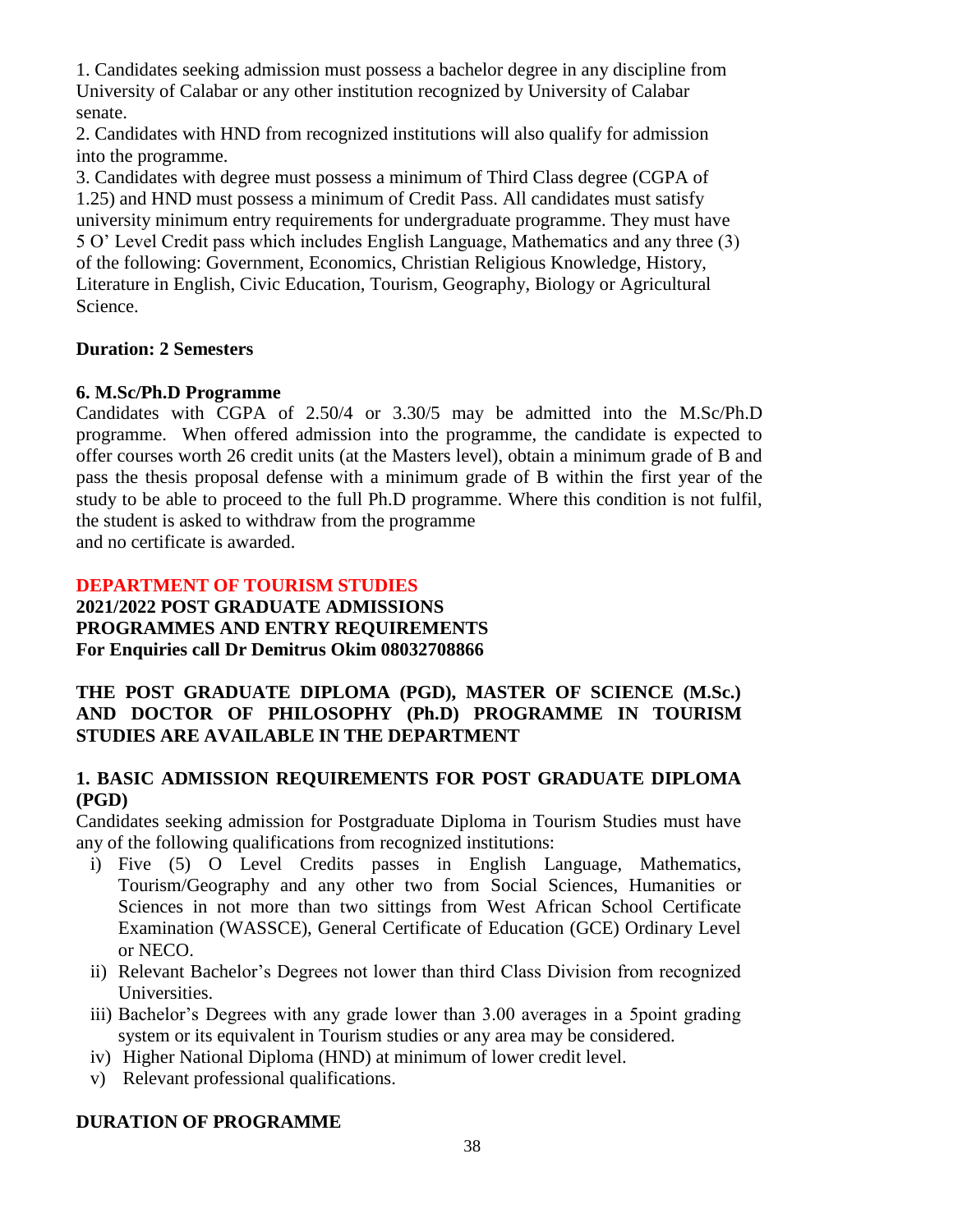# **2. BASIC ADMISSION REQUIREMENTS FOR MASTER OF SCIENCE (M.Sc.)**

(i) Admission to the programme is open to candidates with B.Sc. or B.A. in Tourism and Hospitality Management (with a minimum of 3.00 points or as recommended by the University) from the University of Calabar or other Universities recognized by Senate. Candidates with the above qualifications in related disciplines in the Faculties of Social Sciences (e.g. Anthropology, Economics and Sociology), Environmental Science (e.g. Geography, Environmental Resource Management), Agriculture (e.g. Home Economics, Forestry and Wildlife), Management (e.g. Marketing) and Faculty of Science (Ecology, Zoology and Botany), may be accepted for direct admission into the M.Sc. programme with the approval of Senate. Faculties other than the under listed are expected to undergo a Post Graduate Diploma (PGD) in Tourism Studies Department of the University of Calabar or in related Departments from other recognized Universities before proceeding to the M.Sc. programme.

(ii) In addition to the University of Calabar General Regulations governing admission to M.Sc. programme, candidates are expected to have at least five (5) O Level Credits passes in English Language, Mathematics, Tourism/Geography and any other two from Social Sciences, Humanities or Sciences in not more than two sittings from West African School Certificate Examination (WASSCE), General Certificate of Education (GCE) Ordinary Level or NECO.

### **AREAS OF SPECIALIZATION**

The Department offers programmes of studies leading to the following Degrees:

- 1) Master of Science (M.Sc.) in Ecotourism, Conservation and Rural Studies
- 2) Master of Science (M.Sc.) in Heritage Management
- 3) Master of Science (M.Sc.) in Events and Hospitality Management
- 4) Master of Science (M.Sc.) in Travel and Tour Operation
- 5) Master of Science (M.Sc.) in Tourism Development
- 6) Master of Science (M.Sc.) in Tourism and Recreation Planning

# **DURATION OF PROGRAMME**

- i) A full time Master's Programme shall run for 4 Semesters.
- ii) Part-Time Master's programme shall run for 6 Semesters.

### **3. BASIC ADMISSION REQUIREMENTS FOR DOCTOR OF PHILOSOPHY (Ph.D)**

- i) In addition to the University of Calabar General Regulations governing admission to Ph.D programme, candidates are expected to have at least five (5) O Level Credits passes in English Language, Mathematics, Tourism/Geography and any other two from Social Sciences, Humanities or Sciences in not more than two sittings from West African School Certificate Examination (WASSCE), General Certificate of Education (GCE) Ordinary Level or NECO.
- ii) Admission to the Ph.D in Tourism Studies is in accordance with the General University Regulations for Higher Degrees. Admission is open to holders of Master's Degree (M. A./M.Sc) in Tourism Studies or related subject from the University of Calabar or any other recognized University.

# **AREAS OF SPECIALIZATION**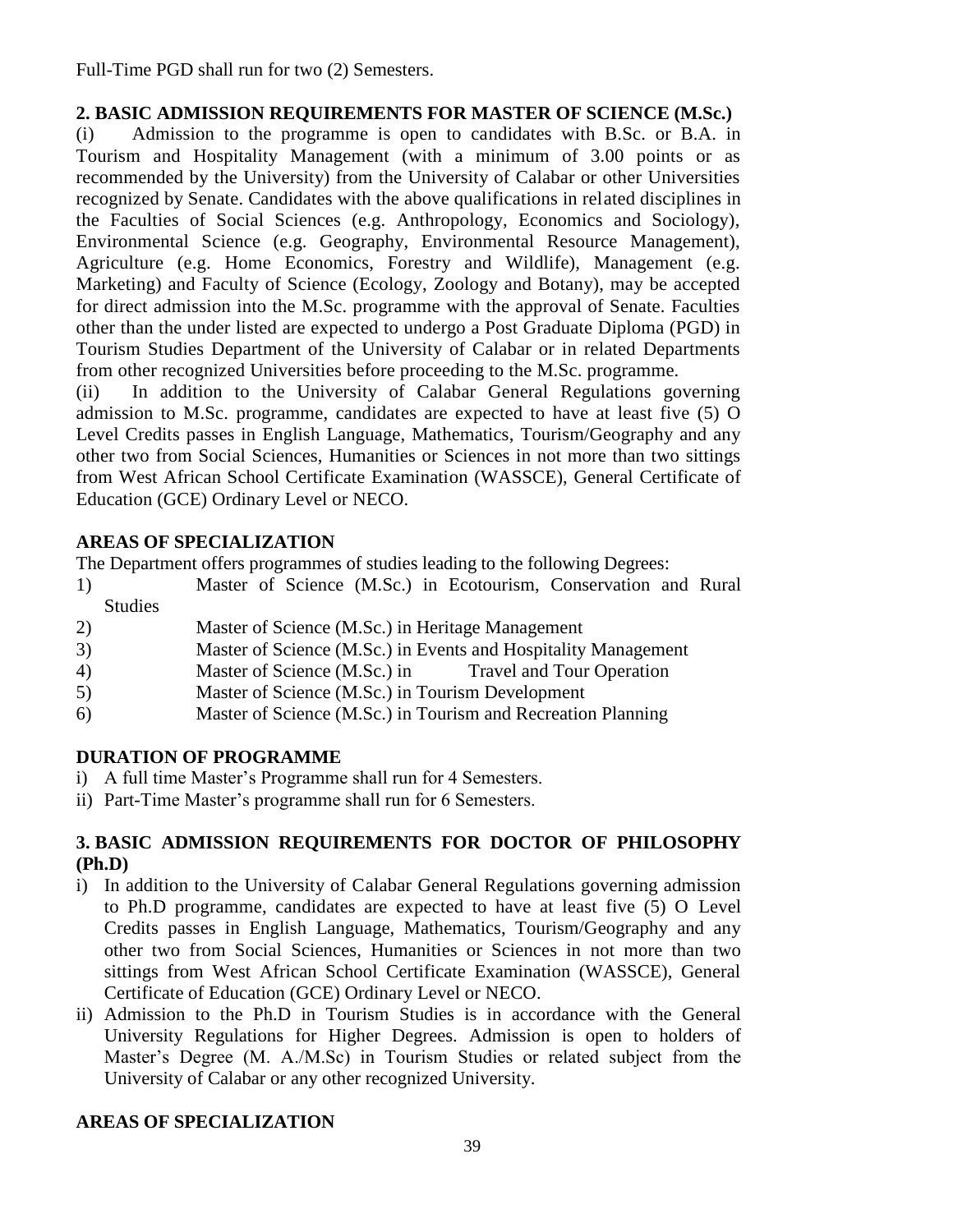The Department offers programmes of studies leading to the following Degrees:

- 1) Doctor of Philosophy (Ph.D) in Ecotourism, Conservation and Rural Studies
- 2) Doctor of Philosophy (Ph.D) in Heritage Management
- 3) Doctor of Philosophy (Ph.D) in Events and Hospitality Management
- 4) Doctor of Philosophy (Ph.D) in Travel and Tour Operation
- 5) Doctor of Philosophy (Ph.D) in Tourism Development
- 6) Doctor of Philosophy (Ph.D) in Tourism and Recreation Planning

### **DURATION OF PROGRAMME**

i) A full time Doctor of Philosophy Programme shall run for a minimum of 6 Semesters.

ii) Part-time Doctor of Philosophy programme shall run for a minimum of 10 Semesters.

iii) For extension beyond the specified maximum period, special permission of the Board of School of Postgraduate Studies shall be required.

### **4. M.Sc/Ph.D Programme**

The Department also runs the M.Sc/Ph.D Programme in Tourism Studies. Candidates with CGPA of 2.50/4 or 3.30/5 may be admitted into the M.Sc/Ph.D programme. When offered admission into the programme, the candidate is expected to offer courses worth 26 credit units (at the Masters level), obtain a minimum grade of B and pass the thesis proposal defense with a minimum grade of B within the first year of the study to be able to proceed to the full Ph.D programme. Where this condition is not fulfil, the student is asked to withdraw from the programme and no certificate is awarded.

**Duration: 8 – 12 Academic Sessions minimum (Full-Time)** 

**12 - 18 Academic Sessions (Part-Time**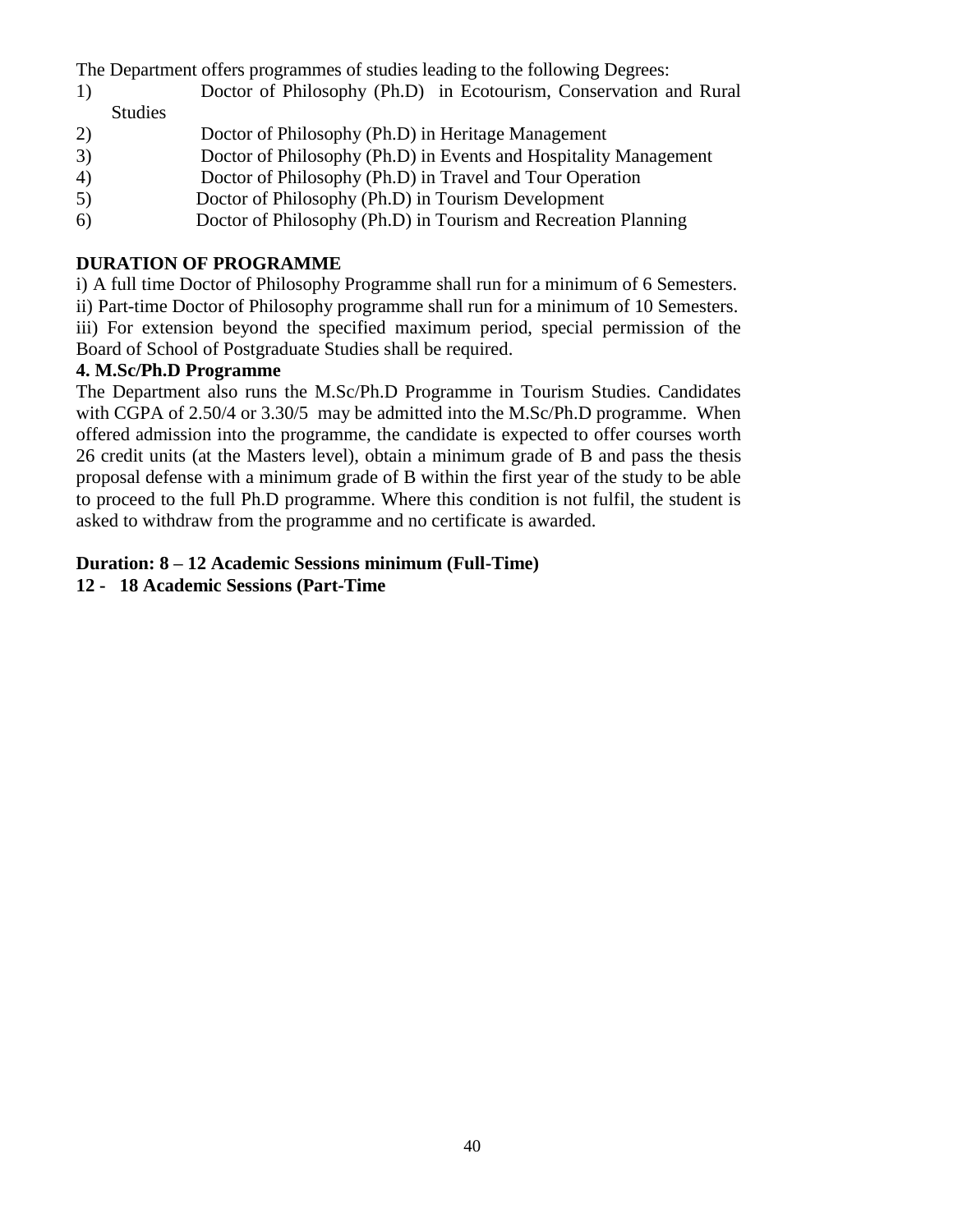#### **FACULTY OF MANAGEMENT SCIENCES 2021/2022 POST GRADUATE ADMISSIONS PROGRAMMES AND ENTRY REQUIREMENTS**

(For Enquiries, please contact: 08066468333 – Dr. A. Asuquo - Faculty Post-Graduate Committee Chair)

# **(I) THE MASTER OF BUSINESS ADMINISTRATION (MBA)**

The MBA is a general business and management-focused programme offered by the Faculty of Management Sciences which features courses in areas including Accounting, Banking, Finance, Entrepreneurship, General Management, Human Resource Management, International Business, Marketing and Operations Management.

The Programme offers the following areas of specialization, from which a candidate/student is expected to make a choice at the point of application/enrolment:

- Accounting
- $\bullet$  Banking & Finance
- Entrepreneurship & Small Business Management
- General Management
- Human Resource Management
- Marketing

### **Admission Requirements**

The requirements for admission into the MBA programme are as follows:

- (i) Candidates must have credit passes including in English and Mathematics at O' Level in WASC, GCE or NECO as basic requirements
- (ii) Candidates must have a Bachelor's degree from an approved university with a CGPA of 3.00 on a 5.00-point scale or 2.75 on a 4.00 scale in a Management Sciences-related field of study or Economics.
- (iii) Candidates must have a minimum of one year managerial/administrative experience.
- (iv) Candidates must have attained a satisfactory level of performance in the university's admission test.
- (v) Candidates with a Post-Graduate Diploma in a Management Science-related field of study from a recognized university with a minimum GPA of 3.00 points on a 5.00 points scale or 2.75 on a 4:00 point scale may also be considered for admission, provided the university's matriculation requirements are satisfied.
- (vi) Holders of HND and/or professional qualifications of NIMN, NIPR, CIBN, ICAN, ANAN and CITN may be considered for the admission but they must, in addition, have a Post-Graduate Diploma in a Management Sciences-related subject with a minimum GPA of 3.00 on a 5.00-point scale or 2.75 on a 4.00-point scale from a recognized university and also meet the university's basic entry requirements.
- (vii) Candidates with good quantitative background and some basic knowledge of Economics have added advantage.

### **Programme Duration**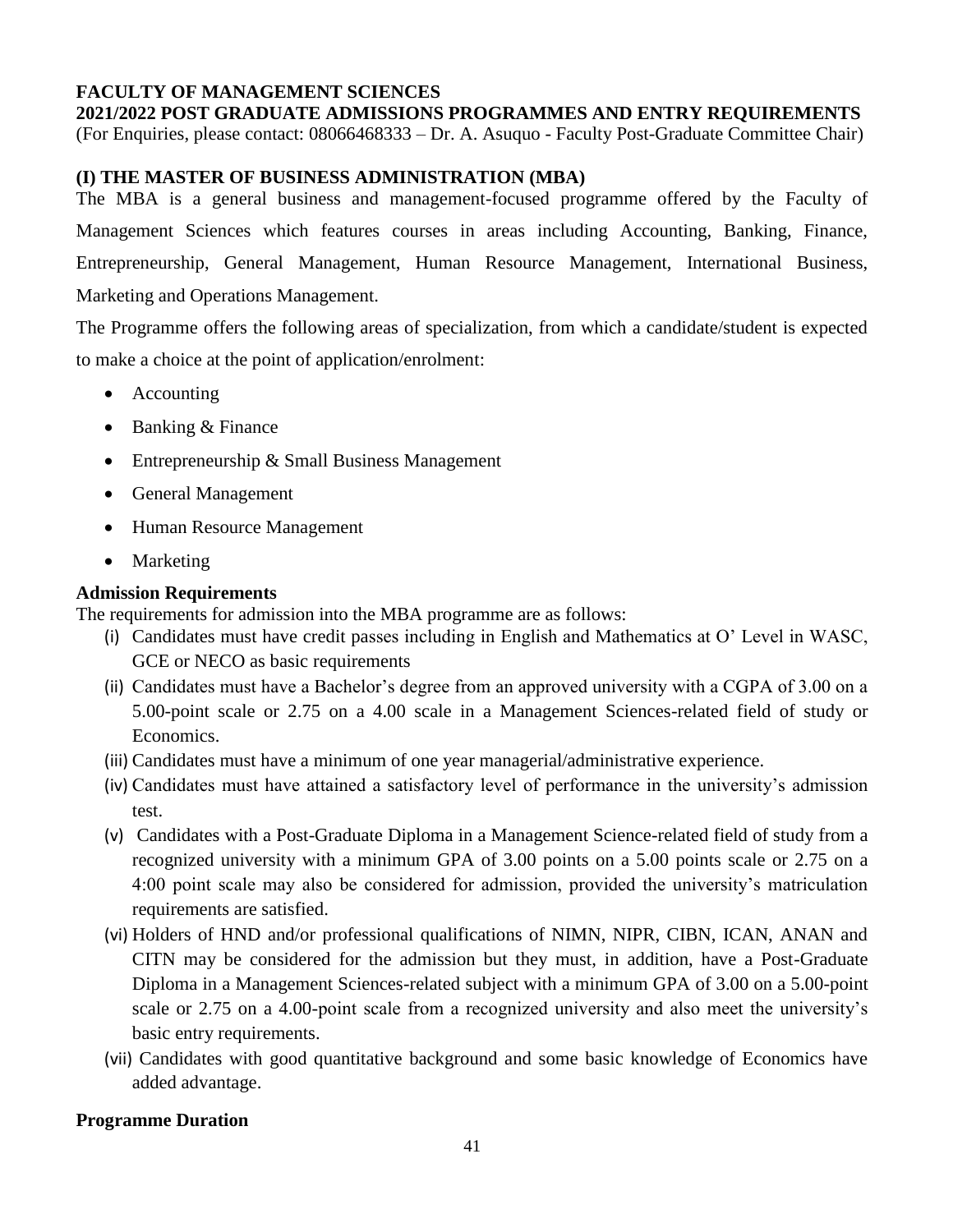The Programme offers two duration options:

(a)Full-time: Minimum of 4 semesters (2 academic sessions/years); maximum of 6 semesters (3 academic

sessions/years).

(b)Part-time: Minimum of 6 semesters (3 academic sessions/years), maximum of 8 semesters (4 academic sessions/years).

For further inquiries call: 08030745898 (Prof C. O. Udoka - Coordinator, MBA Programme)

### **(II) DEPARTMENT OF ACCOUNTING (1) POST GRADUATE DIPLOMA PROGRAMME IN ACCOUNTING (PGDA) Admission requirements**

(a) Applicants for the PGD Programme in Accounting must possess at least a Third Class Degree or Higher National Diploma (with a minimum of Upper Credit) in Accounting. Holders of B.Sc. in closely related areas like Economics, Banking & Finance and Statistics or such professional certificates as ACA, CAN, etc. may also be considered for admission.

(b) Applicants for admission into the programme are expected to attain level of pass as would be specified by Postgraduate School in the qualifying examinations.

(c) Applicants must have had 5 credit passes at one or two sittings in subjects including English, Mathematics and Economics at the Ordinary Level.

### **Programme duration**

(a)Full-time: Minimum of 2 semesters (1 academic session/year); maximum of 4 semesters (2 academic sessions/years)

(b) Part-time: Minimum 4 semesters (2 academic session/years); minimum of 6 semesters (3 academic sessions/years)

# **(2) MASTER OF SCIENCE (M.Sc.) IN ACCOUNTING**

# **Admission requirements**

(a) Applicants must hold either a bachelor's degree in Accounting of the University of Calabar or from other university recognized by the Senate, with a minimum CGPA of 3.0 on a 5-point grading scale or 2.5 on a 4-point grading scale.

(b) Applicants are equally expected to present and defend a concept note in a subject area directly within the field of Accounting and obtain a pass level in written and oral screening tests as approved by the Graduate School.

(c) Candidates who hold HND (Accounting) and professional certificates with a Post-Graduate Diploma in Accounting from a recognized university with a minimum GPA of 3.50 points on a 5.00 points scale or 2.75 on a 4:00 point scale may also be considered for admission, provided the Department's requirements are satisfied.

(d) The above admission requirements are additional to the basic entry requirements for B.Sc Accounting of the Department which are: O'level 5 credit passes in not more than two sittings, including English Language, Mathematics, Economic and any other two subjects.

# **Programme duration**

(a)Full-time: Minimum of 4 semesters (2 academic sessions/years); maximum of 6 semesters (3 academic sessions/years).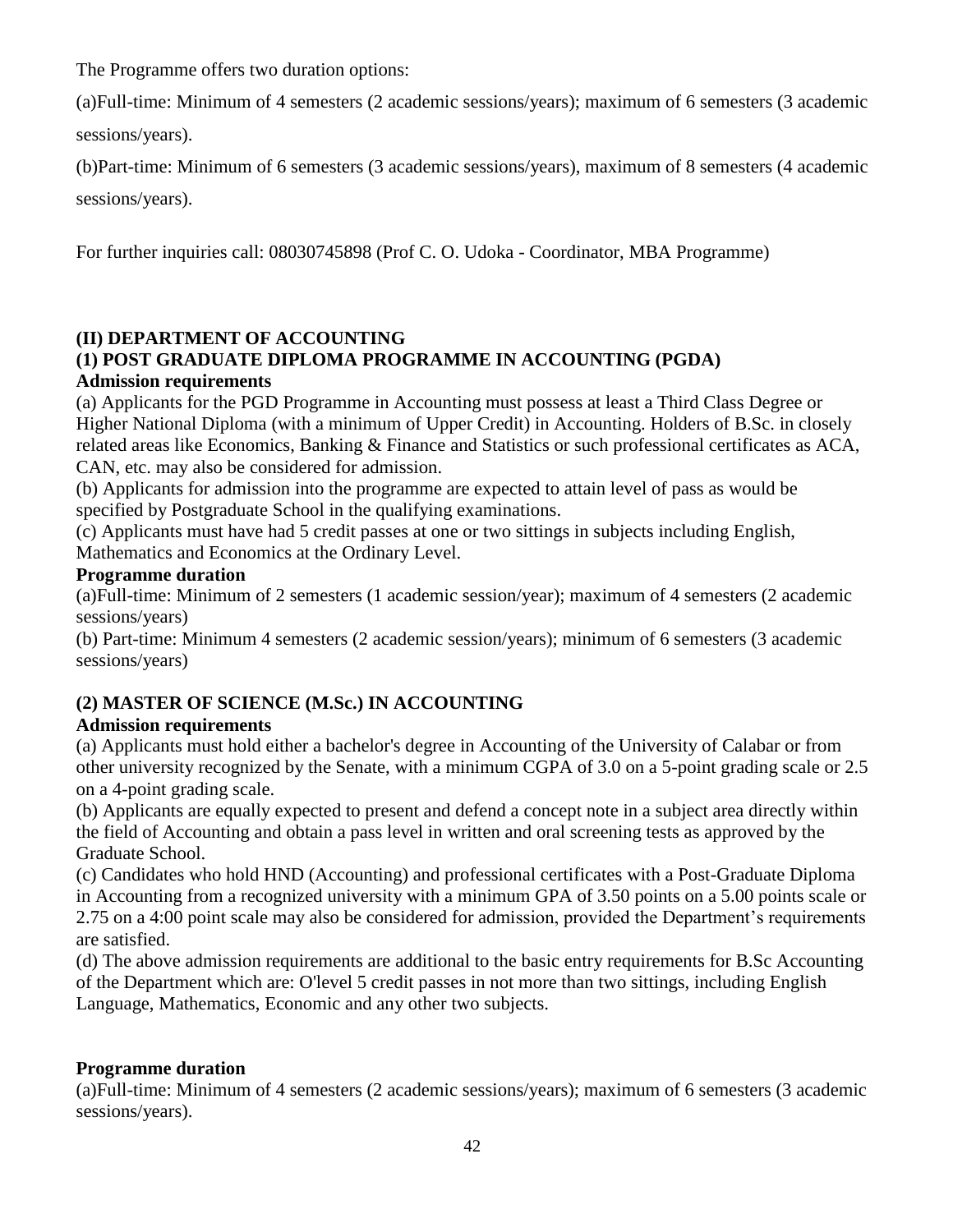(b) Part-time: Minimum of 6 semesters (3 academic sessions/years); maximum of 8 semesters (4 academic sessions/years).

# **(3) M.Sc/Ph.D PROGRAMME IN ACCOUNTING**

### **Admission requirements**

(a)Candidates who have an M.Sc in Accounting with thesis but do not meet the required grade points (60% or 'B' grade) for direct Ph.D admission may be considered, so long as they have 3.30 on a 5 point grading system or 2.50 on a 4 point grading system in the master's degree in Banking and Finance. (b) Candidates with an M.Sc. in a closely related field to Accounting within Management Sciences or Economics may be considered, so long as they meet all other departmental requirements.

### **Programme duration**

The progarmme spans 8 semesters (4 academic sessions/years). The first session shall be spent remedying deficient courses at the M.Sc level, where the candidate scored less than a "B" grade. Candidates are also expected to take other courses recommended to him/her by the Department to complete 24 credit units. The candidate will transit to the full Ph.D programme (which will last for the remaining 3 sessions) only upon successful completion of the first year of M.Sc/Ph.D programme with a minimum CGPA of 60%.

# **(4) DOCTOR OF PHILOSOPHY (Ph.D.) IN ACCOUNTING**

### **Admission requirements**

(a) Candidates must possess an M.Sc. Degree in Accounting with CGPA not lower than 3.5 on a 5.00 point scale or 3.00 on a 4.00 point scale grading system respectively from the University of Calabar or any other University recognized by the Senate of the University of Calabar.

(b) Candidates must have at least a "B" grade at M.Sc thesis.

(c) Candidates must have met the basic entry requirements of the department, that is, 5 credit passes at one or two sittings in subjects including English, Mathematics and Economics at the Ordinary Level. (d) Candidate must have attained a satisfactory level of performance in the University's aptitude test or screening exercise and oral interview where applicable.

### **Programme duration**

(a)Full-time: Minimum of 6 semesters (3 academic sessions/years); maximum of 10 semesters (5 academic sessions/years)

(b)Part-time: Minimum of 10 semesters (5 academic sessions/years); maximum of 12 semesters (6 academic sessions/years)

For further inquiries call: 08035885738 (Dr. A. U. Akpan – Head of Department)

# **(III) DEPARTMENT OF BANKING AND FINANCE (1) POST-GRADUATE DIPLOMA IN BANKING AND FINANCE**

### **Admission requirements**

(a) Applicants for the PGD Programme in Banking & Finance must possess at least a Third Class Degree or Higher National Diploma (with a minimum of Upper Credit), that is, CGPA of 1.25 and above in Banking, Finance and related disciplines. Holders of B.Sc. in closely related areas like Economics, Banking & Finance and Statistics or such professional certificates as ACA, CAN, etc. may also be considered for admission.

(b) Applicants are expected to attain the level of pass as would be specified by Postgraduate School in the qualifying examinations.

(c) Applicants must have had 5 credit passes at one or two sittings in subjects including English, Mathematics and Economics at the Ordinary Level.

### **Programme duration**

(a)Full-time: Minimum of 2 semesters (1 academic session/year); maximum of 4 semesters (2 academic sessions/years)

(b) Part-time: Minimum 4 semesters (2 academic session/years); minimum of 6 semesters (3 academic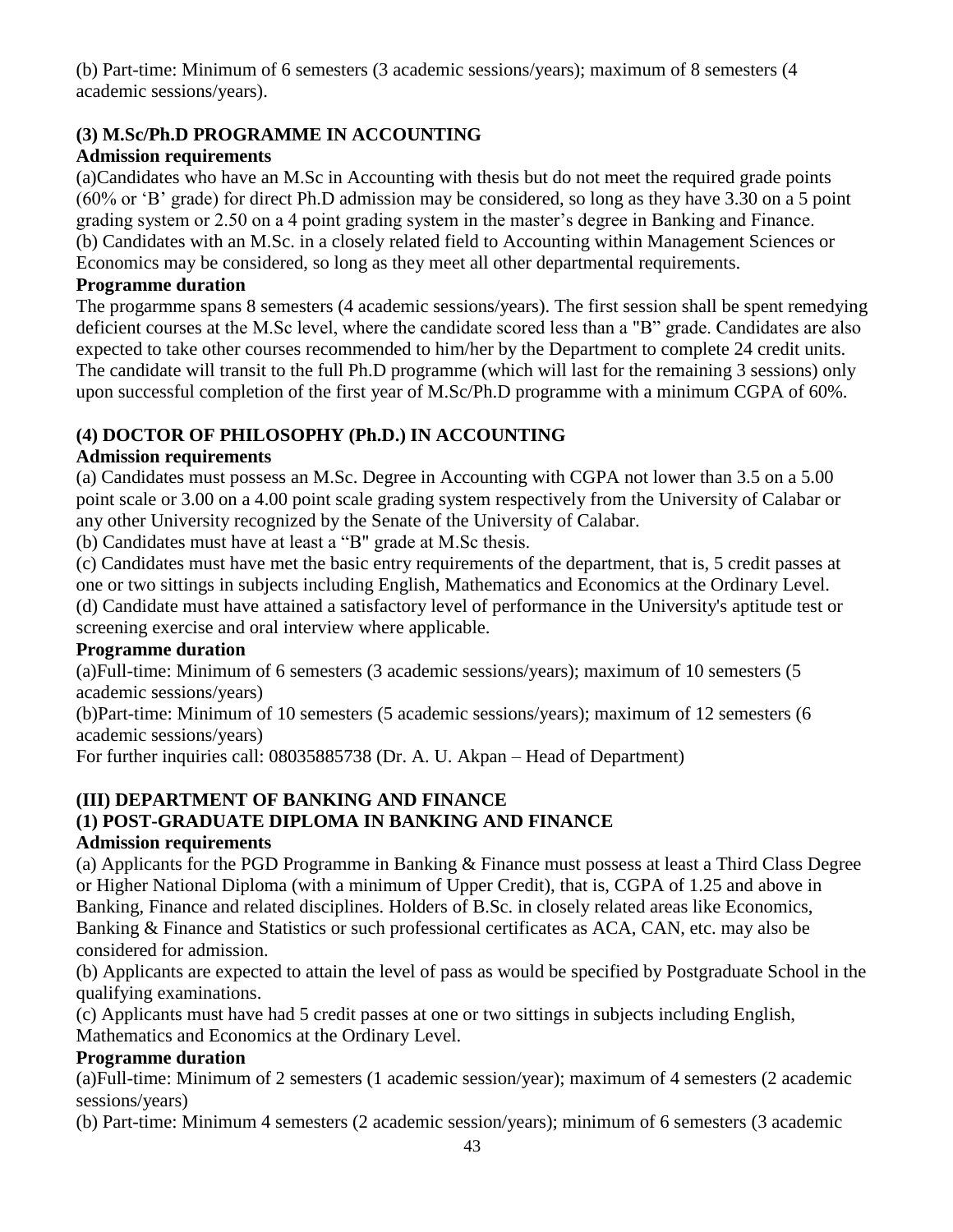# **(2) MASTER OF SCIENCE (M.Sc.) IN BANKING AND FINANCE**

# **Admission requirements**

(a)B.Sc. degree in Banking and finance, Economics, Insurance or Actuarial Sciences from a recognized University with a CGPA of 3.00 points on a 5-point scale or 2.50 points and above on a 4-point scale system.

(b) A post-graduate diploma in Banking and Finance with a CGPA of 3.50 on a 5-point scale or xxx on a 4-point scale from a recognized University and a B.Sc. degree in a relevant area

(c) A good Bachelor's degree in related field and professional qualification(s) such as ACIB, ACA, ACMA may be considered.

(d) Candidates must have five credit passes at one or two sitting in subjects including English Language, Mathematics and Economics at the ordinary level, in WASC, GCE or NECO as basic requirement.

(e) Candidates must have attained a satisfactory level of performance in the University's Aptitude test or screening exercise and oral interview.

(f) Upon admission into the programme, candidate will specialize in either Banking or Finance.

# **Programme duration**

(a)Full-time: Minimum of 4 semesters (2 academic sessions/years); maximum of 6 semesters (3 academic sessions/years).

(b) Part-time: Minimum of 6 semesters (3 academic sessions/years); maximum of 8 semesters (4 academic sessions/years).

# **(3) M.Sc./Ph.D. BANKING AND FINANCE**

# **Admission requirements**

(a)Candidates who have an M.Sc. in Banking and/or Finance with thesis, but do not meet the required grade points (60% or 'B' grade) for direct Ph.D. admission may be considered, so long as they have 3.30 on a 5-point scale or 2.50 on a 4-point scale in the master's degree in Banking and Finance. (b) Candidates with an M.Sc. in a closely related field to Banking & Finance within Management Sciences or Economics may be considered, so long as they meet all other departmental requirements.

# **Duration of programme**

The progarmme spans 8 semesters (4 academic sessions/years). The first session shall be spent remedying deficient courses at the M.Sc. level, where the candidate scored less than a "B" grade. Candidates are also expected to take other courses recommended to him/her by the Department to complete 24 credit units. The candidate will transit to the full Ph.D. programme (which will last for the remaining 3 sessions) only upon successful completion of the first year of M.Sc./Ph.D. programme with a minimum CGPA of 60%.

# **(4) DOCTOR OF PHILOSOPHY (Ph.D.) IN BANKING AND FINANCE**

# **Admission requirements**

(a) A Master's degree in Banking and Finance or Finance with at least a 3.00/4 or 3.50/5

(b) A candidate must score at least a "B" grade in his/her M.Sc. research thesis.

(c) A candidates must have passed five O' level subjects including Mathematics, English and Economics with Credit at one or two sittings in WASC, NECO or GCE.

(d Upon admission into the programme, candidate will be required to choose a specialization in either Banking or Finance.

# **Programme duration**

(a)Full-time: Minimum of 6 semesters (3 academic sessions/years); maximum of 10 semesters (5 academic sessions/years)

(b)Part-time: Minimum of 10 semesters (5 academic sessions/years); maximum of 12 semesters (6 academic sessions/years)

For further inquiries, please contact: 08033904506 (Dr. S. M. Takon – Head of Department)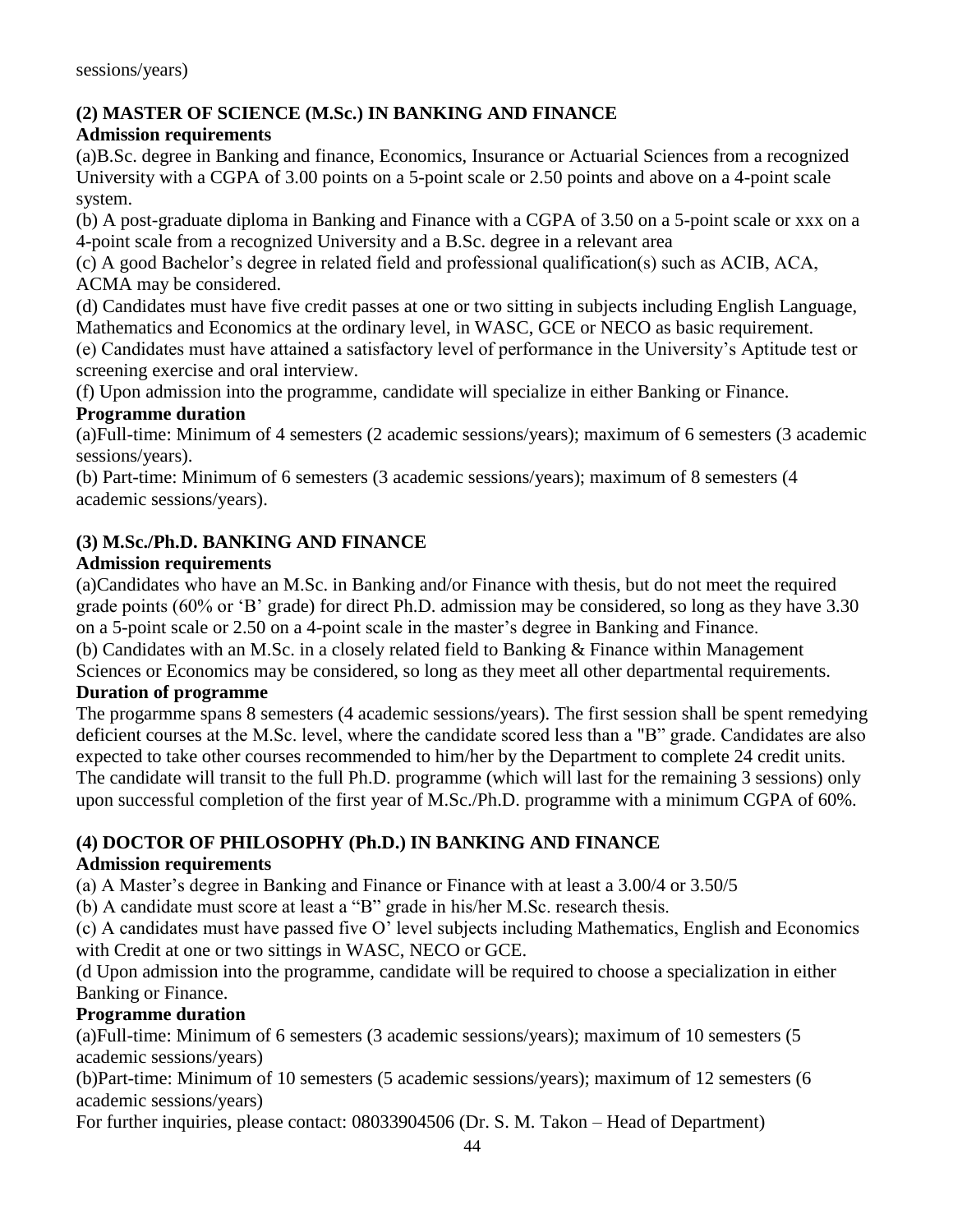### **(IV) DEPARTMENT OF BUSINESS MANAGEMENT**

# **(1) POST GRADUATE DIPLOMA IN MANAGEMENT (PGDM)**

### **Admission requirements**

(a) Applicants for the PGD Programme in Management must possess at least a Third Class Degree or Higher National Diploma (with a minimum of Upper Credit] in Management or Business Administration. Holders of B.Sc. in closely related areas like Economics, Banking & Finance and Statistics or other relevant disciplines and holders of Management Sciences-related certificates may also be considered for admission.

(b) Applicants for admission into the PGD programme in Management are expected to attain the level of pass specified by Postgraduate School in the qualifying examinations.

(c) Applicants must have had 5 credit passes at one or two sittings in subjects including English, Mathematics and Economics at the Ordinary Level.

(d) Managerial/administrative experience of at least 1 year will be of added advantage.

### **Programme duration**

(a)Full-time: Minimum of 2 semesters (1 academic session/year); maximum of 4 semesters (2 academic sessions/years).

(b) Part-time: Minimum 4 semesters (2 academic session/years); minimum of 6 semesters (3 academic sessions/years).

# **(2) MASTER OF SCIENCE (M.Sc.) DEGREE IN BUSINESS MANAGEMENT**

# **Admission requirements**

(a) A B.Sc. degree in Business Management from a recognized university, with a CGPA of 3.00 points on a 5-point scale or 2.50 points and above on a 4-point scale system.

(b) Candidates with a Post-graduate Diploma in Management with a CGPA of 3.50 on a 5-point scale or 3.0 on a 4-point scale from a recognized University and a B.Sc. degree in a relevant area may be considered for admission.

(c) Candidates with Higher National Diploma (Merit division) and a Post Graduate Diploma in Management or Business Administration with a minimum CGPA of 3.50 on a 5.00 point scale or 3.00 on a 4.00 point scale from a University recognized by the Senate of University of Calabar may be considered for admission.

(d) Candidates with MBA degree may be considered for admission, provided such candidates fulfil the departmental basic entry requirements.

(e) Candidates must have five credit passes at one or two sitting in subjects including English Language, Mathematics and Economics at the ordinary level, in WASC, GCE or NECO as basic requirement.

(f) Candidates must have attained a satisfactory level of performance in the University's Aptitude test or screening exercise and oral interview.

# **Programme duration**

(a)Full-time: Minimum of 4 semesters (2 academic sessions/years); maximum of 6 semesters (3 academic sessions/years).

(b) Part-time: Minimum of 6 semesters (3 academic sessions/years); maximum of 8 semesters (4 academic sessions/years).

# **(3) M.Sc./Ph.D. IN BUSINESS MANAGEMENT**

# **Admission requirements**

(a)Candidates who have an M.Sc. in Management degree with thesis, but do not meet the required grade points (60% or 'B' grade) for direct Ph.D. admission may be considered, so long as they have 3.30 on a 5-point scale or 2.50 on a 4-point scale at the Master's degree level.

(b) Candidates with an M.Sc. in a closely related field within Management Sciences or Economics may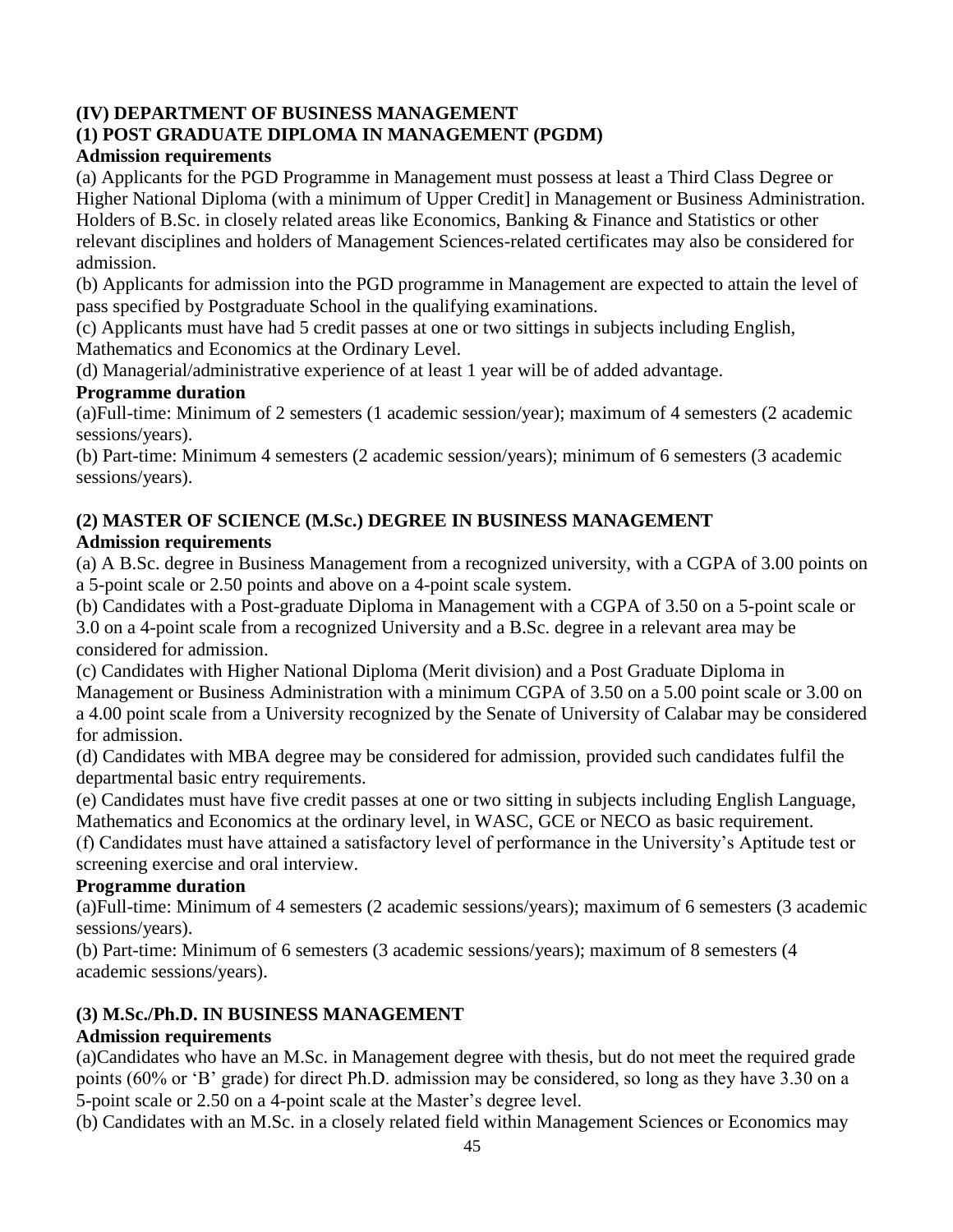be considered, so long as they meet all other departmental requirements.

# **Duration of programme**

The progarmme spans 8 semesters (4 academic sessions/years). The first session shall be spent remedying deficient courses at the M.Sc. level, where the candidate scored less than a "B" grade. Candidates are also expected to take other courses recommended to him/her by the Department to complete 24 credit units. The candidate will transit to the full Ph.D. programme (which will last for the remaining 3 sessions) only upon successful completion of the first year of M.Sc./Ph.D. programme with a minimum CGPA of 60%.

# **(4) DOCTOR OF PHILOSOPHY (Ph.D.) DEGREE IN MANAGEMENT**

Students enrolled in the Ph.D. in Management programme have the option of focusing their research in any of the following specialization areas:

(a)Human Resource Management; (b) Strategic Management; (c) Entrepreneurship; (d) Organizational Studies and Industrial Relations; and, (e) Production and Operations Management

# **Admission requirements**

(a) A candidate with a Master's degree in Management with at least a CGPA of 3.00/4 or 3.50/5.

(b) Candidate must score at least a "B" grade in his/her M.Sc. research thesis.

(c) Candidate must have passed five O' level subjects including Mathematics, English and Economics with Credit at one or two sittings in WASC, NECO or GCE.

# **Programme duration**

(a)Full-time: Minimum of 6 semesters (3 academic sessions/years); maximum of 10 semesters (5 academic sessions/years)

(b)Part-time: Minimum of 10 semesters (5 academic sessions/years); maximum of 12 semesters (6 academic sessions/years)

For further inquiries, please contact: 08034719392 (Dr. {Mrs.} R. O. Enuoh – Head of Department)

# **(V) DEPARTMENT OF MARKETING**

# **(1) POST GRADUATE DIPLOMA IN MARKETING (PGDM)**

# **Admission requirements**

(a) Applicants for the PGD Programme in Marketing must possess at least a Third Class Degree or Higher National Diploma (with a minimum of Upper Credit] in Marketing. Holders of B.Sc. in closely related areas in Management Sciences or Economics or other relevant disciplines and holders of professional Marketing certificates may also be considered for admission.

(b) Applicants for admission into the PGD programme in Marketing are expected to attain level of pass as would be specified by Postgraduate School in the qualifying examinations.

(c) Applicants must have had 5 credit passes at one or two sittings in subjects including English, Mathematics and Economics at the Ordinary Level.

# **Programme duration**

(a)Full-time: Minimum of 2 semesters (1 academic session/year); maximum of 4 semesters (2 academic sessions/years)

(b) Part-time: Minimum 4 semesters (2 academic session/years); minimum of 6 semesters (3 academic sessions/years)

# **(2) MASTER OF SCIENCE (M.Sc.) DEGREE IN MARKETING**

# **Admission requirements**

(a) A B.Sc. degree in Marketing from a University recognized by the Senate of University of Calabar, with a CGPA of 3.00 points on a 5-point scale or 2.50 points on a 4-point scale.

(b) Candidates with a Post-graduate Diploma in Marketing with a CGPA of 3.50 on a 5-point scale or 3.0 on a 4-point scale from a recognized University and a B.Sc. degree in a relevant area may be considered for admission.

(c) Candidates with Higher National Diploma (Merit division) and a Post-Graduate Diploma in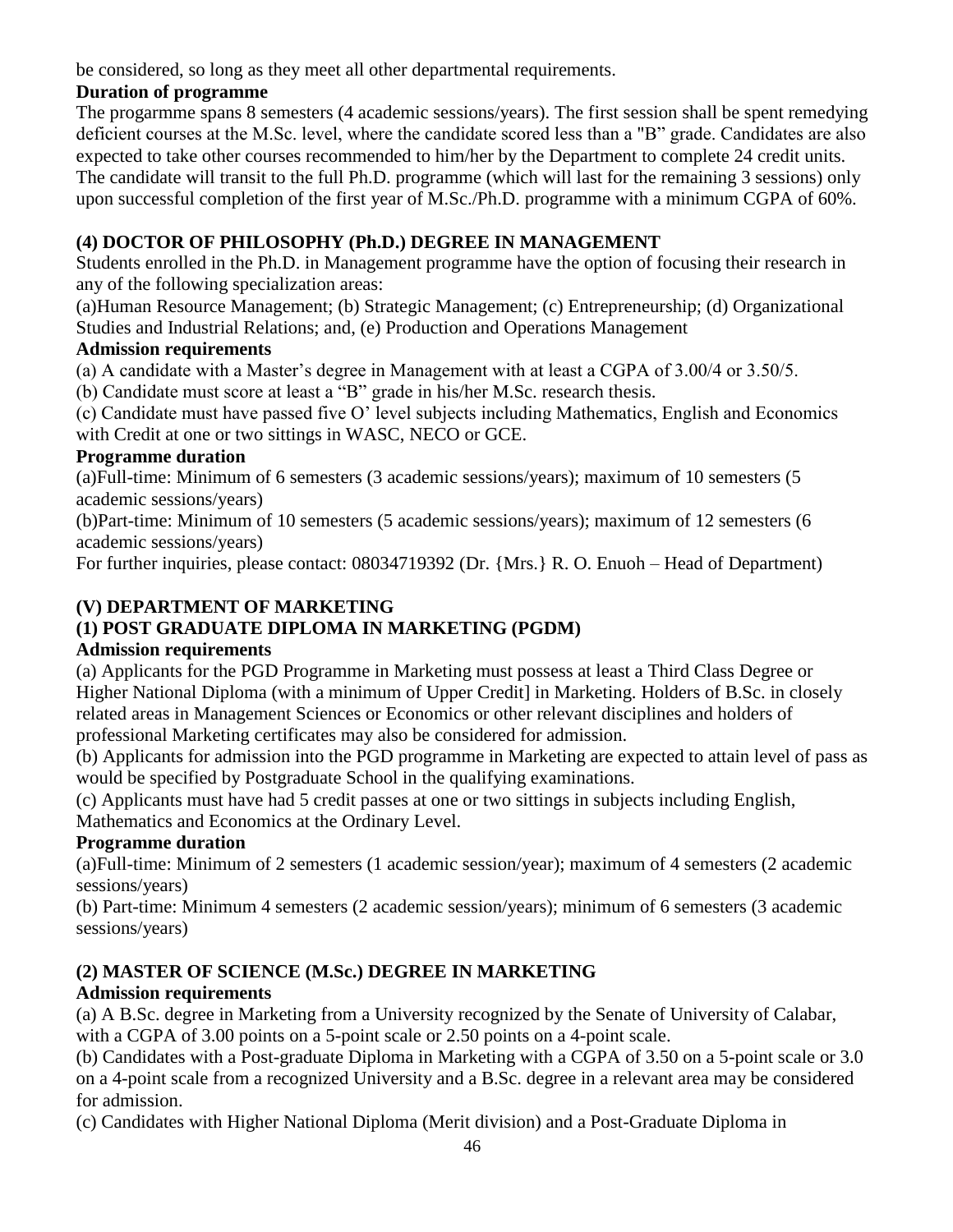Marketing with a minimum CGPA of 3.50 on a 5-point scale or 3.00 on a 4-point scale from a university recognized by the Senate of University of Calabar may be considered for admission.

(d) Candidates must have five credit passes at one or two sitting in subjects including English Language, Mathematics and Economics at the ordinary level, in WASC, GCE, NECO or NABTEB as basic requirement.

(e) Candidates must have attained a satisfactory level of performance in the University's Aptitude test or screening exercise and oral interview.

### **Programme duration**

(a)Full-time: Minimum of 4 semesters (2 academic sessions/years); maximum of 6 semesters (3 academic sessions/years).

(b) Part-time: Minimum of 6 semesters (3 academic sessions/years); maximum of 8 semesters (4 academic sessions/years).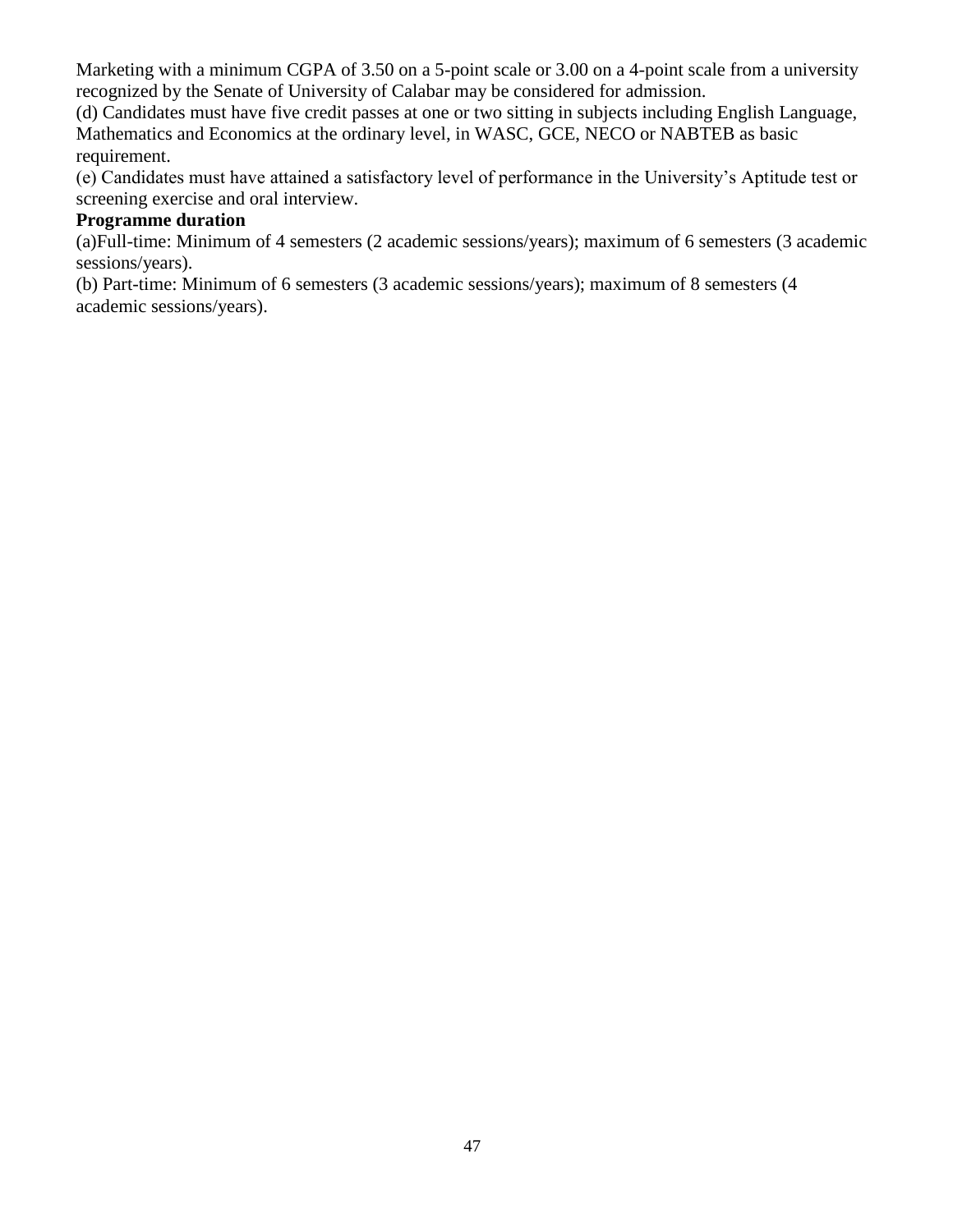# **(3) M.Sc./Ph.D. IN MARKETING**

### **Admission requirements**

(a)Candidates who have an M.Sc in Marketing with thesis, but do not meet the required grade points (60% or 'B' grade) for direct Ph.D admission, so long as they have 3.30 on a 5 point grading system or 2.50 on a 4 point grading system in the Master's degree in Marketing.

(b) Candidates with an M.Sc. in a closely related field to Marketing may be considered, so long as they meet all other departmental requirements.

### **Duration of programme**

The progarmme spans 8 semesters (4 academic sessions/years). The first session shall be spent remedying deficient courses at the M.Sc level, where the candidate scored less than a "B" grade. Candidates are also expected to take other courses recommended to him/her by the Department to complete 24 credit units. The candidate will transit to the full Ph.D. programme (which will last for the remaining 3 sessions) only upon successful completion of the first year of M.Sc./Ph.D. programme with a minimum CGPA of 60%.

# **(4) DOCTOR OF PHILOSOPHY (Ph.D.) IN MARKETING**

Students enrolled in the Ph.D. in Marketing programme have the option of focusing their research in any of the following specialization areas:

(a)Advertising and Public Relations; (b) Services Marketing; (c) Logistics and Supply Chain Management; (d) International Marketing; and, (e)Product and Brand Management

### **Admission requirements**

(a) A Master's degree in Marketing with a CGPA of at least 3.50/5 or 3.00/4.

(b) Candidate must score at least a "B" grade in his/her M.Sc. research thesis.

(c) Candidate must have passed five O' level subjects including Mathematics, English and Economics with Credit at one or two sittings in WASC, NECO or GCE.

### **Programme duration**

(a)Full-time: Minimum of 6 semesters (3 academic sessions/years); maximum of 10 semesters (5 academic sessions/years)

(b)Part-time: Minimum of 10 semesters (5 academic sessions/years); maximum of 12 semesters (6 academic sessions/years)

For further inquiries, please contact: 08033223840 (Dr. B. Odigbo – Head of Department)

# **(VI) DEPARTMENT OF PUBLIC ADMINISTRATION (1) MASTER IN PUBLIC ADMINISTRATION – (MPA)**

### **Admission requirements**

(a)Candidates must be holders of good first degree from recognized universities.

(b) Holders of a good Bachelor's degree in related disciplines, especially in the Faculty of Social Sciences, Law, History and International Studies, Management Sciences or Philosophy may be considered, so long as they possess CGPA of 3.00 on 5-point scale and 2.50 on 4-point scale and have met the minimum requirements of the Department of Public Administration.

### **Programme duration**

(a)Full-time: Minimum of 4 semesters (2 academic sessions/years); maximum of 6 semesters (3 academic sessions/years).

(b) Part-time: Minimum of 6 semesters (3 academic sessions/years); maximum of 8 semesters (4 academic sessions/years).

# **(2) MASTER OF SCIENCE (M.Sc.) IN PUBLIC ADMINISTRATION**

# **Admission requirements**

(a) A B.Sc. or B.A. degree in Public Administration or Political Science with (Second Class Lower) of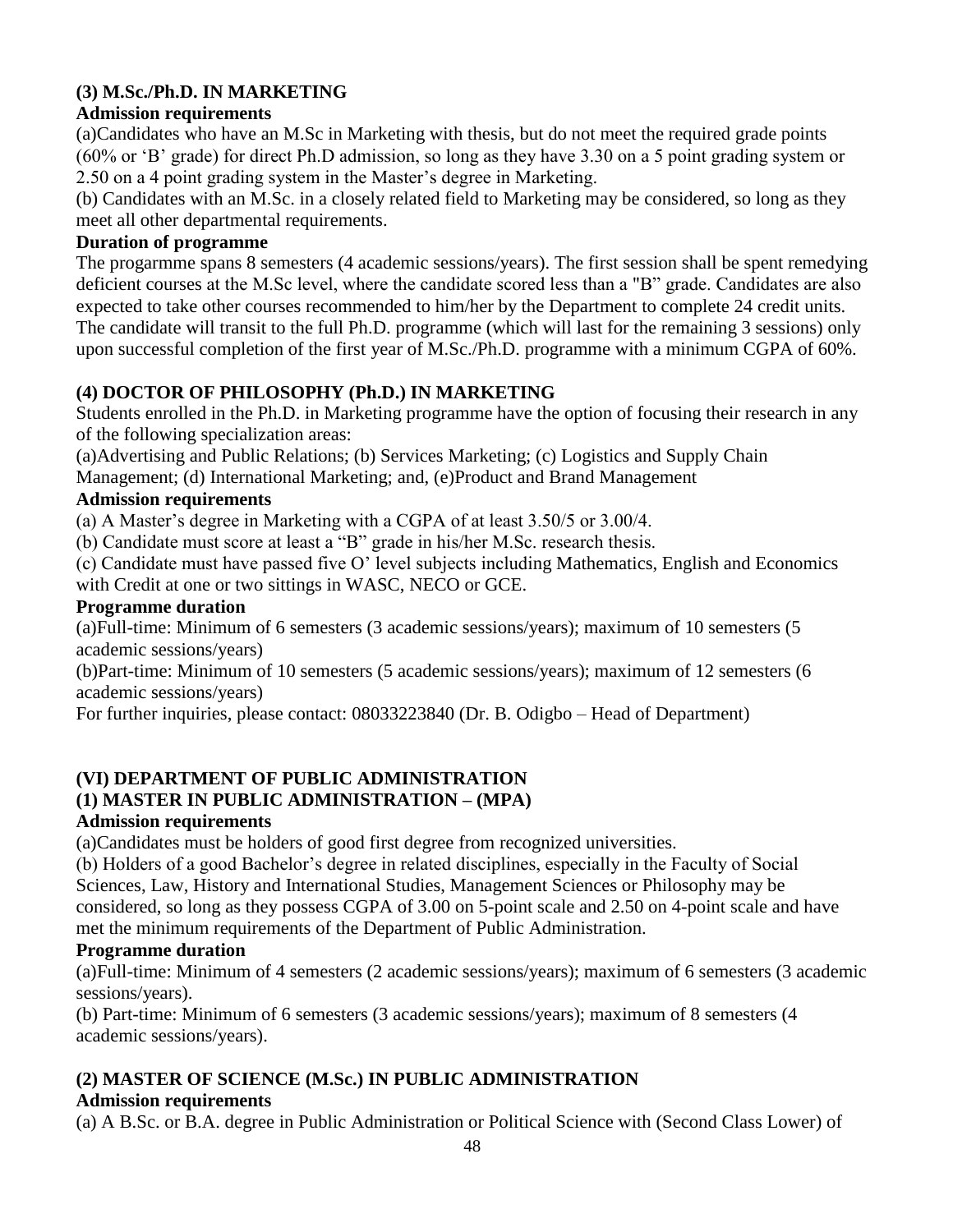3.00 on 5-point scale and 2.50 on 4-point scale.

(b) Holders of a good Bachelor's degree in related disciplines, especially in the Faculty of Social Sciences, Law, History and International Studies, Management Sciences or Philosophy may be considered, so long as they possess CGPA of 3.00 on 5-point scale and 2.50 on 4-point scale and have met the minimum requirements of the Department of Public Administration.

# **Programme duration**

(a)Full-time: Minimum of 4 semesters (2 academic sessions/years); maximum of 6 semesters (3 academic sessions/years).

(b) Part-time: Minimum of 6 semesters (3 academic sessions/years); maximum of 8 semesters (4 academic sessions/years).

# **(3) MASTER OF SCIENCE (M.Sc.) IN POLICY AND ADMINISTRATIVE STUDIES**

# **Admission requirements**

(a) A B.Sc. or B.A. degree in Public Administration or Political Science with CGPA of 3.00 on 5-point scale and 2.50 on 4-point scale.

(b) A good Bachelor's degree in related disciplines, especially in the Faculty of Social Sciences, Law, History and International Studies, Management Sciences or Philosophy may be considered, so long as the candidate has a CGPA of 3.00 on 5-point scale and 2.50 on 4-point scale and has met the minimum requirements of the Department of Public Administration.

### **Programme duration**

(a)Full-time: Minimum of 4 semesters (2 academic sessions/years); maximum of 6 semesters (3 academic sessions/years).

(b) Part-time: Minimum of 6 semesters (3 academic sessions/years); maximum of 8 semesters (4 academic sessions/years).

# **(4) MASTER IN POLICY AND ADMINISTRATIVE STUDIES**

# **Admission requirements**

(a) A B.Sc. or B.A. degree in Public Administration or Political Science with CGPA of 3.00 on 5-point scale and 2.50 on 4-point scale.

(b) A Bachelor's degree in disciplines other than Public Administration, so long as the candidate has a CGPA of 3.00 on 5-point scale and 2.50 on 4-point scale and basic departmental requirements of Public Administration are met.

# **Programme duration**

(a)Full-time: Minimum of 4 semesters (2 academic sessions/years); maximum of 6 semesters (3 academic sessions/years).

(b) Part-time: Minimum of 6 semesters (3 academic sessions/years); maximum of 8 semesters (4 academic sessions/years).

# **(5) M.Sc/Ph.D PROGRAMME IN PUBLIC ADMINISTRATION**

# Admission requirements

(a) Candidates whose CGPA at Master's level was less than 60% ('B' average), but up to 2.50 on a 4 point scale or 3.30 on a 5-point scale may apply and be considered for the M.Sc./Ph.D. programme. (b) Candidates with an M.Sc. in a closely related field to Public Administration or Political Science may be considered, so long as they meet all other departmental requirements.

# **Duration of programme**

The progarmme spans 8 semesters (4 academic sessions/years). The first session shall be spent remedying deficient courses at the M.Sc level, where the candidate scored less than a "B" grade. Candidates are also expected to take other courses recommended to him/her by the Department to complete 24 credit units. The candidate will transit to the full Ph.D. programme (which will last for the remaining 3 sessions) only upon successful completion of the first year of M.Sc./Ph.D. programme with a minimum CGPA of 60%.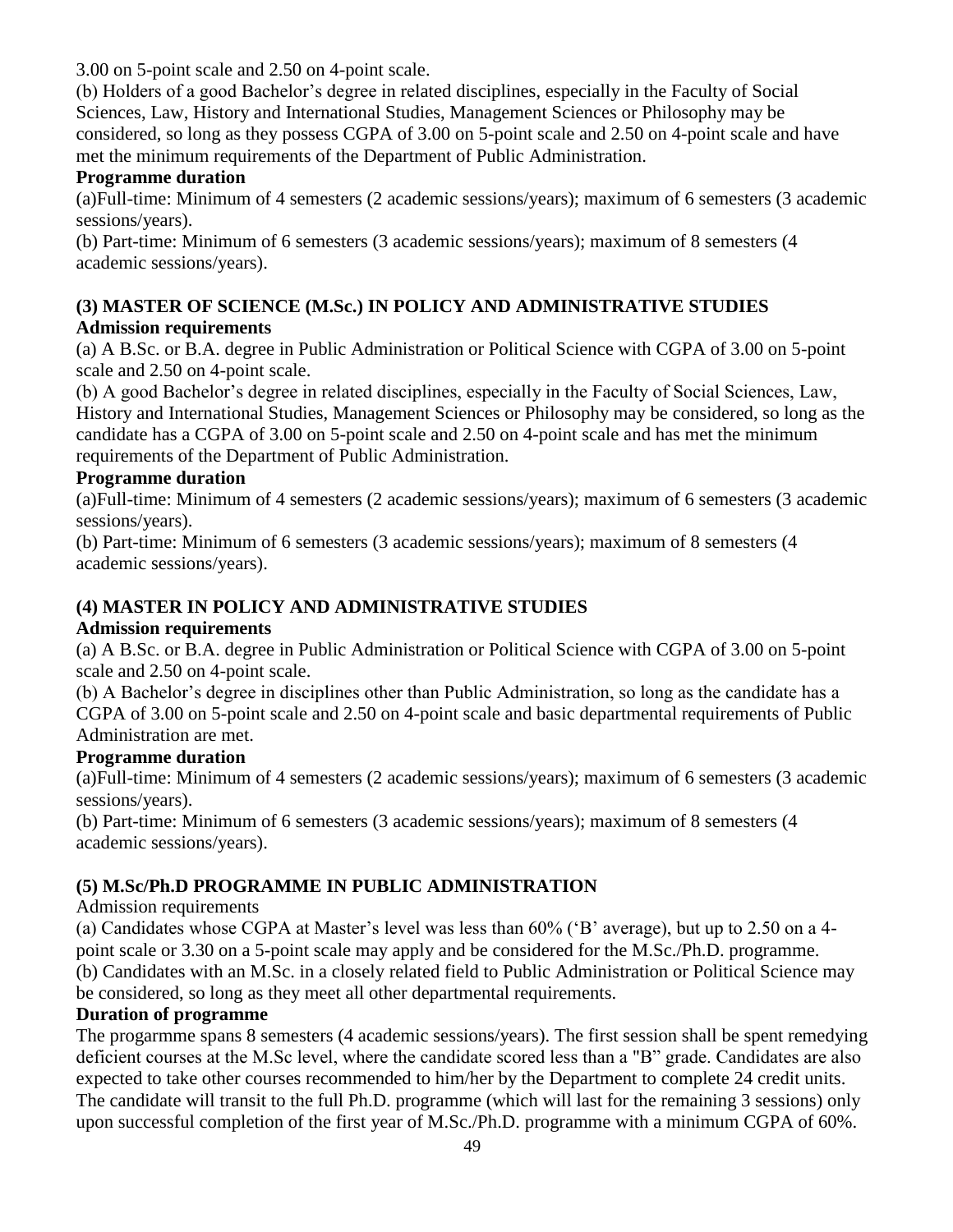### **(6) DOCTOR OF PHILOSOPHY (Ph.D) IN PUBLIC ADMINISTRATION**

Students enrolled in the Ph.D. in Public Administration programme have the option of focusing their research in any of the following specialization areas:

(a) Public Policy; (b) Human Resource Development; (c) Development Administration; (d) Public Finance (e)Local Government Administration

#### **Admission requirements**

(a) A Master's degree in Public Administration or Political Science, with CGPA of at least a 3.00/4 or  $3.50/5.$ 

(b) Candidates must score at least a "B" grade in his/her M.Sc. research thesis.

(c) Candidates must have passed five O' level subjects including Mathematics, English and Government with Credit at one or two sittings in WASC, NECO or GCE.

### **Programme duration**

(a)Full-time: Minimum of 6 semesters (3 academic sessions/years); maximum of 10 semesters (5 academic sessions/years)

(b)Part-time: Minimum of 10 semesters (5 academic sessions/years); maximum of 12 semesters (6 academic sessions/years)

For further inquiries, please contact: 08036001532 (Dr. P. Abang – Head of Department)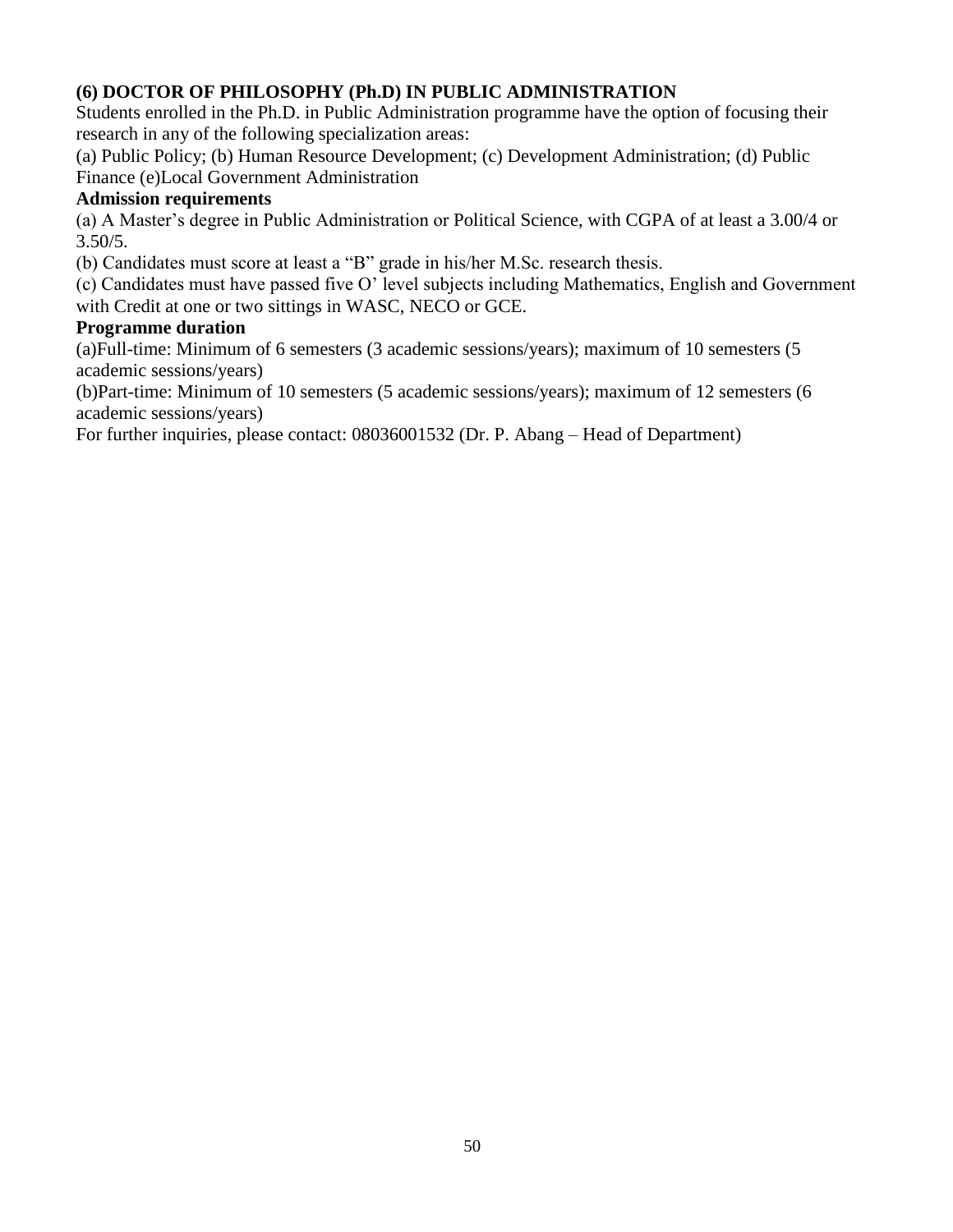### **FACULTY OF PHYSICAL SCIENCES 2021/2022 POST GRADUATE ADMISSIONS PROGRAMMES AND ENTRY REQUIREMENTS**

#### **For Enquiries, Please contact 08062893734**

#### **DEPARTMENT OF PURE AND APPLIED CHEMISTRY**

#### **2021/2022 POST GRADUATE ADMISSIONS PROGRAMMES AND ENTRY REQUIREMENTS**

The Department offers courses and research leading to M.Sc and Ph.D degree in Chemistry. There is also postgraduate diploma in Chemistry (PGDC).

The programme provide a scientific understanding of various areas of Chemistry, viz. Physical, Organic, Inorganic and Analytical, Petroleum Geochemistry, Organic Geochemistry, Environmental, Food Chemistry, Industrial Chemistry ,and Polymer Science and Technology.

#### **GENERAL ADMISSION REQUIREMENTS**

All candidates must have five credit passes in English Language, Mathematics, Chemistry, Physics and Biology at O' Level and must demonstrate adequate intellectual capacity, maturity and effective decision making and problem solving potentials.

#### **(i) Post Graduate Diploma in Chemistry**

B.Sc (Hons) degree with at least a Third Class Division (cumulative GPA not lower than 1.25) in Chemistry, Biochemistry, Chemical Engineering or HND in Chemical Technology with a Lower Credit and related courses.

#### **(ii) Master's Degree**

Admission into the Master's degree programmes is open to graduate of the University of Calabar or graduates of other Universities-recognized by Senate, who have at least a Second Class honor degree in Chemistry or related discipline, with a CGPA of 2.50 on a 4-point system or 3. 00 on a

5 point system. Candidates with first degree in chemistry considered upon examination of transcripts. Candidates with at least a third class degree or HND and University PGD in Chemistry or related discipline with CGPA of 3.5/5 may also be considered.

#### **(iii)Doctoral Degree Programme**

Admission into the doctoral degree programmes is open to graduate of the University of Calabar or graduate of other Universities recognized by Senate, who have a First or Second Class Hons; degree and a Master's Degree in Chemistry or related area with a CGPA not lower than 3.00/4 or 3.50/5 and a thesis score not lower than 60% (B).

### **(iv)M.Sc/Ph.D Programme**

The M.Sc/Ph.D programme is for candidates who do not qualify for direct Ph.D admission but have a CGPA of 2.50/4 or 3.30/5. An M.Sc/Ph.D candidate would be expected to register for an approved combination of M.Sc level courses. A 60% and above average would qualify the candidate for conversation to Ph.D programme.

#### **DEPARTMENT OF MATHEMATICS**

#### **2021/2022 POST GRADUATE**

#### **ADMISSIONS PROGRAMMES AND ENTRY REQUIREMENTS**

The Department of Mathematics offers courses leading to the award of Master of Science (M. Sc.) and Doctoral (Ph. D.) Degrees in the following areas of specialization: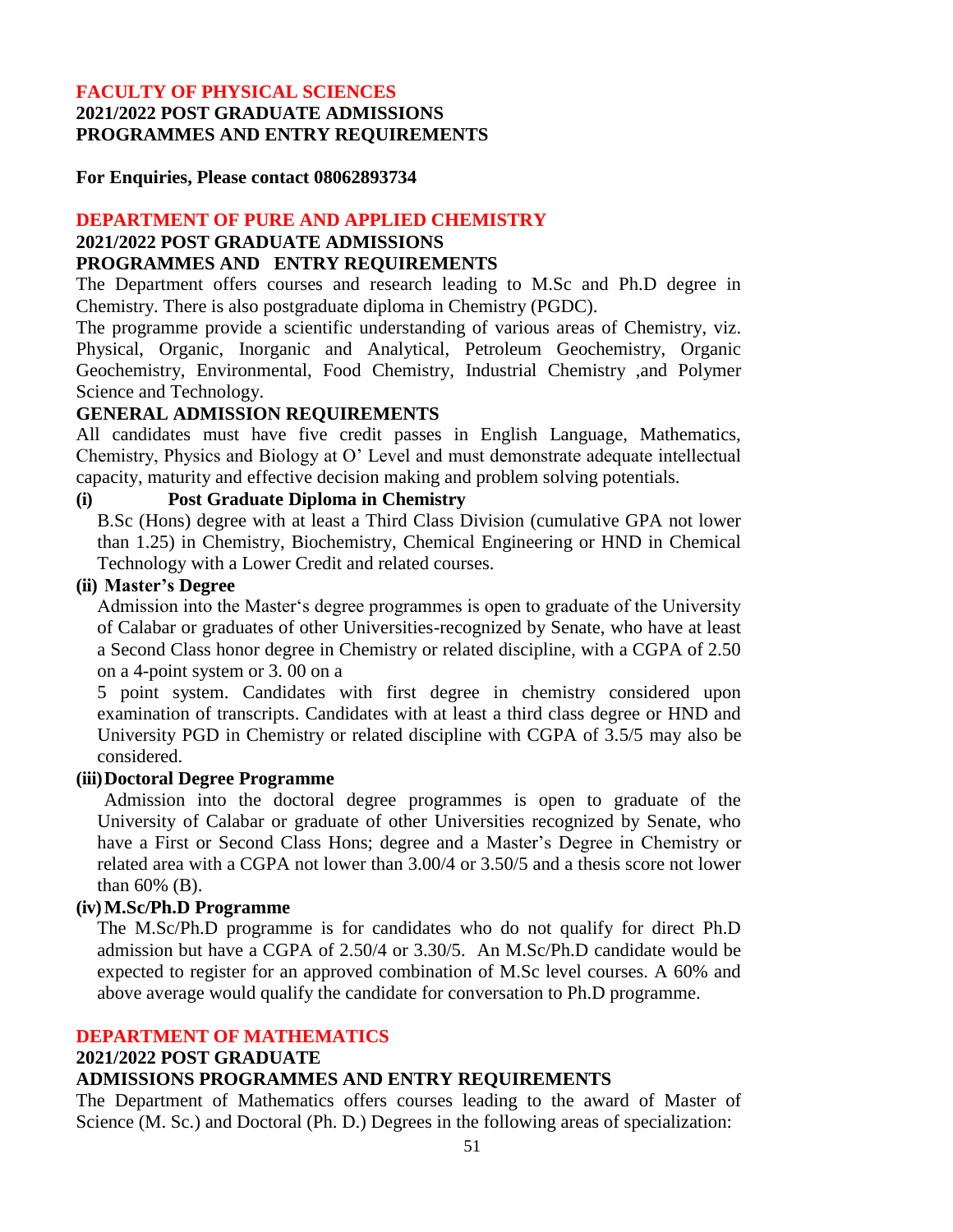- i. Differential Equations (ODE or PDE)
- ii. Numerical Analysis
- iii. Operations Research
- iv. Functional Analysis
- v. Algebra
- vi. Fluid Mechanics.

There is also a Post Graduate Diploma in Applied Mathematics (PGD Applied Mathematics) programme in the Department.

- 1. PGD Applied Mathematics
- 2. M.Sc Applied Mathematics
- 3. Ph.D Applied Mathematics

# **General Entry Requirements**

Candidates should have a background in Mathematics or related disciplines.

### **1. PGD Applied Mathematics**

Applicants must hold a B.Sc (Hons) Degree in the following physical sciences: Mathematics, Mathematics/Computer, Mathematics/Statistics, Statistics, Physics; or B.Tech (Hons) Degree in Engineering or a B.Sc (Edu. Mathematics) Hons Degree. HND in Mathematics/Statistics or Statistics with lower credit and above is also acceptable provided they meet the minimum B.Sc. entry requirements for university admission (5 and above credits including English language, Mathematics and Physics)

Applicants must have CGPA of 1.25 and above

# **2. M. Sc Degree Programme**

- Applicants must hold a B.Sc (Hons) Degree in Mathematics
- Applicants must have CGPA of 3.00 and above on a 5-point scale or 2.50 and above on a 4- point scale.
- Holders of Postgraduate Diploma in Mathematics with Credit Pass are also acceptable.

# **3. Ph.D Programme**

- Applicants must hold an M.Sc. degree in Mathematics with CGPA of 3.00 and above on a 4- point scale or 3.50 and above on a 5-point scale, and thesis score of not lower than 60% (B).
- Candidates must also demonstrate adequate intellectual capacity, maturity and problem solving potentials.

### **DEPARTMENT OF GEOLOGY**

# **2021/2022 POST GRADUATE ADMISSIONS**

# **PROGRAMMES AND ENTRY REQUIREMENTS**

**1) Postgraduate Diploma in Applied Geology (PGDAG) Areas of Specialization**

There are five (5) areas in which the diploma certificate may be obtained, as follows:

- (I) Applied Micropaleontology
- (II) Basin Analysis
- (III) Environmental Geology & Pollution Studies
- (IV) Groundwater Resources Engineering
- (V) Mineral Exploration

# **Entry Requirements**

Applicants should have any of the following qualifications: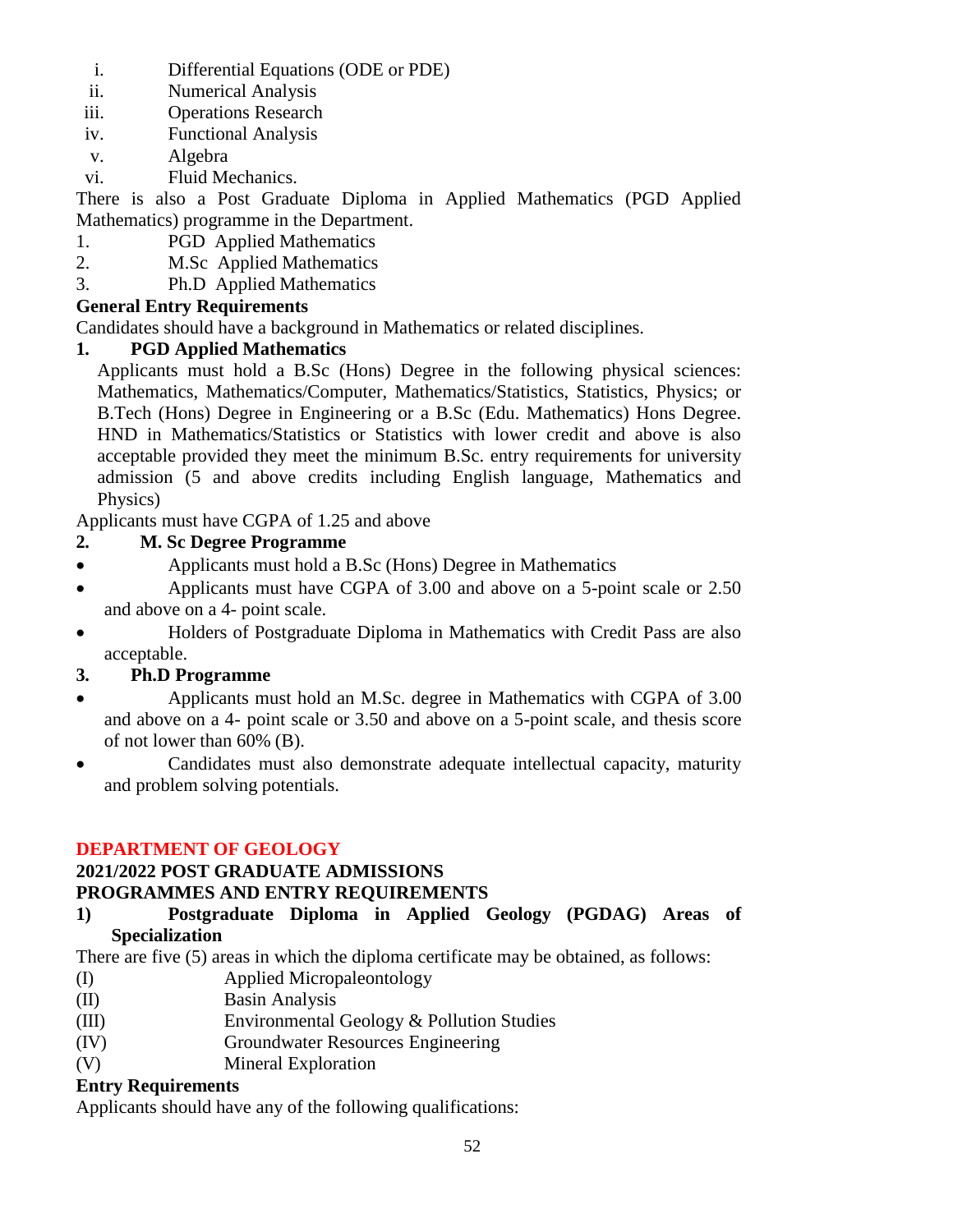i. B.Sc. (Hons) degree of Geology, Marine Geology, Chemistry, Biology or Physics;

ii. B.Eng./B.Tech in Civil Engineering or Petroleum Engineering.

iii. CGPA of 1.25 and above

# **Duration of Programme**

The PGDAG programme runs for one academic session.

### **2.) M.Sc., and Ph.D Programmes**

The major areas and fields of specialization include:

- **i) Mineralogy/Petrology** Igneous Petrology Metamorphic Petrology Mineralogy Special Combinations (Petrology with Structural Geology; Petrology with Mineralogy; Petrology with Geochemistry)
- **ii) Structural Geology and Tectonics** Structural Geology with Tectonics Structural Geology with Mineral Exploration Structural Geology with Geophysics Structural Geology with Petrology
- **iii) Rock Resources** Economic geology Applied Geochemistry Mineral Exploration (Geochemistry or Geophysics option) Mining Geology, Marine Mineral Resources.
- **iv) Petroleum Geosciences** Petroleum Geophysics Petroleum Geology Petroleum Geochemistry Sedimentology Stratigraphy Marine sedimentation Paleontology Micropaleontology Palynology
- **v) Environmental Geosciences** Engineering Geology Hydrogeology Environmental Hydrogeology Environmental Geochemistry Environmental Geophysics Coastal Geology

# **Entry Requirements**

# **1.M.Sc. Degree**

Applicants should have B.Sc. (Hons) degree in Geology or Marine Geology with a Cumulative Grade Point Average (CGPA) of 2.50 over 4.00 or 3.00 over 5.0. Holders of Postgraduate Diploma in Applied Geology (PGDAG) of the University of Calabar with Credit Pass

# **2. Ph.D Degree**

Applicants should have an M.Sc. degree in the areas listed above with a Cumulative CGPA of 3.00/4 or 3.500/5.

### **3. M.Sc/Ph.D Programme**

The M.Sc/Ph.D programme is for candidates who do not qualify for direct Ph.D admission but have a CGPA of 2.50/4 or 3.30/5. An M.Sc/Ph.D candidate would be expected to register for an approved combination of M.Sc level courses. A 60% and above average would qualify the candidate for conversation to Ph.D programme.

### **DEPARTMENT OF STATISTICS**

# **2021/2022 POST GRADUATE ADMISSIONS PROGRAMMES AND ENTRY REQUIREMENTS**

The Department of Statistics offers the following Programmes:

- (a) PGD (Statistics)
- (b) M.Sc. (Statistics)
- (c) M.Sc/Ph.D (Statistics)
- (d) Ph.D (Statistics)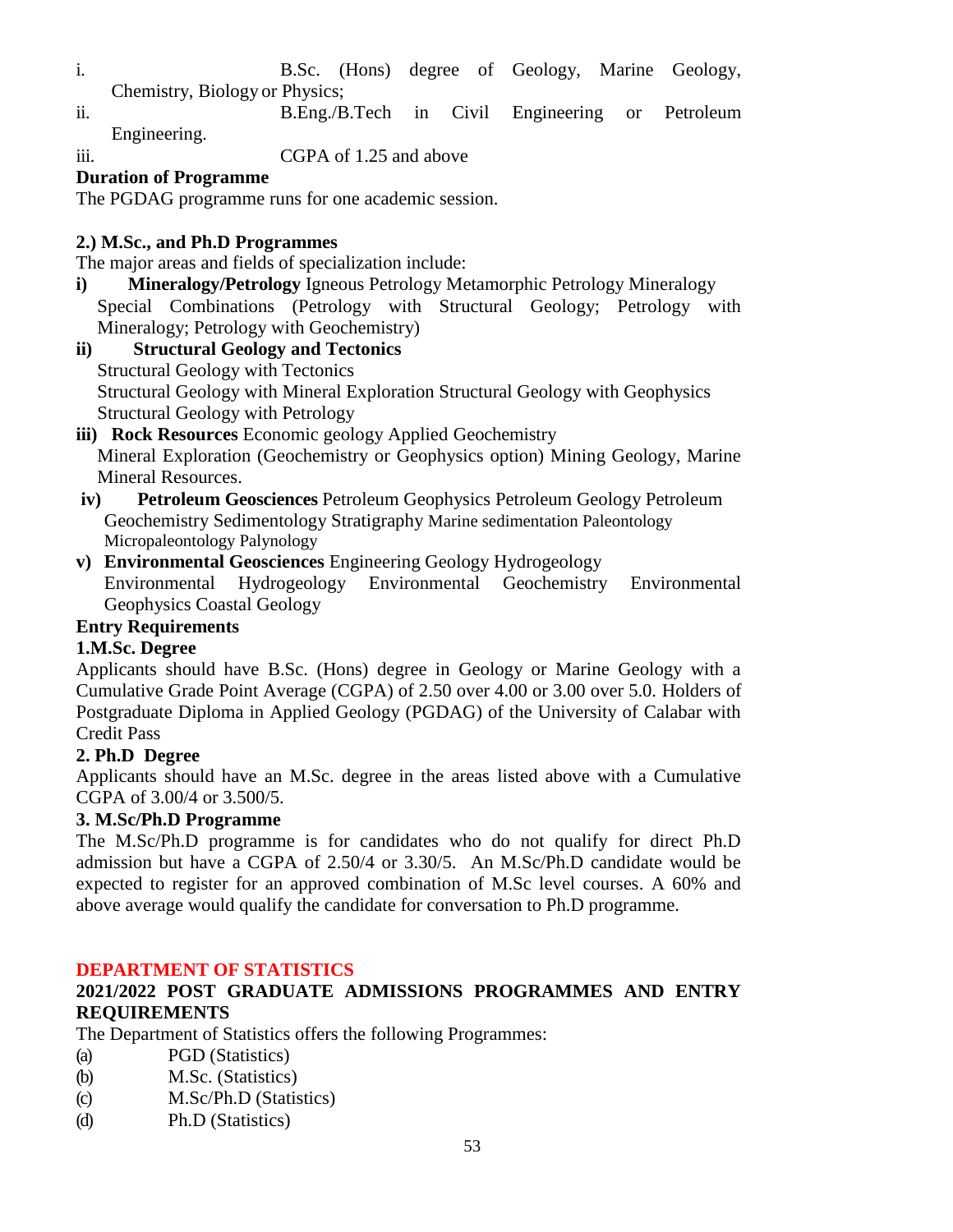Ph.D candidates may wish to specialize in any of the following areas:

- (a) Design and Analysis of Experiments,
- (b) Time Series Analysis,
- (c) Optimization Theory,
- (d) Operation Research.
- (e) Sample Survey,
- (f) Stochastic Processes and Mathematical Statistics

The Department does not have area of specialization for Masters Students.

#### **Entry requirements:**

Entry Requirement for Department of Statistics is the same as the general Post Graduate School requirement. Applicants must have CGPA of 1.25 (PGD); 2.50/4 or 3.00/5 (Masters) and 3 .00/4 or 3.50/5 and above (Ph.D)

### **DEPARTMENT OF COMPUTER SCIENCE**

### **2020/2021 POST GRADUATE ADMISSIONS PROGRAMMES AND ENTRY REQUIREMENTS**

The Department of Computer Science offers the following Postgraduate programmes:

- 1. PGD Computer Science
- 2. M.Sc Computer Science
- 3. Ph.D Computer Science

#### **Entry Requirements General**

Candidates should have a background in Computer science or related disciplines.

**PGD**

Same as the general requirements. Applicants must have CGPA of 1.25

**M.Sc**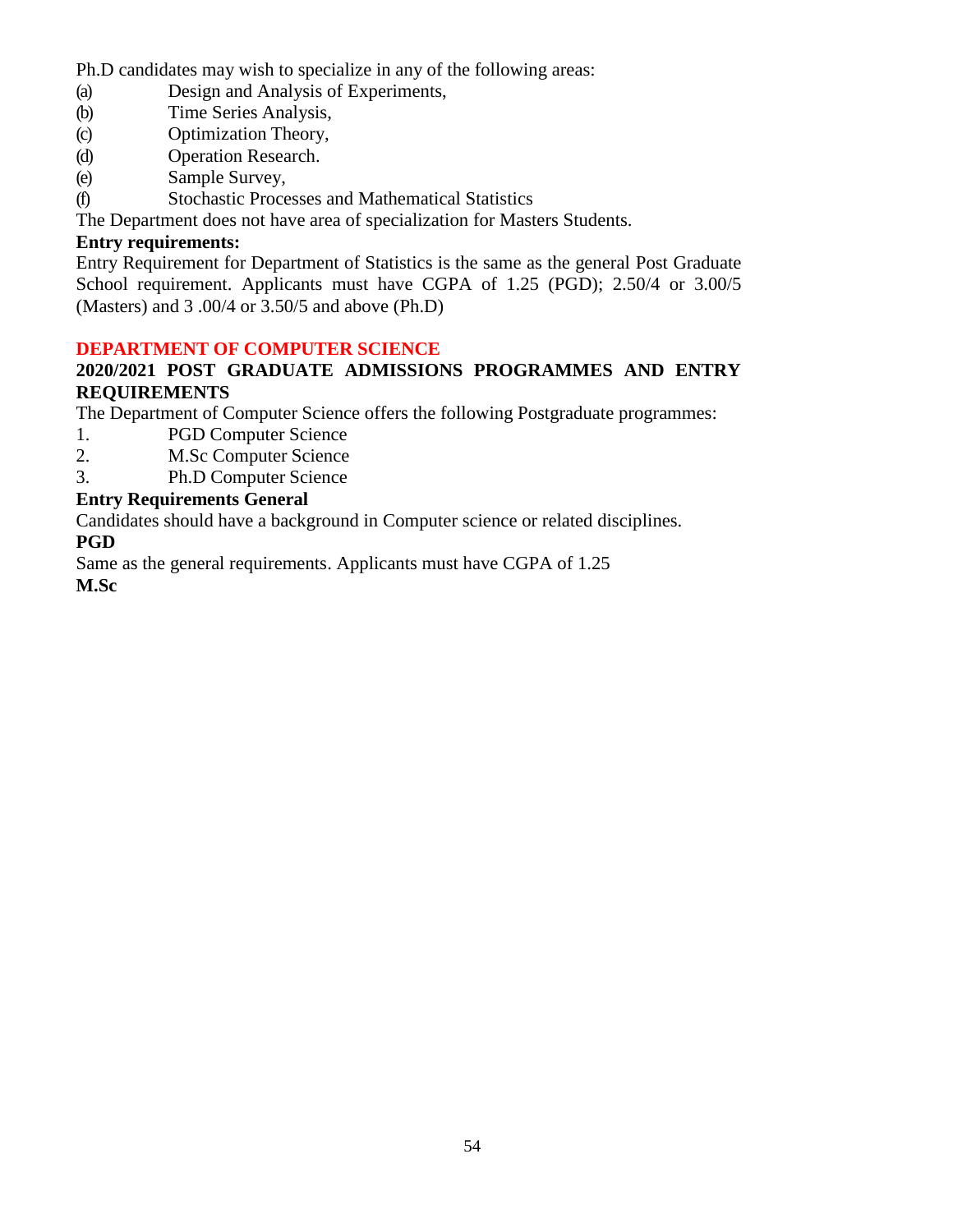- Applicants must hold a B.Sc (Hons) degree in Computer Science, Information Science or B.Tech/ B. Eng. (Hons) degree in Computer Engineering
- Applicants must have CGPA of 3 .00 and above on a 5-point scale or 2. 50 and above on a 4 point scale

### **Ph.D**

Applicants must hold an M.Sc. degree with CGPA of 3.00 and above on a 4-point scale or and above on a 5-point scale, and thesis score of not lower than 60% (B).Candidates must also demonstrate adequate intellectual capacity, maturity and problem solving potentials.

### Major **areas and Fields of Specialization** are:

- i. Software Engineering
- ii. Databases/ Distributed Databases
- iii. Algorithms and data structures
- iv. Health Informatics
- v. Human Computer Interaction
- vi. Artificial Intelligence
- vii. Expert Systems
- viii. Big Data Analytics
- ix. Internet Computing
- x. Cyber Security/ Forensics
- xi. Computer Networking and Communication
- xii. Machine Learning
- xiii. Internet of Things

### **DEPARTMENT OF PHYSICS**

# **2021/2022 POST GRADUATE ADMISSIONS**

# **PROGRAMMES AND ENTRY REQUIREMENTS**

PGD: CGPA of 1.25 and above; HND with Lower credit is accepted. **Master's Degrees:** CGPA= 3.00/5 or 2.50/4

M.Sc/Ph.D: Master's Degree CGPA between 3.30/5 or 2.50/4 **Ph.D:** Minimum CGPA = 3.50/5 or 3.00/4

### **The following areas of specializations are available in the Department:**

#### **1. PHYSICS**

Research Areas:

- (i) Theoretical Nuclear Physics
- (ii) Applied Nuclear Physics (iii)Solid State Physics
- (iv) Atmospheric Physics /Meteorology
- (v) Environmental Physics (vi)Astrophysics / Cosmology

### **2. GEOPHYSICS**

#### Research Areas:

- (i) Seismic
- (ii) Electrical & Electromagnetics
- (iii) Gravity & Magnetics.
- (iv) Environmental & Engineering Geophysics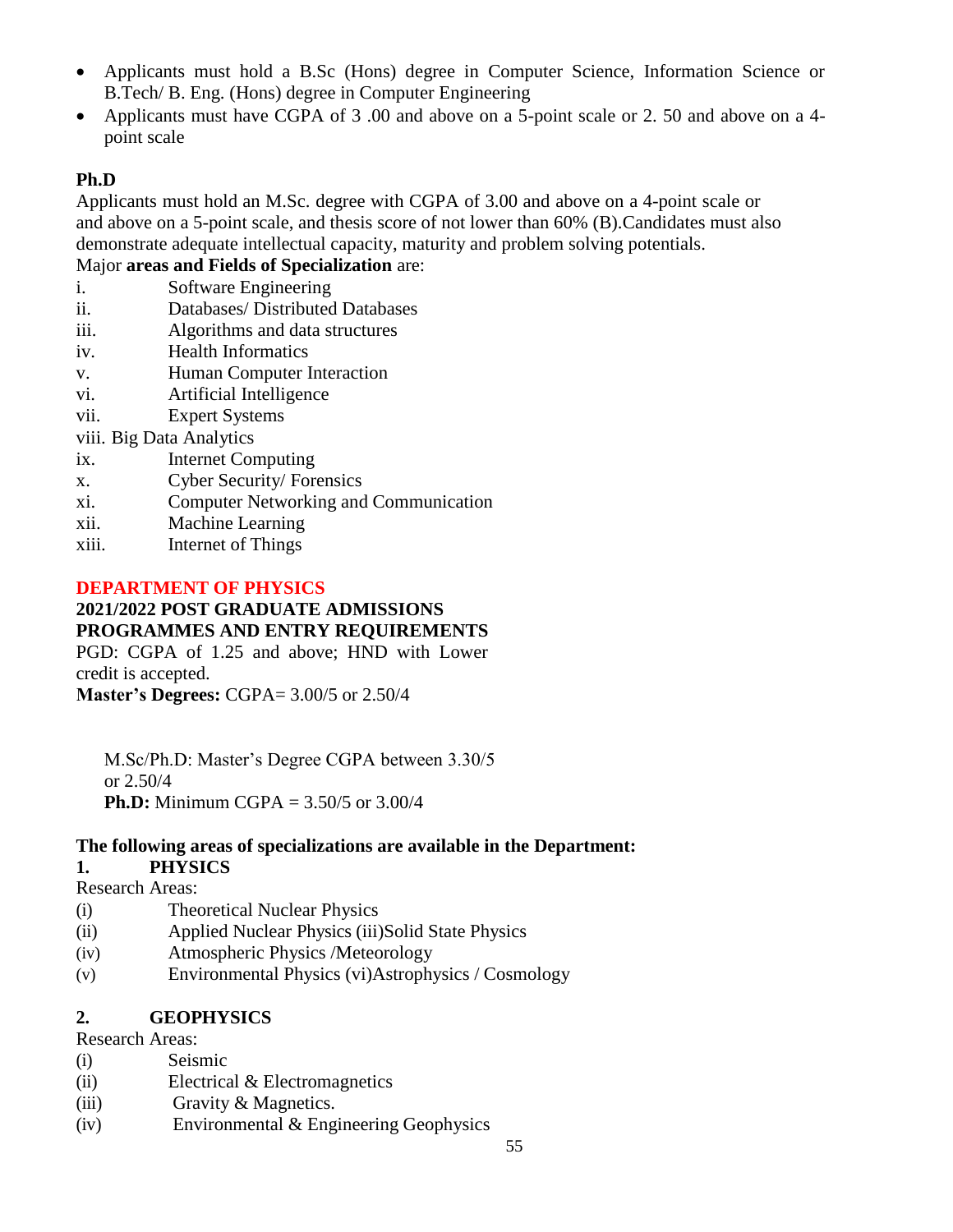- (v) Groundwater Geophysics
- (vi) Computing for Geophysicists

### **3. ENGINEERING PHYSICS**

Research Areas:

- (i) Telecommunications
- (ii) Electronics
- (iii) Material Science
- (iv) Acoustics.

### **M.Sc/Ph.D PROGRAMME**

The M.Sc/Ph.D programme is for candidates who do not qualify for direct Ph.D admission but have a CGPA of 2.50/4 or 3.30/5. An M.Sc/Ph.D candidate would be expected to register for an approved combination of M.Sc level courses. A 60% and above average pass in M.Sc courses would qualify the candidate for conversation to Ph.D programme.

### **FACULTY OF ARTS**

### **For Enquiries, Please contact 08063603045**

### **DEPARTMENT OF HISTORY AND INTERNATIONAL STUDIES**

### **2021/2022 POST GRADUATE ADMISSIONS**

### **PROGRAMMES AND ENTRY REQUIREMENTS**

The Department of History and International Studies, University of Calabar: Programmes leading to the award of M.A and Ph.D. are available in the following areas of specialization. The Department also offers a Post Graduate Diploma in History and International Studies.

The following areas of specialization are available at the Masters and Ph.D levels:

- i. Nigerian and African History
- ii. International Studies and Diplomacy
- iii. Global African Diaspora Studies
- iv. Strategic Studies
- v. International Boundaries and Borderlands Studies
- vi. Peace and Conflict Studies
- vii. Gender Studies.
- 1. Candidates seeking admission into the **M.A Programme** must possess a B.A. degree in History and International Studies, History Education, International Relations or Post Graduate Diploma Certificate in History and International Studies and must have a CGPA not lower that 3.00 on 5-point scale; 2.50 on 4.0 point scale.
- 2. Candidates for the **Ph.D. programme** must be holders of the master's degree in History and International Studies and must have an overall CGPA of 3.50 on a 5-point grading system and
- 3.00 on 4-point grading system and adjudged to have demonstrated good research ability in their M.A. dissertations/ thesis.

### **3. Post Graduate Diploma in History and International Studies**

The following categories of candidates are eligible for admission into the Post Graduate Diploma Programme, Candidates who hold a B.A. in History and International Studies, History Education, Arts, Social and Management Sciences, holders of HND and its equivalent in related fields with an average CGPA of at least 1.25

**4. MA/Ph.D Programme:** Candidates who applied for the Ph.D programme but do not have the requisite the CGPA may be admitted into the MA/Ph.D programme provided their CGPA is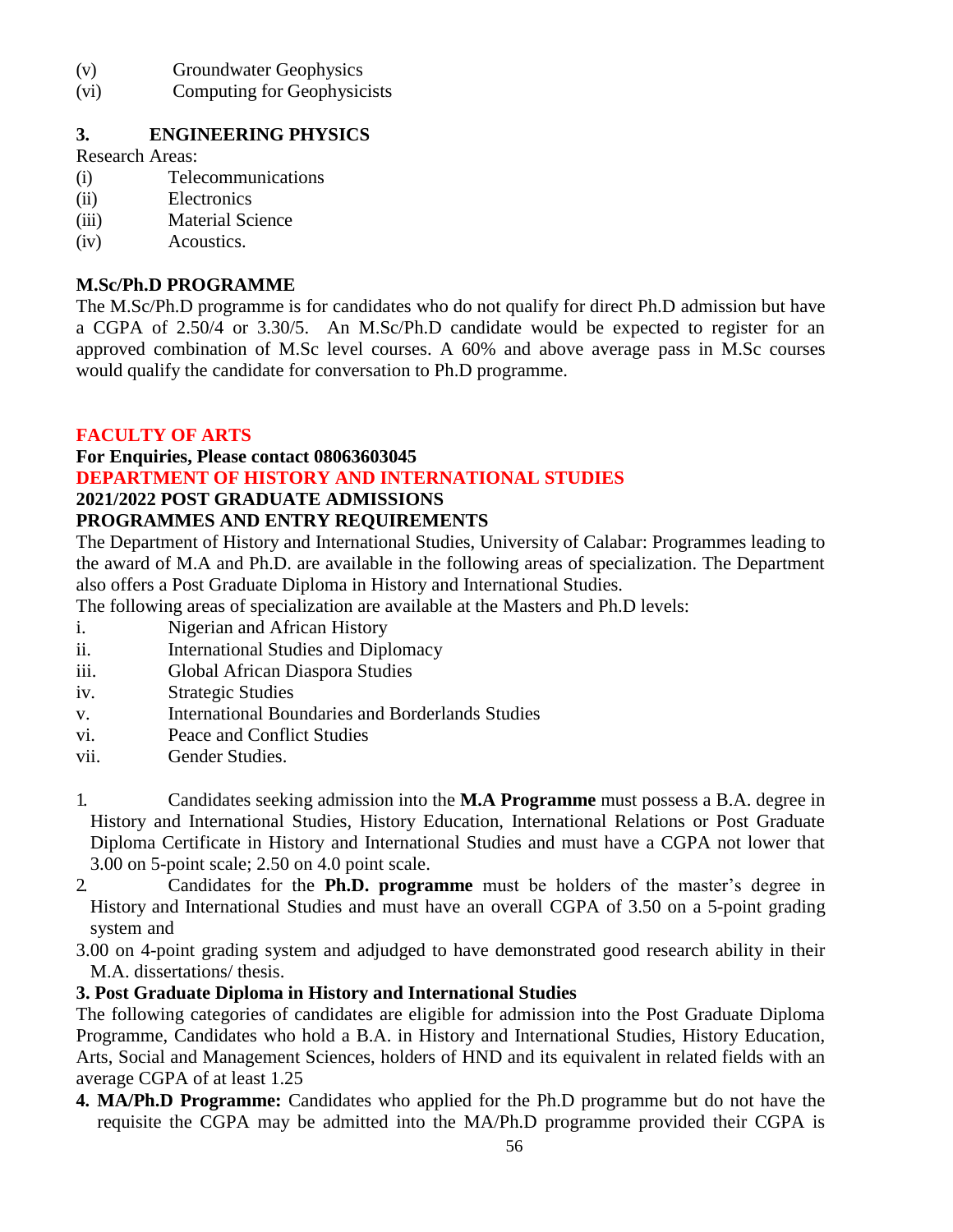3.30/5 or 2.5/4. This programme runs for a minimum of four academic sessions.

### **DEPARTMENT OF LINGUISTICS AND COMMUNICATION STUDIES**

### **2021/2022 POST GRADUATE ADMISSIONS**

### **PROGRAMMES AND ENTRY REQUIREMENTS**

### **M.A and Ph.D in Linguistics & Nigerian Languages**

The following are the areas of research interest in Linguistics & Nigerian Languages

- i) Phonetics/ Phonology
- ii) Morphology/ Syntax
- iii) Semantics/ Pragmatics
- iv) Applied/ Sociolinguistics
- v) African/ Historical Linguistics
- vi) Psycholinguistics/ Clinical Linguistics

# **M. A and Ph.D in Communication Studies**

Area of research interest in M. A Communication Studies

- i) Print/ Electronic Media
- ii) New media
- iii) Public Relations
- iv) Advertising
- v) Strategic Communication
- vi) Crisis management
- vii) Language and Communication
- viii) Development Communication

# **M.A/Ph.D PROGRAMME**

The M.Sc/Ph.D programme is for candidates who do not qualify for direct Ph.D admission but have a CGPA of 2.50/4 or 3.30/5. An M.A/Ph.D candidate would be expected to register for an approved combination of M.A level courses. A 60% and above average would qualify the candidate for conversation to Ph.D programme.

# **DEPARTMENT OF ENGLISH AND LITERARY STUDIES**

#### **2021/2022 POST GRADUATE ADMISSIONS PROGRAMMES AND ENTRY REQUIREMENTS**

The Department of English and Literary Studies offers courses in both English Language and Literature leading to the award of MA and Ph.D degrees with the following as areas of specialization:

- 1. Critical Theories & Criticism of African Literature
- 2. African Poetry
- 3. The Syntax of Modern English
- 4. The Morphology of Modern English
- 5. Semantics
- 6. Women and Gender Studies
- 7. Popular Literature
- 8. The Autobiography/Biography
- 9. Contrastive Study of English as a  $2<sup>nd</sup>$  Language
- 10. Advanced English Phonology and Phonetics
- 11. Literature of the African Diaspora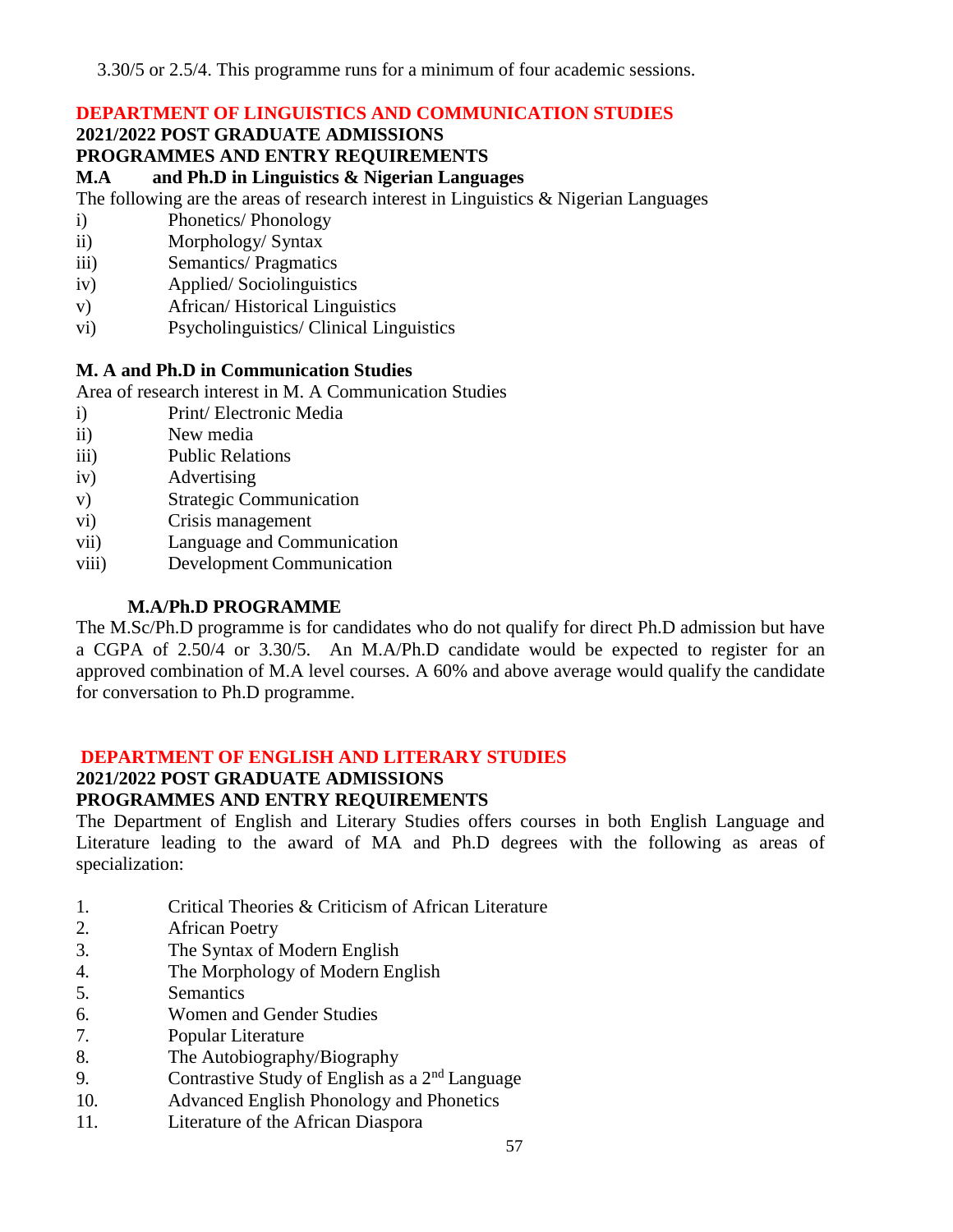- 12. Maghrebian and Arab North African Literature
- 13. East African Literature
- 14. English Language Acquisition and Development
- 15. The African Novel
- 16. Modern African Drama
- 17. The Novel in the Caribbean
- 18. African American Literature
- 19. Studies in African Thought & Oral Tradition
- 20. Studies in Discourse
- 21. Stylistics Studies in English
- 22. Teaching of English as a Second Language
- 23. Bilingualism and Multilingualism
- 24. War Literature
- 25. Taxonomy in African Oral Literature
- 26. Children Literature
- 27. African Traditional Drama
- 28. Studies in Text Linguistics
- 29. English Based Pidgins
- 30. Translation Studies
- 31. Applied English Linguistics

# **ENTRY REQUIREMENTS**

Candidates from related discipline such as Theatre Arts, Languages, Linguistics and Communication are eligible to apply for admission into the M.A and Ph,D programmes. The specific requirements are:

- **i. M.A Programme:** The CGPA must be 2.50/4 or 3.00/5
- **ii. Ph.D Programme**: Candidates must have CGPA of 3.00/4 or 3.50/5
- **iii. M.Sc/Ph.D Programme:** The M.Sc/Ph.D programme is for candidates who do not qualify for direct Ph.D admission but have a CGPA of 2.50/4 or 3.30/5. An M.Sc/Ph.D candidate would be expected to register for an approved combination of M.Sc level courses. A 60% and above average would qualify the candidate for conversation to Ph.D programme.

# **DEPARTMENT OF RELIGIOUS AND CULTURAL STUDIES**

# **2021/2022 POST GRADUATE ADMISSIONS PROGRAMMES AND ENTRY REQUIREMENTS**

# **AREAS OF SPECIALIZATION**

- **A. M.A Religious and Cultural Studies**
- 1. African Traditional Religion
- 2. Old Testament Biblical Studies
- 3. New Testament Biblical Studies
- 4. Comparative Religion
- 5. Anthropological and Cultural Studies of Religion
- 6. Church History
- 7. Ethics
- 8. Islamic Religious Studies
- 9. Psychology of Religion
- 10. Sociology of Religion
- 11. Theology and Christian Religious Studies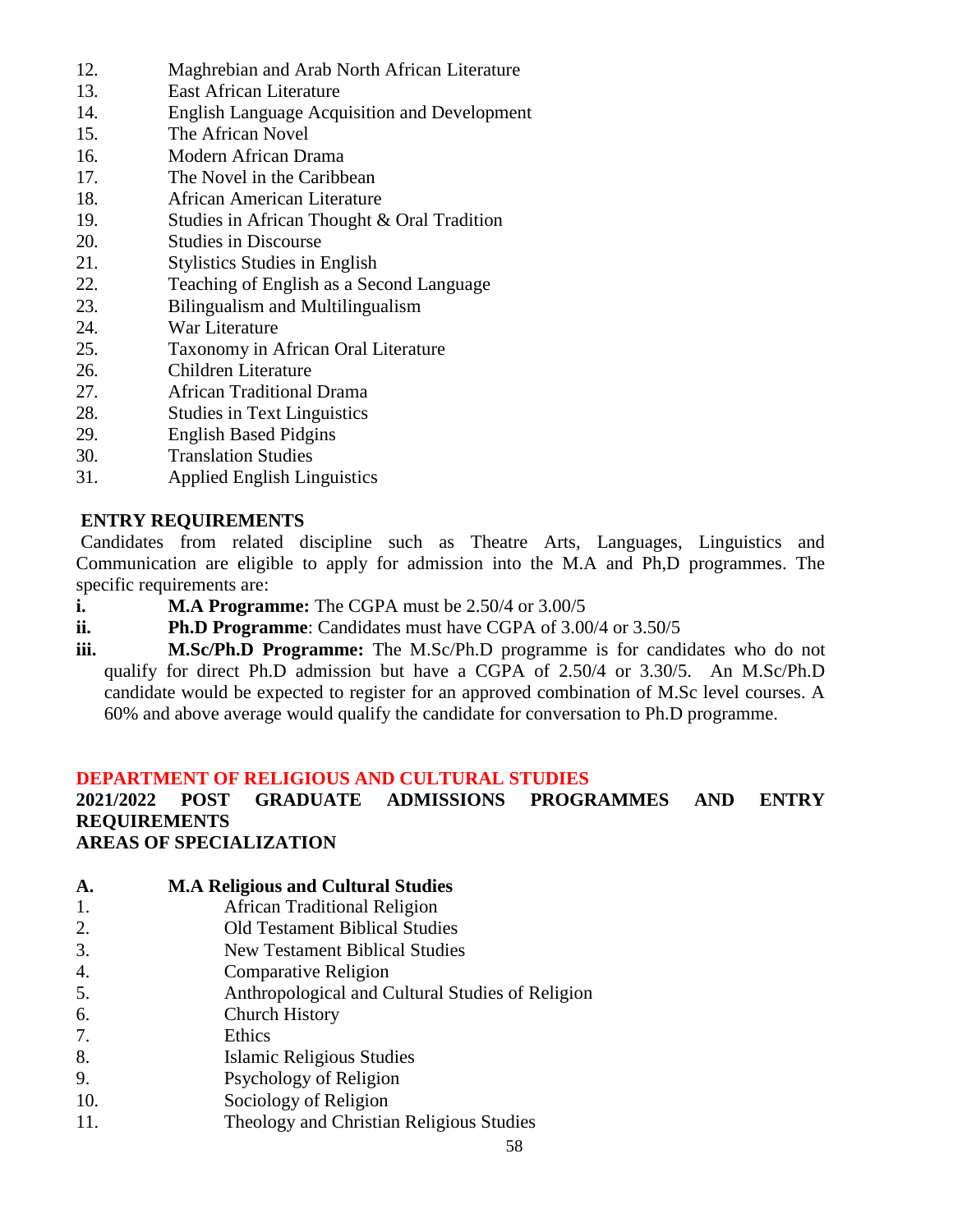### **Admission Requirements**

Candidates for Master's Programme must have a B.A Degree with at least Second Class honours and a minimum CGPA of 3.00 on a 5-point grading system, or 2.50/4.

- **B. Ph.D Religious and Cultural Studies** 1. African Traditional Religion 2. Old Testament Biblical Studies 3. New Testament Biblical Studies 4. Comparative Religion 5. Anthropological and Cultural Studies of Religion 6. Church History 7. Ethics 8. Islamic Religious Studies 9. Psychology of Religion 10. Sociology of Religion
- 11. Theology and Christian Religious Studies

#### **Admission Requirements**

Candidates for Ph.D must possess a Master's degree in the relevant area of proposed study in the Department with a minimum CGPA of 3.50 on a 5-point grading system, or 3.00/4.

#### **DEPARTMENT OF PHILOSOPHY 2021/2022 POST GRADUATE ADMISSIONS PROGRAMMES AND ENTRY REQUIREMENTS**

Programmes leading to M.A and Ph.D are available in the following areas of specialization:

- 1. Philosophy of Education
- 2. Political Philosophy
- 3. Philosophy of Science
- 4. Logic and Foundation of Mathematics
- 5. History of Philosophy
- 6. Traditional Branches of Philosophy
- 7. African Philosophy
- 8. Contemporary Philosophy
- 9. Philosophy of Social Science
- 10. Philosophy of Law
- 11. Axiology

### **Entry Qualification:**

(a) Candidates for M.A must have SSCE with 5 credits including English Language as well as

B.A. degree with CGPA not less than 3.00 on a 5-point grading system, or 2.50/4 for Masters.

- (b) Candidates for Ph.D must possess M.A degree with 3.50/5 or 3.00/4 for Ph.D.
- (c) Candidates for M.A/Ph.D must have a M.A degree with 3.30 on a 5-points grading system or 2.50 on a 4 point grading system.

### **For enquiries: Prof. Kyrian A. Ojong Phone No.: 07055332525**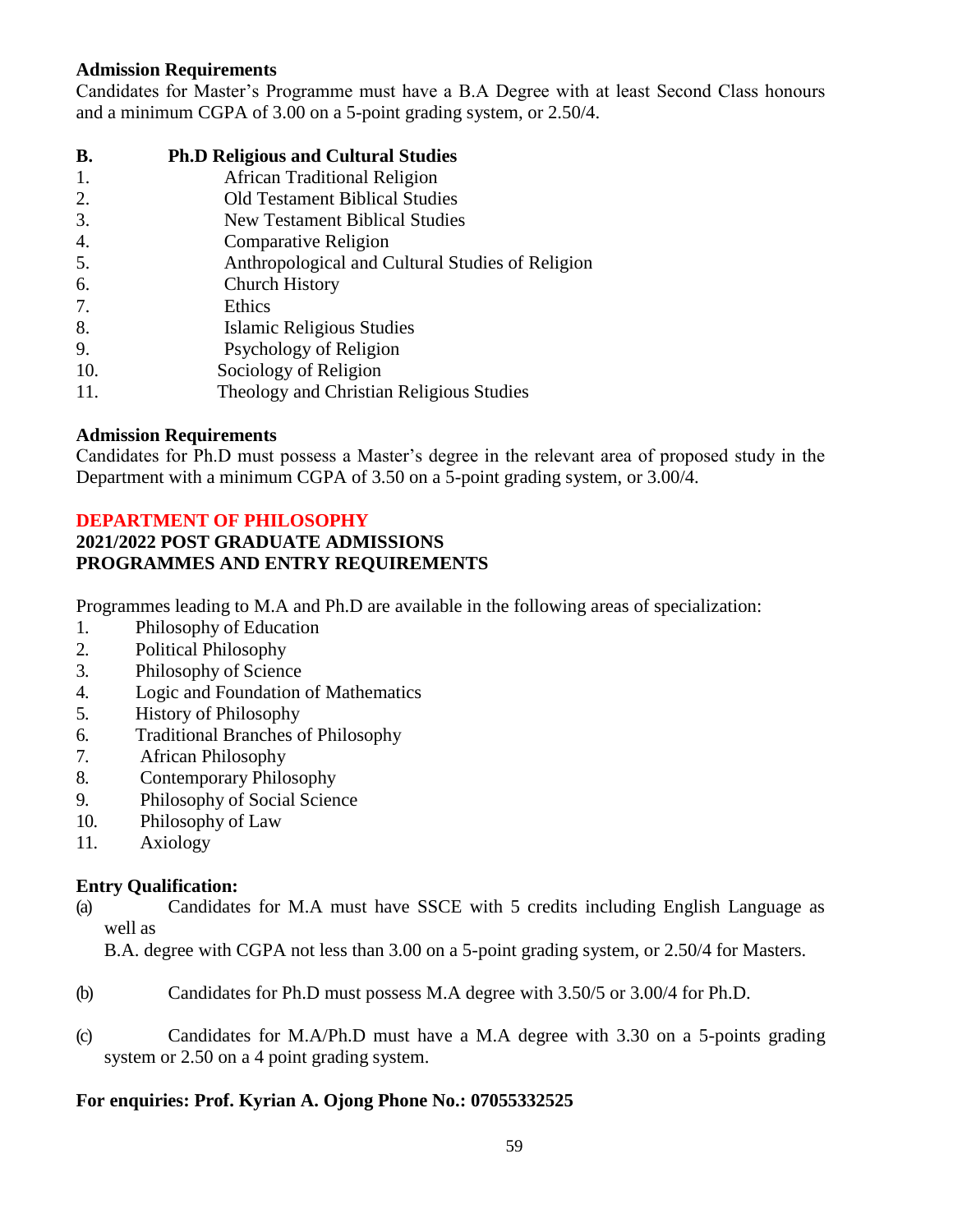### **DEPARTMENT OF THEATRE, FILM AND CARNIVAL STUDIES**

# **2021/2022 POST GRADUATE ADMISSIONS PROGRAMMES AND ENTRY REQUIREMENTS**

The specialization areas for the Graduate programme in Theatre and Media Studies include:

### **Doctor of Philosophy (Ph.D) in:**

Arts Management Studies Educational Theatre Directing Media Arts Studies

Theatre Technology and Design

Social and Behavioural Change Communication (SBCC)

#### **Masters of Arts (MA) in:**

Arts Administration Educational Theatre Media Arts Studies Theatre Directing Play Writing Theatre Technology and Design

Social and Behavioural Change Communication (SBCC)

**Post-Graduate Diploma (PGD) in:**

#### Theater and Media Studies

Social and Behavioural Change Communication (SBCC)

#### **Admission Requirements**

Admission Requirements for the programmes will consist of the following:

- a) Candidates for the Post Graduate Diploma in Theatre & Media Studies and Change Communication and related disciplines in development must possess a first degree with a minimum CG PA of 1.25.
- b) Candidates with practical work experience in Development, Media Communication and Social Environment projects will have an advantage for entry into the Graduate Diploma in Theatre & Media and Change Communication GDTMS, as well as in MA programmes. The Graduate Diploma in Theatre, Media Studies and Change Communication offers opportunities to candidates wishing to cross over from other sciences and other remotely related areas of specialization to Theatre, Media &Change Communication.
- c) For the MA admission, candidates must have a good first degree in the Arts and Humanities, Social Sciences, Health Sciences, Education, Environmental and Basic Sciences with a minimum CGPA of 3.00. Candidates who hold the Graduate Diploma degree are eligible for admission.
- d) Candidates for the Ph.D must possess a Masters Degree in specialization areas relevant to Theatre, Media & Communication Studies. To qualify for admission into the Ph.D Programmes, candidates must possess a good first degree in the areas specified in (c) above and a CGPA of 3.00/4 or 3.30/5 and above.

For Enquiries call Professor Emmy Ikanaba Unuja Idegu, **08037024307.**

# **DEPARTMENT OF MORDERN LANGUAGES & STRANSLATION STUDIES 2021/2022 POST GRADUATE ADMISSIONS**

# **PROGRAMMES AND ENTRY REQUIREMENTS**

Programmes leading to the award of M.A/Ph.D are available in the following areas of specializations:

- 1. French Language/ French Linguistics
- 2. Teaching of French as a Second Language
- 3. Francophone Culture and Civilization
- 4. African Literature in French
- 5. French Literature
- 6. Caribbean Literature in French
- 7. Oral literature of francophone Africa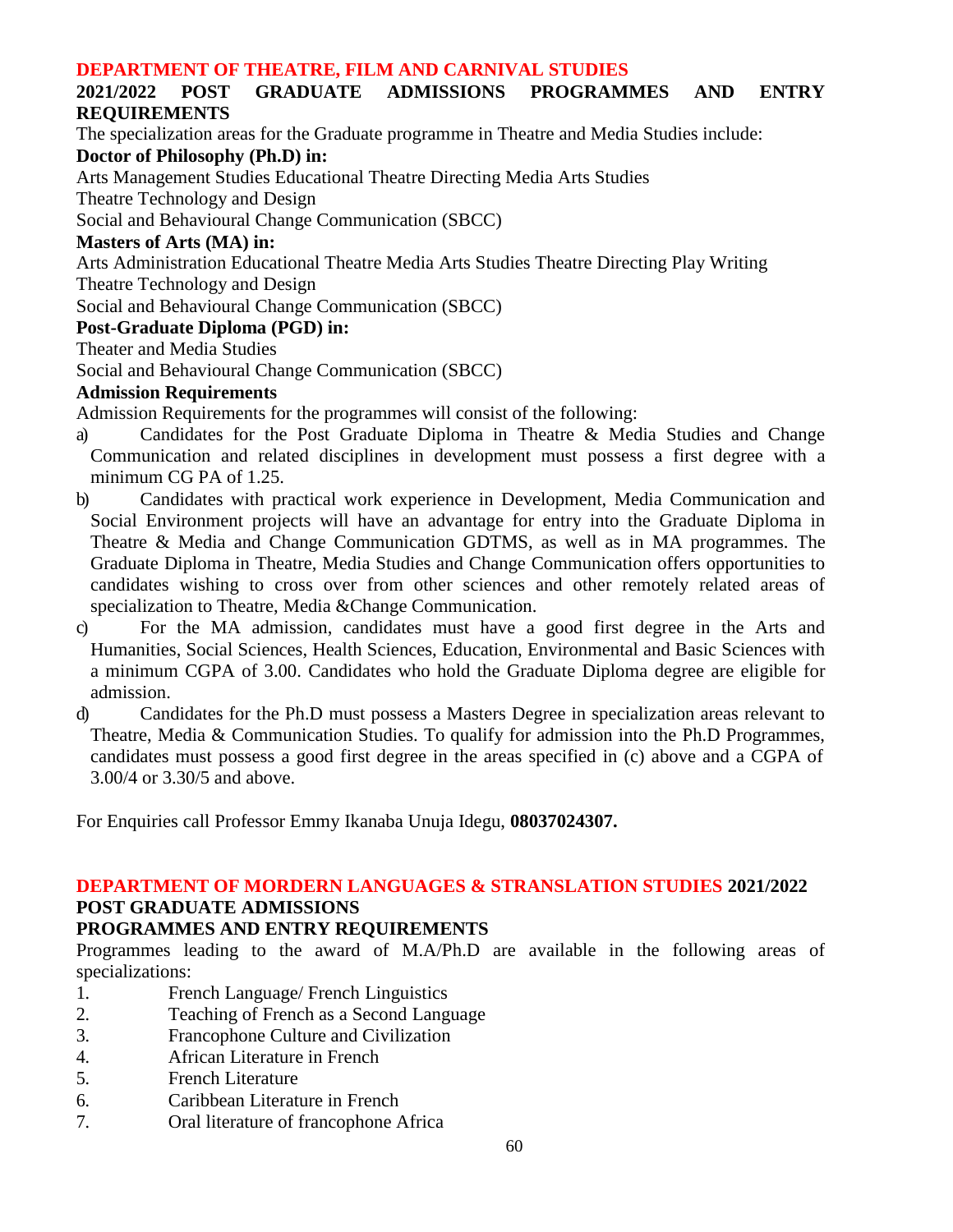- 8. Comparative Literature
- 9. French in International Relations
- 10. Translations Studies

# **Entry Requirements:**

- i. Candidates for M.A progamme must possess a good first degree in French studies or French Education and must have a CGPA of 3.00/5 or 2.50/4.
- ii. Candidates for Ph.D programme must be holder of the M.A with an overall CGPA of 3.50/5 or 3.00/4. In addition, they should be adjudged to have demonstrated good research ability in their M.A thesis.
- iii. Candidates for MA/Ph.D programme must be holders of M.A degree with CGPA of 2.50/4 or 3.30/5

# **FACULTY OF CLINICAL SCIENCES**

#### **For Enquiries, Please contact 08037270462 2021/2022 POST GRADUATE ADMISSIONS**

### **PROGRAMMES AND ENTRY REQUIREMENTS**

1. Master of Science Degree in Clinical Epidemiology and Disease Control

### **Entry Requirements:**

Bachelor of Medicine and Bachelor of Surgery Completion of the National Youth Service Corp scheme **Duration of Programme:** 

4 – 6 Semesters Full-time or 6 – 8 Semesters Part-time

### 2. **DOCTOR OF PHILOSOPHY (Ph.D.) IN CLINICAL SCIENCES**

 The Doctor of Philosophy (Ph.D.) programme in Clinical Sciences is a degree awarded in the Clinical disciplines of Medicine and Dentistry.

# **SPECIALTY AREAS AVAILABLE IN THE FACULTY OF CLINICAL SCIENCES**

| S/N | <b>SPECIALTY</b><br><b>AREAS</b> | <b>Subspecialties</b>                    |  |
|-----|----------------------------------|------------------------------------------|--|
|     | Community                        | <b>Biostatistics</b>                     |  |
|     | Medicine                         | <b>Clinical Epidemiology</b>             |  |
|     |                                  | <b>Field Epidemiology</b>                |  |
|     |                                  | <b>Environmental Health</b>              |  |
|     |                                  | <b>Health Economics</b>                  |  |
|     |                                  | Health Promotion, Education and          |  |
|     |                                  | Communication                            |  |
|     |                                  | Occupational Health                      |  |
|     |                                  | Reproductive and Family Health           |  |
|     |                                  | Primary Health Care                      |  |
|     |                                  | Rehabilitative and Social                |  |
|     |                                  | Medicine                                 |  |
|     |                                  | <b>International Health and Disaster</b> |  |
|     |                                  | Management                               |  |
|     |                                  | Health Systems, Policy and               |  |
|     |                                  | Management                               |  |
|     |                                  | <b>Public Health Nutrition</b>           |  |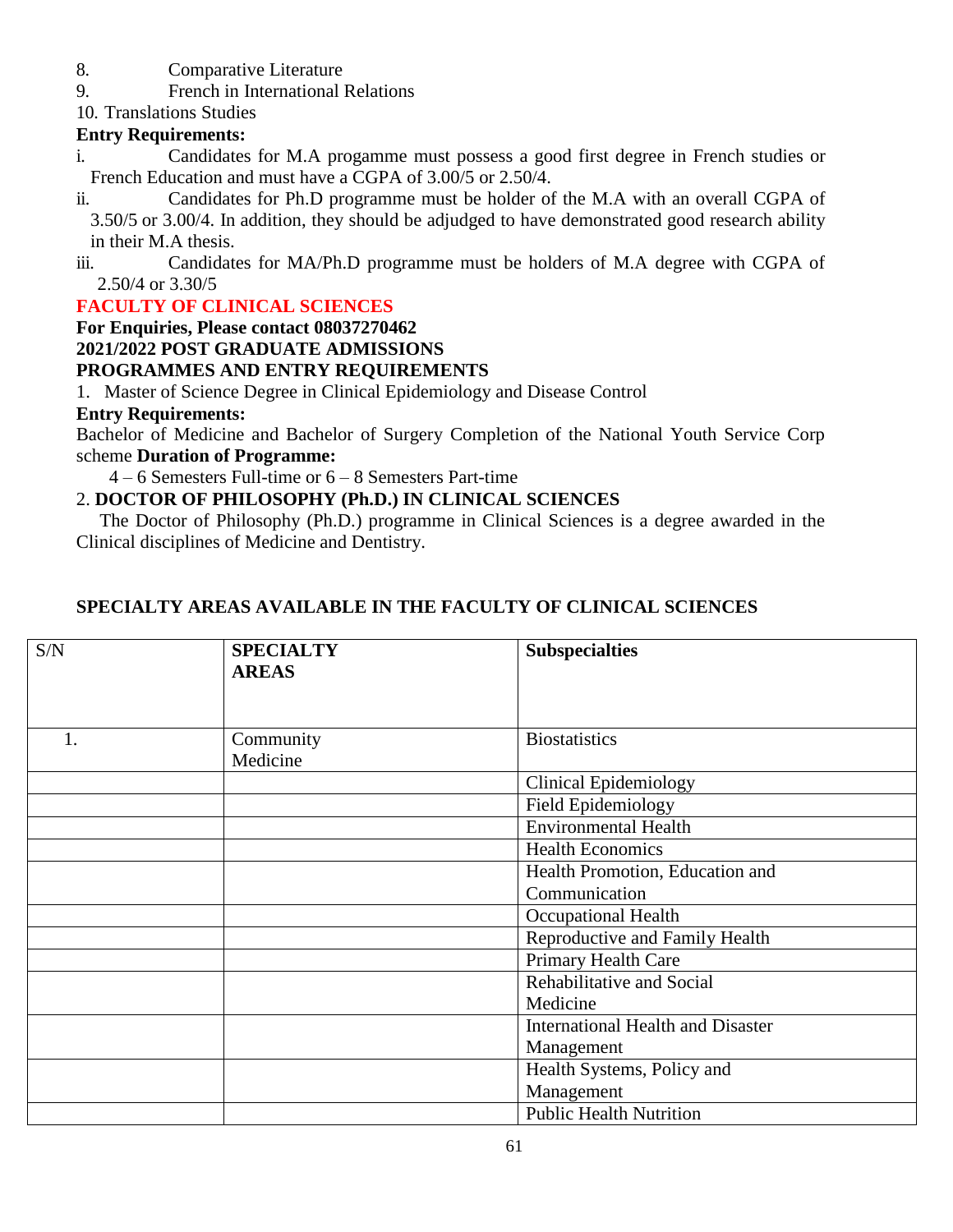| 2. | <b>Family Medicine</b>   | Social and Behavioral Medicine              |
|----|--------------------------|---------------------------------------------|
|    |                          | <b>Integrated Medicine</b>                  |
|    |                          | Lifestyle Medicine                          |
|    |                          | Migrant and Refugee Health                  |
|    |                          | <b>Rural and Remote Health</b>              |
|    |                          | Minority and Multicultural                  |
|    |                          | Health                                      |
|    |                          | Geriatric Health                            |
|    |                          | Palliative and Hospice Medicine             |
|    |                          | Ethics and Medical Jurisprudence            |
|    |                          | <b>Travel Medicine</b>                      |
|    |                          | Sports and Recreational Medicine            |
|    |                          | <b>Rehabilitation and Convalescence</b>     |
|    |                          | Medicine                                    |
| 3. | <b>Internal Medicine</b> | Cardiology                                  |
|    |                          | Gastroenterology                            |
|    |                          | Neurology                                   |
|    |                          | Endocrinology, Diabetes and                 |
|    |                          | Metabolism                                  |
|    |                          | Dermatology and Venereology                 |
|    |                          | <b>Infectious Diseases</b>                  |
|    |                          | Rheumatology                                |
|    |                          | Nephrology                                  |
|    |                          | Pulmonology                                 |
| 4. | Paediatrics              | Paediatric Cardiology                       |
|    |                          | Paediatric Gastroenterology                 |
|    |                          | Paediatric Neurology                        |
|    |                          | Paediatric Nephrology                       |
|    |                          | Paediatric Pulmonology                      |
|    |                          | Paediatric Haemato-oncology                 |
|    |                          | Perinatal Medicine/Neonatalogy              |
|    |                          | Paediatric Infectious Disease               |
|    |                          | Paediatric Endocrinology                    |
|    |                          | <b>Emergency Paediatrics</b>                |
|    |                          | Social/Community Paediatrics                |
| 5. | Haematology              | Haemato-oncology                            |
|    |                          | <b>Benign Haematology</b>                   |
|    |                          | Haemostasis/Thrombosis                      |
|    |                          | <b>Transfusion Medicine</b>                 |
|    |                          | <b>Laboratory Quality Management</b>        |
|    |                          | System                                      |
| 6. | Chemical                 | Endocrinology                               |
|    | Pathology                |                                             |
|    |                          |                                             |
|    |                          | Paediatric Chemical Pathology<br>Hepatology |
|    |                          | Geriatric Chemical Pathology                |
|    |                          | Point of Care/Instrumentation               |
|    |                          |                                             |
|    |                          | <b>Quality Control</b>                      |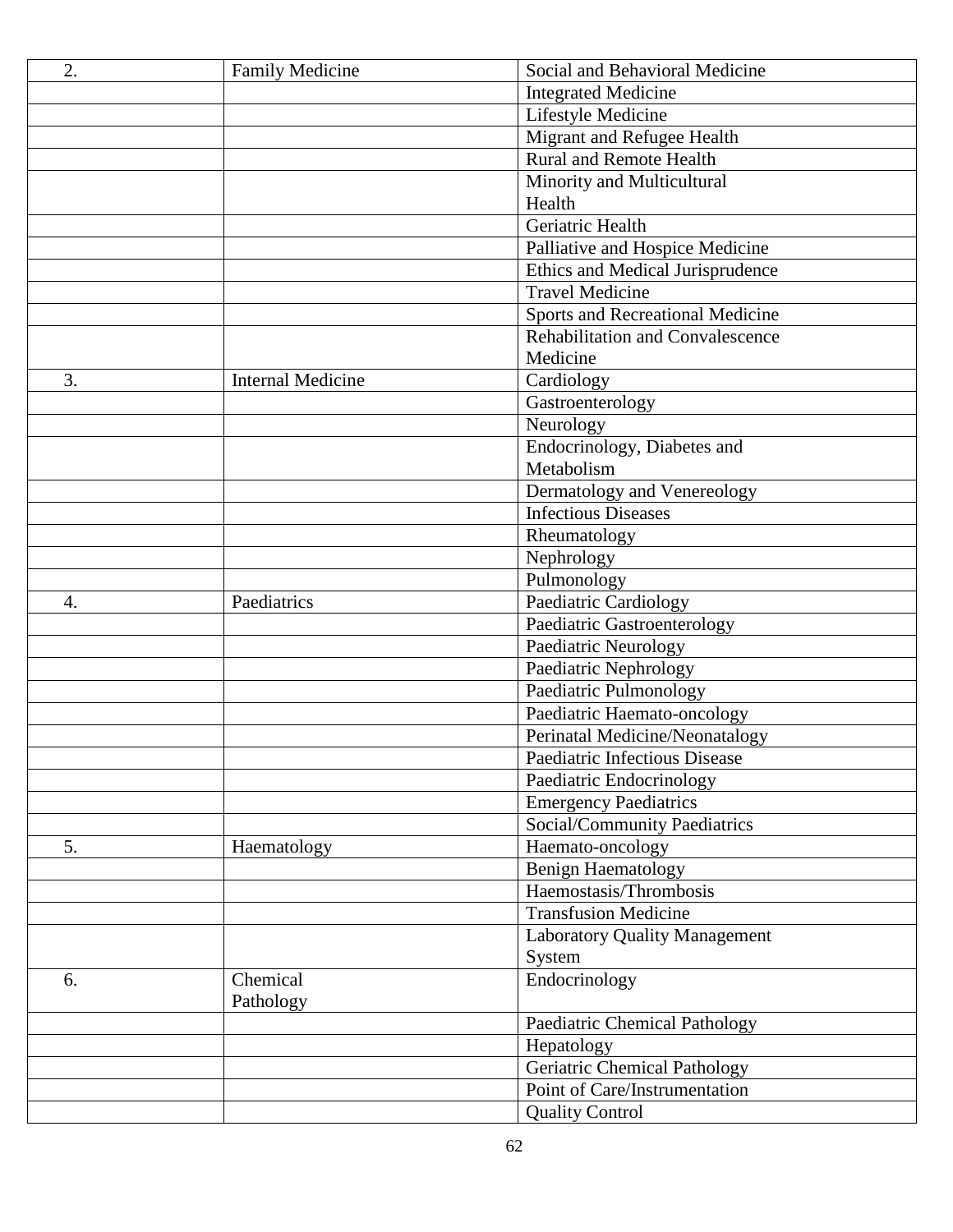|     |                       | Tumor Markers/Oncology           |
|-----|-----------------------|----------------------------------|
| 7.  | Medical               | Virology                         |
|     | Microbiology and      |                                  |
|     | Parasitology          |                                  |
|     |                       | Bacteriology                     |
|     |                       | Mycology                         |
|     |                       | <b>Medical Parasitology</b>      |
| 8.  | Histopathology        | Surgical Pathology               |
|     |                       | Immunology                       |
|     |                       | Entomology                       |
|     |                       | Gynaecological Pathology         |
|     |                       | Gastrointestinal/Hepatopathology |
|     |                       | Dermatopathology                 |
|     |                       | <b>Breast Pathology</b>          |
|     |                       | Neuropathology                   |
|     |                       | <b>Renal Pathology</b>           |
| 9.  | Obstetrics and        | Feto-Maternal Medicine           |
|     | Gynaecology           |                                  |
|     |                       | Reproductive Medicine            |
|     |                       | <b>Community and Special</b>     |
|     |                       | Obstetrics                       |
|     |                       | <b>Gynaecological Oncology</b>   |
|     |                       | Urogynaecology                   |
|     |                       | Fertility Regulation             |
|     |                       | Gynaecological Endocrinology     |
|     |                       | <b>Assisted Reproductive</b>     |
|     |                       | Technology                       |
|     |                       | Paediatric and Adolescent        |
|     |                       | Gynaecology                      |
|     |                       | Gynaecological Endoscopy         |
|     |                       |                                  |
|     | Orthopaedic and       | Trauma                           |
|     | <b>Trauma Surgery</b> |                                  |
|     |                       | Arthroplasty                     |
|     |                       | Arthroscopy and Sport Medicine   |
|     |                       | Spine                            |
|     |                       | Paediatric Orthopaedics          |
| 10. | Urology               | Uro-Oncology                     |
|     |                       | Andrology                        |
|     |                       | <b>Renal Transplant</b>          |
|     |                       | Paediatric Urology               |
|     |                       | <b>Reconstructive Urology</b>    |
| 11. | Otorhinolaryngology   | Otology                          |
|     |                       | Rhinology                        |
|     |                       | <b>Adult Audiology</b>           |
|     |                       | Vestibular Disorders             |
|     |                       | Paediatric Otorhinolaryngology   |
|     |                       | <b>Head and Neck Oncology</b>    |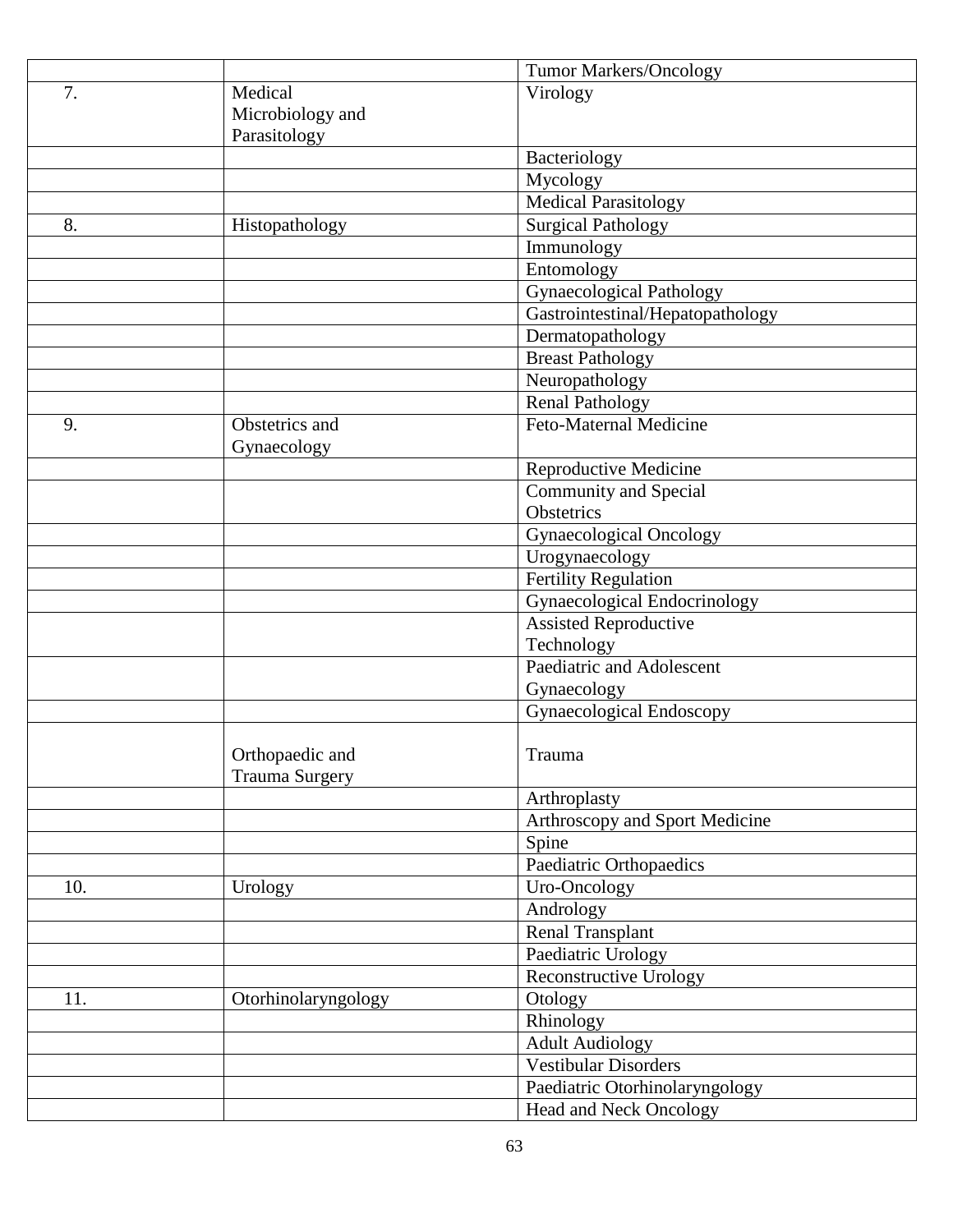| 12. | Anaesthesiology | <b>Intensive Care</b>                   |
|-----|-----------------|-----------------------------------------|
|     |                 | Cardiothoracic Anaesthesia              |
|     |                 | Obstetric Anaesthesia                   |
|     |                 | Paediatric Anaesthesia                  |
|     |                 | Neuro Anaesthesia                       |
|     |                 | Pain Management                         |
|     |                 | <b>Medical Education</b>                |
| 13. | Radiology       | Neuroradiology                          |
|     |                 | <b>Chest Radiology</b>                  |
|     |                 | <b>Gastrointestinal Tract Radiology</b> |
|     |                 | Obstetric and Gynaecological            |
|     |                 | Radiology                               |
|     |                 | Musculoskeletal Radiology               |
|     |                 | Paediatric Radiology                    |
|     |                 | <b>Interventional Radiology</b>         |
|     |                 | Clinical Ultrasonography                |
|     |                 | <b>Breast Imaging</b>                   |
| 14. | Dentistry       | Oral Biology                            |
|     |                 | Science of Dental Material              |
|     |                 | Oral and Maxillofacial Surgery          |
|     |                 | Orthodontics                            |
|     |                 | Paediatric Dentistry/Special Care       |
|     |                 | Dentistry                               |
|     |                 | Periodontology                          |
|     |                 | Oral Medicine                           |
|     |                 | <b>Oral Pathology</b>                   |
|     |                 | Conservative Dentistry                  |
|     |                 | Dental Public Health/Community          |
|     |                 | Dentistry                               |
|     |                 | Oral and Maxillofacial Radiology        |
|     |                 | Prosthetic Dentistry                    |
| 15. | Psychiatry      | Child and Adolescent Psychiatry         |
|     |                 | Old Age Psychiatry                      |
|     |                 | <b>Addiction Spsychiatry</b>            |
|     |                 | <b>Biological Psychiatry</b>            |
|     |                 | Psychotherapy                           |
|     |                 | <b>Emergency Psychiatry</b>             |
|     |                 | Community Psychiatry                    |
|     |                 | <b>Consultation and Liaison</b>         |
|     |                 | Psychiatry                              |
|     |                 | <b>Forensic Psychiatry</b>              |
| 16. | Surgery         | Paediatric Surgery                      |
|     |                 | <b>Plastic Surgery</b>                  |
|     |                 | Cardiothoracic Surgery                  |
|     |                 | Neuro-Surgery                           |
|     |                 | Hepatopancreatobiliary Surgery          |
|     |                 | <b>Surgical Oncology</b>                |
|     |                 |                                         |
|     |                 | Coloproctology                          |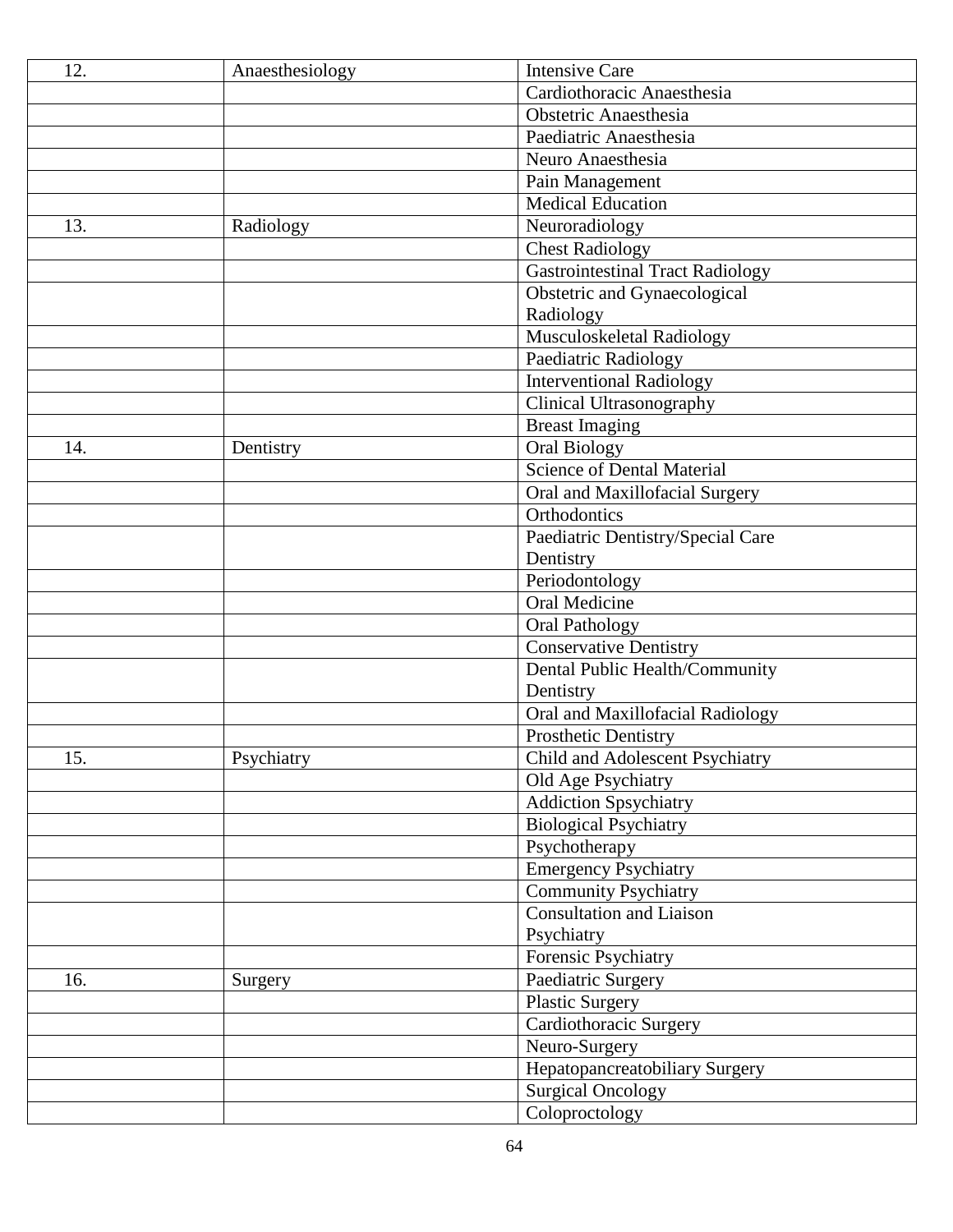|     |               | <b>Minimal Access Surgery</b>      |
|-----|---------------|------------------------------------|
|     |               | Endoscopic Surgery                 |
|     |               | Teratology                         |
|     |               | Paediatric Oncology                |
|     |               | <b>Fetal Surgery</b>               |
|     |               | <b>Neonatal Surgery</b>            |
|     |               | <b>Aesthetic Surgery</b>           |
|     |               | Vascular Surgery                   |
|     |               | Endocrine surgery                  |
| 17. | Ophthalmology | Cornea and Anterior Segment        |
|     |               | Glaucoma                           |
|     |               | <b>Medical Retina</b>              |
|     |               | Oculoplastics                      |
|     |               | Paediatric Ophthalmology and       |
|     |               | Strabismus                         |
|     |               | Vitreoretina                       |
|     |               | Public Health in Eye Care          |
|     |               | Neuro-Ophthalmology                |
|     |               | Low Vision and Visual              |
|     |               | Rehabilitation                     |
|     |               | Ophthalmic Epidemiology            |
|     |               | <b>Investigative Ophthalmology</b> |
|     |               |                                    |

### **ADMISSION REQUIREMENTS**

Admission into the Ph.D. programmes in the Clinical Sciences will be open to the following:

- a) Candidates must have a credit in Mathematics, English, Biology, Chemistry and Pysics.
- b) Candidates who have successfully completed Part 1 Fellowship/Membership of either the National Postgraduate Medical College of Nigeria or the West African College of Physicians or the West African College of Surgeons.
- c) Holders of Bachelor of Medicine; Bachelor of Surgery (MB;BCh;MB;BS)/ Bachelor of Dental Surgery (BDS) degrees, and Master of Science (M.Sc.) degrees in relevant aspect of Clinical Sciences from a university recognized by the University of Calabar Senate.
- d) Holders of Full Fellowships of either the National Postgraduate Medical College of Nigeria (NPMCN) or the West African College of Physicians (WACP) or the West African College of Surgeons (WACS) or any other recognized foreign Fellowship that is equivalent to any of the above ones.

Candidates will be required to undergo a screening exercise to assess their suitability for the Ph.D. programme.

### **DURATION OF THE PROGRAMME**

- **i)** The full time Ph.D. programme in clinical Sciences will run for a minimum of six (6) semesters and a maximum of nine (9) semesters.
- **ii)** The part time component of the programme will run for a minimum of nine (9) semesters and a maximum of fourteen (14) semesters.
- **iii)** For holders of Full Fellowships of either the National Postgraduate Medical College of Nigeria (NPMCN) or the West African College of Physicians (WACP) or the West African College of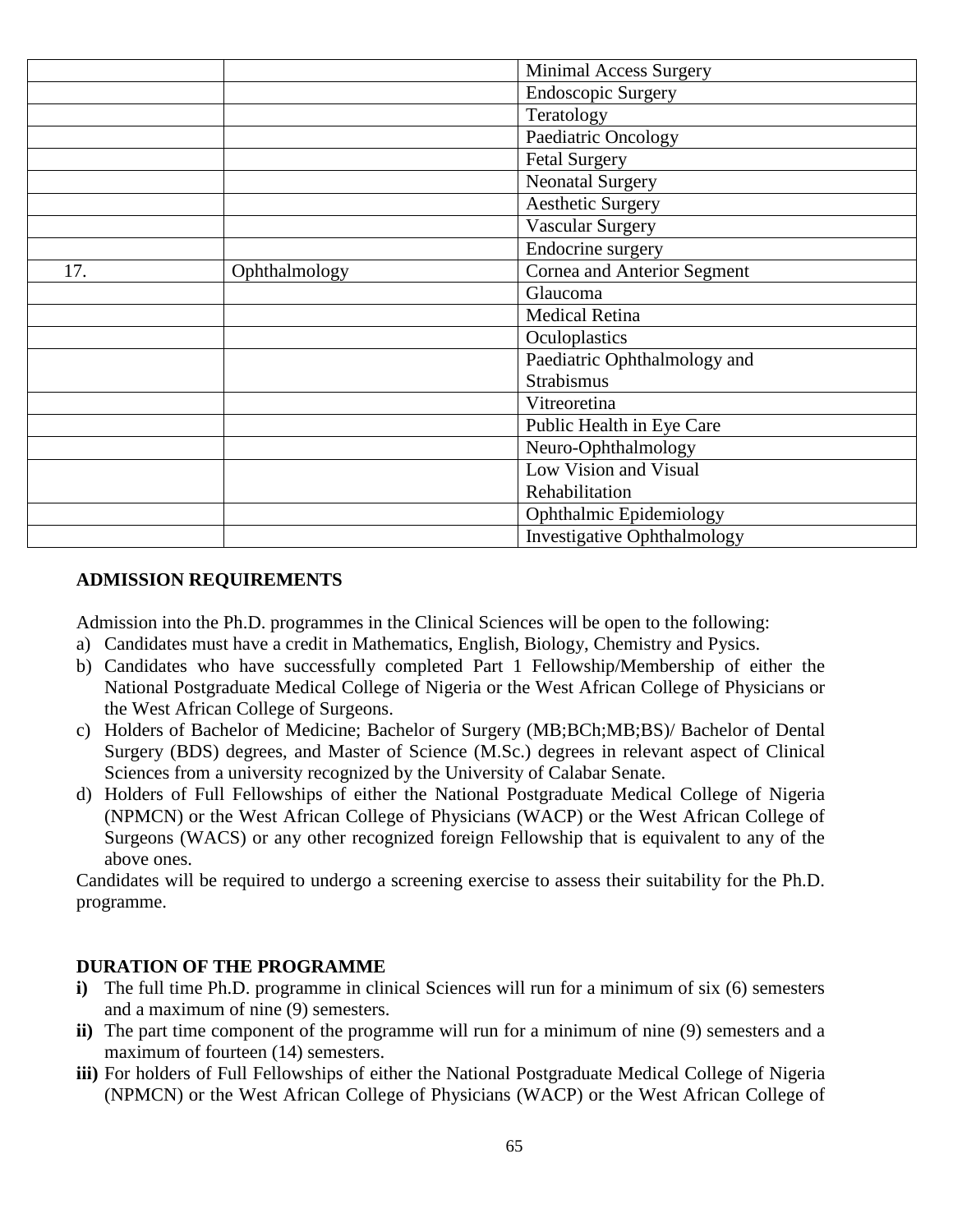Surgeons (WACS) or any other recognized equivalent foreign Fellowship, the duration shall be four (4) semesters.

# **GRADUATION REQUIREMENTS/AWARD OF THE DEGREE**

The above notwithstanding, the criteria for graduation shall apply to candidates based on their entry qualifications:

- a. For holders of Part 1 Fellowship/Membership of either the National Postgraduate Medical College of Nigeria (NPMCN) or the West African College of Physicians (WACP) or the West African College of Surgeons (WACS), 54 credit units is required for graduation. This comprised 30 credit units earned from the Part 1/Membership of the above Postgraduate programme, 12 credit units for dissertation, 6 credit units for seminars and 2 credit units each from Research Methodology ,Statistical package in Clinical Medicine /Dentistry and Health Resource Management(6 credit units). The dissertation submitted must be defended externally.
- b. The requirement for graduation of candidates in a (above) shall also apply to those with MB.BCh.MB;BS/BDS and M.Sc. degree in relevant aspects of Clinical Sciences.
- c. For Candidates with Full Fellowships of the National Postgraduate Medical College of Nigeria (NPMCN) or the West African College of Physicians (WACP) or the West African College of Surgeons (WACS), the course work shall be waived. However, they shall be required to submit and defend a dissertation for graduation in six semesters.
- d. Candidate must publish at least one article in their area of specialization in a reputable journal before graduation.

The above results shall be approved by the Senate on the recommendation of the Graduate School.

# **For Enquiries contact Prof Victor Ansa (08023573492)**

# **FACULTY OF BIOLOGICAL SCIENCES**

**For Enquiries, Please contact 08034037415** 

# **DEPARTMENT OF MICROBIOLOGY**

#### **2021/2022 POST GRADUATE ADMISSIONS PROGRAMMES AND ENTRY REQUIREMENTS**

The Department offers courses leading to award of M.Sc. and Ph.D. degrees in Microbiology with specialization in the following areas:

- (i) Industrial and Food Microbiology
- (ii) Environmental Microbiology
- (iii) Pathogenic and Public Health Microbiology

(iv) Environmental Microbiology and Biotechnology

There is also a Post Graduate Diploma in Microbiology in the Department.

# **1. Post Graduate Diploma in Microbiology:**

# **Admission Requirements:**

An applicant should be a graduate of University of Calabar or any other University recognized by the Senate of the University of Calabar or a person who holds final Diploma or Higher National Diploma in relevant fields of study such as Botany, Chemistry, Genetics and Biotechnology, Agriculture (Soil Science, Agronomy, Animal Sciences, Agricultural Economics and Extension), Zoology, Microbiology, Biochemistry, Public Health, Science Laboratory Technology and Medical Laboratory Science. Apart from the general entry requirement of five O'level credit passes in English, Mathematics, Chemistry, Biology and Physics, the University degree holders should have CGPA of 1.25 and above. Holders of final and/or Higher National Diploma should have a minimum of Credit Pass in relevant disciplines.

**Duration**: The Post-graduate Diploma in Microbiology programme shall last for a period of one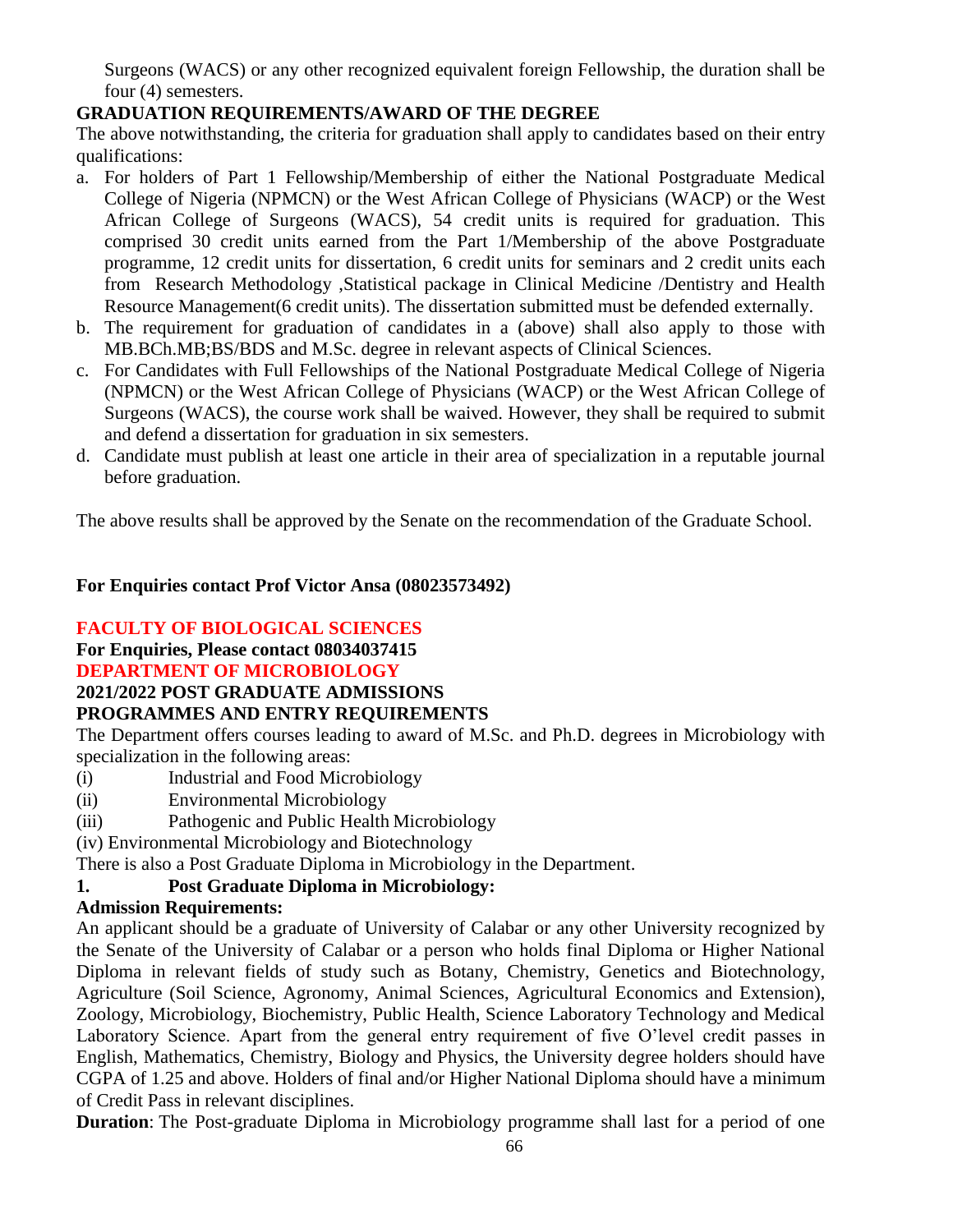academic session.

### **2. Master of Science (M.Sc.)Programme Admission Requirements for M.Sc. Programme:**

Candidates must obtain a Bachelor of Science Degree with CGPA of 3.00 and above on a 5-point scale 2.50 on a 4-point scale in Microbiology from the University of Calabar or any other University recognized by the Senate of the University of Calabar.

# **Duration of Programme:**

4 – 6 Semesters Full-time or 6 – 8 Semesters Part-time

### 3. **Doctor of Philosophy (Ph.D.) Programme Admission Requirements for Ph.D. programme**:

The Candidate should have CGPA of 3.50 on a 5-point grading scale or 3.00 on a 4-point grading system.

### **Duration of Programme:**

6 – 10 Semesters Full-time or 10 – 16 Semesters Part-time

# **DEPARTMENT OF GENETICS & BIOTECHNOLOGY**

# **2021/2022 POST GRADUATE ADMISSIONS**

# **PROGRAMMES AND ENTRY REQUIREMENTS**

The Department offers courses leading to award of M.Sc. and Ph.D. degrees in Microbiology with specialization in the following areas:

- (a) Human Genetics
- (b) Plant Biotechnology
- (c) Plant Genetics/Breeding
- (d) Animal Genetics/Breeding
- (e) Environmental Biotechnology
- (f) Animal Genetics & Toxicology

There is also a Post Graduate Diploma in Genetics and Biotechnology (PGD Genetics and Biotechnology) programme in the Department.

# **Post Graduate Diploma in Microbiology:**

# **Admission Requirements:**

An applicant should be a graduate of University of Calabar or any other University recognized by the Senate of the University of Calabar or a person who holds final Diploma or Higher National Diploma in relevant fields. Apart from the general entry requirement of five O'level credit passes in English, Mathematics, Chemistry, Biology and Physics, the University degree holders should have CGPA of 1.25 and above.

**Duration:** The Post-graduate Diploma in Microbiology programme shall last for a duration of 12 months (One academic session).

### **2. Master of Science (M.Sc.) Programme Admission Requirements for M.Sc. Programme:**

Candidates must obtain a Bachelor of Science Degree with CGPA of 3.00 and above on a 5-point scale or 2.50/4.

# **Duration of Programme:**

4 – 6 Semesters Full-time or 6 – 8 Semesters Part-time

# 3. **Doctor of Philosophy (Ph.D.) Programme Admission Requirements for Ph.D. programme**:

The Candidate should have CGPA of 3.50 on a 5-point grading scale or 3.00 on a 4-point grading system.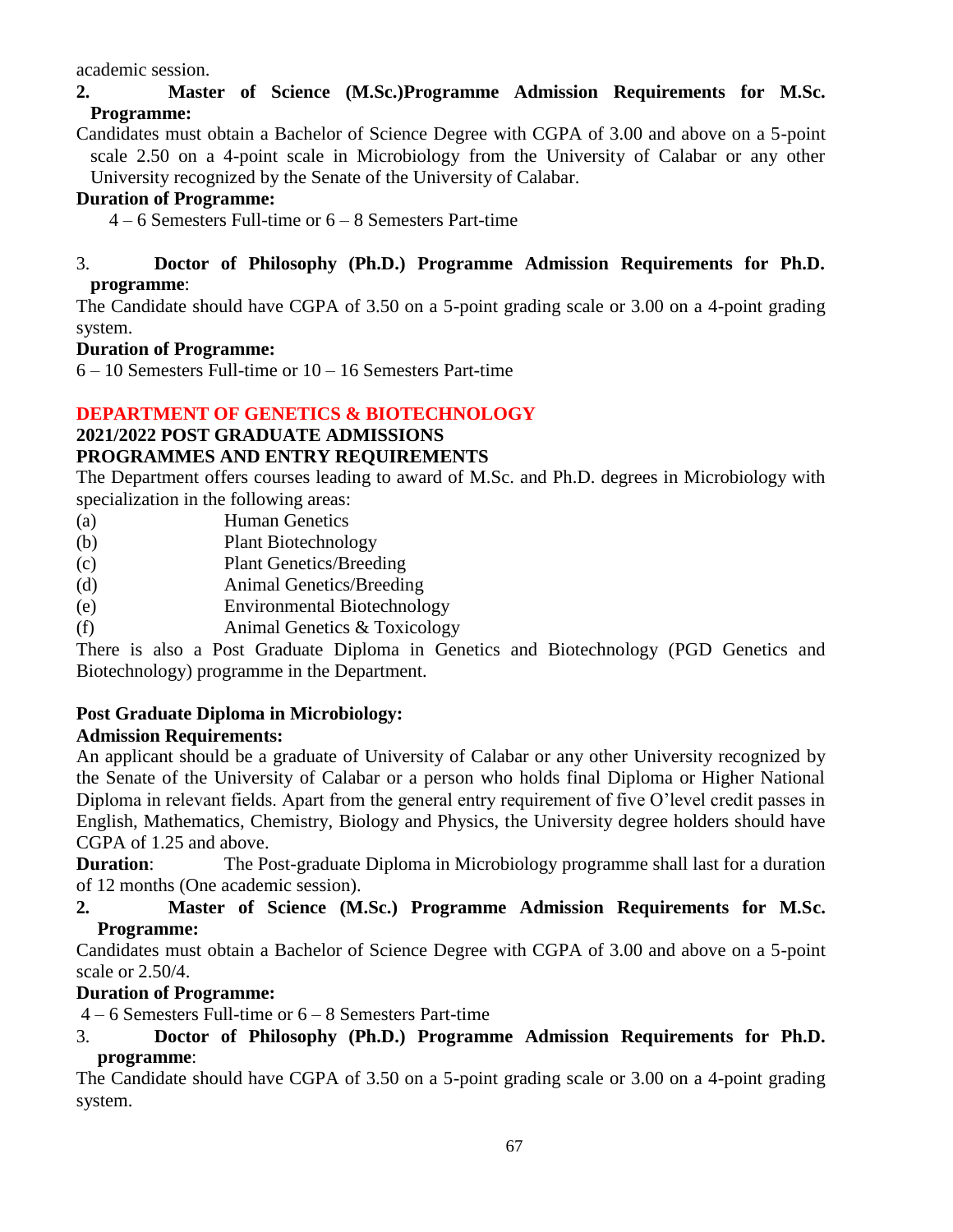### **Duration of Programme:**

6 – 10 Semesters Full-time or 10 – 16 Semesters Part-time

#### **DEPARTMENT OF ZOOLOGY AND ENVIRONMENTAL SCIENCE**

### **2021/2022 POST GRADUATE ADMISSIONS PROGRAMMES AND ENTRY REQUIREMENTS**

The Department offers courses leading to award of **M.Sc. and Ph.D.** degrees in Zoology and Environmental Biology with specialization in the following areas:

- (i) Fisheries and Aquaculture
- (ii) Ecology and Environmental Biology (iii)Environmental Pollution and Toxicology (iv)Animal and Environmental Physiology
- (v) Parasitology (vi)Entomology

There is also a **Post Graduate Diploma** in Zoology and Environmental Biology with options in:

- a) Wildlife Ecology and Conservation
- b) Animal and Environmental Physiology
- c) Parasitology
- d) Entomology and Pest Management
- e) Environmental Pollution and Toxicology

### **Entry Requirements:**

#### **1.) PGD Programme**

In addition to having the O'level requirement for the admission into the university of Calabar. Candidates for PGD admission must have any of the listed qualifications:

- i) NIST Final Certificate or equivalent (at credit or above).
- ii) B.Sc 2nd Class Honours in any related Sciences disciple (e.g. Biology)

iii) 2  $2<sup>nd</sup>$  Class Honours degree or  $3<sup>rd</sup>$  Class Honours degree with CGPA of 1.25 in Zoology and Environmental Biology or any related sciences discipline ( Gene tics and Biotechnology, Plant and Ecological Studies)

#### **DURATION: One (1) Academic Session**

#### **2.) M.Sc Degree Programme**

For admission into M.Sc programme in Zoology and environmental Biology, applicants must possess B.sc degree in Zoology and Environmental Biology. Fisheries and Aquaculture, or Marine Biology, with CGPA of 3.00 on a 5 point grading system or 2,50 on a 4 point grading system . Holders of PGDs in the above area including Environmental education and Medical Microbiology and Parasitology with Credit pass are also eligible to apply. The Department will not admit students with B.Sc in non-related areas though they may have PGD from Marine Science.

#### **Duration of Programme:**

4 – 6 Semesters Full-time or 6 – 8 Semesters Part-time

#### 3.) **Ph.D Programme**

Candidates who have the entry qualifications of the M.Sc degree in the areas listed above. In addition, holders of M.Sc (with thesis) of the University of Calabar or any other institution recognized by Senate of the University of Calabar in relevant disciplines may apply.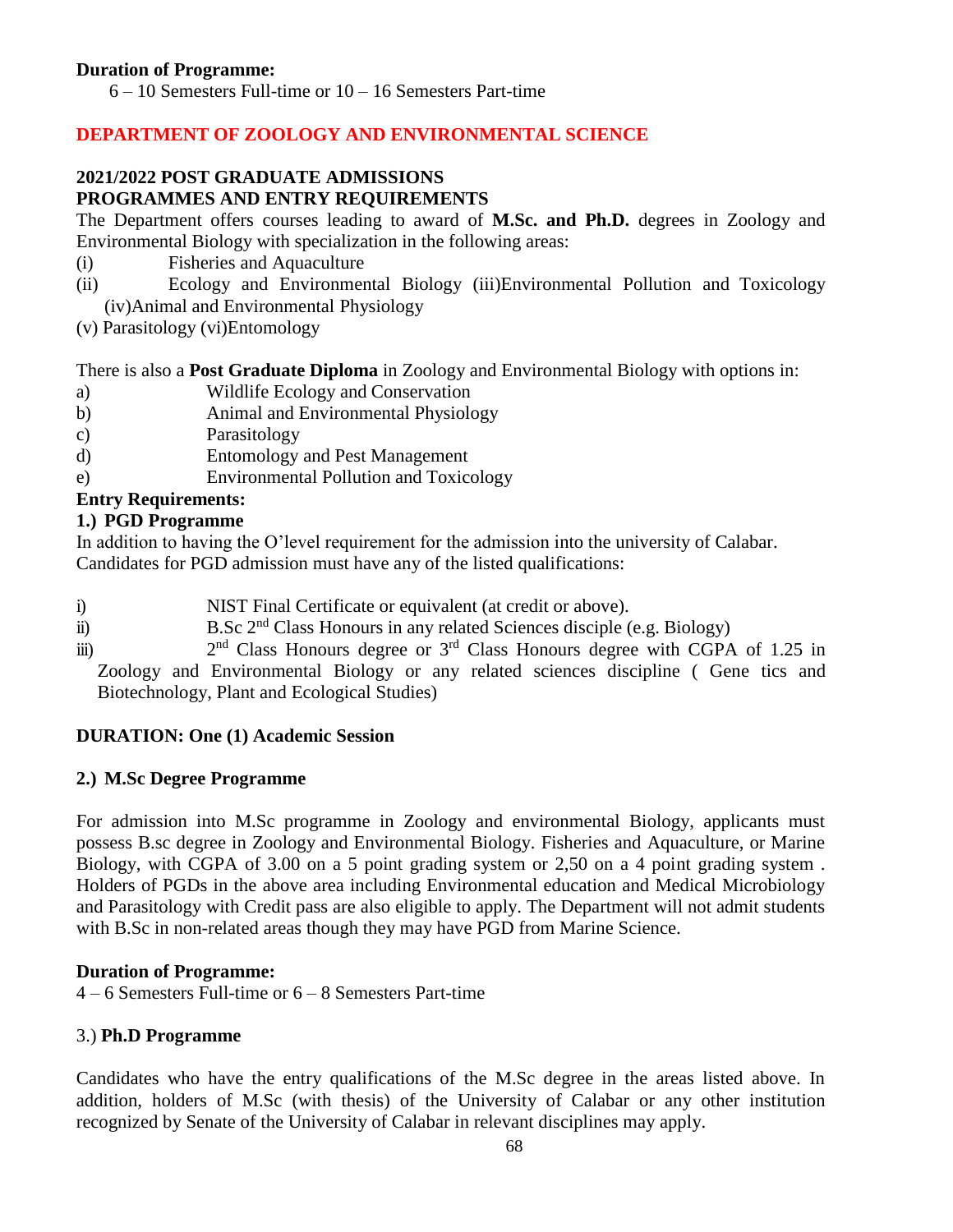### **Duration of Programme:**

6 – 10 Semesters Ful-time or 10 – 16 Semesters Part-time

#### 4.) **M.Sc/Ph.D Programme**

Masters degree holders in the areas listed above, with CGPA not less than 3.30 on a 5 point scale or 2.50 on a 4 point scale are qualified to apply.

### **Duration of M. Sc./Ph. D. Programme**

The M.Sc./Ph.D. programme in Zoology and Environmental Biology shall run for a minimum of four (4) academic sessions. The first session shall be spent on the M. Sc. programme. The candidate can transit to the Ph. D. programme (which runs for the remaining three (3) sessions) only upon completion of the first year of course work with "B" minimum in all courses. The candidate will transit to the full Ph.D programme only after successful presentation of the Pre-field seminar, failure of which the candidate withdraws from the programme without a certificate.

### **DEPARTMENT OF PLANT AND ECOLOGICAL STUDIES**

#### **2021/2022 POST GRADUATE ADMISSIONS PROGRAMMES AND ENTRY REQUIREMENTS**

The Department offers courses leading to award of **M.Sc. and Ph.D.** degrees in the following areas of specializations:

- (a) Plant Physiology/Plant Biochemistry
- (b) Phytopathology/Mycology
- (c) Plant Virology
- (d) Plant Ecology/Environmental Botany
- (e) Plant Taxonomy/Plant systematics

### **Entry Requirements:**

Candidate seeking admission into the M.Sc. Degree programme must hold a B.Sc. honours degree in Botany and CGPA of 3.00 and above on a 5point scale or a CGPA of 2.50 on a 4-point scale. Candidate seeking admission into Ph.D progamme must hold the M.Sc with CGPA of on a 4-point scale or 3.50 on a 5-point and thesis score of not lower than 60% (B).

Candidate must demonstrate adequate intellectual capacity, maturity and effective decision making and problem solving potentials.

#### **Duration of Programme:**

**M.Sc Programme:** 4 – 6 Semesters **Full-time** or 6 – 8 Semesters **Part-time Ph.D Programme:** 6 – 10 Semesters **Full-time** or 10 – 16 Semesters **Part-time**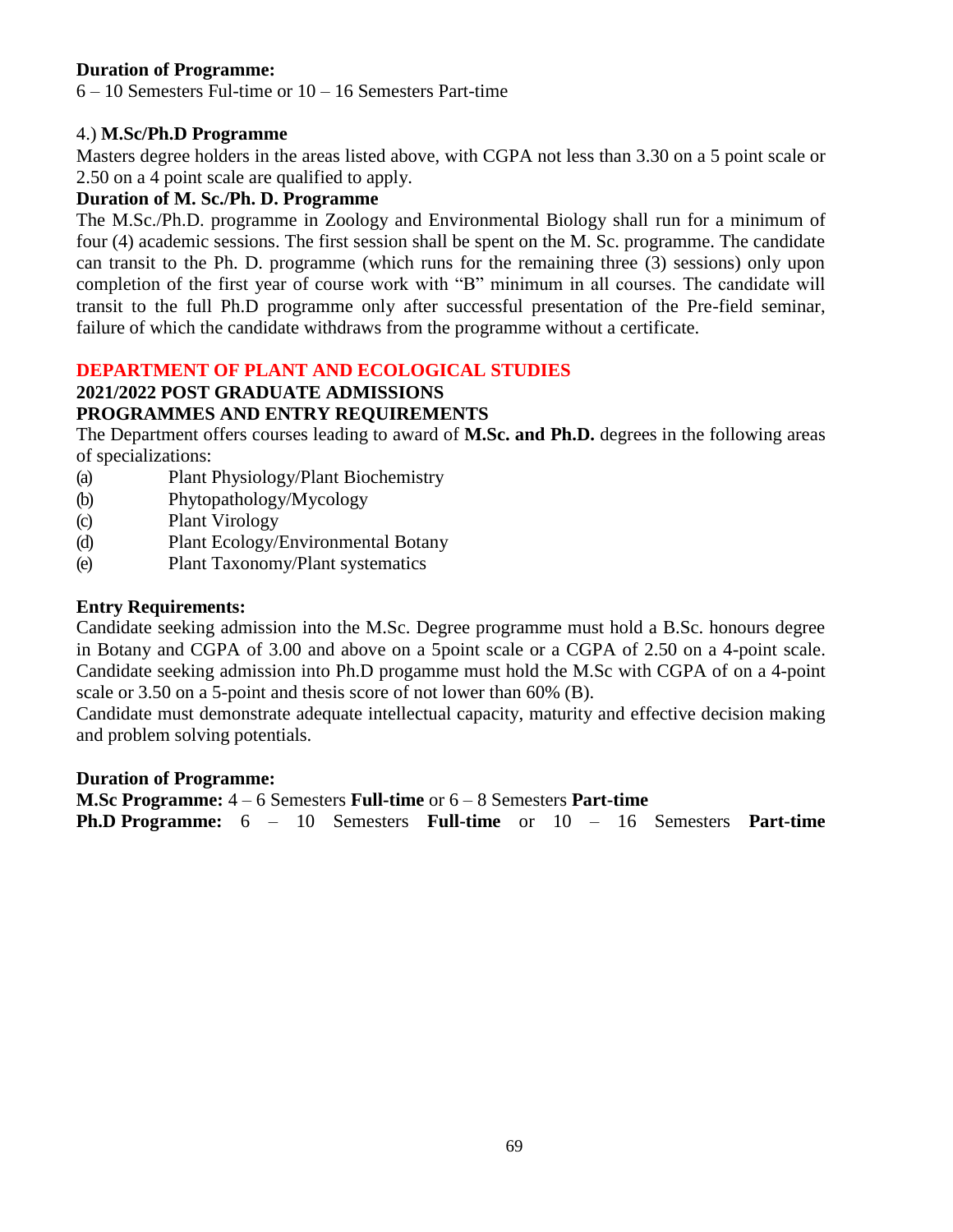# **FACULTY OF LAW**

# **For enquiries about programmes in the Faculty of Law, call 08033567772**

The following Post graduate programmes are available in the Faculty of Law:

- 1. Post Graduate Diploma in Law and Diplomacy
- 2. Master (LLM)
- 3. Ph.D
- 4. LLM/Ph.D
- **1. Post Graduate Diploma in Law and Diplomacy**
- (a) Third Class/Pass in Law
- (b) CGPA of 1.25 in Humanities, Arts, Social Sciences other related disciplines.

# **2. Master's Degree Programme in Law and Diplomacy**

PGD in Law and Diplomacy with Credit Pass

Bachelor of Law (LLB) with CGPA of 2.50/4 or 3.00/5.

NYSC Discharge/Exemption Certificate.

# **3. Ph.D**

- LLM with a CGPA of 3.50/5 or 2.50/4
- **4. LLM/Ph.D**

LLM with a CGPA of 3.30/5 or 2.50/4 and above.

# **Areas of Research at LL.M and Ph.D Levels available are:**

- i) Private and Property Law
- ii) Commercial and Industrial Law
- iii) Jurisprudence and International Law
- iv) Public Law

### **Duration of Programme:**

**LLM Programme:** 4 – 6 Semesters **Full-time** or 6 – 8 Semesters **Part-time Ph.D Programme:** 6 – 10 Semesters **Full-time** or 10 – 16 Semesters **Part-time**

# **FACULTY OF ARTS AND SOCIAL SCIENCE EDUCATION**

**For Enquiries, Please contact Dr Catherine Agbor 08035966349**

#### **DEPARTMENT OF ARTS EDUCATION 2021/2022 POST GRADUATE ADMISSIONS**

# **PROGRAMMES AND ENTRY REQUIREMENTS**

# **a) M.Ed. in Language Arts**

The statutory O'level requirement of 5 credits including English and Literature in English and any other 3 relevant subjects is mandatory. In addition, candidates who have B.A (Ed) or B.Ed with a CGPA of 2.50/4 or 3.00/5 in English or French can apply. Candidates who have a B.A degree in English Language or French Language at any of the pass levels above plus a PGDE certification can also apply. In addition, a CGPA of 3.00 and above for a 5 point scale grading system or 2.50 and above for a 4 point scale grading a PGDE certificate must have a CGPA of 1.50 or above as a requirement.

# **b) Ph.D in Language Arts**

The admission requirements as in (a) above plus a Master's degree in Education apply. Inclination towards English Language or French gives added advantage.

Candidates should note that the CGPA of 3.00/4 or 3.50 and above for a 5-point scale is acceptable for the Ph.D programme.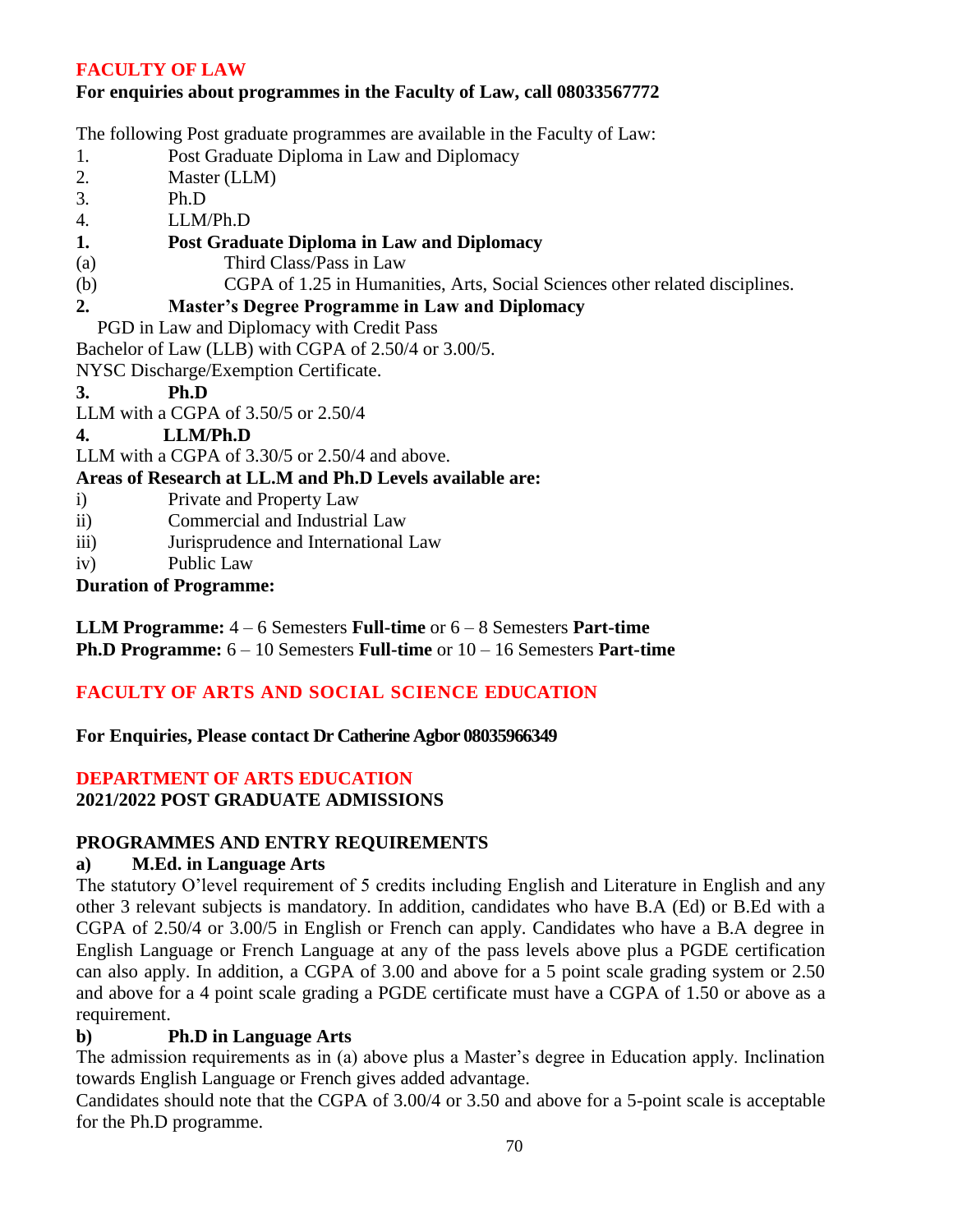# **Duration**

a) The durations for the M.Ed programmes Fulltime 4 -6 Semesters and 6 -8 Semesters Part-Time b) The durations for the Ph.D programme Fulltime 6 -10 Semesters and Part-Time 10 – 16 Semesters

### **M.ED/Ph.D Programme**

Masters degree holders in the areas listed above, with CGPA not less than 3.30 on a 5 point scale or 2.50 on a 4 point scale are qualified to apply.

**DURATION:** The M.Ed./Ph.D. programme shall run for a minimum of four (4) academic sessions. The first session shall be spent on the M. Ed. programme. The candidate can transit to the Ph. D. programme (which runs for the remaining three (3) sessions) only upon completion of the first year of course work with "B" minimum in all courses. The candidate will transit to the full Ph.D programme only after successful presentation of the Pre-field seminar, failure of which the candidate withdraws from the programme without a certificate.

### **Please contact Prof. (Mrs) S. M. Umoh (HOD) 08062295566 For Enquiries**

### **DEPARTMENT OF COUNTINUING EDUCATION AND DEVELOPMENT STUDIES**

### **2021/2022 POST GRADUATE ADMISSIONS**

### **PROGRAMMES AND ENTRY REQUIREMENTS**

### **Enquiries: DR. (MRS.) CECILIA K. ESSIEN 08030766057**

The Department offers M.E.d and Ph.D Degree in Continuing Education and Development Studies with specialization in:

- 1. Literacy and Vocational Education
- 2. Extension and Social Development
- 3. Community Development
- 4. Cooperative Management
- 5. Correspondence and Distances Education
- 6. Women Education and Development
- 7. Social Works Education
- 8. Environmental Adult Education 9.Communication Arts Education
- 10. Administration of Adult and Non- Formal Education
- 11. Non-Governmental organization and Development
- 12. Programme Development and Evaluation

# **Admission Requirements**

### **(a) M.Ed Degree**

i. Candidate for M.Ed Degree shall have acquired Fisrt Degree in Adult Education and Continuing Education And Development studies or related fields from the University of Calabar or other recognized Universities.

- ii. Candidate who have acquired first Degree in fields like Education Management, Guidance and Counselling, Education Administration and Planning, Phyical and Health Education, Curriculum and Teaching, Nursing, Social Work Education, Communication Health, Community Development ETC from the university of Calabar or other recognized University.
- iii. Candidate with Degrees other than the above, but who possess in addition, Postgraduate Diploma in Education.
- iv. Any other candidate whose qualification, competence and experience for the proposed course of study have been approved by the senate of the University.
- v. Candidates for master programme must have a CGPA of 3.00/5 or 2.50/4.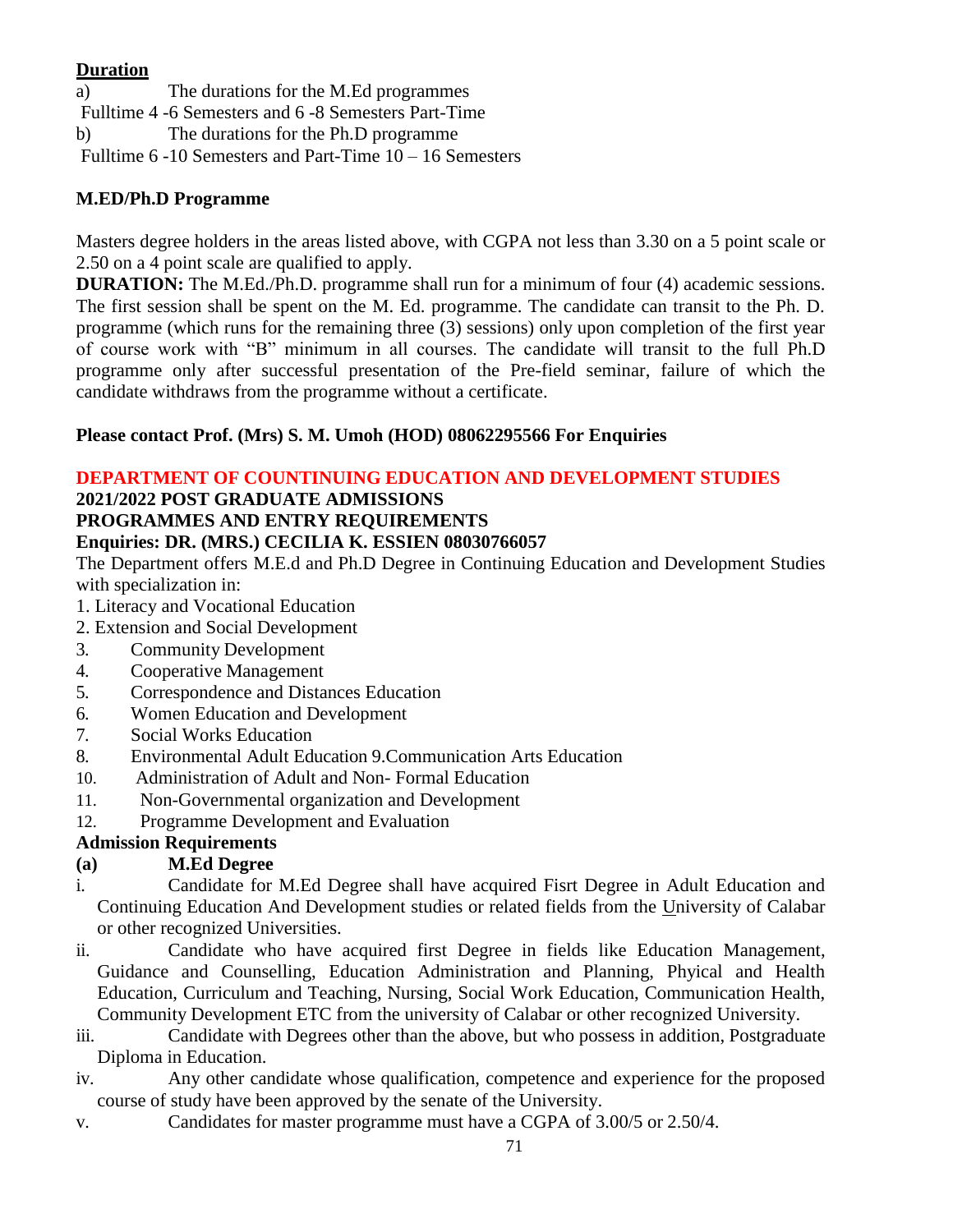### **(b) Ph.D Degree**

- i. Admission for Ph.Dprogramme in Continuing Education and Development Studies is open to candidates who have earned the M.Ed Degree or it equivalent in Adult Education and Development studies of the university of calabar or other approved university.
- ii. Candidate who have earned M.Sc and M.Ed Degree in related fields and who in addition, have possessed the Postgraduate Diploma in Education.
- iii. Candidates in M.Phil/Ph.Dprogramme in Continuing Education Development Studies and has satisfied the graduate School requirements for advancement into Ph.D may also be considered.
- iv. Candidates for Ph.D programme must in addition, have CGPA of 3.50/5 or 3.0/4.

### **M.ED/Ph.D Programme**

Masters degree holders in the areas listed above, with CGPA not less than 3.30 on a 5 point scale or 2.50 on a 4 point scale are qualified to apply.

**DURATION:** The M.Ed./Ph.D. programme shall run for a minimum of four (4) academic sessions. The first session shall be spent on the M. Ed. programme. The candidate can transit to the Ph. D. programme (which runs for the remaining three (3) sessions) only upon completion of the first year of course work with "B" minimum in all courses. The candidate will transit to the full Ph.D programme only after successful presentation of the Pre-field seminar, failure of which the candidate withdraws from the programme without a certificate.

# **DEPARTMENT OF ENVIRONMENTAL EDUCATION**

#### **2021/2022 POST GRADUATE ADMISSIONS PROGRAMMES AND ENTRY REQUIREMENTS**

# **The department offers the M.ED and Ph.D Programmes in Environmental Education in the following areas of specialization:.**

Programme Areas:

- i. Population Education
- ii. Eco-Tourism and Management Education
- iii.Forest and Wildlife Management Education
- iv.Pollution and Waste Management Education
- v. Community Environmental Education
- vi.Gender Studies Education

# **Basic Admission Requirements**

In addition to the specific conditions for admission into the department, candidate must have credit level passes in five subjects at O'Level in nationally recognized examination (WAEC, NECO, etc.) including English Language, Mathematics and three other relevant subjects at not more than two sittings

### **For the M.Ed Programme, candidates must have:**

- (a) Acceptable First Degree from the University of Calabar or any institution recognized by the University of Calabar Senate with a minimum CGPA of 3.00/5 or 2.50/4
- (b) Candidates with HND or its equivalent plus a Post Graduate Diploma in Environmental Education

from the University of Calabar or any other recognized University obtained at credit level For the Ph.D Programme in Environmental Education, admission is open to all candidates who have M.Ed with a CGPA of not less than 3.00/4 or 3.50 on a 5point grading systems in Environmental Education from the University of Calabar or any University recognized by the Senate of the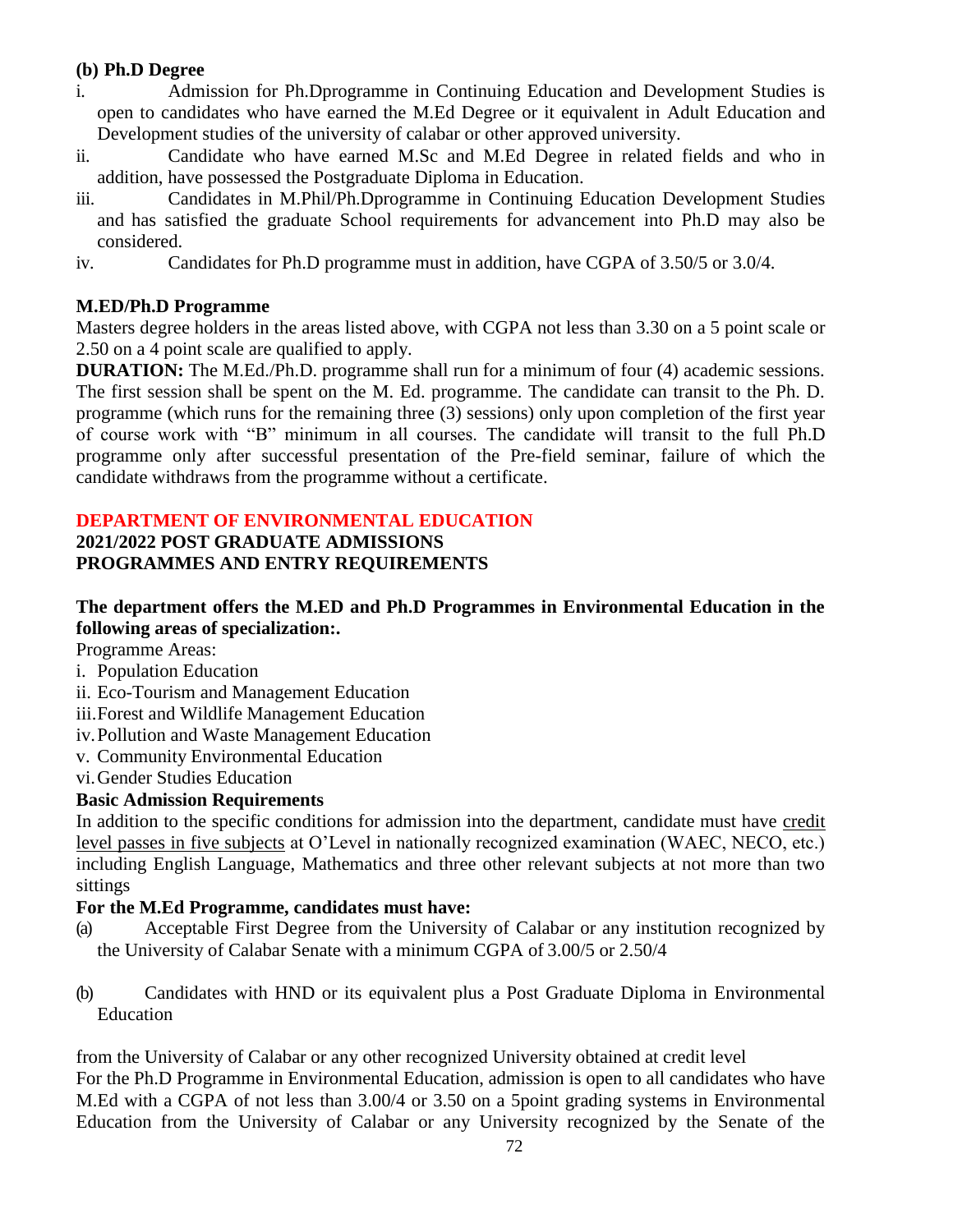University of Calabar.

Candidates with acceptable Master's degrees in related disciplines (Environmental Science, Agricultural Science, Social Studies, Botany, Zoology, etc) from the University of Calabar or any University recognized by the Senate of the University of Calabar will be accepted into the PhD programme.

#### **Duration:**

## **M.Ed Programme**

- i. The full-time M.Ed programme in Environmental Education shall run for four semesters or a maximum of six semesters.
- ii. The Part-time programme should run for a minimum of six semesters and a maximum of eight semesters.

## **Ph.D Programme**

- i. The full-time PhD programme in Environmental Education shall run for a minimum of six semesters or a maximum of 10 semesters.
- ii. The Part-time programme should run for a minimum of ten semesters and a maximum of sixteen semesters.

## **Graduation Requirements**

A candidate for the M.Ed and PhD degree in Environmental Education shall be required to satisfy the following conditions before graduation:

- i. Register for and pass a total of 26 credit units course work for M.Ed programme and 32 credit units of course work for the Ph.D programme.
- ii. A candidate shall be awarded the M.Ed or PhD degree in Environmental Education upon satisfactory completion of all requirements of study at the pass grade of B or better, including research work.
- iii. A candidate shall also be required to present and defend a final thesis/dissertation. The thesis /dissertation shall be externally examined after the candidate has passed the expected written courses and presented the mandatory seminars.
- iv. Offer and pass at least one course outside the Faculty of Education for the Ph.D students only.
- v. Ph.D Candidates must publish at least one paper in a reputable journal before final defense

## **M.Ed/Ph.D Programme**

Masters degree holders in the programme areas listed above, with CGPA not less than 3.30 on a 5 point scale or 2.50 on a 4 point scale are qualified admission into the M.Ed/Ph.D programme.

**DURATION:** The M.Ed./Ph.D. programme shall run for a minimum of four (4) academic sessions. The first session shall be spent on the M. Ed. programme. The candidate can transit to the Ph. D. programme (which runs for the remaining three (3) sessions) only upon completion of the first year of course work with "B" minimum in all courses. The candidate will transit to the full Ph.D programme only after successful presentation of the Pre-field seminar, failure of which the candidate withdraws from the programme without a certificate.

## **DEPARTMENT OF SOCIAL SCIENCE EDUCATION**

## **2021/2022 POST GRADUATE ADMISSIONS**

## **PROGRAMMES AND ENTRY REQUIREMENTS**

The Department offers the following Postgraduate Programmes:

- A.) Master of Social Science Education Degree **(M.Ed.)** in Social Studies Education.
- B.) Doctor of Philosophy Degree **(Ph.D)** in Social Studies Education.
- C.) Master of Science Education Degree **(M.Sc. Ed.)** in the following areas:
- (i) Political Science Education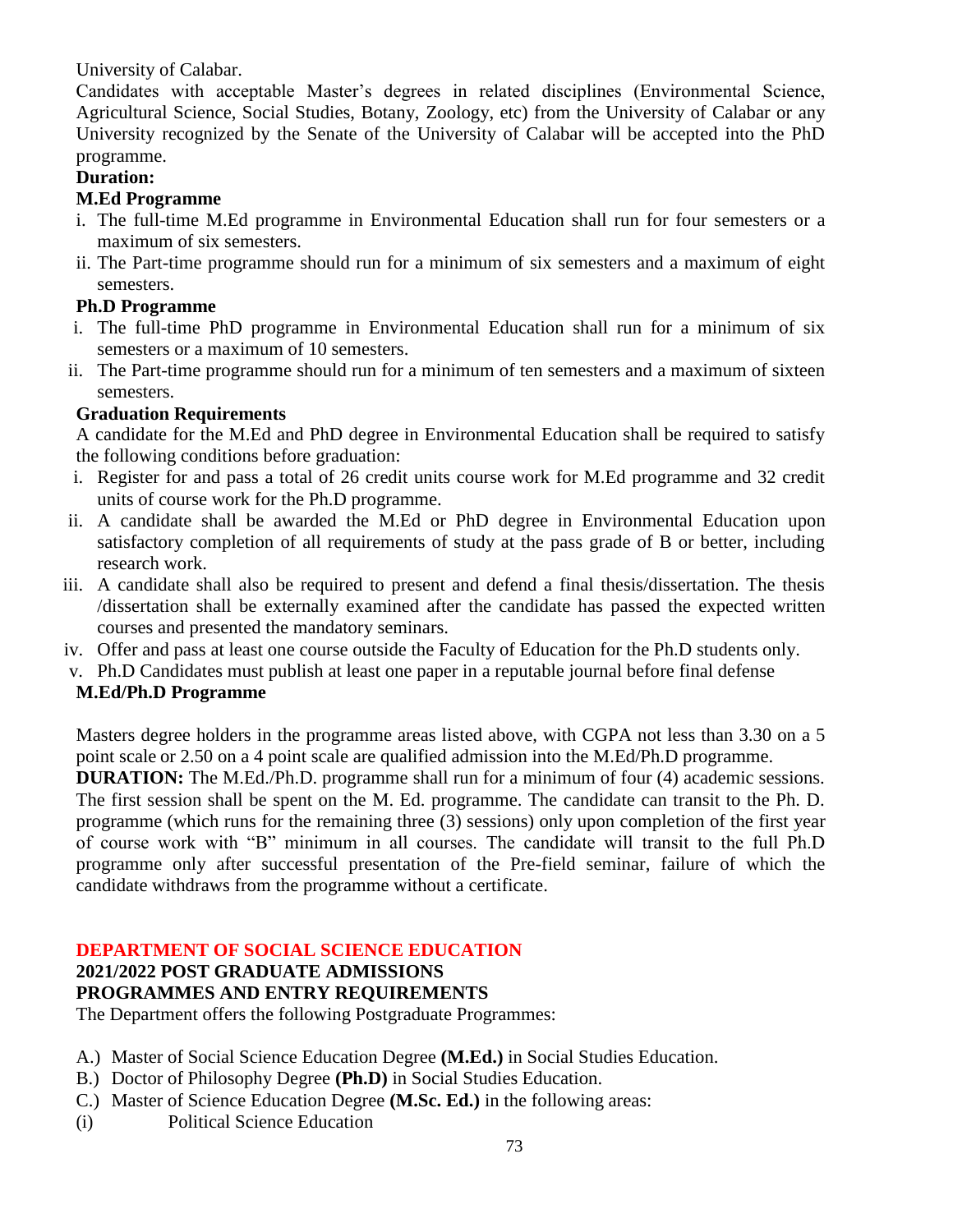## (ii) Education Economics (iii)Education Geography

#### **Admission Requirements**

#### **A.) Master's Programme**

On application, the following class of candidates is eligible for admission;

Holders of Bachelor of Social Science Education (B.Sc.Ed) or its equivalents in either Political Science, Economics, Geography or Social Studies from any University recognized by the University of Calabar Senate with a CGPA not below 2.50 on a 4-point scale or 3.00 on a 5-pointscale.

Holders of Bachelor of Science (B.Sc.) Degree in any related area to those manage by the Department such as Political Science, Economics, Geography and Social Science studies inter alia with a CGPA of not less than 2.50 on a 4 point-scale or 3.00 on a 5 point scale. They, in addition must obtain a minimum teaching qualification of Post graduate Diploma in Education (PGDE) from accredited tertiary institution or University of Calabar.

Holders of Higher National Diploma (HND) Certificate with at least an upper credit level pass from accredited educational institution in any field of Political Science, Economics, Geography and Social Studies as well as other related disciplines. Such candidates in addition, bagged a postgraduate diploma in any of the units of Social Science Education from accredited tertiary institution.

## **B.) Ph.D Degree in Social Studies Education**

- (i) A candidate for the Ph.Dprogramme should normally have obtained a Masters degree in Social Studies Education from University of Calabar or any other University recognized by Senate of the University with CGPA of 3.00/4 or 3.50/5
- (ii) A candidate who holds qualification other than the above which are acceptable to Senate.

#### **C) M.Ed/Ph.D Programme in Social Science Education**

Masters degree holders in the areas listed above, with CGPA not less than 3.30 on a 5 point scale or 2.50 on a 4 point scale are qualified to apply.

#### **Duration of M. Ed./Ph. D. Programme**

The M.Ed./Ph.D. programme shall run for a minimum of four (4) academic sessions. The first session shall be spent on the M. Ed. programme. The candidate can transit to the Ph. D. programme (which runs for the remaining three (3) sessions) only upon completion of the first year of course work with "B" minimum in all courses. The candidate will transit to the full Ph.D programme only after successful presentation of the Pre-field seminar, failure of which the candidate withdraws from the programme without a certificate.

#### **For Enquiries, Please contact HOD 08064676750**

## **DEPARTMENT OF LIBRARY AND INFORMATION SCIENCE 2021/2022 POST GRADUATE ADMISSIONS PROGRAMMES AND ENTRY REQUIREMENTS**

## 1. **MASTER OF LIBRARY AND INFORMATION SCIENCE (MLIS)**

a) Candidates with first degree in Library and Information Science (MLIS) with at least a one year Post-qualification experience in a Library/Information Centre or an education agency. With a minimum CGPA of 3.00 on a 5.00 point scale or 2.5 on a 4.00 point scale from a University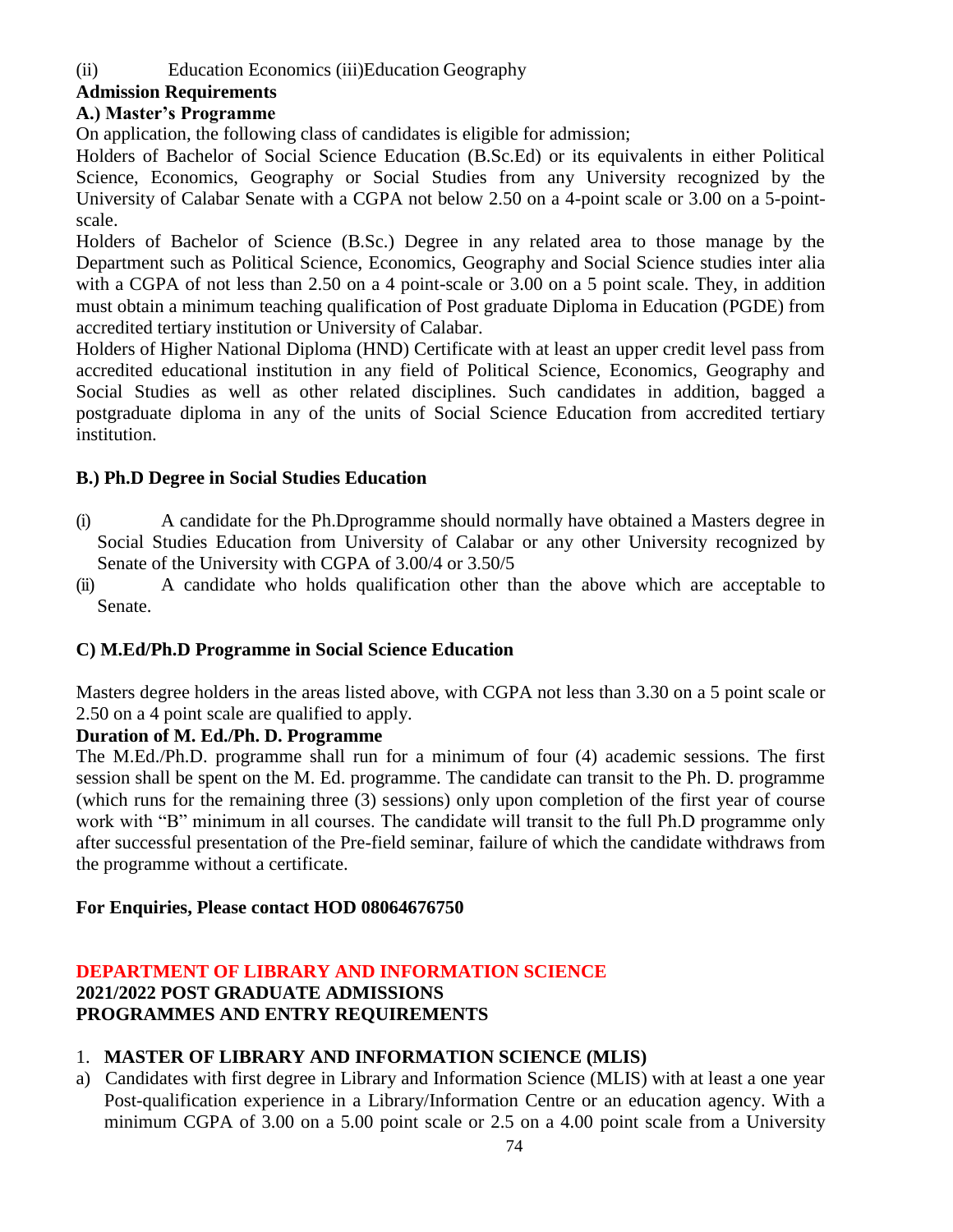recognized by the Senate of University of Calabar.

- b) Candidates with degrees, in disciplines other than Library and Information Science (MLIS) who in addition possess postgraduate Diploma in Library and Information Science and in any other relevant areas with a minimum CGPA of 4.00 on a 5.00 point scale or 3.00 on a 4.00 point scale from a University.
- c) Candidates with Higher National Diploma (HND) Upper credit division and a post-graduate Diploma in Library and Information Science with a minimum CGPA of 4.00 on a 5.00 point scale or 3.00 on a 4.00 scale from a University recognized by the Senate of University of Calabar.
- d) Candidates must have five credit passes at one or two sittings including English Language at ordinary level in WASC, GCE or NECO as basic requirement.
- e) Candidates must have attained a satisfactory level of performance in the University's aptitude test or screening exercise.

## **AREAS OF SPECIALIZATION**

The following are the expected areas of specialization in which Candidates could specialize in:

- 1. Library Science
- 2. Archives and Records
- 3. Information Science
- 4. Publishing and Book Trade
- 5. Digital Librarianship

#### **DURATION OF PROGRAMME:**

Full Time – Minimum of two Academic Sessions and maximum 6 academic Sessions Part Time – Minimum of six academic Sessions and maximum 8 academic Sessions

## 2. **DOCTOR OF PHILOSOPHY (Ph.D) PROGRAMME IN LIBRARY AND INFORMATION SCIENCE**

- a) Masters degree in Library and Information Science or relevant area of proposed study from a University recognized by the Senate of University of Calabar and with a minimum CGPA of 3.50 on a 5.00 point scale or 3.0 on a 4.00 point scale.
- b) Holders of M.phil Degree in a related field.
- c) Candidate must have five credits at one or two sittings including English Language at the ordinary level in WASC, GCE or NECO as basic requirement.
- d) Candidate must have attained a satisfactory level of performance in the University's aptitude test or screening exercise.

#### **AREAS OF SPECIALIZATION**

Ph.D in Library Science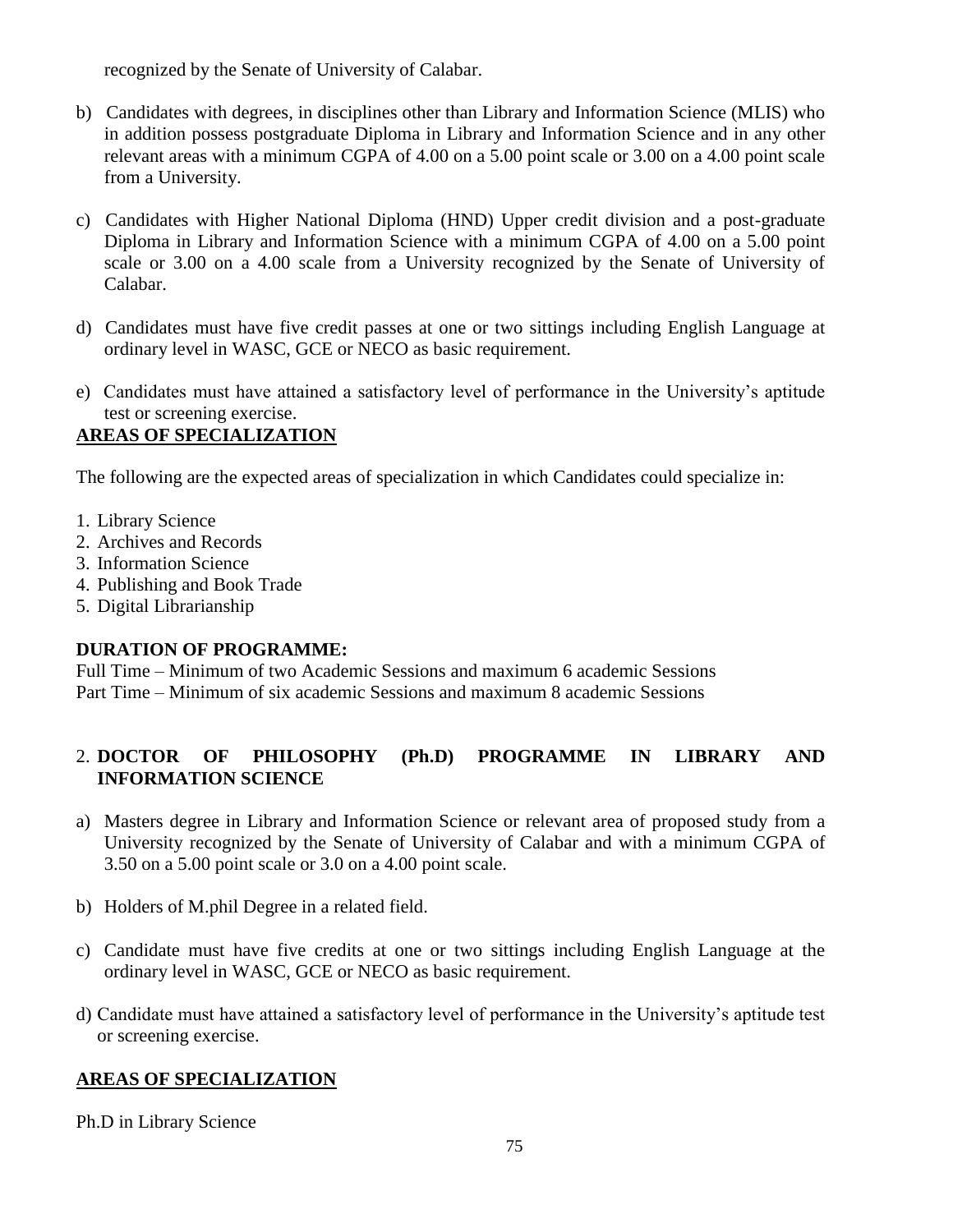Ph.D in Archives and Records Ph.D in Information Science Ph.D in Digital Librarianship Ph.D in Publishing and Book Trade

#### **DURATION OF PROGRAMME:**

Full Time – Minimum of 3 academic sessions, maximum 5 academic sessions Part Time – Minimum of 5 academic sessions, maximum 8 academic sessions

#### **MLIS/Ph.D Programme**

Masters degree holders in the areas listed above, with CGPA not less than 3.30 on a 5 point scale or 2.50 on a 4 point scale are qualified to apply.

**DURATION:** The MLIS./Ph.D. programme shall run for a minimum of four (4) academic sessions. The first session shall be spent on the MLIS. programme. The candidate can transit to the Ph. D. programme (which runs for the remaining three (3) sessions) only upon completion of the first year of course work with "B" minimum in all courses. The candidate will transit to the full Ph.D programme only after successful presentation of the Pre-field seminar, failure of which the candidate withdraws from the programme without a certificate.

## **For enquiries contact: Prof. (Mrs.) A. I. Ntui 08027690717**

## **FACULTY OF EDUCATIONAL FOUNDATIONS**

**For enquiries Please Call Dr Emmanuel Emanghe 08037137526**

#### **DEPARTMENT OF CURRICULUM AND TEACHING**

# **2021/2022 POST GRADUATE ADMISSIONS**

**PROGRAMMES AND ENTRY REQUIREMENTS**

The Department offers:

1. **M.Ed and Ph.D Degrees in Curriculum Studies in the following areas of specializations**:

- a. Elementary Education
- b. Teacher Education
- c. Curriculum and Instruction

#### **Admission Requirements**

## **a) M.Ed Degree Programme in Curriculum Studies**

Administration to M.Ed degrees in the various areas of Curriculum Studies is open to candidates having B.Sc (Ed.), B.A. (Ed.) with at least, a CGPA of 2.50/4 or 3.00/5. Candidates with degrees earned outside education may only be considered if they have also successfully completed a post graduate Diploma in Education (PGDE) at credit level or above.

## **b) Ph.D Degree Programme in Curriculum Studies**

Admission to Ph.Dprogrammes in Curriculum Studies is open to all candidates who have earned Master's degree (in Education of the University of Calabar or other approved Universities with CGPA of 3.00/4 or 3.50/5. In addition, candidates for M.Ed in Curriculum Studies who satisfy the Graduate School requirements for advancement may be similarly considered.

## **M.Ed/Ph.D PROGRAMME**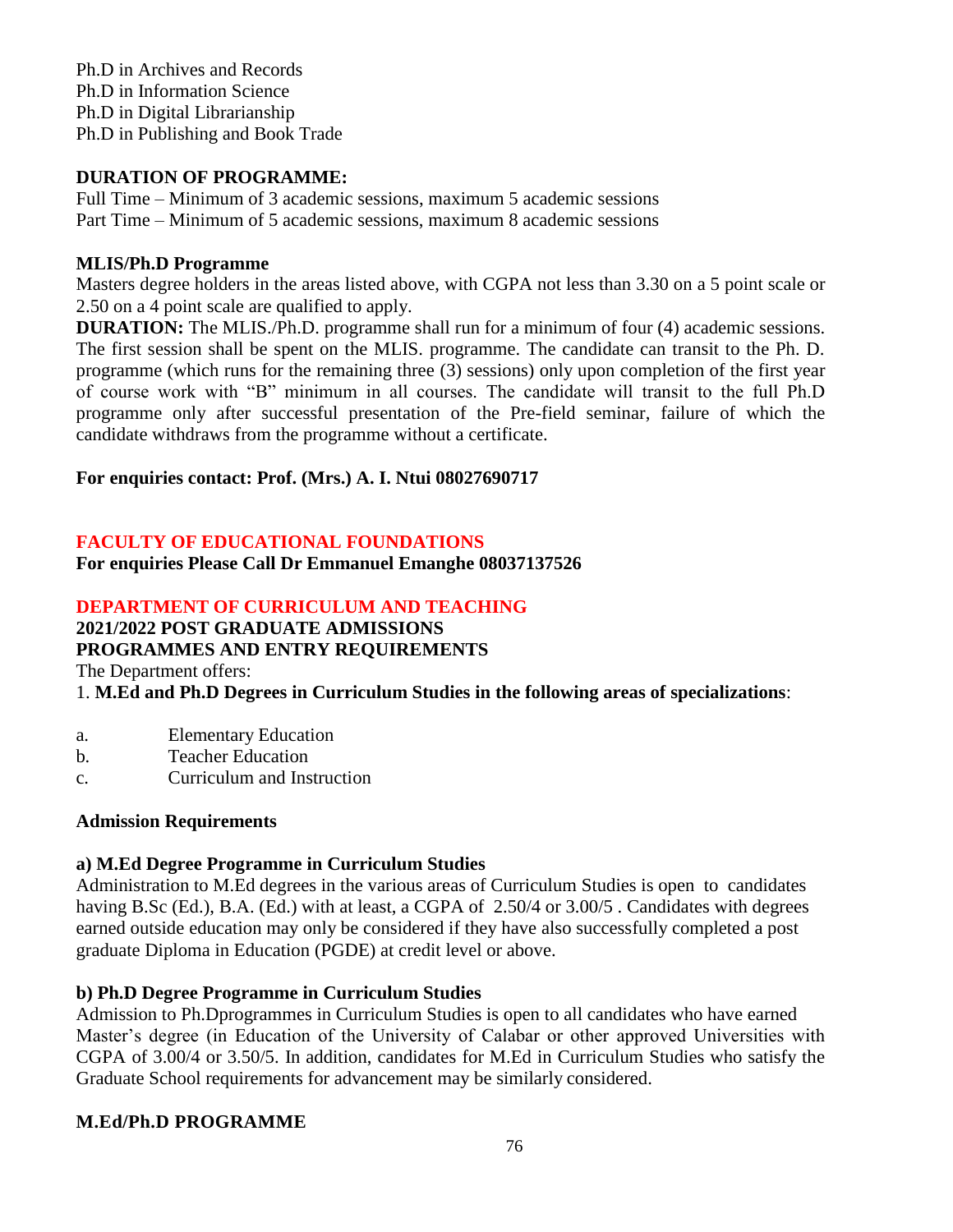This is programme is available for those who applied for the Ph.D programme but their CGPA does not qualify them for admission into the programme. Qualified candidates for this programme must have a Masters degree with at least a CGPA of 2.50/4 or 3.30/5.

## **DURATION:**

The M.Ed./Ph.D. programme shall run for a minimum of four (4) academic sessions. The first session shall be spent on the M.Ed programme. The candidate can transit to the Ph. D. programme (which runs for the remaining three (3) sessions) only upon completion of the first year of course work with "B" minimum in all courses. The candidate will transit to the full Ph.D programme only after successful presentation of the Pre-field seminar, failure of which the candidate withdraws from the programme without a certificate.

# **Please contact Prof Beshel Ushie (HOD) For Enquiries**

## **DEPARTMENT OF EDUCATIONAL FOUNDATIONS**

#### **2021/2022 POST GRADUATE ADMISSIONS PROGRAMMES AND ENTRY REQUIREMENTS The Department offers the following Post graduate programmes 1. MASTERS IN HISTORY OF EDUCATION (M.Ed)**

## **Admission requirements**

Candidates for the Master's Degree in Education in the Department of Educational Foundations must have one of the following:

- (a) A good first degree honours in Education with a minimum of second class lower division.
- (b) A good first degree honours in other discipline with a minimum of  $2<sup>nd</sup>$  class lower division and a Postgraduate Diploma in Education from a recognized University obtained at credit level.
- (c) Third class honours degree in Education with a Post graduate Diploma in Education from a recognized university at credit level.
- (d) Higher National Diploma (HND) with a Post graduate Diploma in Education from a recognized university at credit level.
- (e) In all cases, candidates may be expected to undergo a selection process involving tests and/or interviews.
- (f) Evidence that they meet the matriculation requirements of the University of their Choice.
- (g) Evidence of National Youth Service Corp (NYSC) discharge certificate or exemption/exclusion certificate.

# **2. Masters in Philosophy of Education (M.Ed)**

## **Admission requirements**

Candidates for the Master's Degree in Education in the Department of Educational Foundations must have one of the following:

- (a) A good first degree honours in Education with a minimum of second class lower division.
- (b) A good first degree honours in other discipline with a minimum of  $2<sup>nd</sup>$  class lower division and a Postgraduate Diploma in Education from a recognized University obtained at credit level.
- (c) Third class honours degree in Education with a Post graduate Diploma in Education from a recognized university at credit level.
- (d) Higher National Diploma (HND) with a Post graduate Diploma in Education from a recognized university at credit level.
- (e) In all cases, candidates may be expected to undergo a selection process involving tests and/or interviews.
- (f) Evidence that they meet the matriculation requirements of the University of their Choice.
- (g) Evidence of National Youth Service Corp (NYSC) discharge certificate or exemption/exclusion certificate.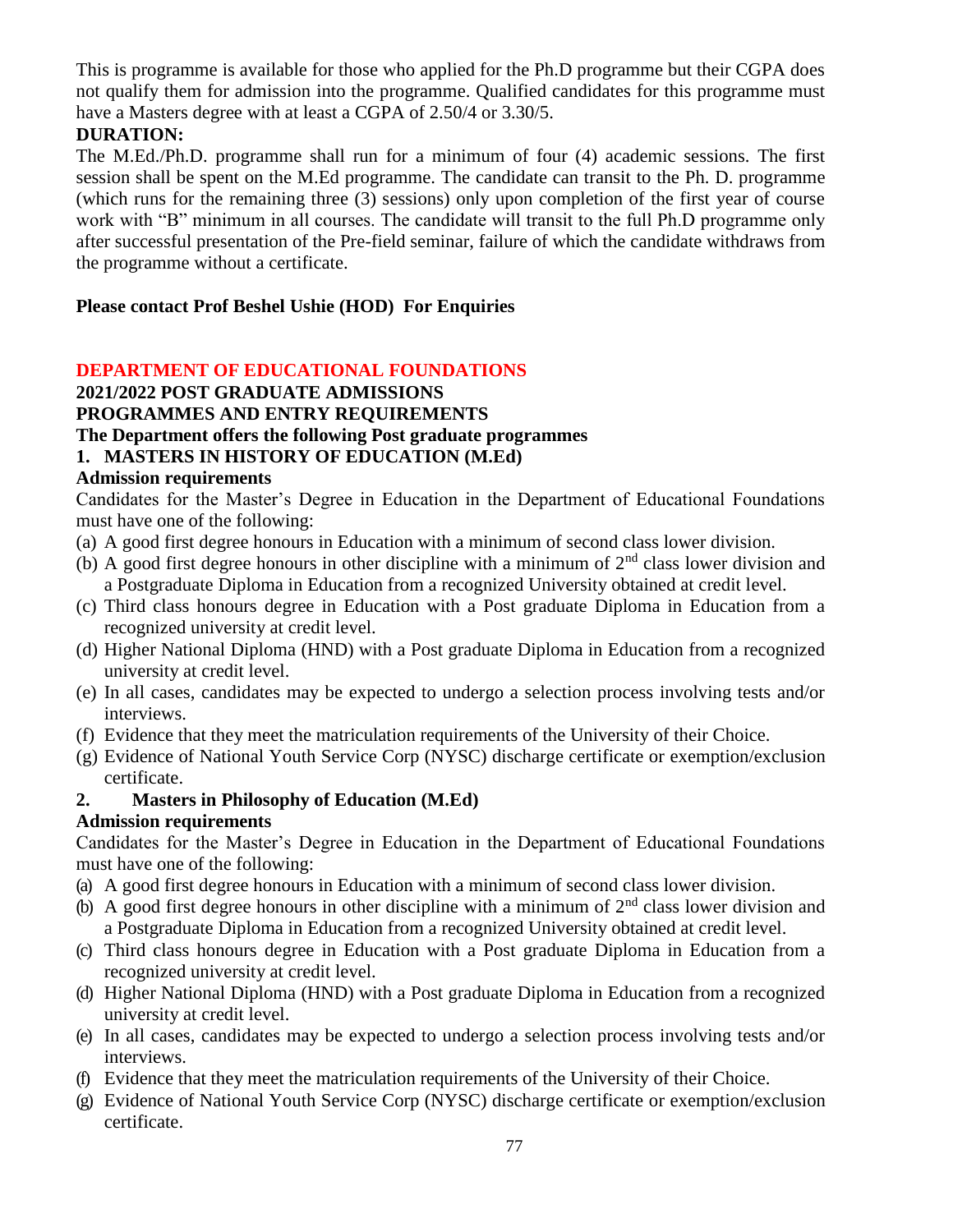## **3. Doctor of Philosophy (Philosophy of Education, Ph.D)**

## **Admission requirements for Doctor of Philosophy (Ph.D. Philosophy of Education) programmes**

The admission requirements for the Ph.D programmes are as follows:

- (a) All candidates must have a Master's degree in any relevant area of specialization in Education with a minimum CGPA of 3.0/5 or 2.5/4.0 or 60% from a recognized university.
- (b) Holders of M.Phil. degree in Education from a recognized university
- (c) In all cases, candidates maybe expected to undergo a selection process involving tests and/or interviews
- (d) The university matriculation requirements must be satisfied.

# **4. Sociology of Education (M.Ed)**

## **Admission requirements:**

Candidates for the Master's of Education Degree programme in Sociology of Education shall have one of the following:

- (a) A good first degree in Education with a minimum of Second class honours division.
- (b) A good first degree in any other discipline with a minimum of  $2<sup>nd</sup>$  class honours division, plus a Postgraduate Diploma in Education from a recognized University obtained with at least credit level. A first degree obtained in Sociology will be an added advantage.
- (c) Third class honours degree in Education, plus a Post graduate Diploma in Education from a recognized university at a minimum of credit level.
- (d) Higher National Diploma (HND) with a Post graduate Diploma in Education from a recognized university at credit level.
- (e) In all cases, candidates may be expected to undergo a selection process involving tests and/or interviews.
- (f) Evidence that they meet the matriculation requirements of the University of their Choice.
- (g) Evidence of National Youth Service Corp (NYSC) discharge certificate or exemption/exclusion certificate.

## **5. Doctor of Philosophy (Sociology of Education, Ph.D)**

The admission requirements for the Doctor of Philosophy (Ph.D) are as follows:

- (a) All candidates must have a Master's degree in any relevant area of specialization in Education with a minimum CGPA of 3.0/4.0 or 3.5/5 or 60% from a recognized university.
- (b) Holders of M.Phil. degree in Education from a recognized university
- (c) In all cases, candidates maybe expected to undergo a selection process involving tests and/or interviews
- (d) The university matriculation requirements must be satisfied.

## **6. Educational Psychology (M.Ed)**

## **Admission Requirements:**

Candidates for the Master's Degree in Education must have one of the following:

- (a) A good first degree honours in Education with minimum of second class lower division.
- (b) A good first degree honours in other disciplines with a minimum of second class lower division plus Postgraduate Diploma in Education from a recognized University obtained at credit level.
- (c) Third class honours degree in Education plus Postgraduate Diploma in Education at credit level.
- (d) HND with PGDE at credit level.
- (e) In all cases, candidates may be expected to undergo a selection process involving tests and/or interviews.
- (f) Evidence that they meet the matriculation requirements of the University of their Choice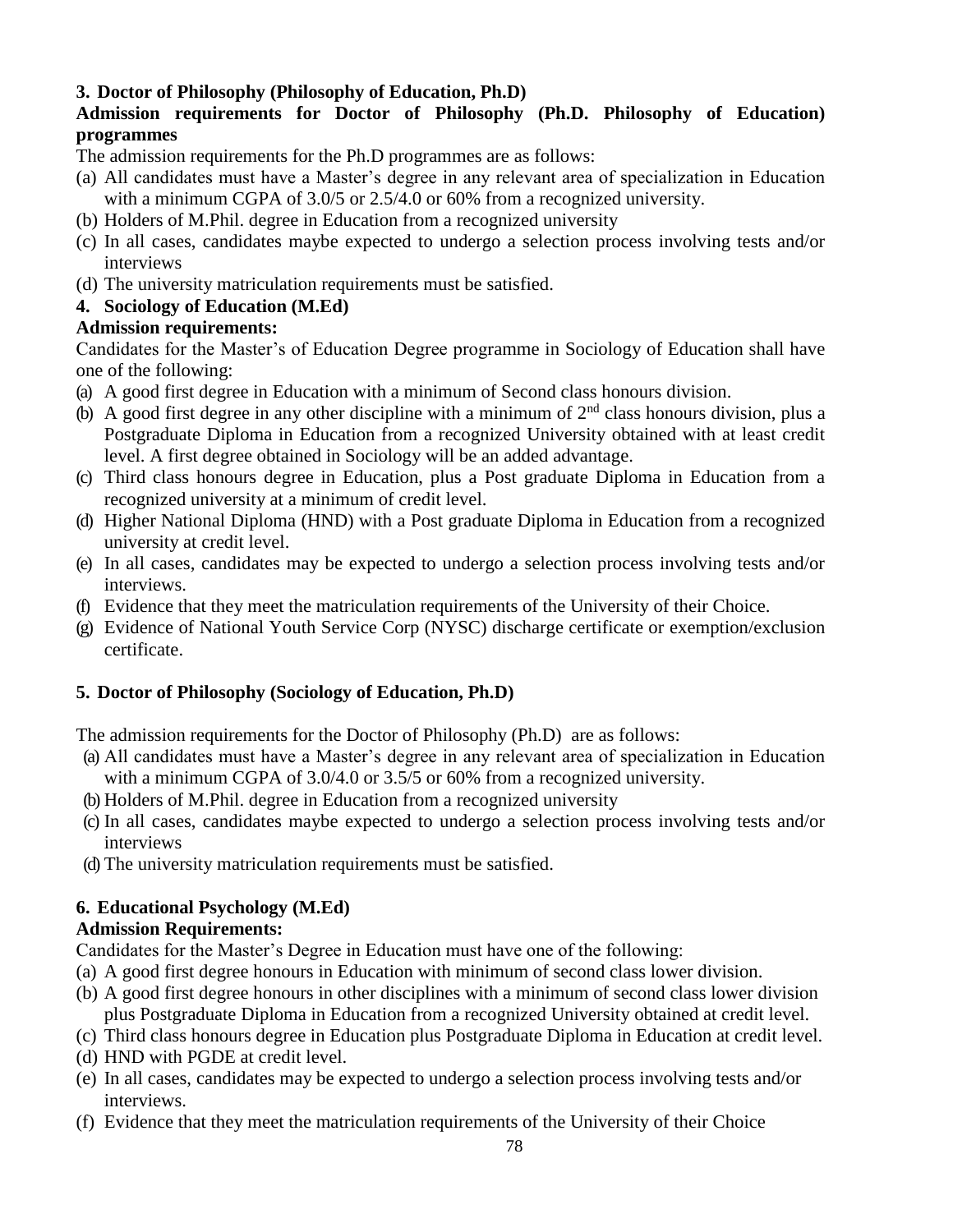(g) Evidence of NYSC discharge certificate or exemption/exclusion certificate is required.

## **7. Doctor of Philosophy (Educational Psychology, Ph.D)**

## **Areas of Specialization**

- (a) Developmental Psychology
- (b) Psychology of Learning
- (c) Social and Personality Development

## **Admission Requirements for Doctor of Philosophy (Educational Psychology, Ph.D) Programme**

The admission requirements for the Ph.D Programmes are as follows:

- (a) All candidates must have a Master's degree in any relevant area of specialization in Education with a minimum CGPA of 3.5/5 or 3.0/4.0 or 60%.
- (b) Holders of M.Phil. Degree in Education with CGPA of 3.50 on 5 point scale of 60%.
- (c) In all cases, candidates maybe expected to undergo a selection process involving test and/or interviews.
- (d) The University matriculation requirements must be satisfied.

## **8. EDUCATIONAL RESEARCH, MEASUREMENT AND EVALUATION AREAS OF SPECIALIZATION**

- 1. Educational Test, Measurement and Evaluation
- 2. Educational Research and Statistics

## **Masters Degree in Education (M.Ed)**

## **Admission Requirements:**

- 1. A good first degree honours in Education with a minimum of 2.5/4 or 3.0/6 CGPA
- 2. A good first degree honours in other discipline with a minimum of  $2<sup>nd</sup>$  class lower division and a Postgraduate Diploma in Education from a recognized University obtained at credit level.
- 3. Third class honours degree in Education with a Post graduate Diploma in Education from a recognized university at credit level.
- 4. Higher National Diploma (HND) with a Post graduate Diploma in Education from a recognized university at credit level.
- 5. In all cases, candidates may be expected to undergo a selection process involving tests and/or interviews.
- 6. Evidence that they meet the matriculation requirements of the University of their Choice.

7. Evidence of National Youth Service Corp (NYSC) discharge certificate or exemption/exclusion certificate.

#### **Doctor of Philosophy (Ph.D) Admission Requirements:**

The admission requirements for the Doctor of Philosophy degree (Ph.D) in any of the programmes in the department of Educational of Foundations are as follows:

- 1. All candidates must have a Master's degree in any relevant area of specialization in Education with a minimum CGPA of 3.0/4.0 or 3.5/5 or 60% from a recognized university.
- 2. Holders of M.Phil. degree in Education from a recognized university with CGPA of CGPA of 3.0/4.0 or 3.5/5 or 60%
- 3. In all cases, candidates maybe expected to undergo a selection process involving tests and/or interviews
- 4. The university matriculation requirements must be satisfied.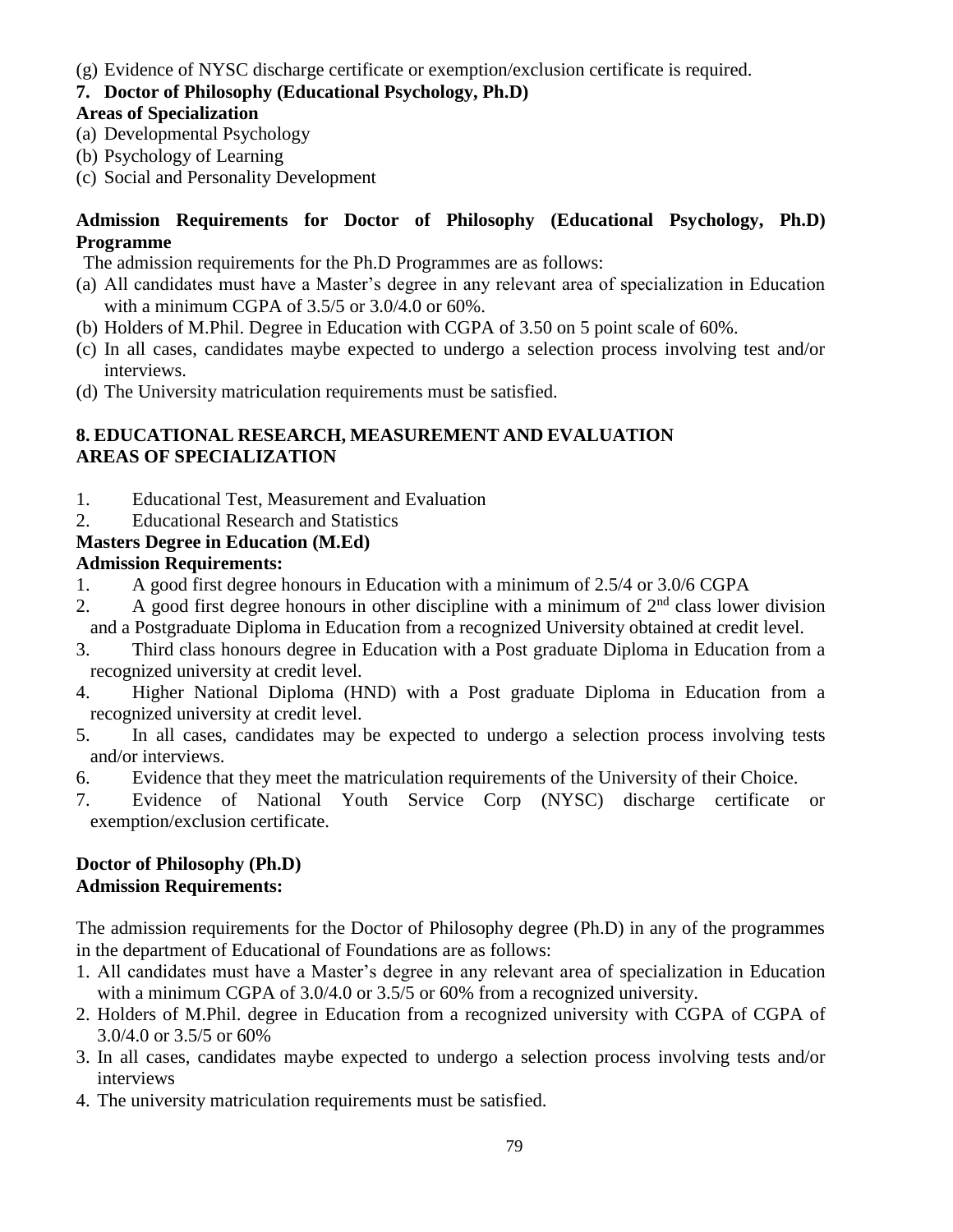## **M.Ed/Ph.D PROGRAMME**

This is an abridge programme and is available for those who applied for the Ph.D programme but their CGPA does not qualify them for admission into the programme. Qualified candidates for this programme must have a Masters degree with at least a CGPA of 2.50/4 or 3.30/5.

#### **DURATION:**

The M.Ed./Ph.D. programme shall run for a minimum of four (4) academic sessions. The first session shall be spent on the M.Ed programme. The candidate can transit to the Ph. D. programme (which runs for the remaining three (3) sessions) only upon completion of the first year of course work with "B" minimum in all courses. The candidate will transit to the full Ph.D programme only after successful presentation of the Pre-field seminar, failure of which the candidate withdraws from the programme without a certificate.

#### **Please contact Prof (Mrs) Nonso Bissong (HOD) 08033382689 For Enquiries**

# **DEPARTMENT OF EDUCATIONAL MANAGEMENT (ADMIN & PLANNING) 2021/2022 POST GRADUATE ADMISSIONS**

**PROGRAMMES AND ENTRY REQUIREMENTS** The Department offers M.Ed and PhD degree s in following areas of research:

- i) Educational Administration
- ii) Educational Planning
- iii) Educational Supervision
- iv) Economics of Education
- v) Politics of Education
- vi) Higher Education Administration

## **Admission Requirements**

#### **M.Ed Degree**

- i) First Degree with a minimum CGPA recognized University of 3.00 on a 5 point scale or 2.50 on a 4 point scale, from the University of Calabar or others recognized by the Senate of the University of Calabar.
- ii) Candidates with Degrees other than the above, including HND, but who possess in addition, Postgraduate Diploma in Education. At Credit Pass level

#### **Ph.D Degree**

- i) Admission for Ph.D programme is open to candidates who have earned the M.Ed degree or its equivalent in a relevant area of specialization from the university of Calabar or other approved universities.
- ii) Candidate who have earned M.Sc and M.Ed Degree in related fields and who in addition, have possessed the Postgraduate Diploma in Education.
- iii) Candidates for Ph.D programme must in addition, have CGPA of 3.50/5 or3.00/4

## **M.Ed/Ph.D PROGRAMME**

This is an abridge programme and is available for those who applied for the Ph.D programme but their CGPA does not qualify them for admission into the programme. Qualified candidates for this programme must have a Masters degree with at least a CGPA of 2.50/4 or 3.30/5.

#### **DURATION:**

The M.Ed./Ph.D. programme shall run for a minimum of four (4) academic sessions. The first session shall be spent on the M.Ed programme. The candidate can transit to the Ph. D. programme (which runs for the remaining three (3) sessions) only upon completion of the first year of course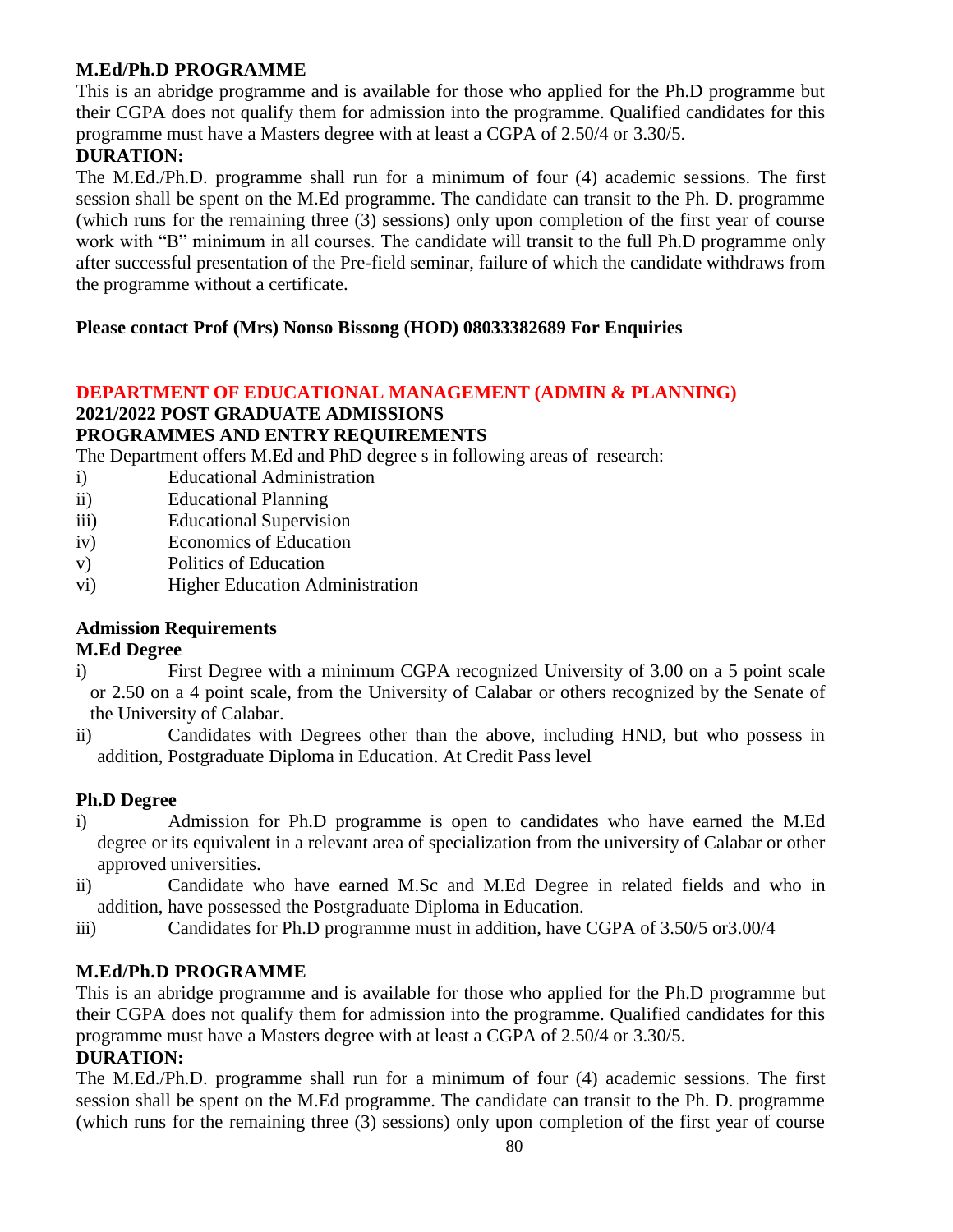work with "B" minimum in all courses. The candidate will transit to the full Ph.D programme only after successful presentation of the Pre-field seminar, failure of which the candidate withdraws from the programme without a certificate.

#### **Please contact Prof. Festus Arop (HOD) 07038749940 For Enquiries**

## **DEPARTMENT OF GUIDANCE AND COUNSELLING**

#### **2021/2022 POST GRADUATE ADMISSIONS PROGRAMMES AND ENTRY REQUIREMENTS**

The Department offers M.ED and Ph,D Degree Programmes in the following areas of specializations:

- i. Career Counselling
- ii. Family Counselling
- iii. Developmental Counseling
- iv. Pastoral Counselling
- v. Rehabilitation counseling

## **Entry requirement**

- 1. O' Levels (5 relevant credits)
- 2. **CGPA** of 3.00/5 or 2.50/4 **for Master**, 3.50/5 or 3.00/4 for Ph.D. and 3.30/5.

#### **M.ED/Ph.D Programme**

Masters degree holders in the areas listed above, with CGPA not less than 3.30 on a 5 point scale or 2.50 on a 4 point scale are qualified to apply.

**DURATION:** The M.Ed./Ph.D. programme shall run for a minimum of four (4) academic sessions. The first session shall be spent on the M. Ed. programme. The candidate can transit to the Ph. D. programme (which runs for the remaining three (3) sessions) only upon completion of the first year of course work with "B" minimum in all courses. The candidate will transit to the full Ph.D programme only after successful presentation of the Pre-field seminar, failure of which the candidate withdraws from the programme without a certificate.

## **For Enquiries, Please contact HOD 07060687438**

## **DEPARTMENT OF SPECIAL EDUCATION 2021/2022 POST GRADUATE ADMISSIONS PROGRAMMES AND ENTRY REQUIREMENTS**

# **A. M.Ed. Programme in Special Education programme**

# **Programme Areas (Available specialization)**

- 1. Education of persons with visual impairment
- 2. Education of persons with hearing impairment
- 3. Education of persons with speech and language disorders
- 4. Education of persons with learning disabilities
- 5. Education of the gifted and talented children
- 6. Education of persons with intellectual disabilities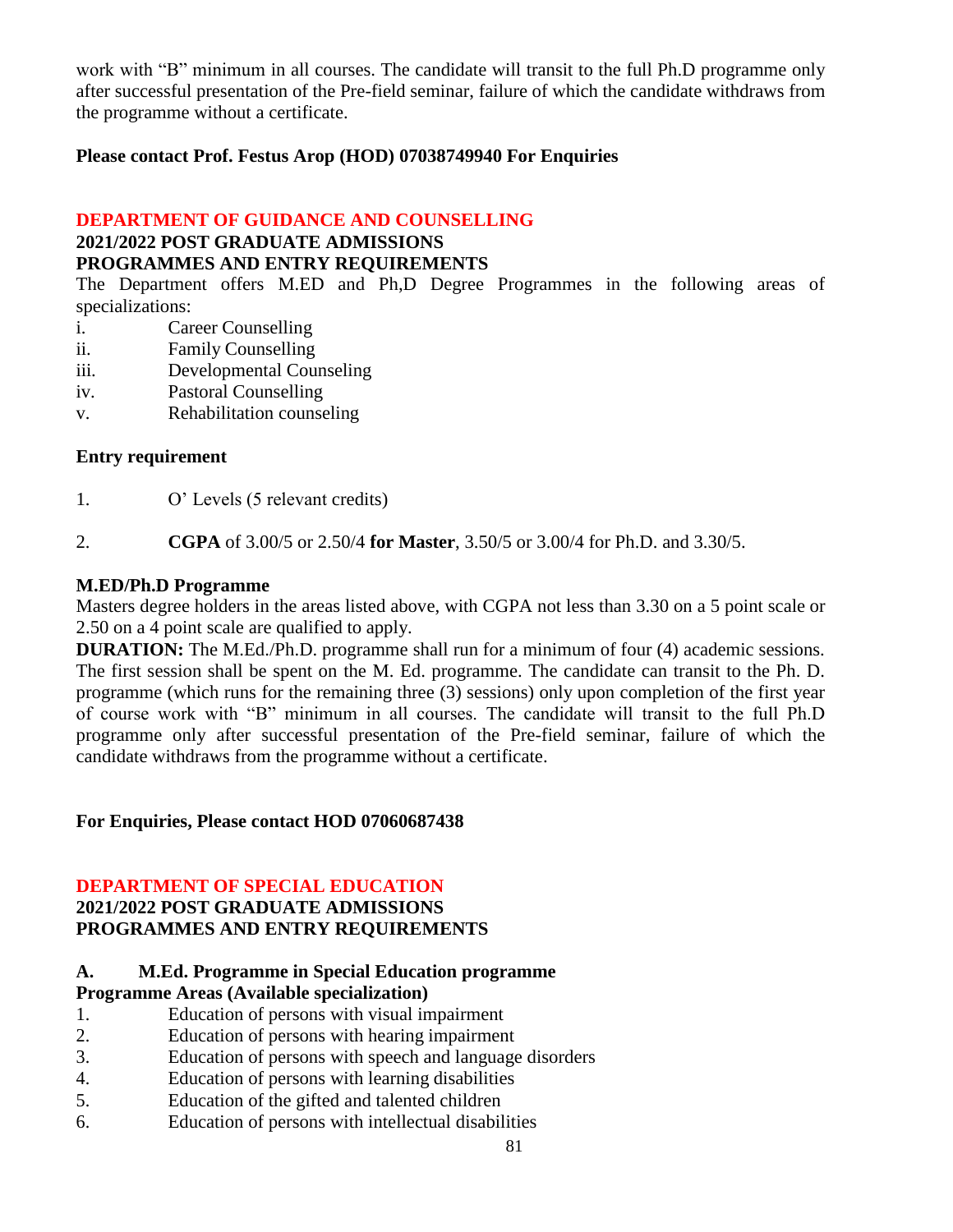#### **Admission Requirements**

Admission to M.Ed degree in the various programme areas of Special Education is open to candidates with B.Sc (Ed), B.A. Ed, and B.Ed. with a minimum CGPA of 3.00/5 or 2.50/4

- i) A good first degree honours in other disciplines outside Education with a minimum CGPA of 3.00/5 or 2.50/4 plus Post Graduate Diploma in special Education obtained at credit level.
- ii) Third class honours degree in Education plus a Post Graduate Diploma in Special Education at credit level.
- iii) Holders of HND in Special Education plus Post Graduate Diploma in Special Education at credit level
- iv) Evidence that met the matriculation requirements of University. Evidence of NYSC Discharge Certificate or Exemption/Exclusion Certificate is required.

#### **Programme Duration**

The full time Master degree in special education shall run for a minimum of four semesters and a maximum of six semesters.

The part-time programme shall run for a minimum of six semesters and a maximum of eight semesters.

For extension beyond the maximum period, a special permission of the Graduate School shall be required.

#### **B. Ph.D Programme in Special Education**

## **Programme Areas (Available specialization)**

- 1. Education of persons with visual impairment
- 2. Education of persons with hearing impairment
- 3. Education of persons with speech and language disorders
- 4. Education of persons with learning disabilities
- 5. Education of the gifted and talented children
- 6. Education of persons with intellectual disabilities

## **Admission Requirements**

- i. Admission to PhD programme in Special Education is open to all candidates who have earned M.Ed. in Special Education of the University of Calabar or other recognized Universities by the Senate of the University of Calabar with a minimum CGPA of 3.00/4 or 3.50/5
- ii. M.Ed. degree in Education from the University of Calabar or other Universities recognized by the Senate of University of Calabar. Candidate should offer and pass all the core and required courses at Masters Level with a minimum CGPA of 3.00/4 or 3.50/5
- iii. Holders of M.Phil degree in Psychology or Guidance and Counseling with CGPA of 3.00/4 or 3.50/5.
- iv. In all cases, candidates may be expected to undergo a selection process involving tests and/or interviews.
- v. The University matriculation requirements must be satisfied.

## **Programme Duration**

- **i.** The full-time Ph.D Programme in Special Education should run for a minimum of Six (6) semesters or a maximum of ten (10) semesters.
- **ii.** The Part-time programme should run for a minimum of Eight (8) semesters and a maximum of Twelve (12) semesters.
- **iii.** For extension beyond the maximum period, a special permission of the University Senate shall be required.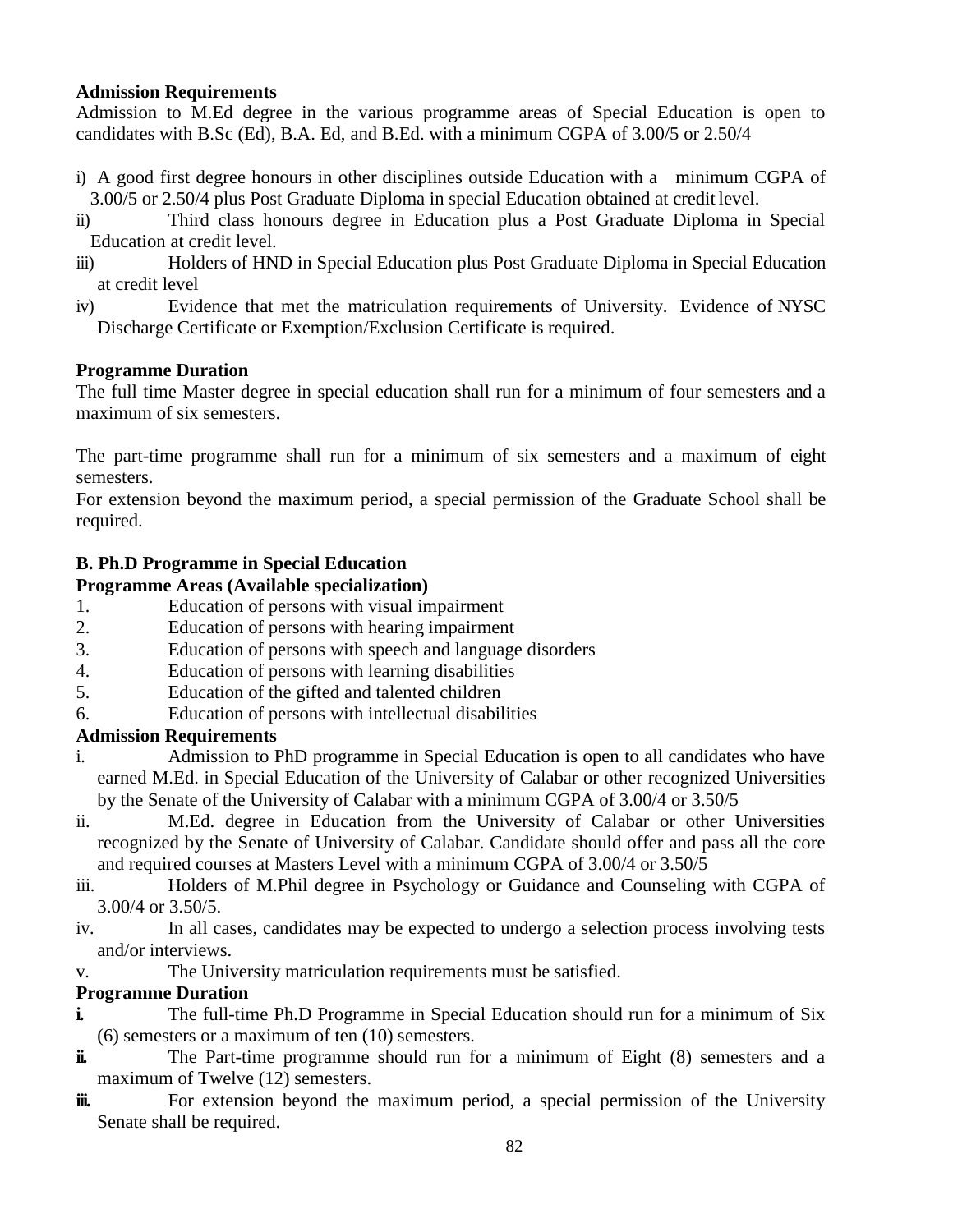#### **M.Ed/Ph.D PROGRAMME**

This is an abridge programme and is available for those who applied for the Ph.D programme but their CGPA does not qualify them for admission into the programme. Qualified candidates for this programme must have a Masters degree with at least a CGPA of 2.50/4 or 3.30/5.

#### **DURATION:**

The M.Ed./Ph.D. programme shall run for a minimum of four (4) academic sessions. The first session shall be spent on the M.Ed programme. The candidate can transit to the Ph. D. programme (which runs for the remaining three (3) sessions) only upon completion of the first year of course work with "B" minimum in all courses. The candidate will transit to the full Ph.D programme only after successful presentation of the Pre-field seminar, failure of which the candidate withdraws from the programme without a certificate.

#### **Please contact: Dr Emma U. Ikwen 09058151368/08033915384 for Enquiries**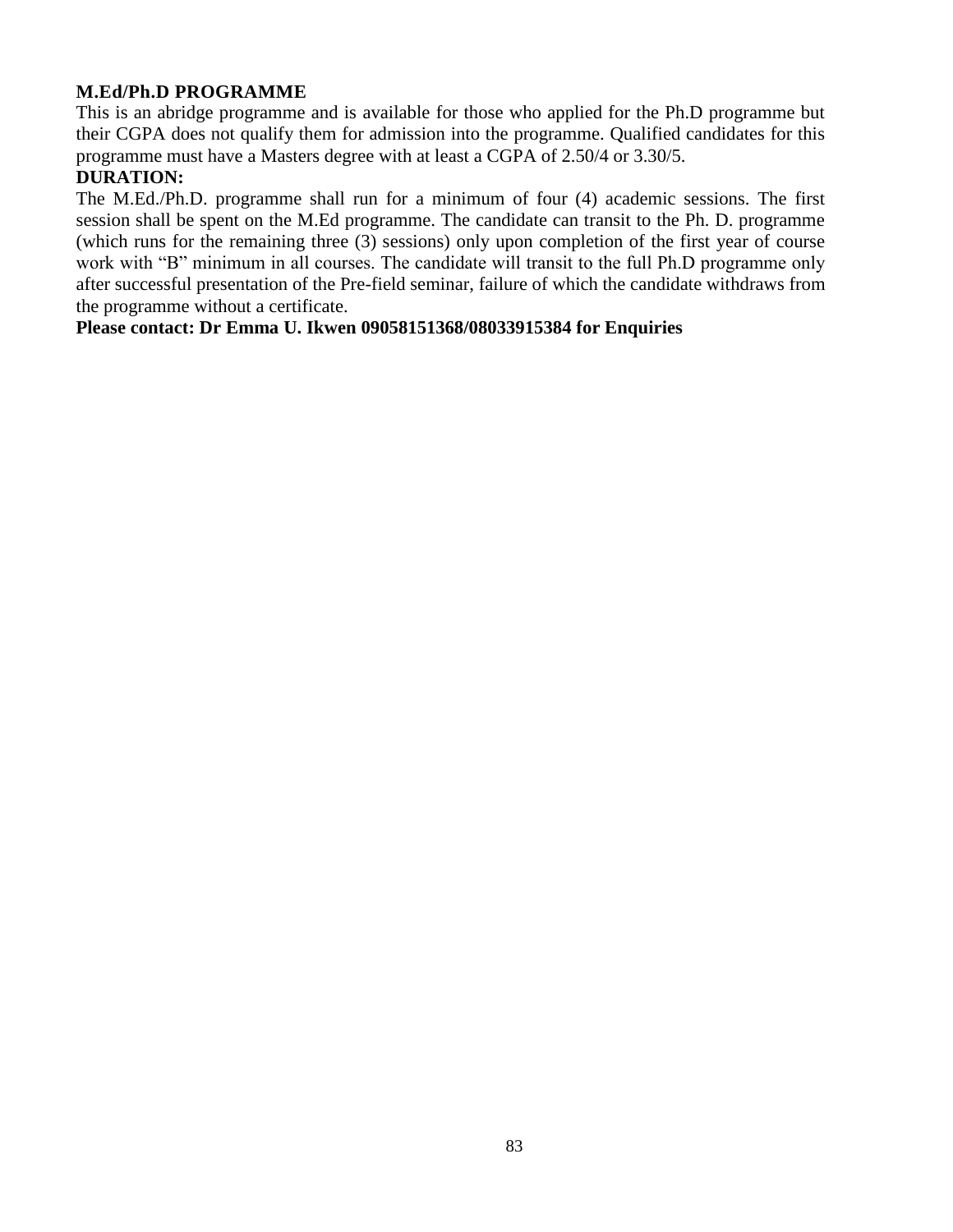# **FACULTY OF VOCATIONAL AND SCIENCE EDUCATION**

#### **For enquiries Please Call Dr Cecilia Nja 07037958296**

#### **DEPARTMENT OF HUMAN KINETICS AND HEALTH EDUCATION 2021/2022 POST GRADUATE ADMISSIONS PROGRAMMES AND ENTRY REQUIREMENTS**

The Department offers **M.Ed** and **PhD** degrees in following areas of research:

a.) Athletics Training

- b.) Recreation and Tourism
- c.) Psychology of Sports
- d.) Sports Management
- e.) Exercise Physiology
- f.) School Health Education

#### **1.) Master's M.Sc. (Ed) Degree Programme**

- i. Candidates for M.Sc. (Ed.) shall have acquired first degree in Human Kinetics and Health Education of the University of Calabar or any recognized University with at least one year post qualification experience or in an education agency.
- ii. Candidates who have acquired first degree in Nursing Science or Environmental Education from university of Calabar or any recognized university with at least one year post-qualification experience. This category of students shall however be made to offer four foundation courses (two per semester) in Human Kinetics and Health Education.
- iii. Candidates with degree in disciplines other than the above who possess, in addition, Postgraduate Diploma in Sports Administration in Nigeria Institute for Sports (NIS).
- iv. Any other candidate whose qualification competence and experience for the proposed course of study have been approved by the senate.
- v. Candidates must possess CGPA of 2.50/4 or 3.00/5.

#### **2.) Doctor of Philosophy (Ph.D) Degree Programme**

- i. Admission to Ph.Dprogramme in Human Kinetics and Health Education is open to all candidates who have earned M.Sc (Ed.) in Human Kinetics and Health Education of the University of Calabar or other approved Universities.
- ii. Candidates who have earned masters degree in Public Health or health Education background shall be made to offer four foundation courses in Human Kinetic and Health Education.
- iii. Candidates in M.Sc. (Ed) in Human kinetic and Health Education programme who satisfy the Graduate School requirement for advancement may similarly be considered.
- iv. Candidates must possess CGPA of 3.00/4 or 3.50/5.

#### **3.) M.Sc (Ed)/Ph.D PROGRAMME**

This is for those who applied for the Ph.D programme but their CGPA does not qualify them for admission into the programme. Qualified candidates for this programme must have a Masters degree with at least a CGPA of 2.50/4 or 3.30/5.

#### **DURATION:**

The M.Sc (Ed)/Ph.D. programme shall run for a minimum of four (4) academic sessions. The first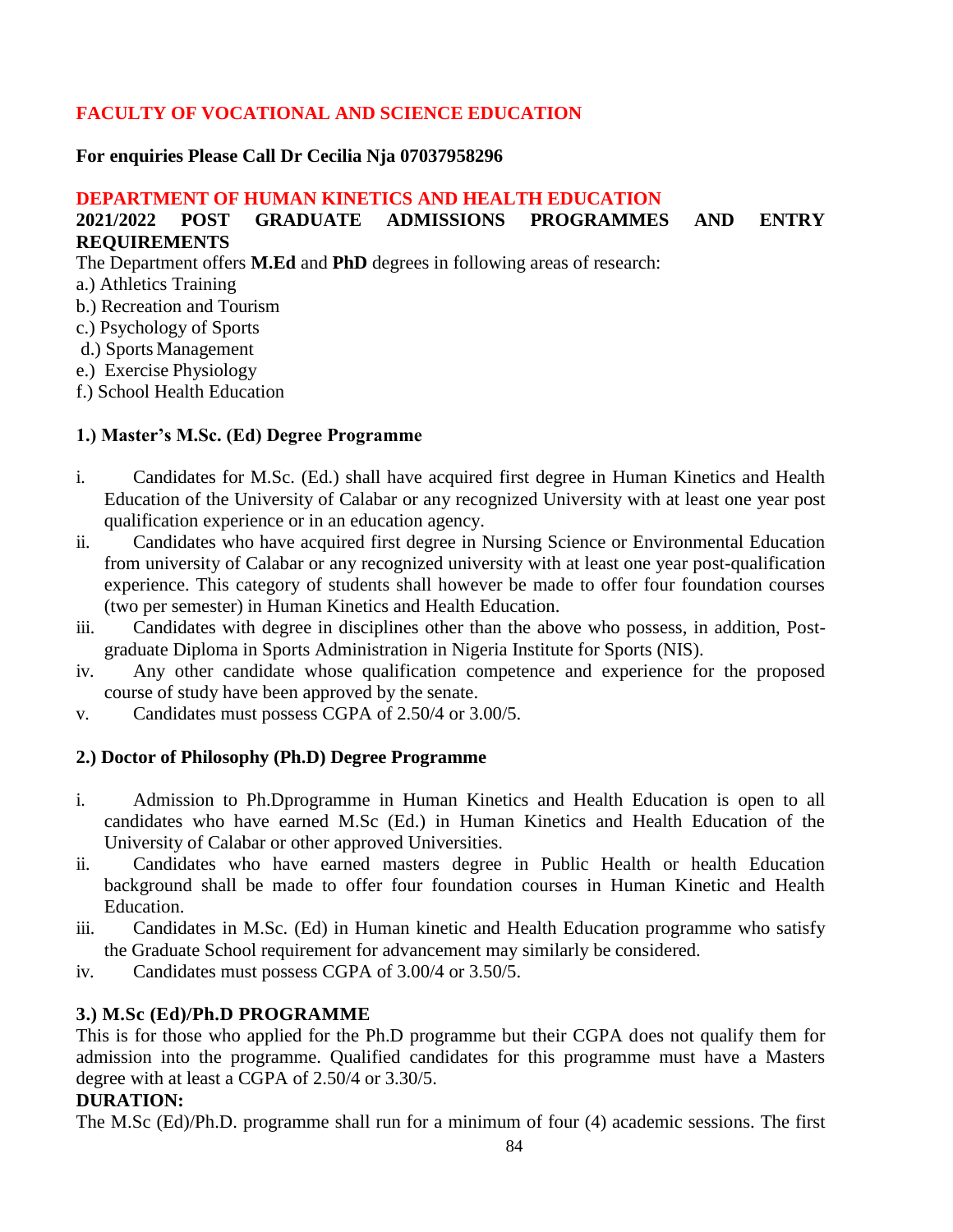session shall be spent on the M.Sc (Ed) programme. The candidate can transit to the Ph. D. programme (which runs for the remaining three (3) sessions) only upon completion of the first year of course work with "B" minimum in all courses. The candidate will transit to the full Ph.D programme only after successful presentation of the Pre-field seminar, failure of which the candidate withdraws from the programme without a certificate.

# **DEPARTMENT OF SCIENCE EDUCATION**

#### **2021/2022 POST GRADUATE ADMISSIONS PROGRAMMES AND ENTRY REQUIREMENTS**

The Department offers **M.Ed** and **PhD** degrees in following areas of research:

- i) Science Education
- ii) Mathematics Education

## **Admission Requirements**

## **A. M.Ed Degree**

- i) First Degree with a minimum CGPA of 3 on a 5 point scale or 2.50 on a 4 point scale, from the University of Calabar or other recognized Universities.
- ii) Candidate with Degrees other than the above, but who possess in addition, Postgraduate Diploma in Education at Credit pass level.

## **B. Ph.D Degree**

- i) Admission for Ph.D programme is open to candidates who have earned the M.Ed Degree or its equivalent in a relevant area of the University of Calabar or other approved university with CGPA of 3.00/4 or 3.50/5.
- **ii)** Candidate who have earned M.Sc and M.Ed Degree in related fields and who in addition, have possessed the Postgraduate Diploma in Education at Credit pass level.

#### **DEPARTMENT OF VOCATIONAL EDUCATION 2021/2022 POST GRADUATE ADMISSIONS**

# **PROGRAMMES AND ENTRY REQUIREMENTS**

The department offers the following programmes:

- 1. M.Sc.(Ed.) in Agricultural Education
- 2. M.Sc.(Ed.) in Business Education
- 3. Ph.D in Business Education

#### **1. M.Sc.(Ed.) in Agricultural Education Admission Requirements:**

The following categories of candidates are eligible for admission on application.

- i. Holders of Bachelor of Science (B.Sc.(Ed.)) degree or its equivalents in Agricultural Education from University of Calabar or other universities recognized by the Senate of University of Calabar with a CGPA not below 2.50 on a 4-point scale or 3.00 on a 5-point scale.
- ii. Holders of Bachelor of Science (B.Sc.) degree in any related area of Agriculture such as Animal Science, Crop Science, Soil Science, Agricultural Economics, Agricultural Extension and Rural Sociology, Wildlife Management, Forestry, Fisheries, etc. with a CGPA not below 2.50 on a 4-point scale or 3.00 on a 5-point scale. They in addition must obtain a minimum teaching qualification of Post Graduate Diploma in Education (PGDE) from accredited tertiary institutions.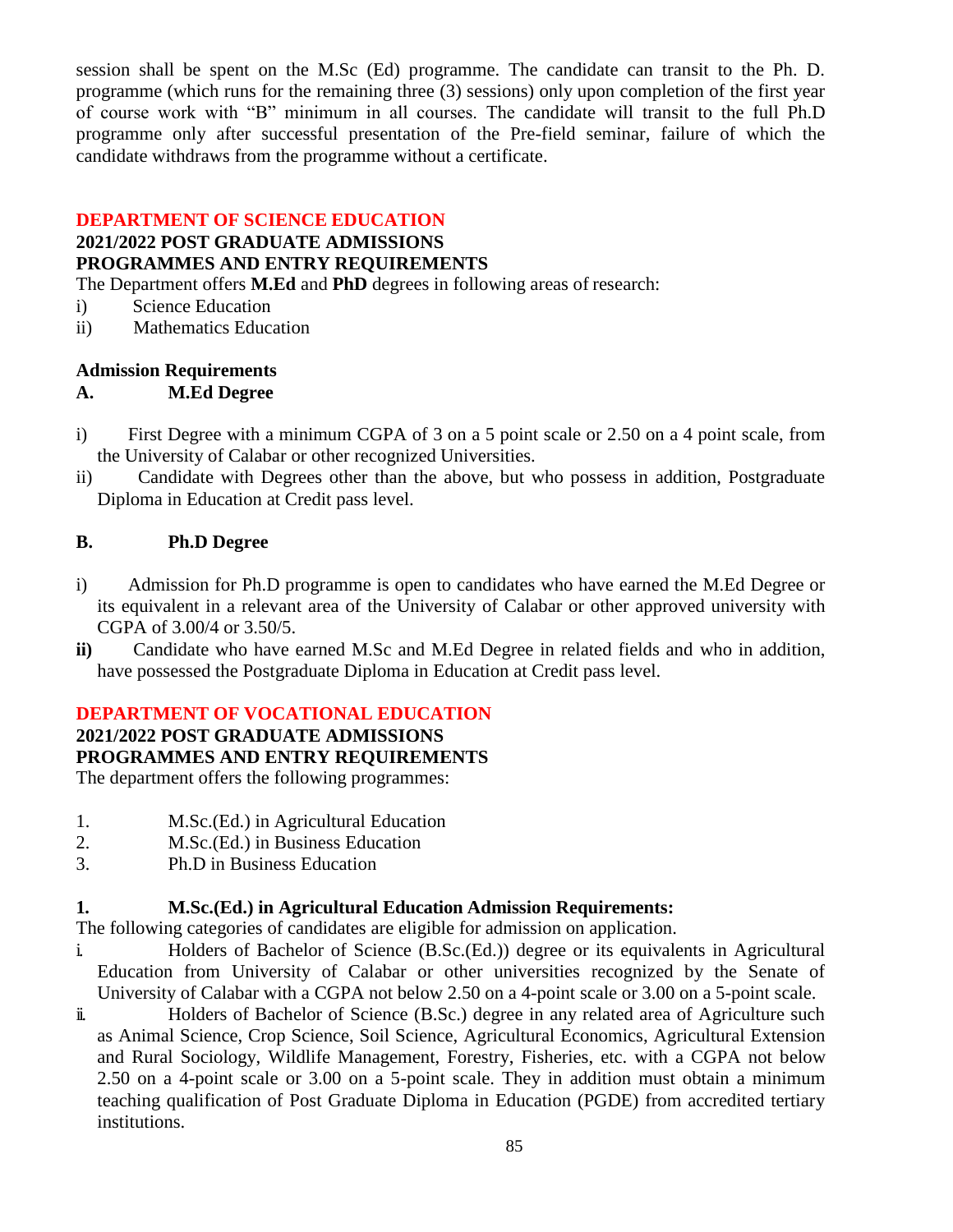- iii. Holders of Bachelor of Science (B.Sc.) degree in academic disciplines such as Biological Sciences, Environmental Sciences and related disciples with a CGPA not below 2.50 on a 4-point scale or 3.00 on a 5-point scale. They in addition must obtain a minimum teaching qualification of Post Graduate Diploma in Agricultural Education (PGDAE) from accredited tertiary institutions.
- iv. Holders of Higher National Diploma (HND) Certificate with at least a lower credit level pass from accredited educational institutions in any field of Agriculture. Such candidate must in addition, obtain a minimum teaching qualification of Post Graduate Diploma in Education (PDGE) from accredited tertiary institution.
- v. Holders of Higher National Diploma (HND) Certificate with at least a lower credit level pass from accredited educational institutions in any field of Biological Sciences and Environmental Science and related disciplines. Such candidate must in addition, obtain a Post Graduate Diploma in Agricultural Education (PGDAE) from accredited tertiary institutions.

## **2. M.Sc (Ed.) in Business Education**

The following areas of specialization will be offered.

- a) Accounting Education
- b) Management Education
- c) Marketing Education
- d) Office Education

#### **Admission Requirements:**

The following categories of candidates are eligible for admission on application:

- a) Holders of Bachelor of Science B.Sc.(Ed.) in Business Education of the University of Calabar or other accredited institutions recognized by the Senate of the University of Calabar.
- b) Holders of Bachelor of Science (B.Sc.) degree in related disciplines like Accounting, Business Management, Marketing, Economics (with a CGPA not below 2.50 on a 4-point scale or 3.00 on a 5-point scale) who in addition, obtained a minimum teaching qualification of Post Graduate
- c) Holders of a Higher National Diploma (HND) plus Post Graduate Diploma in Education (PGDE) with at least Merit/Credit Pass.

Post Graduate Diploma in Education (PGDE), or Post Graduate Diploma in Technical Education (PGDTE) at credit level from accredited tertiary institutions.

#### **Duration:**

Full-time: Minimum 4 Semesters and Maximum 6 Semesters.

Part-time: Minimum 6 Semesters and Maximum 8 Semesters.

#### **Ph.D in Business Education**

The Department of Business Education offers a Ph.D programme in the following areas of specialization:

## **AREAS OF SPECIALIZATION**

a.Accounting Education

- b.Management Education
- c.Marketing Education
- d.Office Education

#### **Admission/ Entry Requirements**

The following categories of candidates are eligible for admission on application:

a.Graduates of the University of Calabar or any other recognized institution across the world with the Degree of Master of Science (M.Sc. Ed.) in Business Education, with CGPA of 3.00/4 or 3.50/5

b.Holders of Master's degree in cognate disciplines with a CGPA not below 3.00 on a 4-point scale or 3.50 on a 5-point scale (Accounting, Management, Marketing, Entrepreneurship, Office Technology and Management, Information and Communication Technology with Postgraduate Diploma in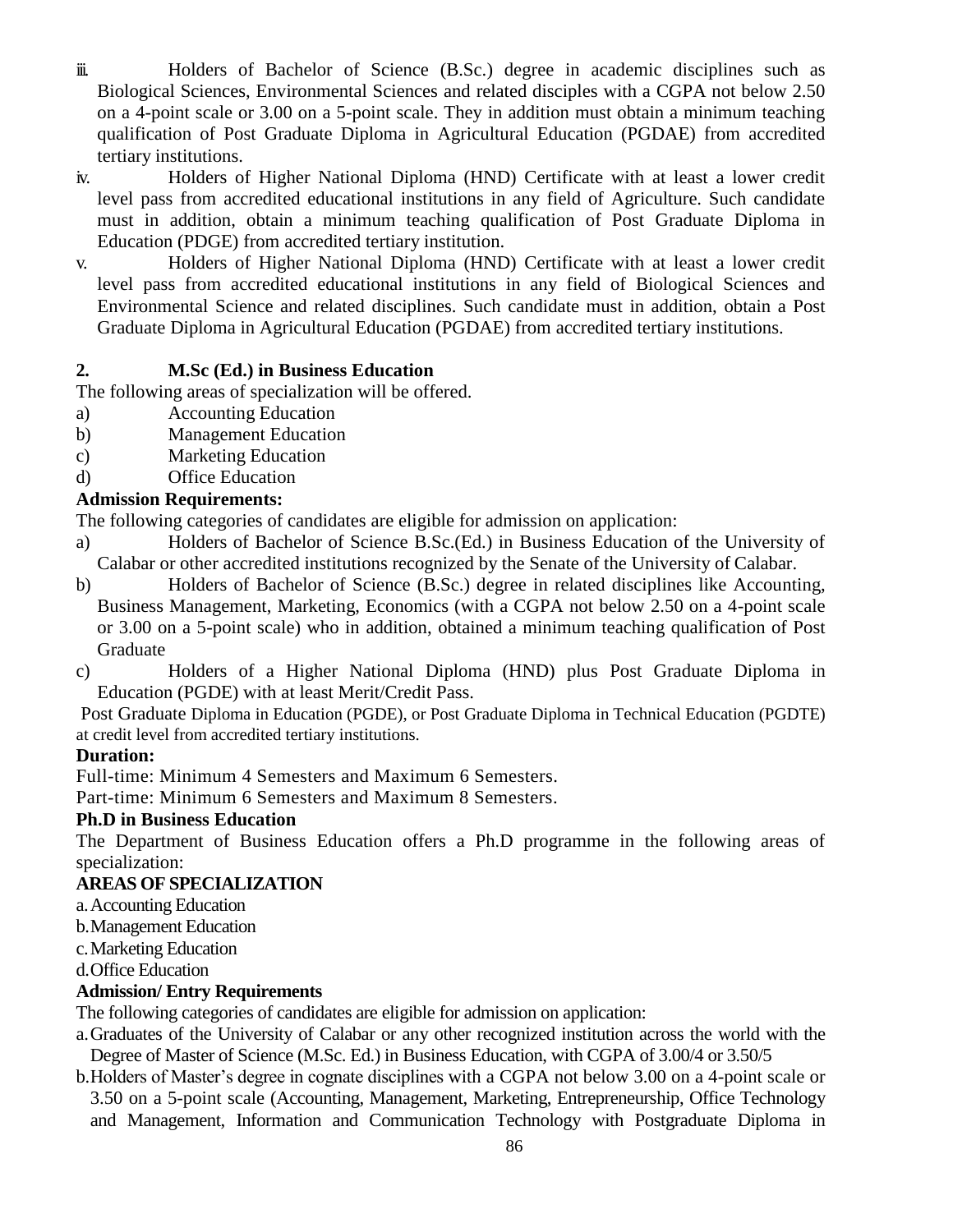Business Education/Technical Education may be considered provided it is from a recognised institution accredited by the National Universities Commission (NUC).

## **Graduation Requirements**

In order to qualify for the award of Doctor of Philosophy (Ph.D) in Business Education, a candidate must complete the prescribed course work of 32 Credit units and submit a Dissertation of 6 credit units.

#### **Duration**

The Degree of Doctor of Philosophy (Ph.D) in Business Education is based on:

**Full-time:** Minimum 6 Semesters and Maximum 10 Semesters.

Part-time: Minimum 10 Semesters and Maximum 16 Semesters.

## **M.Ed/Ph.D PROGRAMME**

This is an abridge programme and is available for those who applied for the Ph.D programme but their CGPA does not qualify them for admission into the programme. Qualified candidates for this programme must have a Masters degree in Business Education with at least a CGPA of 2.50/4 or 3.30/5.

## **DURATION:**

The M.Ed./Ph.D. programme shall run for a minimum of four (4) academic sessions. The first session shall be spent on the M.Ed programme. The candidate can transit to the Ph. D. programme (which runs for the remaining three (3) sessions) only upon completion of the first year of course work with "B" minimum in all courses. The candidate will transit to the full Ph.D programme only after successful presentation of the Pre-field seminar, failure of which the candidate withdraws from the programme without a certificate.

#### **Please contact Dr Isaac Okeme (08033452811) and Dr (Mrs) Akeke (08038965846) For Enquiries**

#### **INSTITUTES INSTITUTE OF NATIONAL WATER RESOURCES CAPACITY BUILDING NETWORK (NWRCBNet)**

#### **2021/2022 POST GRADUATE ADMISSIONS PROGRAMMES AND ENTRY REQUIREMENTS**

The Postgraduate programmes available in the National Water Resources Capacity Building Network include:

- 1. Postgraduate Diploma (PGD) Hydrogeology and Drilling Technology
- 2. Postgraduate Diploma (PGD) in Irrigation and Drainage Technology
- 3. Postgraduate Diploma (PGD) in Water Sanitation, Hygiene and Quality Management
- 4. Postgraduate Diploma (PGD) in Water and River Basin Management
- 5. Masters degree Programme in Integrated Water Resources Management (MIWRM)

**1. Postgraduate Diploma (PGD) Programmes Entry Requirements**

Candidates for the Postgraduate Diploma programmes must be holders of relevant First Degrees (B.Sc/B. Agric/B.Tech/B./Eng or HND) with minimum CGPA of 1.25; or Merit for holders of HND, Those with pass level but with at least 10years experience in Water related sectors may be considered.

**2. Master's Degree Programme in Integrated Water Resources Management (MIWRM)**  Candidates must be holders of First Degrees in related disciplines from recognized institutions (B.Sc., B.Tech.,B./Eng) with a minimum CGPA of 3.00 on a 5.00 point scale or 2.50 on a 4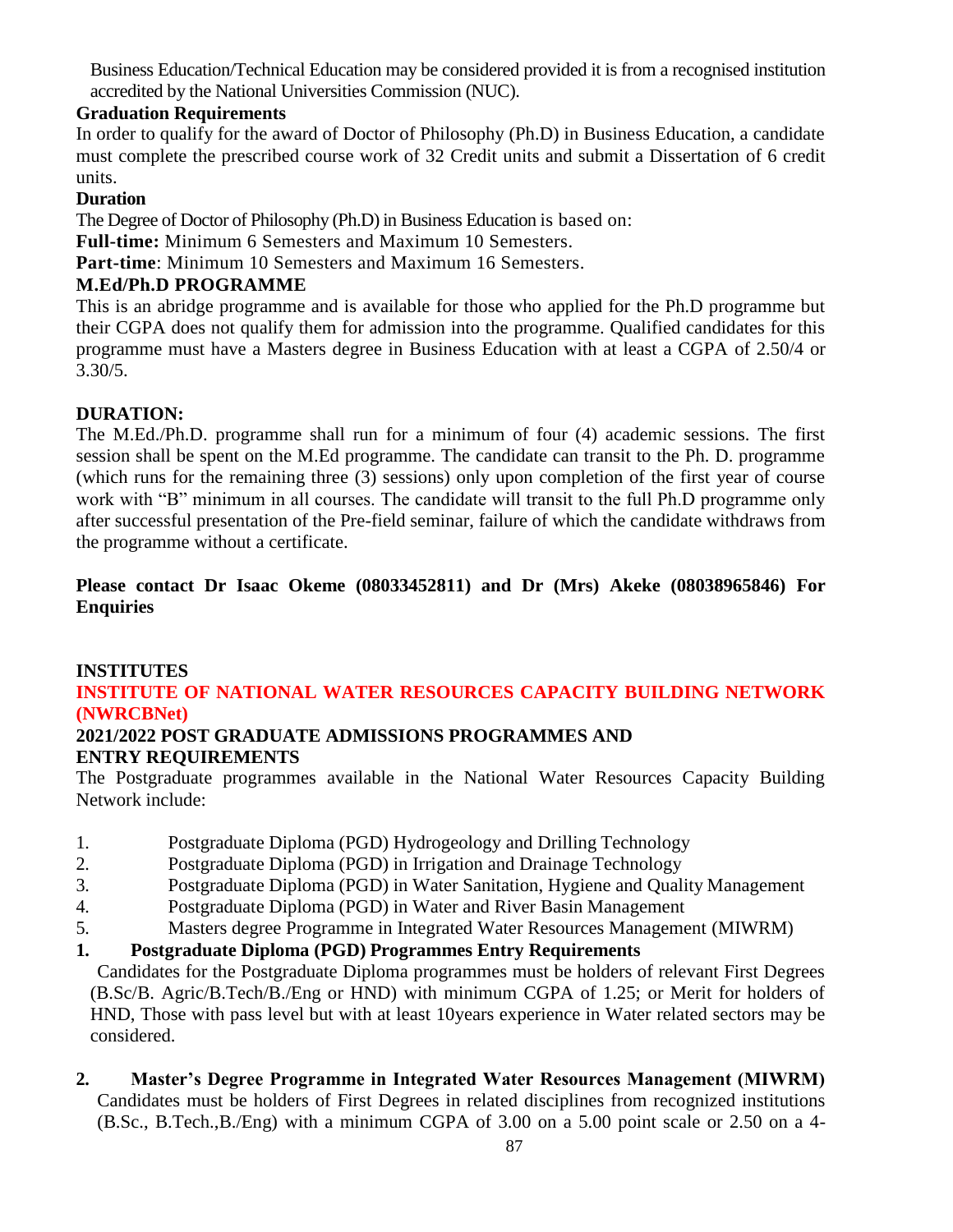point scale. In addition, candidates with PGD in related disciplines with a minimum CGPA of 3.00 on a 5.00 point scale shall also apply.

## **For enquiries, please contact Prof Ben Ita: 08063608005**

# **INSTITUTE OF PUBLIC POLICY AND ADMINISTRATION (IPPA)**

# **2021/2022 POST GRADUATE ADMISSIONS**

## **PROGRAMMES AND ENTRY REQUIREMENTS**

The followings are the programmes available in the Institute of Public Policy and Administration:

- **(a)** Post Graduate Diploma in Peace Studies and Conflict Management (**PGDPSCM**)
- **(b)** Masters in Policy and Administrative Studies Non Thesis (**MPAS**)
- **(c)** Post Graduate Diploma in Public Administration (**PGDPA**)

## **Admission Requirements:**

The following categories of candidates are eligible for admission into Postgraduate Diploma programme:

- 1) Holders of B.Sc degrees or its equivalent of the University of Calabar with minimum CGPA of 2.50/4 or 3.00/5
- 2) Holders of Higher National Diploma (HND) Certificates with Credit pass from accredited educational institutions in any field of study.
- 3) Candidates with professional certificates with not less than ten years experience in related organizations.

**For enquiries about the programmes available in the Institute of Public Policy and Administration, call 08030945800.**

## **INSTITUTE OF EDUCATION**

# **2021/2022 POST GRADUATE ADMISSIONS**

# **PROGRAMMES AND ENTRY REQUIREMENTS**

The followings are the programmes available in the Institute of Public Policy and Administration:

- 1. Post Graduate Diploma in Education **(PGDE)**:
- 2. Post graduate Diploma in Environmental Education **(PGDEE)**.
- **3.** Post graduate Diploma in Human Kinetics **(PGDHK).**
- **4.** Post graduate Diploma in Special Education **(PGDSE)**
- **5.** Post graduate Diploma in Library and Information Science **(PGDLIS)**
- **6.** Post graduate Diploma in Business Education **(PGDBE)**
- **7.** Post graduate Diploma in Agricultural Education (**PGDAE**)

## **1. Post Graduate Diploma in Education (PGDE): Entry Requirements:**

In addition to the 5 O'level credit level passes in not more than 2 sittings including English Language, candidates are expected to have:

- i) At least a first degree in any discipline with a CGPA not below 1.25
- ii) Higher National Diploma (HND) not below lower credit from an Institution recognized by the Senate of the University of Calabar.
- **2. Post Graduate Diploma in Environmental Education (PGDEE). Entry Requirements:**

In addition to the 5 O'level credit level passes in not more than 2 sittings including English Language, candidates are expected to have: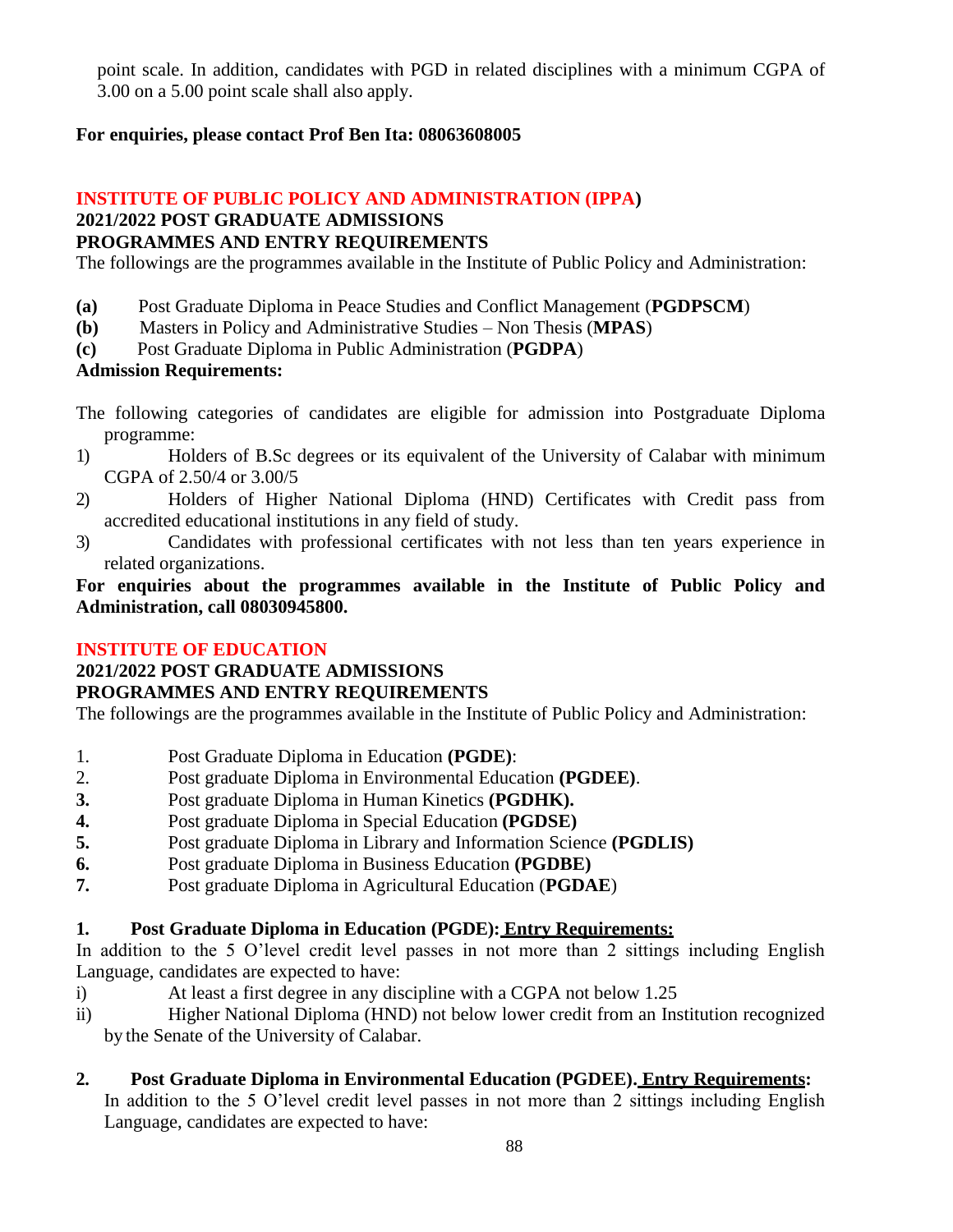- i) At least a first degree in any discipline with a CGPA not below 1.25
- ii) Higher National Diploma (HND) or its equivalence not below lower credit from an Institution recognized by the University of Calabar Senate.
- **3. Post Graduate Diploma in Human Kinetics (PGDHK). Entry Requirements:** In addition to the 5 O'level credit level passes in not more than 2 sittings including English Language, candidates are expected to have:
- i) At least a first degree in any discipline with a CGPA not below 1.25
- ii) Higher National Diploma (HND) or its equivalence not below lower credit from an Institution recognized by the University of Calabar Senate.

# **4. Post Graduate Diploma in Special Education (PGDSE) Entry Requirements:**

In addition to the 5 O'level credit level passes in not more than 2 sittings including English Language, candidates are expected to have:

- i) At least a first degree in any discipline with a CGPA not below 1.25.
- ii) First Degree with 3rd Class in Special Education.
- iii) Higher National Diploma (HND) or its equivalent not below lower credit from an Institution recognized by the University of Calabar Senate.
- **5. Post Graduate Diploma in Library and Information Science (PGDLIS) Entry Requirements:**

In addition to the 5 O'level credit level passes in not more than 2 sittings including English Language, candidates are expected to have:

- i) At least a first degree in any discipline with a CGPA not below 1.25.
- ii) Higher National Diploma (HND) or its equivalence not below lower credit from an Institution recognized by the University of Calabar Senate.

## **6. Post graduate Diploma in Business Education (PGDBE) Entry Requirements**

The following categories of candidates are eligible for admission to Postgraduate Diploma Programme in Business Education on application:

- i. Graduates of University of Calabar or other accredited universities whose first degrees is in related fields including Five (5) O Level credit passes in English Language, Mathematics, Economics and two (2) other subjects in the social Sciences or Art.
- ii. Holders of HND, and its equivalent from recognized institutions including O Level as specified in (i) above.

#### **7. Post graduate Diploma in Agricultural Education** (**PGDAE**) **Entry Requirements**

The following categories of candidates are eligible for admission into the Post Graduate Diploma Programme on application:

i. Holders of Bachelor of Science Degree in Agricultural Education (B.Sc.(Ed.) or its equivalent of University of Calabar or other accredited universities at third class level

ii. Holders of Bachelor of Science (B.Sc.) degree in academic disciplines such as Agriculture, and related disciplines with CGPA not below 1.25.

iii. Holders of Higher National Diploma (HND) Certificate with lower credit pass from accredited educational institutions in any field of Agriculture and related disciplines.

# **Duration of the Programmes**

The duration of Postgraduate programmes is one academic session. Any candidate who is unable to complete the programme within one academic session withdraws from the programme